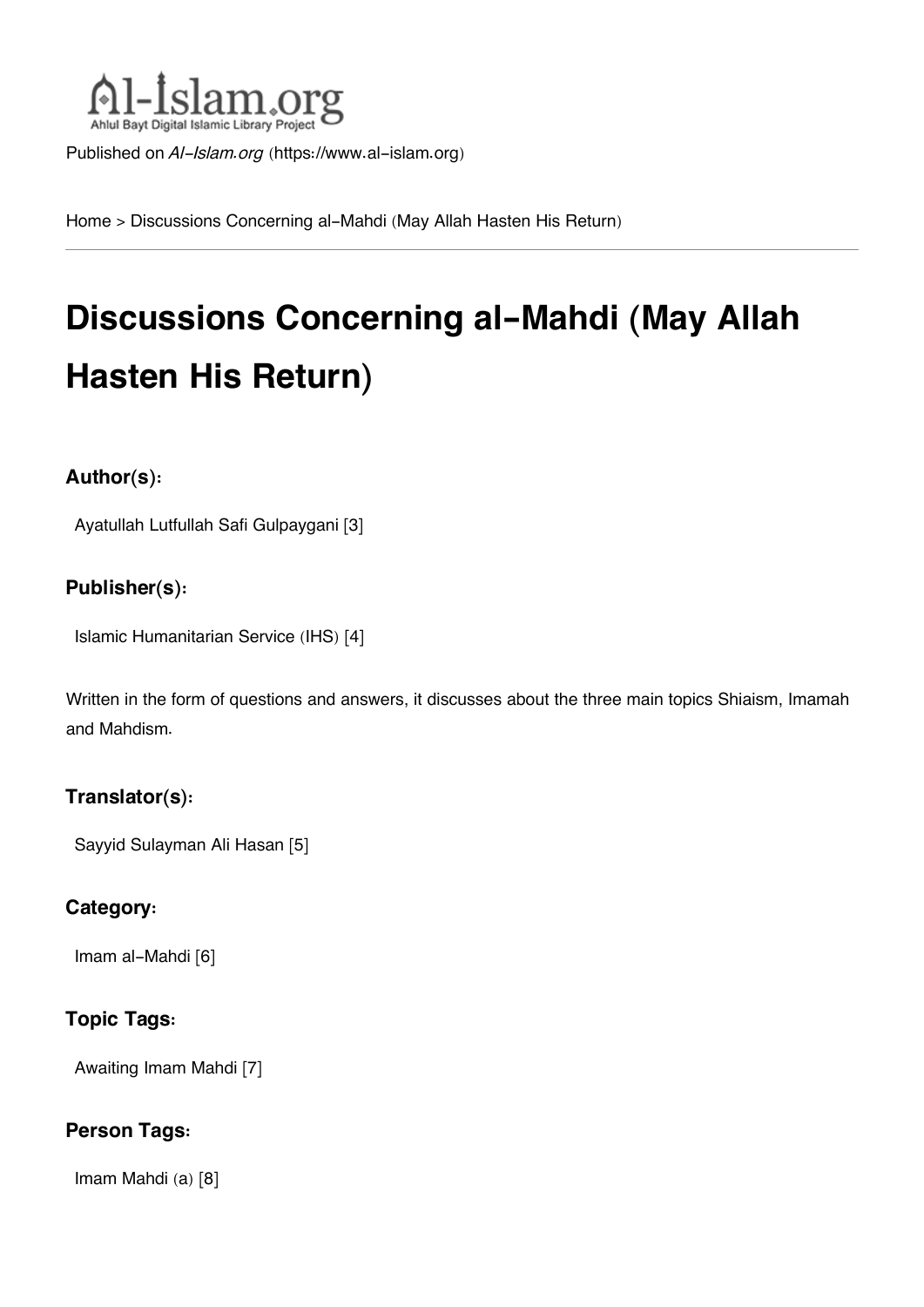# **Introduction**

#### **With the Name of Allah, the Kind, the Merciful "O' Master of the Age, grant us succor!"**

Allah has called all of His creation to obedience to Imam Mahdi (may Allah hasten his return), since obedience to him is obedience to the Prophet (peace be upon him and his family), and obedience to the Prophet (peace be upon him and his family) is obedience to Allah, and Allah has created the entire universe to obey and worship Him.

وَمَا خَلَقْتُ الْجِنُّ وَالإِنْسُ إِلاَّ لِيَعْبُدُونِ

#### **"And I have not created the Jinn and mankind except to worship Me.***"*[1](#page--1-0)

In order to "obey the Mahdi (peace be upon them)" one must carry his guardianship and love in the heart; and to attain his love, one must recognize him.

Without recognizing the Mahdi (may Allah hasten his return), his love cannot take hold in the heart. And without loving him, obeying and following him do not come about. And without following him, devoutness is not possible. And without devoutness, perplexity and misguidedness and wandering in the darkness will result; it is as we have been taught in the form of supplications:

ٱللَّهُمَّ عَرِّفْنِي حُجَّتَكَ فَإِنَّكَ إِنْ لَمْ تُعَرِّفْنِي حُجَّتَكَ ضَلَلْتُ عَنْ ديْنِي

*"O' Allah, make me recognize Your authority, for if You don't make me recognize him, I shall go astray in my religion.*"[2](#page--1-0)

And they have said:

مَنْ أَنْكَرَ الْمَهْدِي فَقَدَ كَفَرَ

"One who denies the Mahdi (peace be upon him) has become a disbeliever." And also: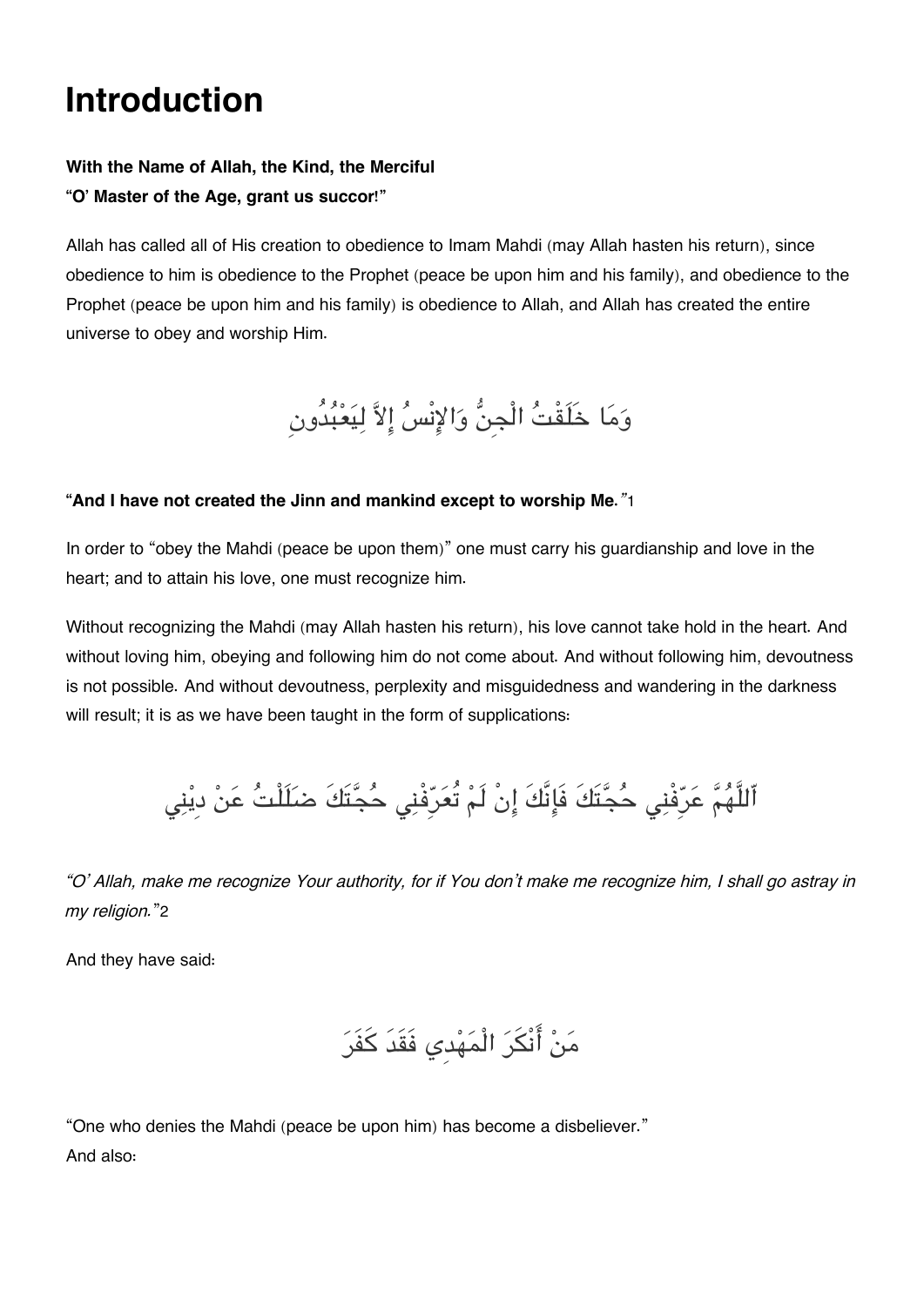# من مات ولَم يعرِف امام زَمانه مات ميتَةً جاهلية

"One who dies without recognizing the Imam of his time dies the death of the Age of Ignorance*."*[3](#page--1-0)

It is on this basis that the religion of Islam does not take form except within the limits of "Shiaism"—which is the true conformity to religion.

And obedience to the religious commands has no meaning except on the basis of "*Imamah*"—which is the Divine leadership.

And belief in "*Imamah*" and leadership in the era after the Prophet (peace be upon him and his family) does not take shape except with accepting the principle of the "Mahdi"—which is the universal dissemination of the guidance.

"Shiaism" is nothing other than the reality of the pure Muhammadan Islam.

"*Imamah*" is nothing other than the continuity of the mission of the Noble Prophet of Islam (peace be upon him and his family).

And "Mahdism" is nothing other than the life and vitality of "*Imamah*" in the era of the concealment and the worldwide rule of Divine unity and justice in the era of the reappearance.

It is this very way of thinking that has compelled the enemies of Islam to make all kinds of plots and conspiracies to obliterate Shiaism, *Imamah*, and belief in the Mahdi.

Always, the Shi'a have been put under pressure in order for the non-believers and hypocrites to be able to pursue their activities.

In order to strengthen the Islam of the caliphs and justify the expediency-based rulings of the apparently Muslim rulers, objections have been raised regarding the issue of *Imamah*.

And in order to crush the combatants and make reformers despair, the very principal of the Mahdi has been subject to denial.

In spite of all this, it is only the "authenticity of Shiaism," the "majesty of the *Imamah*," and the "integrity of Mahdism" that guaranteed the preservation of the true prophetic traditions, the becoming reality of the Qur'anic guidance, and the progress of the revolutionary and ideal teachings of the Divine leaders.

The book in front of you is one of the valuable works of the eminent teacher and well-known researcher, Ayatullah al-'Uzma Safi Gulpaygani. It has been written in the form of questions and answers—which is one of the most influential ways of research and writing—about the three main topics of "Shiaism," "*Imamah*," and "Mahdism." It has answered the existing objections according to what is necessary and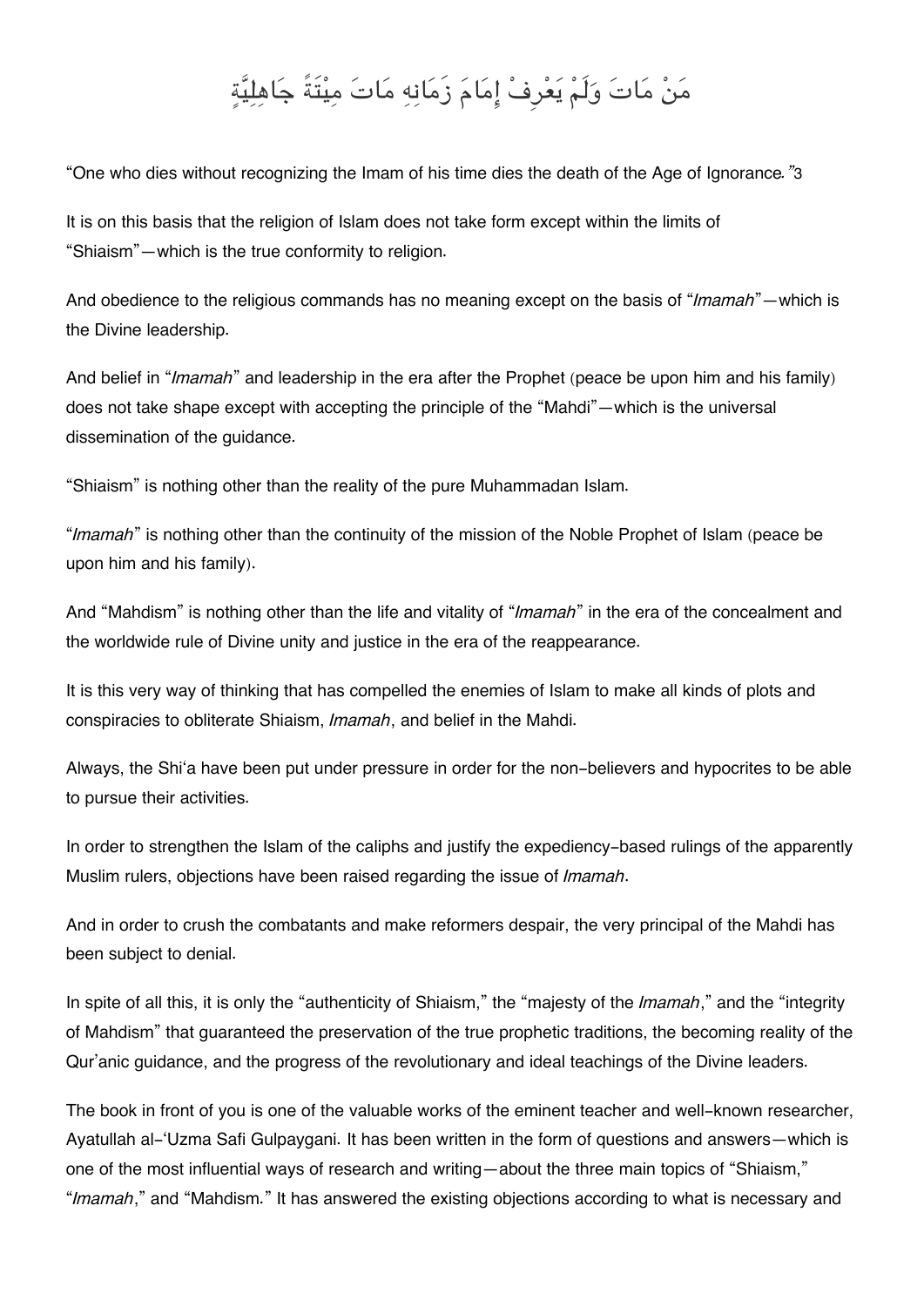possible in the limits of this brief book.

Allah is the provider of *tawfiq*

Research Unit of the Holy Masjid of Jamkaran, Sha'ban, 1419

[1.](#page--1-0) Surah Dhariat (51), Verse 56

- [2.](#page--1-0) Al-Kafi, Volume 1, Page 337, hadith 5
- [3.](#page--1-0) Bihar al-Anwar, Volume 8, Page 368, hadith 41

## **Part 1: Shi'ism**

## **Historical Factors and Shi'ism**

## **[Question:](#page--1-0)**

Have historical factors influenced the development of Shiaism, or is this sect a set of beliefs derived from the Qur'an and the clear traditions of the Holy Prophet (peace be upon him and his family)?

#### **[Answer:](#page--1-0)**

We need to explain several points in order to shed light on the topic and show that:

(a) historical factors and events had no role in the development of Shiaism and the belief in the existence of an Imam who will save humanity

(b) all beliefs of the Shi'a are entirely Islamic and are derived from the same sources that the remainder of Muslim beliefs, from the Unity of Allah to the Day of Judgement, are derived from.

## **[A. The Origin of Shiaism In the Prophet's Time](#page--1-0)**

In accordance with firm historical evidence and abundant traditions, the origin and formation of Shiaism was during the time of the Holy Prophet (peace be upon him and his family). It began in the very first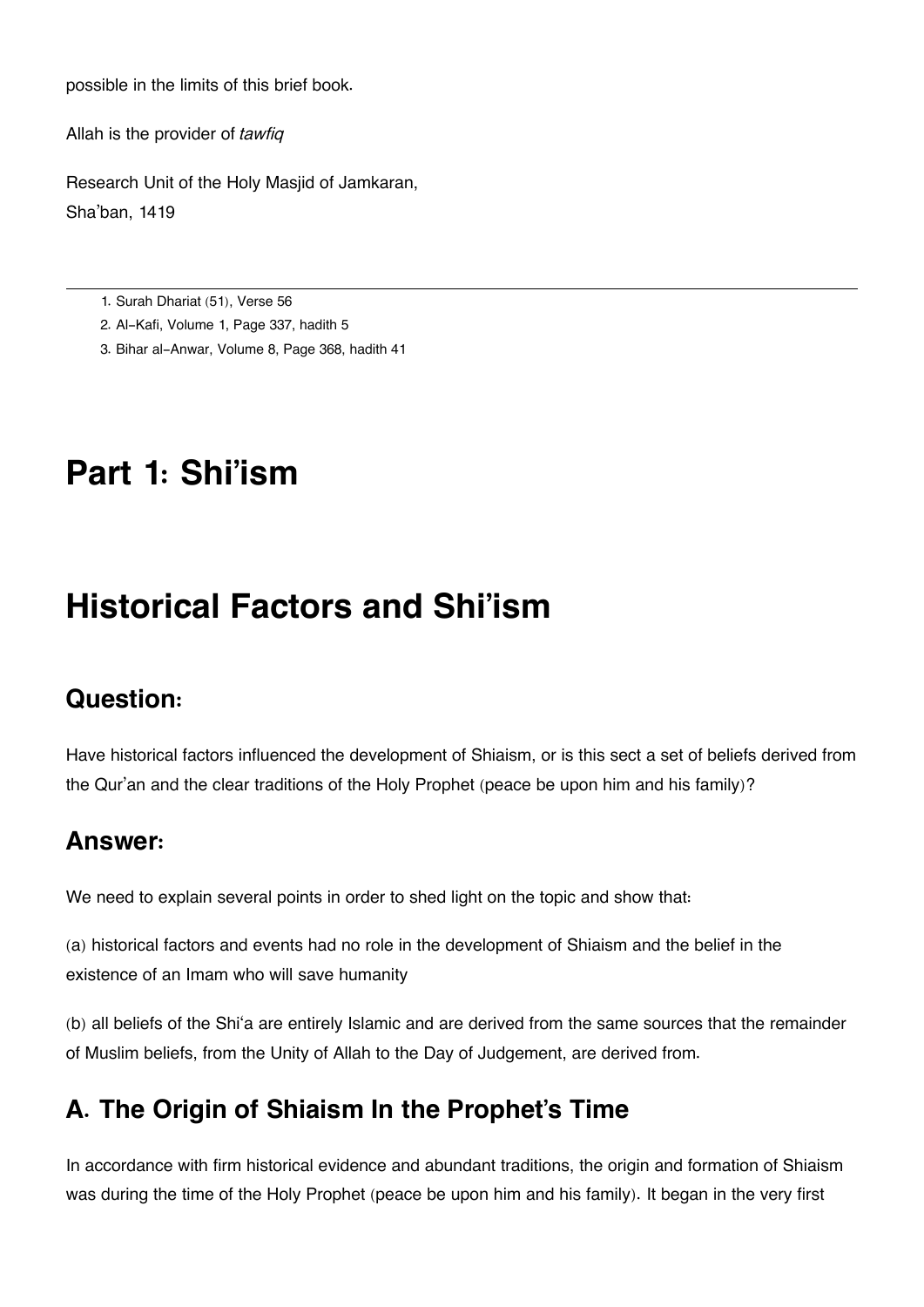years of the prophetic mission and was completed by conveying *Hhadith al-Thaqalain* and officially and publicly proclaiming it during the event of *Ghadir Khumm*.

Of course, during his final illness, the Holy Prophet (peace be upon him and his family) wished to put that hadith in written form, and strong historical evidence and narrations indicate that 'Umar's obstruction and the disrespect shown to the Holy Prophet (peace be upon him and his family) prevented him from having it written.

The principles of Shi'a belief have been referred to in various places in the Holy Prophet's (peace be upon him and his family) words of guidance. By way of example, the issue of the leadership of the Muslim community ('*ummah*), brought up many times at suitable occasions, can be found among the sayings of the Holy Prophet (peace be upon him and his family). The importance of the issue of *Imamah* (leadership of the '*ummah*) has been emphasized in his sayings to an extent that in one of his wellknown and in fact *mutawatir* (consecutively-narrated) traditions he says:

من مات ولم يعرِف امام زَمانه مات ميتَةَ الجاَهلية.

*"One who dies without recognizing the Imam of his time dies the death of the Days of Ignorance (before the advent of Islam)."*[1](#page--1-0)

Death while ignorant of the Imam has been regarded as equal to dying during the Age of Ignorance – or rather they have been considered the same thing. According to consecutively narrated traditions, the conditions of the Imam, which tribe he is from, and the fact that the number of Imams (peace be upon them) is twelve all have been explained by the Holy Prophet (peace be upon him and his family).

Similarly, the qualities of the Imam's knowledge, his spiritual characteristics, and that he must be the most knowledgeable and perfect of all human beings have been explained in the Qur'an and traditions, as has the fact that the successorship of the Holy Prophet (peace be upon him and his family) and *Imamat*e of the *ummah* after him is a Divine post that, just like prophethood itself, is appointed by Allah.

Shi'a thought was established in the very first years of the advent of Islam on the basis of the original sources of Islam. However, at that time the opposing school of thought – which some time later came to be known as Sunni thought – did not exist and the Muslims were not divided into two branches. This is because those who, after the Prophet's (peace be upon him and his family) death, propagated the opposing view – which caused a division in the Muslim ranks – were unable to openly position themselves against the pure Islam, which later came to be known as Shi'a Islam.

This division officially became apparent after the Holy Prophet (peace be upon him and his family) when a group gathered in *Saqifah* and chose a successor for the Holy Prophet (peace be upon him and his family).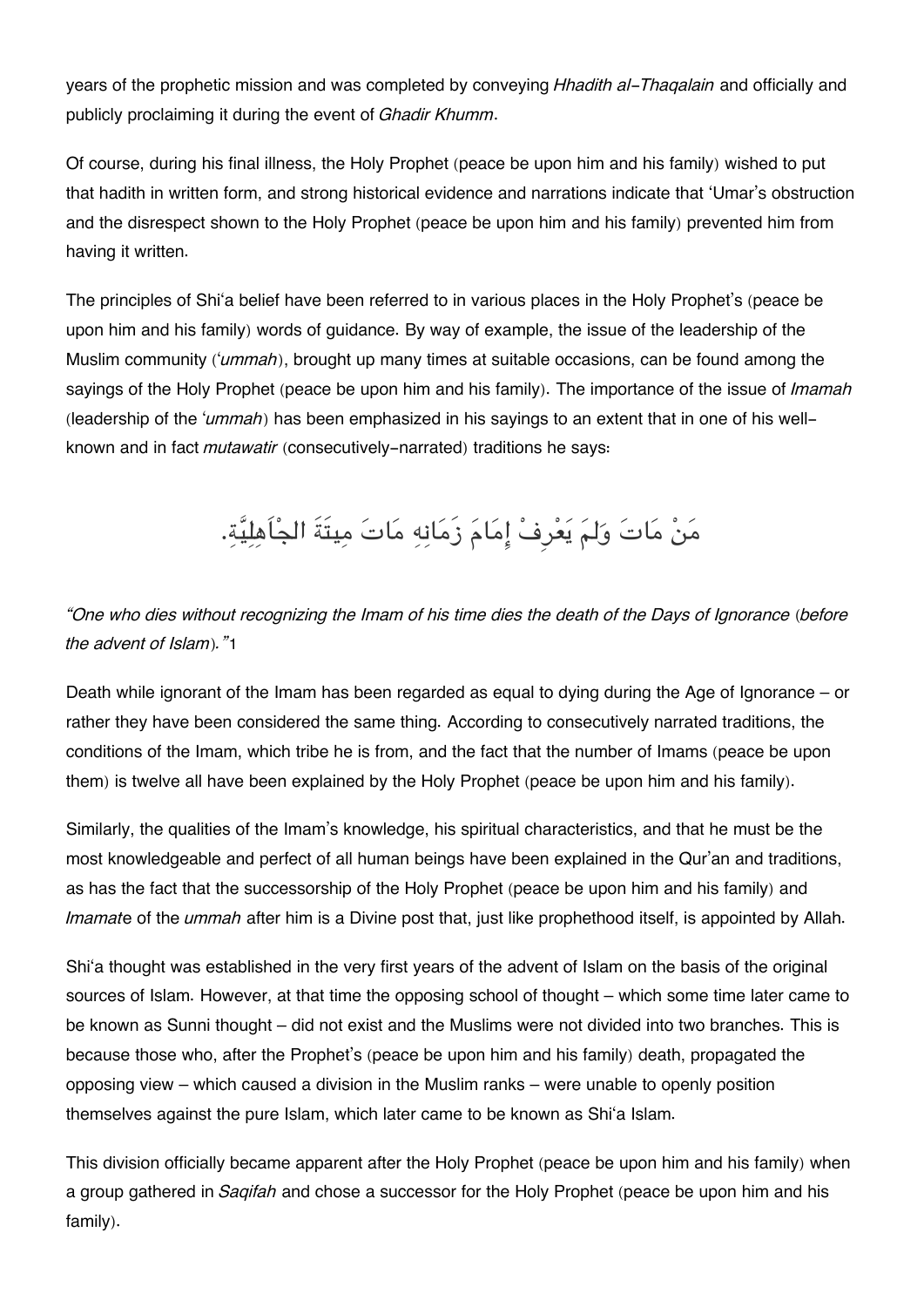We must add that according to the guidance provided in the Holy Qur'an, in Islam, a reliable source and authority for explaining, organizing, and legislating beliefs has been foreseen and in numerous verses has been clearly stated, such as in Surah Nisa:

وَلَوْ رَدُّوهُ إِلىَ الرَّسُولِ وَإِلىَ أُولى الأَمْرِ مِنْهُمْ لَعَلِمَهُ الَّذِينَ يَسْتَنْبِطُونَهُ مِنْهُمْ.

*"Although, were they to refer that to the Messenger (peace be upon him and his family) and those in authority among them, those among them who understand the roots of the issues would know it.*"[2](#page--1-0)

From this verse, it is understood that leadership is exclusive to the Holy Prophet (peace be upon him and his family) and the *ulu 'l-amr*, who are the infallible Imams.

According to *mutawatir* traditions, the Holy Prophet (peace be upon him and his family) has clearly introduced this virtuous authority, which is none other than the progeny and Imams from the Ahl al-Bait of the Holy Prophet (peace be upon him and his family). He has said, "They are with the Qur'an and the Qur'an is with them, and they and the Qur'an shall never separate from each other." In fact, in one hadith, he has added:

فَإِنَّ فِينَا اهْلَ الْبَيْتِ في كلِّ خَلَفٍ عَدُولاً يَنْفُونَ عَنْهُ تحَرِيفَ الْغَالِينَ وَانْتِهَالَ الْمبطلين.

*"Among us, the Ahl al-Bait, in every generation there are found people firm in religion who protect the religion from the tampering of extremists and the mischief of the astray."*[3](#page--1-0)

## **[B. The Origin of the Issue of Khilafah](#page--1-0)**

From the first days of the prophetic mission (*bi`thah*) the issue of leadership of the Islamic Nation after the Holy Prophet (peace be upon him and his family) was more or less in people's minds. The story of the man who made his acceptance of Islam conditional upon becoming the leader after the Holy Prophet (peace be upon him and his family), which the Holy Prophet (peace be upon him and his family) did not accept, is well known.

The Shi'a viewpoint about successorship of the Holy Prophet (peace be upon him and his family) is a point that was announced by divine command before the people during the time of the Holy Prophet (peace be upon him and his family) by the Prophet himself. At that time, none opposed it; rather, all the people – even those who later were involved in the events at Saqifah – celebrated it, and while pledging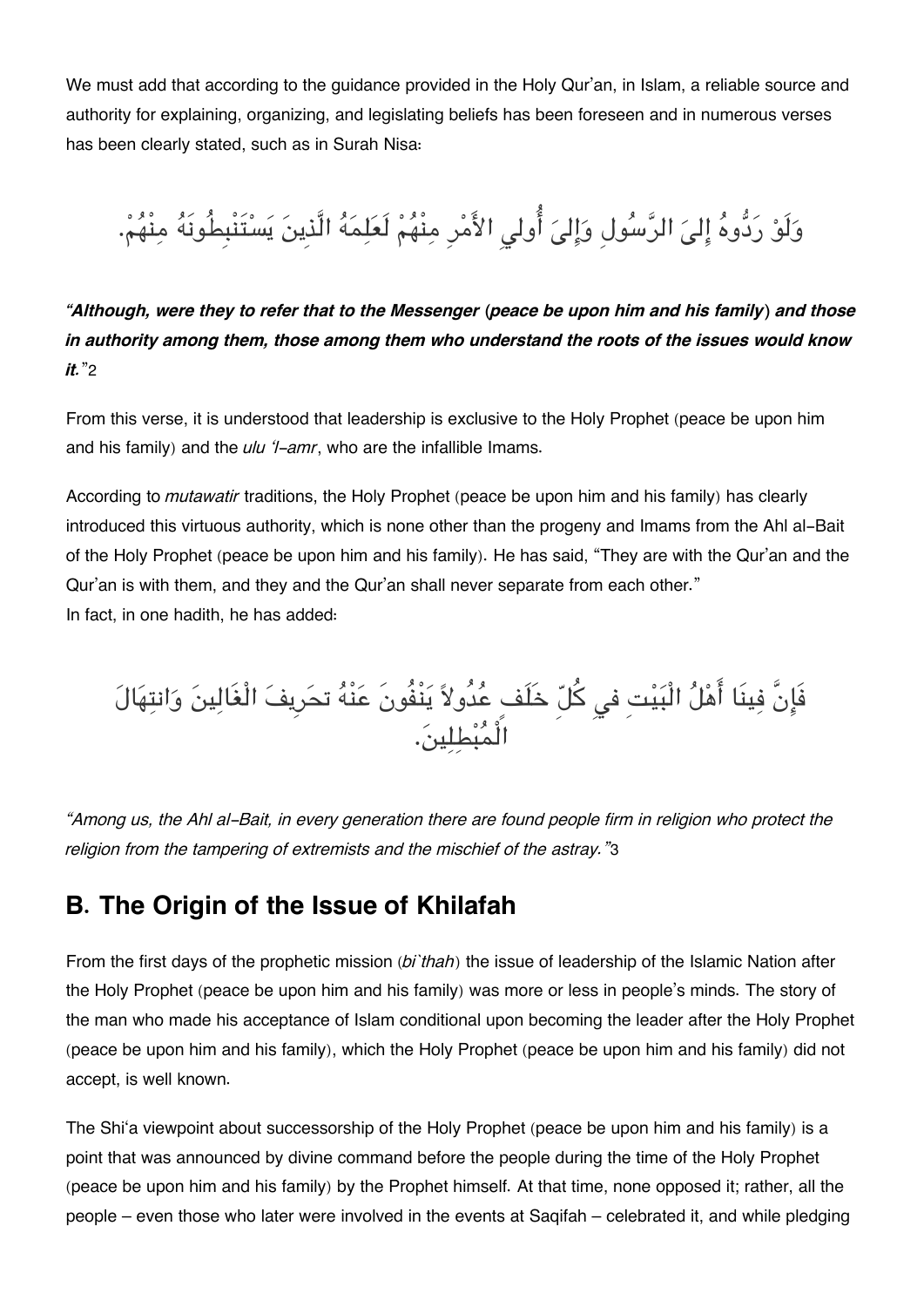allegiance congratulated the Imam (peace be upon him). But from that very instant they began covertly planning and plotting and reached a point where they wished to assassinate the Holy Prophet (peace be upon him and his family)!

After the Holy Prophet (peace be upon him and his family), the issue became a crisis and the opponents, with unusual severity and hard-heartedness, acted in the name of expediency and by threats and plotting created such an atmosphere that in the end they opposed the arrangements the Prophet (peace be upon him and his family) had announced, to the extent that they insulted and transgressed the personality of Fatimah az-Zahra (peace be upon her) and distanced the course of Muslim history from the path the Prophet (peace be upon him and his family) had specified.

With the limitless cruelty they showed, they even trampled the dignity of the Prophet's (peace be upon him and his family) only offspring.

Of course, because of the policy 'Ali (peace be upon him) pursued, two schools – Shi'a and Sunni – did not come into open and violent confrontation. The issue only remained in the minds of those who thought about the legitimacy of the government; others, either indifferent to the matter or associated with the ruling party, did not discuss it. They may very well have considered it settled.

However, people like 'Umar ibn al-Khattab were aware that in the face of the arrangements announced by the Prophet (peace be upon him and his family) the legitimacy of their actions would always be under question. Thus, they prevented the return of the people to that authentic Islamic thinking by using political devices, and this is the reason that for about a century and a half they forbade traditions from the Prophet (peace be upon him and his family). And since 'Umar knew that if he did not find a way to sideline 'Ali (peace be upon him) after him 'Ali (peace be upon him) would definitely assume leadership, he plotted a new strategy.

He knew that if the testament – about which it is not known whether it is authentic or whether 'Uthman added it to the document – was not attributed to Abu Bakr, Shi'a thinking would again rise after 'Umar's death and their plotting would be fruitless.

He thus devised a six-member council and specified its mandate in such a way as to eliminate Amir al-Mu'minin (peace be upon him).

In spite of this, the program specified by the Prophet (peace be upon him and his family) was revived in memories and finally, in the end of 'Uthman's period, his oppression aroused general anger and disgust towards him and stirred the Muslims to rise against him. In this way the issue of successorship of the Prophet (peace be upon him and his family) was again raised and many companions returned to the Prophet's original dictate and declared 'Ali (peace be upon him) the rightful successor of the Prophet (peace be upon him and his family) and regarded jihad under him (peace be upon him) the highest form of worship.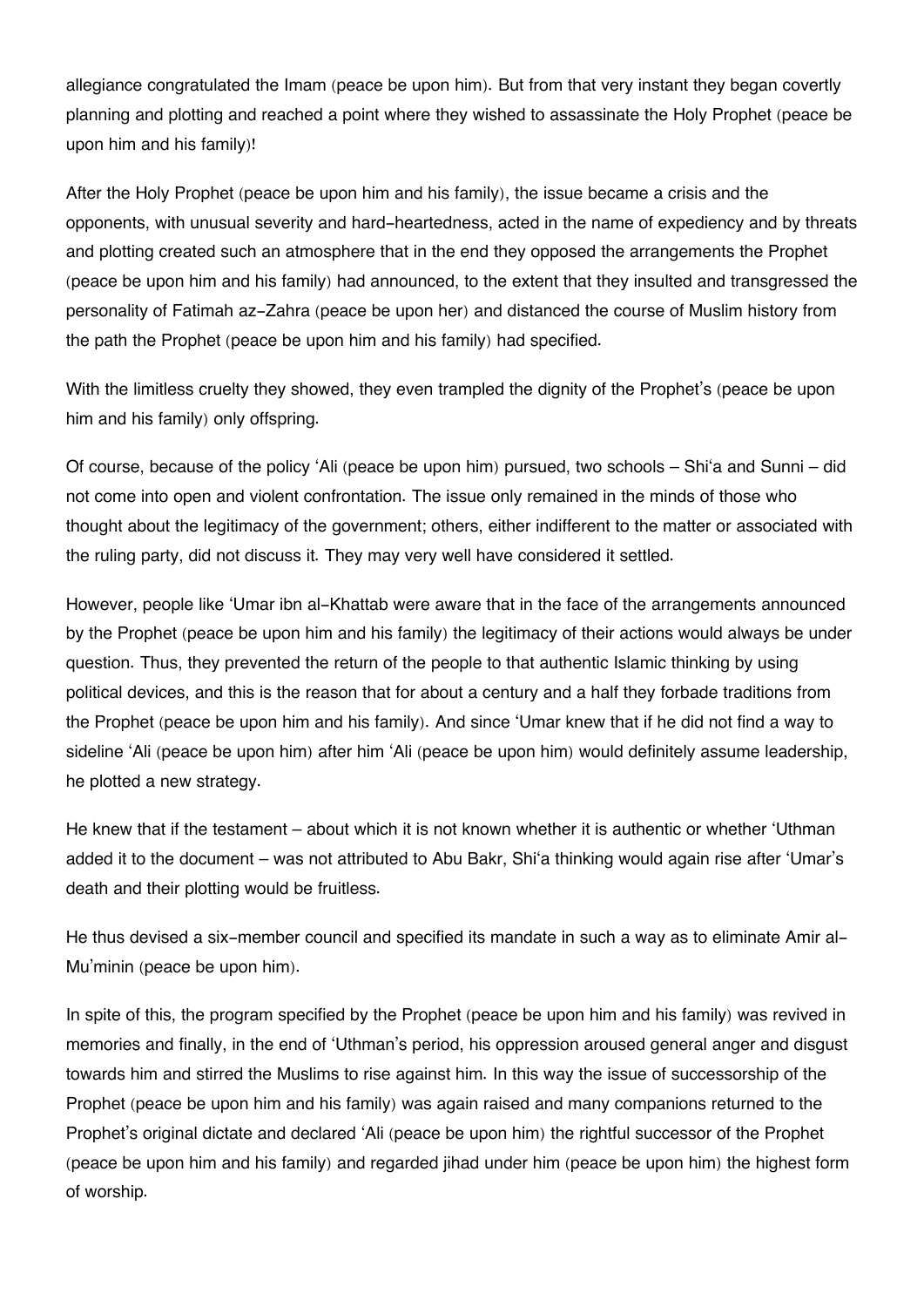Thus, the Shi'a belief about the succession to the Prophet (peace be upon him and his family) was never forgotten and people's hearts were never without attachment to the Ahl al-Bait and awareness that they had been oppressed and their right usurped. People's statements and the odes of poets such as al-Farazdaq show that the Shi'a point of view existed and even an individual like Musa ibn Nasir – the ruler of Africa whose slave, Tariq, conquered Spain – in spite of being one of the officials of Banu Umayya's government, was a proponent of Shi'a thought. For this very reason, in spite of all of his services, in the end his property was confiscated and he was removed from office.

In fact, events came to such a pass that this point of view even penetrated the family of Mu'awiya and Yazid, and Yazid's son officially condemned his grandfather and father and acknowledged the right of 'Ali and the Ahl al-Bait (peace be upon them). The situation was the same in the time of Banu 'Abbas as well.

From the government's point of view the rightfulness and genuineness of Shi'a thought should not have been put forth and followers of this school should not have had official responsibilities. But the situation was such that the oppressive and usurping rulers of Banu 'Abbas such as Mansur, Harun, and Ma'mun, were aware of the truth of this Shi'a thought, even though in practice they crushed it.

As a result of the spread of Shi'a thought, Muntasir and some other rulers from Banu 'Abbas became favorably disposed to this view in the issue of succession to the Prophet (peace be upon him and his family). It has been said that Nasir, in whose time the cellar of occultation in Samarra was inspected, declared himself Shi'a, and it has been narrated that he regarded himself the deputy of the twelfth Imam (peace be upon him).

From the sum of the above facts it becomes clear that the true Islam, which is the same Shi'a thought and Islam that existed in the time of the Prophet (peace be upon him and his family), has been there over the last fourteen centuries and history played no role in its existence. Rather, the existence of this point of view played a part in the coming about of major movements, risings, and events. Contrary to what some simple and misinformed people think, it must be said that Shi'a governments in Egypt, Africa, and the Dayalima in Iran and Iraq, and finally the rise of the Safawiyya were all events brought about by Shi'a thought; they played no role in bringing it about.

## **[C. Sunnism and its Sectarian Meaning \(in opposition to Shiaism\)](#page--1-0) [After the Prophet's Time](#page--1-0)**

The analysis that Shiaism, like Sunnism, had from the beginning a political form and gradually developed a religious basis is incorrect. Opposition to the successor announced by the Prophet (peace be upon him and his family) had a political aspect and that same political behavior caused division and conflict and brought into existence a new opinion in opposition to belief in *Imamah*. It resulted in the followers of pure Islam, in the form of a faction and with the name Shi'a, developing a political orientation.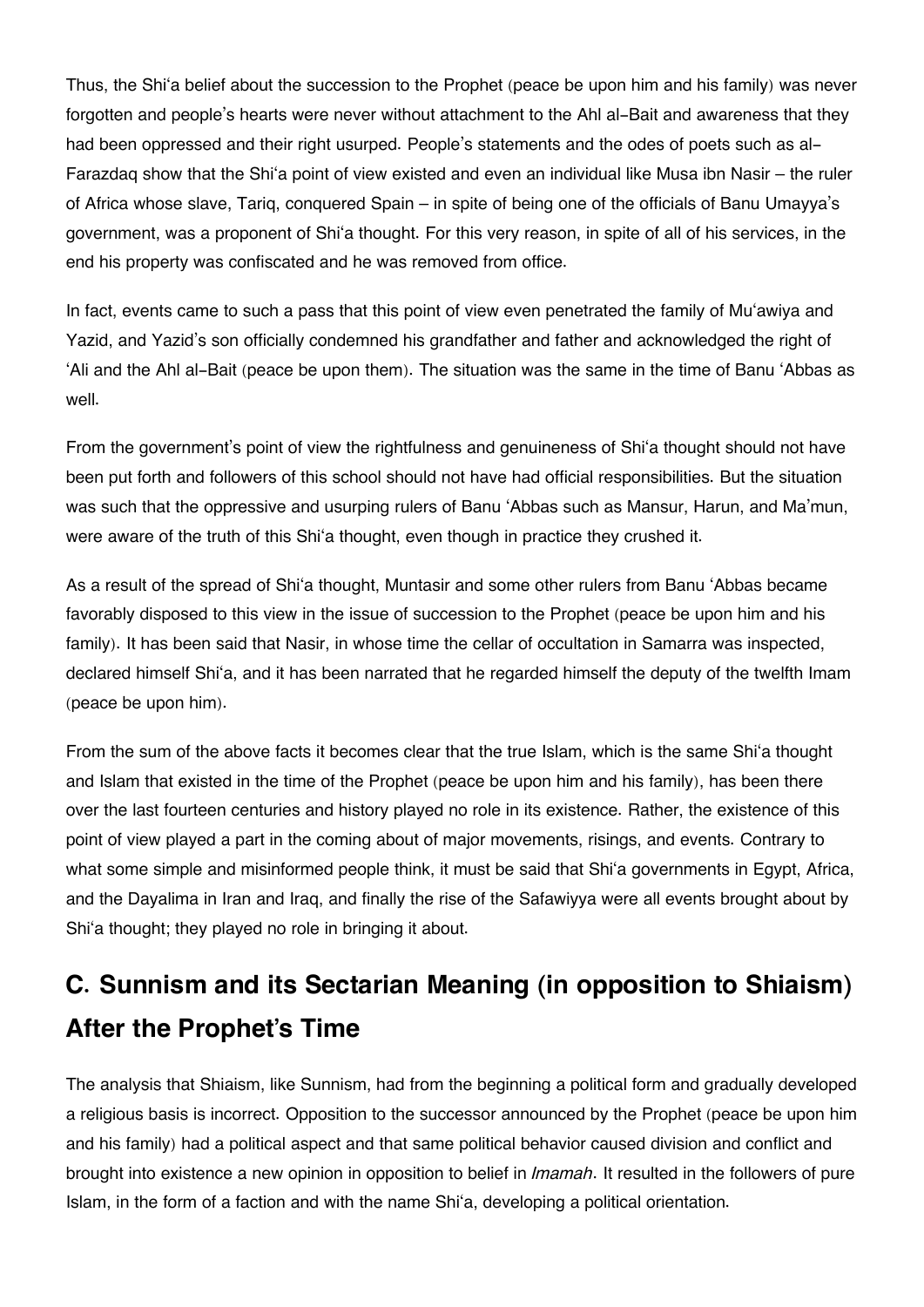But the policy the Shi'a as a political group pursued after this affair was based on the true teachings of Islam. Before it acquired a political tint, it was a principle pertaining to belief and religion, and it was a creed that included politics.

Thus, politicians would oppose this creed and strove to introduce a new sect and school of thought in opposition to it. In this way, at great expense and by bribing, threatening, and terrorizing, they in later periods gave a religious form to the policies that made the *khilafah* (succession) deviate from its specified course.

Of course, this movement wanted only to acquire the government, and if they hadn't seen this aspect in Shiaism, they would not have opposed it and would not have introduced a sect by the name of Sunnism in opposition to it.

Thus, politics was the motive for opposition to Shiaism and the command announced by the Prophet (peace be upon him and his family). In the beginning, when the leaders of this party started their activities in those confused times, they hadn't yet put forward a clear way of thinking.

Many factors, primary among which was the threat of the destruction of Islam through internal armed strife, prevented the religio-political leaders from reaching for their swords, and this aided the leaders of the anti-Shi'a school in taking hold of affairs.

Since they had no firm thinking for them to follow in practice and in no case respected the principle of *bay`ah* (allegiance) and election by the people, the basis of their government was coercion and tyranny.

After the event of Saqifah which was the reason for Abu Bakr's assumption of power, 'Umar, with the peculiar coarseness and roughness that he possessed, drew his sword and roamed the streets, forcing the people to pledge allegiance to Abu Bakr. This coercion came to such a pass that they even demanded allegiance of 'Ali (peace be upon him) and forcibly took him to the masjid to obtain his allegiance, after unspeakable insolence to Lady Fatima (peace be upon her) and desecrating the sanctity of her house.

The government of 'Umar himself, which he claimed was formed in accordance to Abu Bakr's testament, was such that they said that when Abu Bakr was on his deathbed and was in an out of consciousness, he endeavored to write a testament. In that situation, without him specifying the ruler after him, 'Uthman wrote 'Umar's name in the testament. When Abu Bakr returned to consciousness, he affirmed it!

Whatever it was, was there even a testament in place? In any case, 'Umar came to power and no one so much as said to Abu Bakr, *"Pain has overcome him*"[4](#page--1-0); no regard is given to what this ailing man, who has lost his reason, says. Yet with this very excuse they prevented the Prophet (peace be upon him and his family) from writing a testament!

Be that as it may, with Abu Bakr's appointment 'Umar took control of power and himself appointed a six-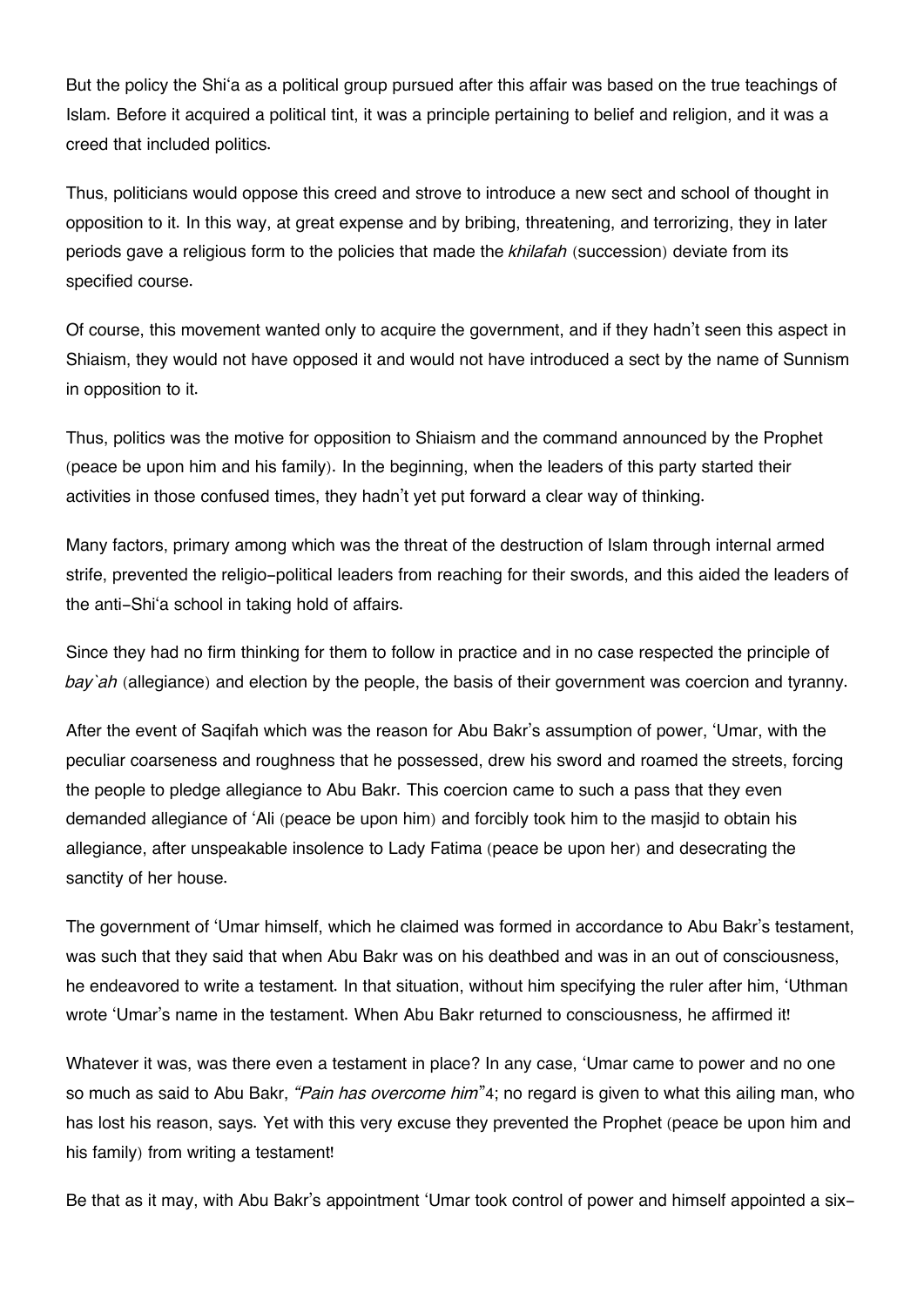member council for after his death.

Thus, we come to know that there was no harmonious idea based on the people's right to election involved in the affair. However, when 'Uthman was killed, the Muslims rushed to 'Ali's (peace be upon him) door – and though, according to the Shi'a, he alone was the rightful ruler – all pledged allegiance to him. Afterwards, though the opponents of the Shi'a strove to find a religious basis for government and put forward the idea of general allegiance or that of the upper class and other contradictory ideas – even force and overpowering – as such a basis, in reality the standard was nothing but coercion. They acted in such a way that the people had no choice but pledging allegiance to the successor appointed by the ruler.

Thus, the Shi'a's opponents had no overall program of government, and even in current times one of their biggest researchers, who has realized this fact, says:

"In fact, Islam has not foreseen a particular method in the politics of selecting a ruler; any form the people themselves specify becomes the law and is implemented."

## **[D. Cause of the Division of Muslims into two factions, Sunni and](#page--1-0) [Shi'a](#page--1-0)**

The fact is that the real reason for this split was the love of status and power.

A few saw that with the situation that had taken shape, they would have no part in the future leadership; thus from the very time of the Prophet (peace be upon him and his family) they began grouping and conspiring. One of their major plans was to introduce and then propagate a new school of thought in opposition to the Prophet's (peace be upon him and his family) stance.

They raised the slogan **"هال ابَتك اَنبسح**) **"**The Book of Allah suffices us) to reduce the value of the existing traditions about *Imamah*, and in the end they introduced these traditions as worthless. For this very reason when the Prophet (peace be upon him and his family) wished to write his testament, since they knew this written testament would reinforce his oral testaments, they put up firm resistance. In words also related by Ahl al-Sunnah, 'Umar said,

غَلَب علَيه الْوجع. حسبنَا كتَاب اله.

*"Illness has overcome him; the book of Allah suffices us*."[5](#page--1-0)

According to the narration of others, he said,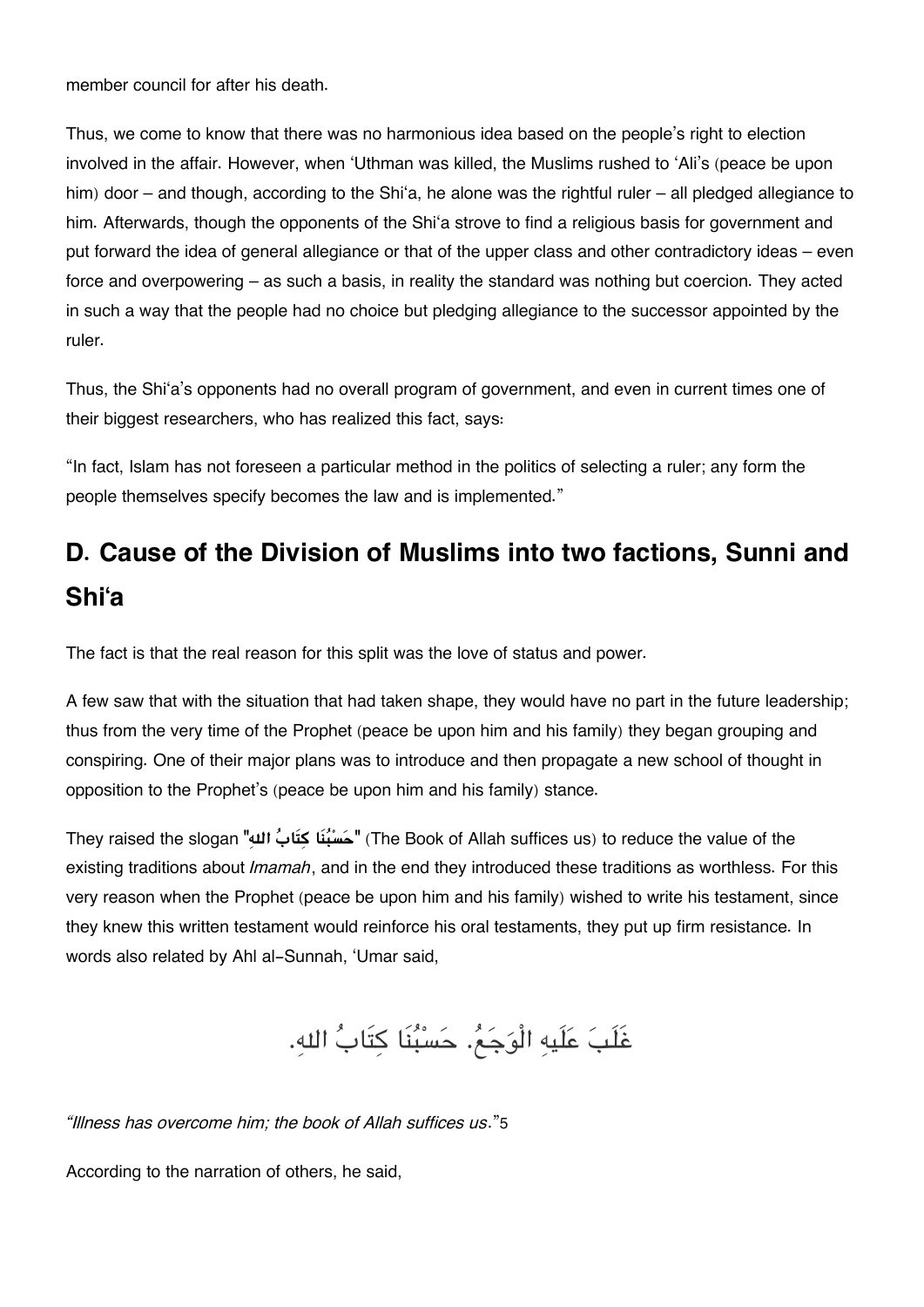# "انَّ الرجل لَيهجر."

#### *"The man (The Prophet) speaks nonsense!*"[6](#page--1-0) *(God forbid!)*

In either case, he stood in the way and said, "The book of Allah suffices us," meaning that we have no need of the Prophet's (peace be upon him and his family) testament and his explicit statements.

The title Shi'a was given to the followers of 'Ali (peace be upon him) in that period by the Prophet himself (peace be upon him and his family). The Prophet called his sincere followers the Shi'a. But this did not result in the division of the Muslims into two groups. Though people like Salman, Abu Dharr, and Miqdad had a firm belief in 'Ali (peace be upon him) from that time, the opponents were not yet an independent group, and these admonitions of the Prophet (peace be upon him and his family) about *Imamah* meant that all should follow Imam 'Ali (peace be upon him).

But after the death of the Prophet (peace be upon him and his family), opposition to this command came out in the open and the love of power and ruling over others – which some had set their sights on – caused some, in spite of the Prophet's explicit statements about 'Ali's successorship, to oppose that and cause division in the ranks of the Muslims.

If we wish to hide the facts and present a different explanation, even if untrue, we have to say that this division started when because of their weak faith a group of Muslims did not give the Prophet's (peace be upon him and his family) words and counsel the same status as revelation and assumed the book of Allah is sufficient for people's guidance and there is no need for the Prophet's words. It is as if they regarded themselves as the Prophet's equals in grasping the Qur'an's principles and purposes.

Thus, they did not follow the path he (peace be upon him and his family) had specified and favored their personal opinion and the benefit and harm they themselves perceived for themselves over the Prophet's commands. Or else they considered some of the Prophet's (peace be upon him and his family) commands as being related to government and administration of society, but considered them modifiable as conditions required.

They presumed the successorship was just such an issue and believed that even if the Prophet (peace be upon him and his family) had appointed his own successor, since his words and actions – in their view – did not have the status of revelation, opposition to them is permissible. Thus after the Prophet's (peace be upon him and his family) death these people ignored the Prophet's command and set it aside and with these false excuses removed the successorship from its specified course.

Even though they had no proper system of thought for the administration of society in those conditions on which they could base the *khilafah*, still they insisted that the Prophet's (peace be upon him and his family) appointee shouldn't take charge of the administration of society, or it isn't expedient. In spite of the fact that in some issues they insisted on implementing the Prophet's (peace be upon him and his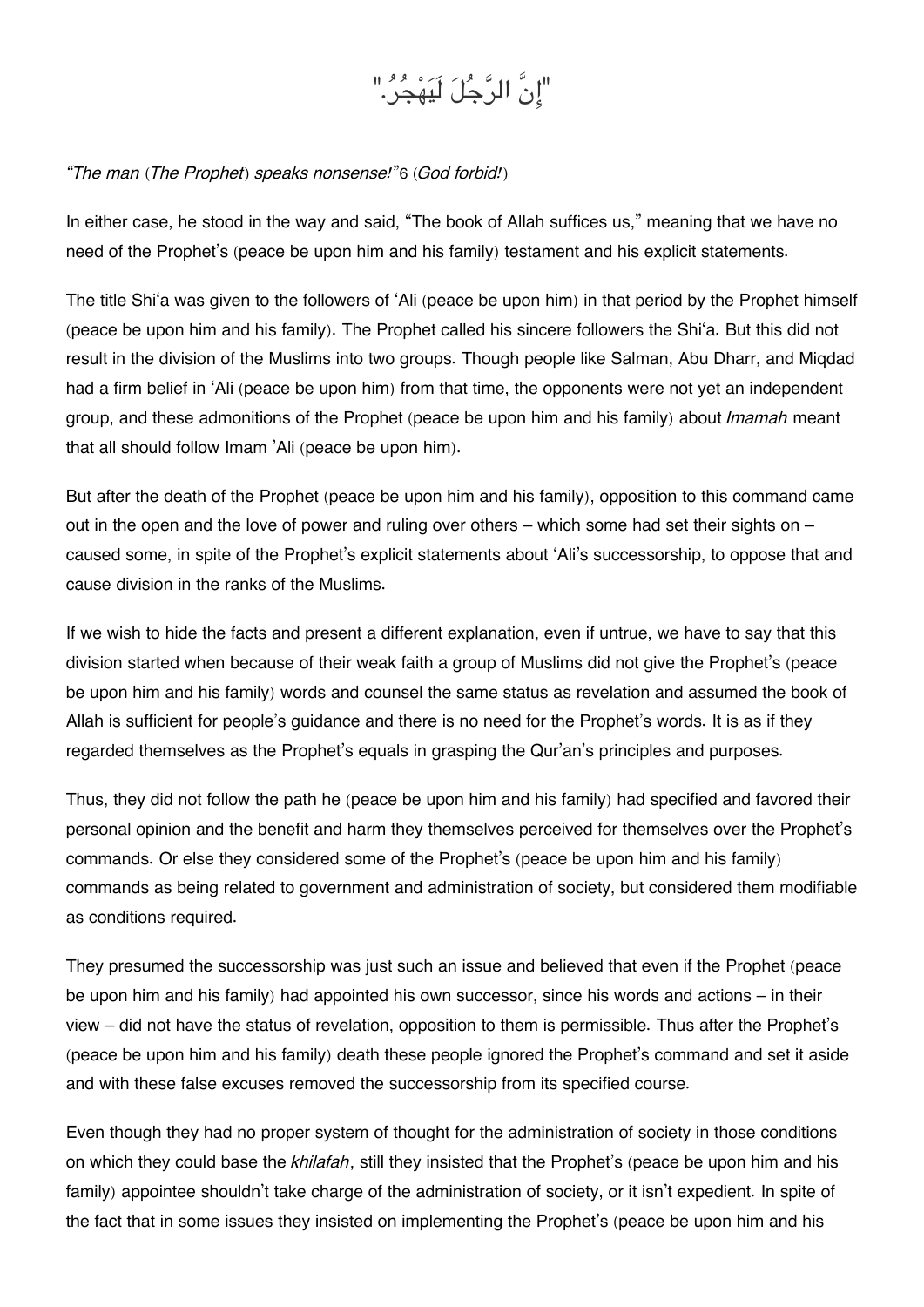family) command, here their conduct was the opposite, just as, when the Prophet (peace be upon him and his family) appointed 'Usamah as the leader of the army, they did not leave him in his post. In any case, they thought it was their right to adjust the Prophet's (peace be upon him and his family) commands, carry out any changes or alterations they thought necessary and make use of pretexts that are worse than the crime itself.

In opposition to this group it was Imam 'Ali (peace be upon him) and a small group of his followers who believed in the truth of the Prophet's (peace be upon him and his family) teachings and commands and would say that the Prophet's (peace be upon him and his family) words have the ruling of revelation, or rather that they are in fact revelation, as the Qur'an says in this regard:

وَمَا يَنْطِقُ عَنِ الهَوَى إِنْ هُوَ إِلاَّ وَحْيٌ يُوحَى.

#### *"He speaks not of his own desire; it is naught but revelation that is revealed."*[7](#page--1-0)

And the verse:

وما آتَاكم الرسول فَخُذُوه وما نهاكم عنْه فَانْتَهوا.

#### *"What the Messenger has brought you, take, and what he forbids you from, avoid.*"[8](#page--1-0)

refers to the commands of the Prophet (peace be upon him and his family), which must be implemented without alteration, and we are in no way free of need of the Prophet's counsels and teachings. The religion of Islam is perfect and comprehensive from all aspects and no defect can be imagined in it.

This group was called *Ahl al-Nass* (followers of the religious texts). They would say that the path of reinterpreting and contextualizing these traditions is closed and the succession of Imam 'Ali (peace be upon him) was conveyed at Allah's command to the Prophet (peace be upon him and his family) by revelation.



#### *"O' Messenger! Convey that which has been revealed to thee by thy Lord***…"**[9](#page--1-0)

In any case, the Muslims were in this way split into two camps. In truth, using the term "Ahl al-Sunnat" (followers of the sunnat) to refer to those who rejected, altered, and falsely interpreted the sunnat is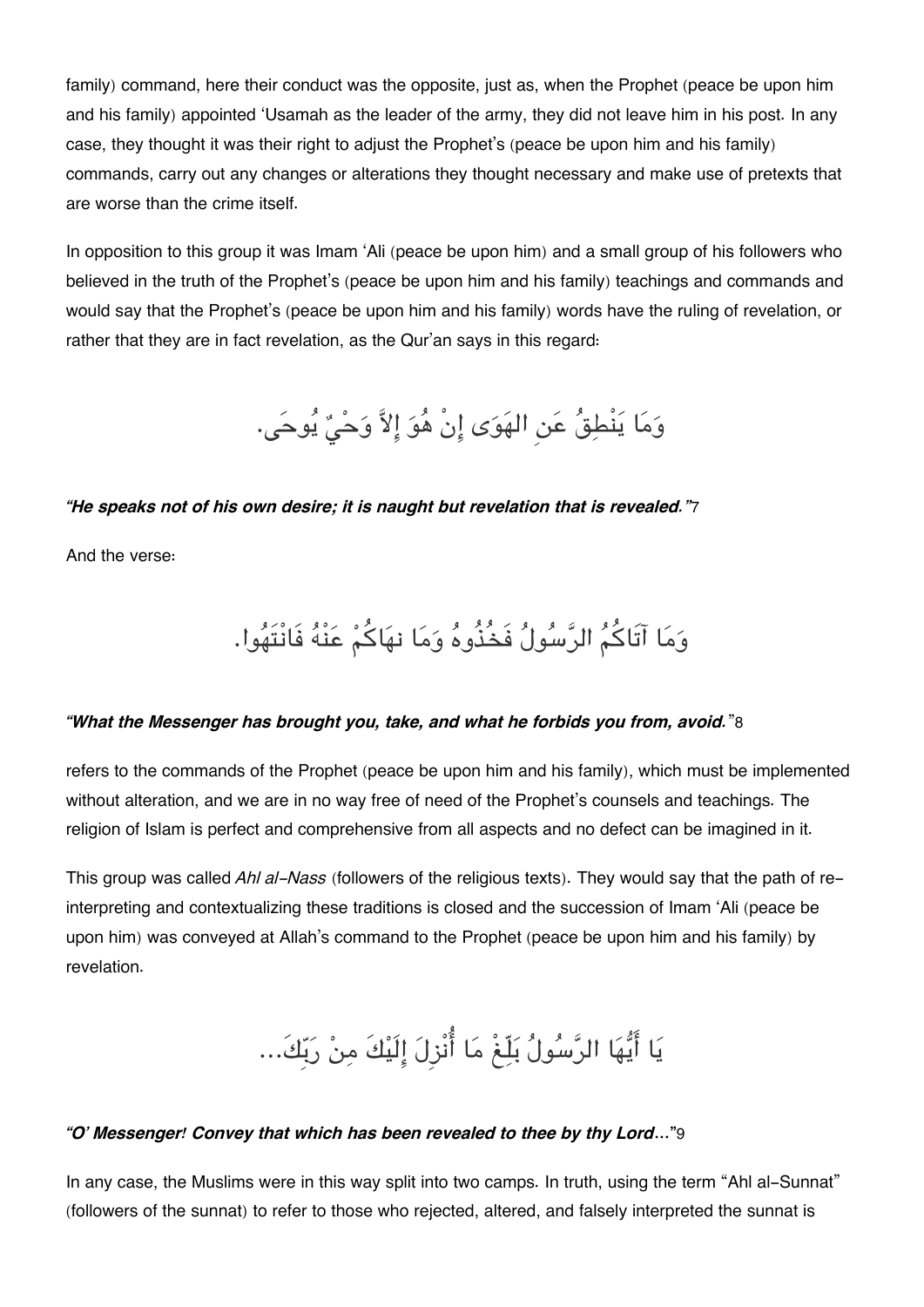incorrect. Instead, those deserving this title are the ones who remained attached to the Qur'an and Prophetic *sunnat* (conduct).

Incidentally, intent of those who by clinging to "The book of Allah suffices us" split the Muslims into two camps is that the basic matter of the Prophet's (peace be upon him and his family) messengership is the book of Allah and there is no need of the Prophetic sunnat. Even though this group, with there way of thinking, opposed the Prophet's (peace be upon him and his family) explicit command regarding Imam 'Ali (peace be upon him), after they had sidelined 'Ali (peace be upon him) they returned to the Prophet's sunnat in many instances, since they saw that their fallacious way of thinking could not go forward. By raising the slogan *"The book of Allah suffices us"* it is not possible to obtain needed rulings and solve society's difficulties.

Of course, the opponents of the Shi'a thought benefited substantially from such slogans and deceived a large group, most of whom were commoners and unaware, and they prevented the Prophet (peace be upon him and his family) from writing his testament. With this excuse they marginalized those who said the Prophet's (peace be upon him and his family) command regarding the successorship of 'Ali (peace be upon him) must be respected and made it their principle that only the Qur'an is central. Their aim was that the traditions of Ghadir, *yawn al-dar*, and other ahadith not be mentioned. Later, when they saw that without the traditions it is not possible to manage the affairs they became involved in *ijtihad* (juristic reasoning) in opposition to *ahadith* (the exercise of personal opinion) and altered the commandments of Allah and turned to false interpretations, explanations, and analogy, and they subjected many traditions to doubt.

The origin of the Shi'a school, like the origin of Islam itself, is not related to historical events. Of course, events had and have an effect on people's political positions and the occurrence of certain happenings, but is not the primary factor on all matters. For example, one of the causes and wisdoms in the concealment of the twelfth Imam (peace be upon him) – as indicated by some traditions – was that he (peace be upon him) not be caught up in allegiance to oppressive rulers. However, his existence (peace be upon him) and concealment, according to consecutively narrated (*mutawatir*) traditions, was a destined affair determined in advance and which occurred according to that plan. It is not that the issue of *Imamah* came about gradually through time and the course of history has made it necessary.

Through historical research it becomes clear that it is the Sunni school of thought about the succession that came about as a result of a chain of historical causes; otherwise Shi'a thought about the principle of *Imamah*, as explained several times, was founded at the beginning of the Prophetic mission (*bi`thah*) as a result of Allah's command and the Prophet's (peace be upon him and his family) clear instructions.

Thus, it was Shi'a thought that influenced history, not history that created it.

Opponents of the Shi'a school of thought say that there was no guidance from the Prophet (peace be upon him and his family) in this regard. Thus, after the Prophet's (peace be upon him and his family)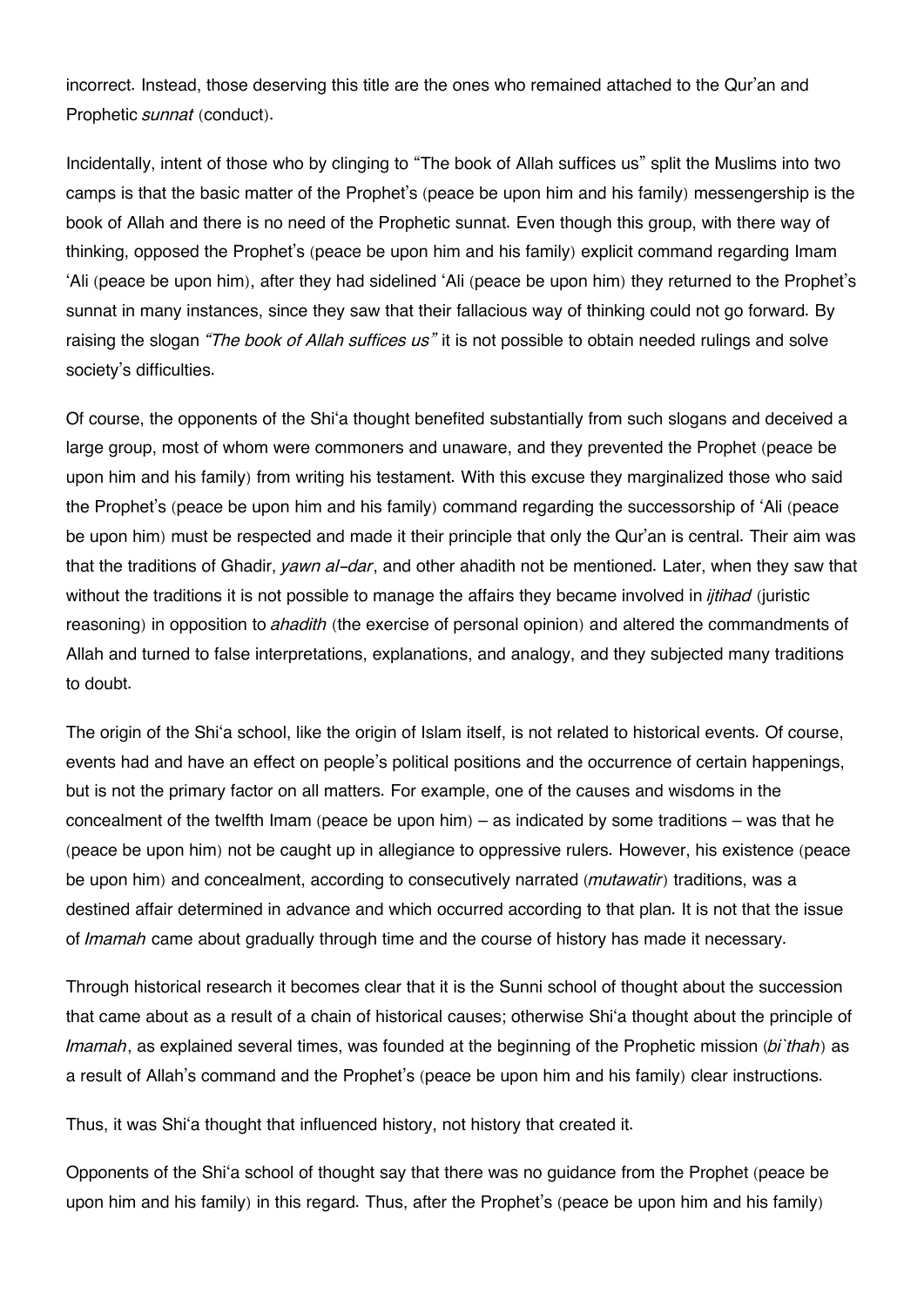demise, the concern and confusion that had taken hold of the Muslims caused them to specify someone as *khalifah*. This was accomplished in Saqifah after much discussion and searching that resulted in Abu Bakr being chosen as the Prophet's successor. Subsequently, in order to avoid unpleasant events and chaos in society, Abu Bakr appointed his successor and 'Umar in turn specified a six-member council for after his death to make a decision in this regard.

All of these occurrences had particular reasons at the head of which was political goals. Though the supporters of this point of view try to portray this important historical happening as natural, facts are at odds with its being natural. On the other hand, in numerous ways they support the Shi'a point of view about *Imamah*.

# **[E. The Religious Basis for Support of the Leadership of Ahl al-](#page--1-0)[Bait \(peace be upon them\)](#page--1-0)**

Support for the leadership of Ahl al-Bait (peace be upon them) from the beginning was based on Islamic teachings. Those who opposed Saqifah and the succession of Abu Bakr had no motive except their religious duty and guarding the teachings and guidance of the Prophet (peace be upon him and his family).

Referring to books like *The Origin of the Shi'a and their Principles*, *History of the Shi'a*, *The Shi'a in History*, and tens of other Shi'a and Sunni books will at least demonstrate that inclination to Shiaism from the beginning has had only a religious motive.

The sermons of Amir al-Mu'minin (peace be upon him) in *Nahj al-Balagha* affirm that the true position of the Ahl al-Bait (peace be upon them) has truly been material, spiritual, and religious leadership, of which governing is a branch.

- [4.](#page--1-0) Commentary on Nahj al-Balaghah, Ibn Abi 'l-Hadid, vol. 2, p. 55
- [5.](#page--1-0) Commentary on Nahj al-Balaghah, Ibn Abi 'l-Hadid, vol. 2, p. 55
- [6.](#page--1-0) Bihar al-Anwar, vol. 30 p. 535
- [7.](#page--1-0) Surah Najm (53), Verses 3-4
- [8.](#page--1-0) Surah Hashr (59), Verse 7
- [9.](#page--1-0) Surah Ma'idah (5), Verse 67

[<sup>1.</sup>](#page--1-0) Bihar al-Anwar, vol. 8, p. 368, in the course of Allamah Majlisi's commentary

[<sup>2.</sup>](#page--1-0) Surah an-Nisa' (4), Verse 83

[<sup>3.</sup>](#page--1-0) Bihar al-Anwar, vol. 2, p. 92, footnote 21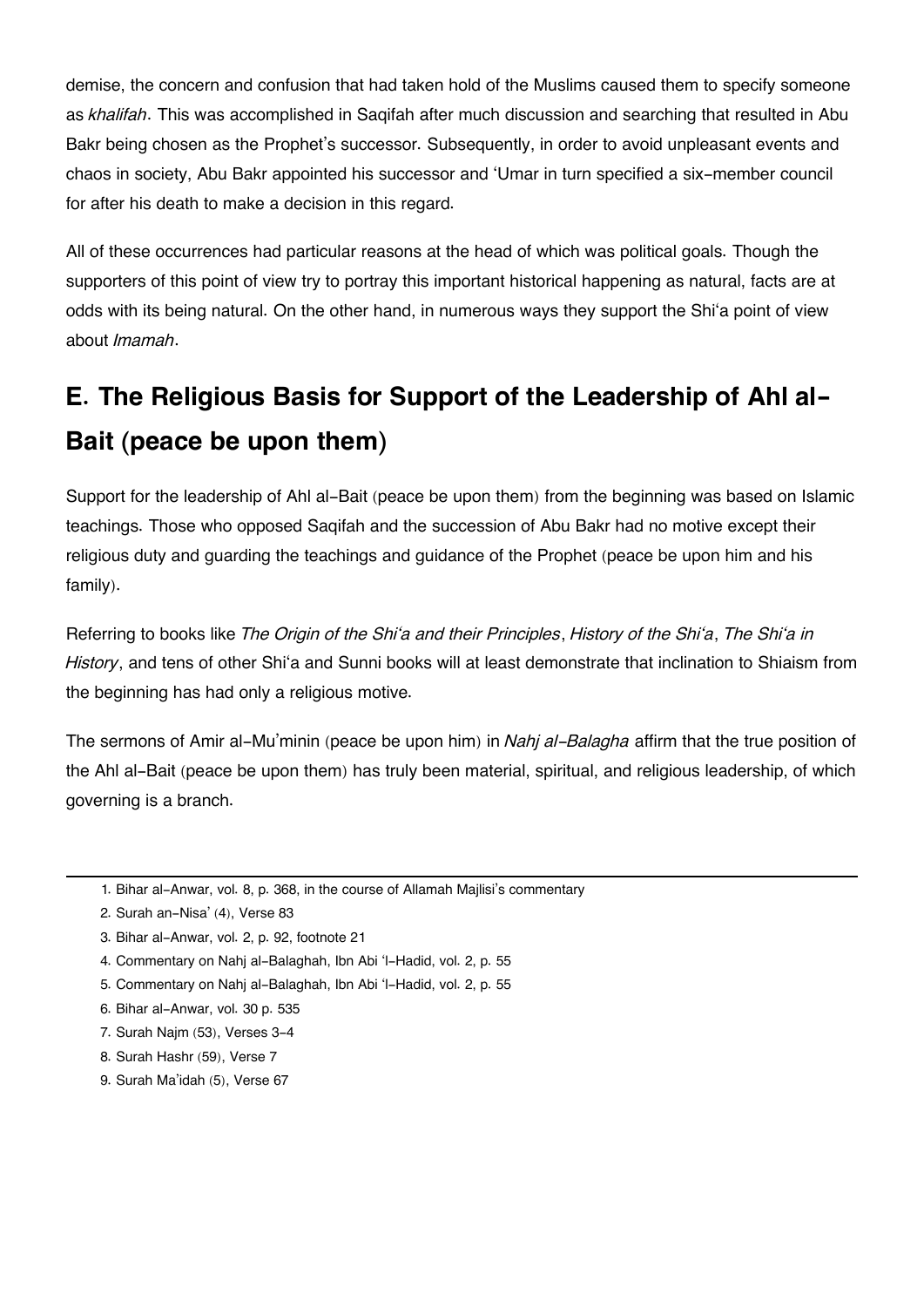# **The Shi'a and Armed Uprising**

## **[Question:](#page--1-0)**

Is armed uprising one of the conditions of the Imamah of the Imam? Is armed uprising unconditionally and in all situations part of the agenda of the Shi'a? In other words, must the Shi'a always be in a state of armed conflict with oppressive systems of government, or are the same conditions relevant here as are mentioned about enjoining good and forbidding evil? Also, what was the role of the Shi'a in the armed uprisings against the government of Banu Umayyah?

## **[Answer:](#page--1-0)**

The Shi'a have no agenda regarding jihad against the infidels except the agenda of Islam, which has been explained in depth on books of jurisprudence, and which many jurisprudents consider obligatory only in case of the presence and call of the Imam.

However, defending the heart of Islam and honor of the Muslims and repelling the enemies' attacks from the Islamic borders – whether physical, cultural, or economical – is a general obligation. In fact, according to the verse of the Qur'an preparation to defend and guard the physical and cultural borders is a Divine obligation.

وَأَعِدُّوا لهُممَا اسْتَطَعْتُمْ مِنْ قُوَّةٍ وَمِنْ رِبَاطِ الخَيل تُرْهِبُونَ بِهِ عَدُوَّ اللهِ وَعَدُوَّكُمْ.

#### *"And prepare what strength you are able and trained horses with which you frighten the enemy of Allah and your enemy."*[1](#page--1-0)

In the physical battlefield, this is by acquiring military weaponry and in the cultural or economic battlefield by acquiring the provisions peculiar to that arena. In this aspect, the time of the Imam's presence is no different from the time of his absence.

Just as a Muslim's house, dependents, property, and self must be safe from danger and attack by outsiders,

ومن قُتل دونَ ماله فَهو شَهِيدٌ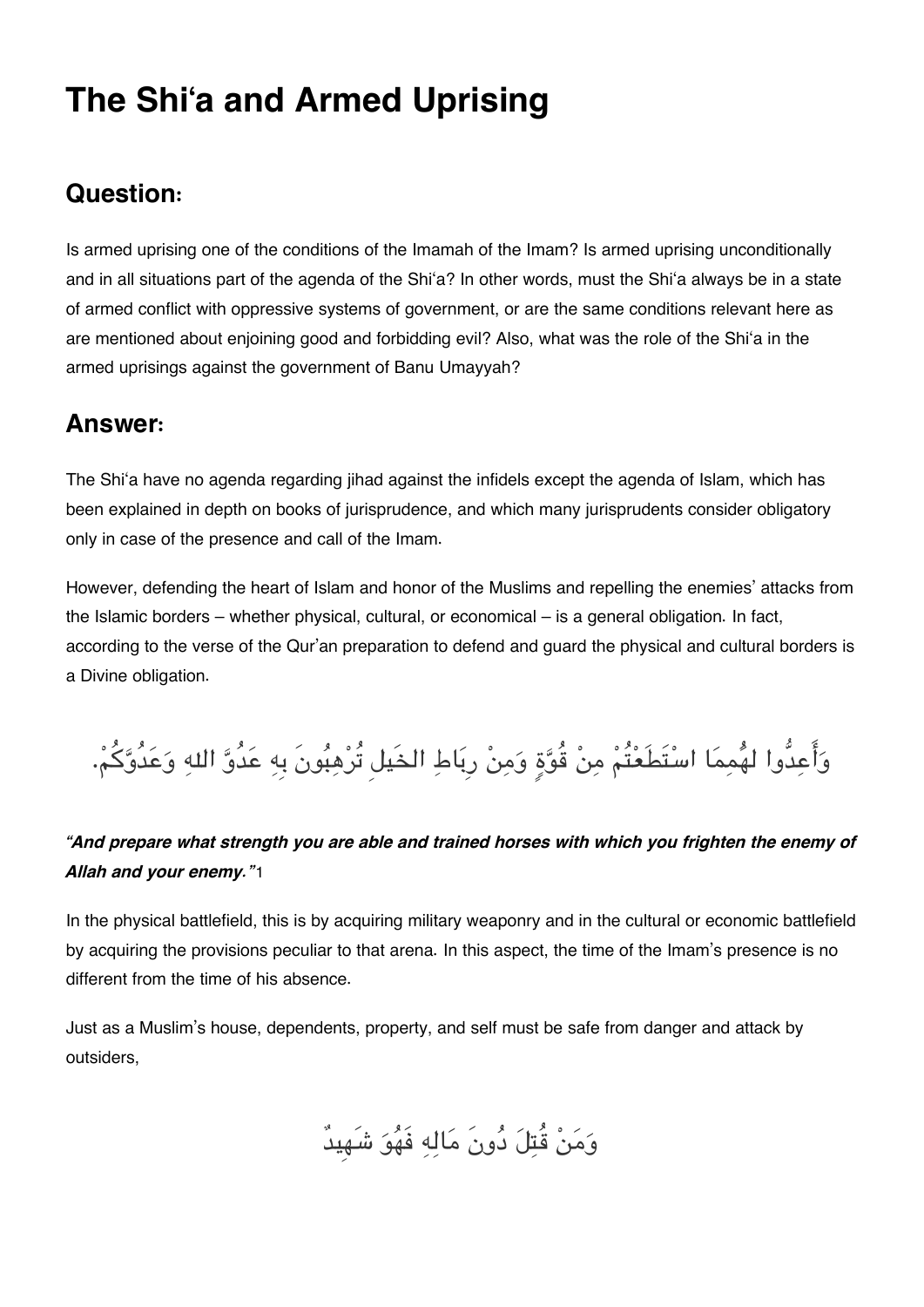#### *"One who is killed defending his possessions is a martyr"*[2](#page--1-0)

the Islamic homeland as well – which is the home of all – must be free from danger.

This is the gist of the method of dealing with external enemies. As for dealing with internal anti-Islamic events and factors that hypocritically inflict damage on Islam and Muslims on account of seeking power, the positions taken to repel these dangers must be such as are able to remove that anti-Islamic movement.

Of course, in instances where this movement jeopardizes the existence of Islam or threatens the laws of Islam and society's security and repelling this danger depends on an armed movement, armed uprising becomes obligatory.

In short, in the Shi'a way of thinking, complacency with respect to opposing and oppressive events is condemned.

A Muslim must give importance to everything that is related to the honor and grandeur of Islam and Muslims and to elevating the word of Allah and must always act according to his duty.

Still, armed uprising is not among the conditions of the *Imamah* of the Imam as has been attributed to the Zaydi sect. It is not the case that every leader of an armed group, if from the descendants and family of the Holy Prophet (peace be upon him and his family), is regarded as Imam. And one who apparently had no armed uprising and struggle cannot, for this reason, be declared not to be the Imam, as was the case with Imam Zain al-'Abidin, Imam Muhamad al-Baqir, and Imam Ja'far as-Sadiq (peace be upon him). This is because:

First, their non-armed policies were more effective than armed uprising in elevating the name of Islam, guarding the truth, and protecting the shari`at in their time.

Second, as has been related in the tradition of Mahmud ibn Labid from Fatimah az-Zahra (peace be upon her):

# مَثَلُ الإِمَامِ مَثَلُ الْكَعْبَةِ إِذْ يُؤْتَى وَلاَ يَأْتِي15

It is the people's duty to gather round the candle of the Imam's existence and present themselves to assist him, elevate the name of Islam, and guard the objectives of the religion. In such a situation, the Imam chooses whatever position is appropriate.

Thus, Amir al-Mu'minin (peace be upon him), after the death of 'Uthman, did not leave the people without an answer when they rushed to him from all directions to pledge allegiance with that commotion and longing. He said: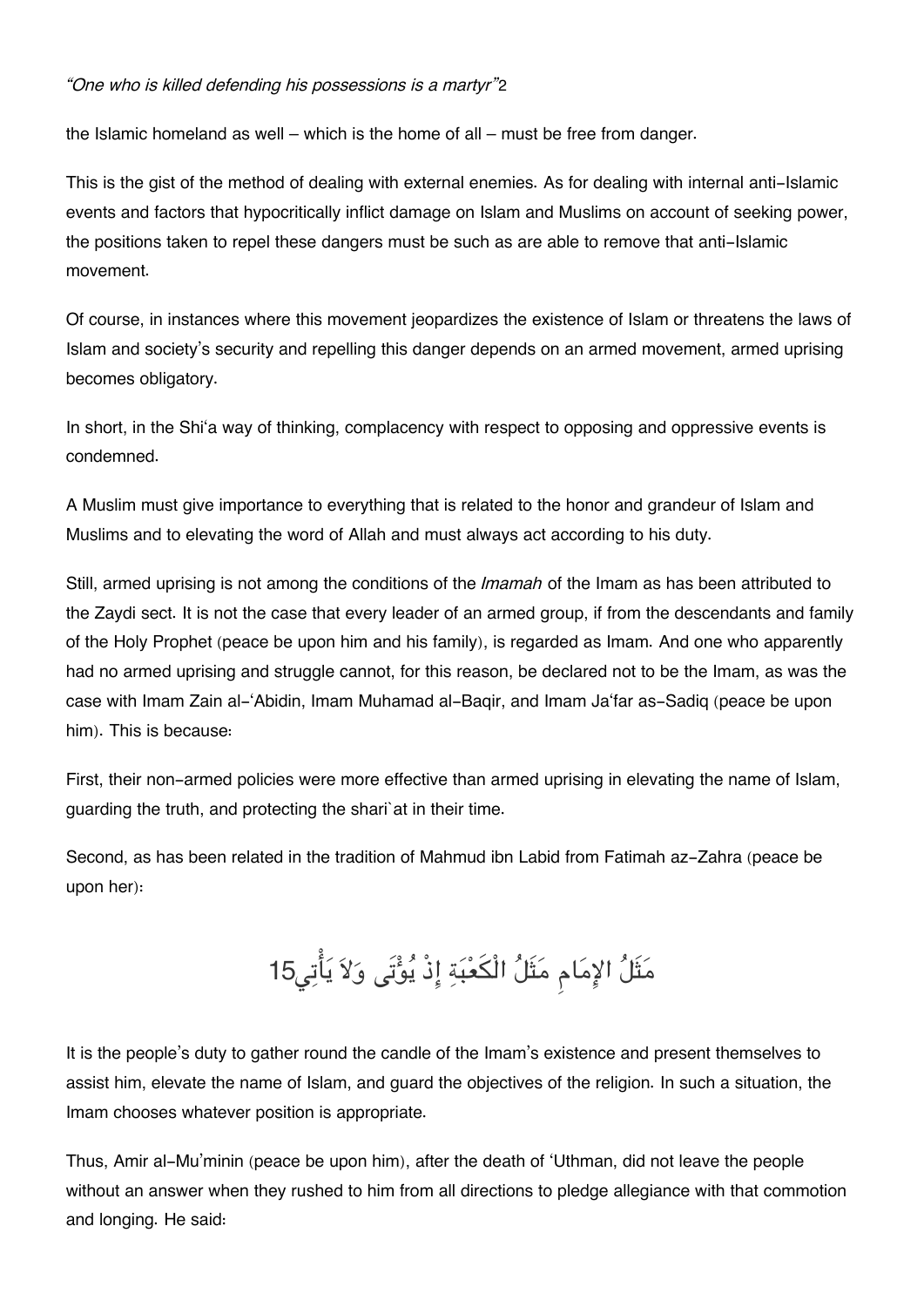اما والَّذِي فَلَق الحبةَ وبرا النَّسمةَ لَولا حضور الحاضرِ وقيام الحجة بِۇجودِ النَّاصِرِ وَمَا اخَذَ اللهَ عَلَى الْعَلَمَاءِ الاَّ يَقَارُوا عَلَى كِظَّةِ ظَالَمٍ وَلاَ سَغَبِ مَظْلُومٍ لأَلْقَيْتَ حَبْلُهَا عَلَى غَارِبِهَا وَلَسَقَيْتَ آخِرَهَا بِكَأْسِ أَوَّلُهَا وَلأَلْفَيْتُمْ دُنِيَاكُمْ هذهِ أَزْهَدَ عنْدِي من عطْفَة عنْز.ٍ

*"Lo, I swear by the One who split the seed and created man, were it not for the crowd that had come to me and the establishment of the argument by the presence of supporters, and were it not for the covenant Allah has taken from the `ulama' (scholars) not to remain silent in face of the waste of the oppressors and hunger of the oppressed, I would have abandoned the ropes of the khilafah and filled its latter part with the cup of its former part. You would then have well understood that your world [with all its attractions] is worth less to me than the water that comes out of a sheep's nose!*"[3](#page--1-0)

As for the armed revolts against Banu Umayyah, apart from the rebellions of the Khawarij – none of which reached fruition – the cause and motive of all other uprisings was to avenge the blood of Sayyid al-Shuhada' (the Prince of Martyrs) Husayn (peace be upon him) and object to the oppression of Ahl al-Bait (peace be upon them).

Among those uprisings were those of `Ayn al-Wardah and Mukhtar, in both of which a large number of Shi'a participated. Subsequently, there was the revolt of Zaid and other uprisings, all of which sprang from love of Ahl al-Bait (peace be upon them) and declaring aversion and hatred towards Banu Umayyah. Therefore, we see that a man like Kumail participates in the uprising of `Abd al-Rahman ibn Muhammad ibn Ash`ath or in the last revolt which resulted in the termination of Banu Umayyah's rule and the end of their dominion over most of the lands of Islam.

The true motive for the tragic events of Karbala' and the heart-rending martyrdom of Zaid, in a word, was the oppression of Ahl al-Bait (peace be upon them).

Thus, what was important in these uprisings against Banu Umayyah was the role of the Shi'a and making use of the oppressed position of Ahl al-Bait (peace be upon them), though after the martyrdom of the Prince of Martyrs (peace be upon him) the remaining Imams did not revolt since they did not see conditions as appropriate for the establishment of a just and Islamic government through armed uprising. So they became involved performing their Divine duty in other trenches, especially in spreading jurisprudence and repelling many innovations.

Even in the events after the success of the last revolt against Banu Umayyah the only personality more fitting than all others for leadership was Imam as-Sadiq (peace be upon him), but though they recommended this task to the Imam (peace be upon him), he refused to accept. His adopting such a policy was, in the belief of the Shi'a, in accordance with a command of the Prophet (peace be upon him and his family) that was disclosed to the Prophet (peace be upon him and his family) by revelation. In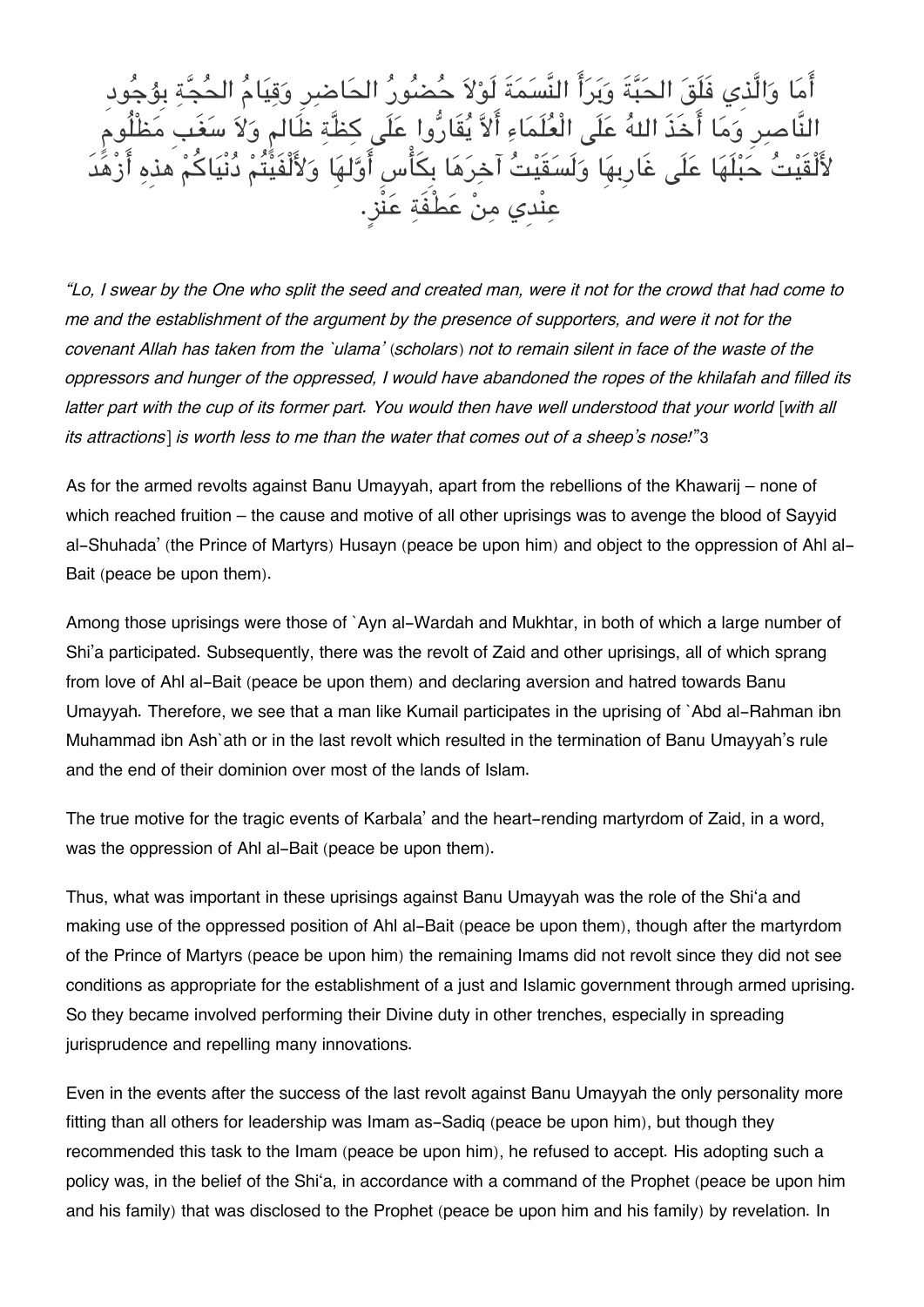addition, every Imam recognizes better than all else his duty in light of the existing conditions and always gives precedence to the most important matters over all other matters. In this issue, too, if the Imam (peace be upon him) were to accept rulership, the important interests of Islam would be lost, since it was apparent to every authority that in those conditions there was no possibility of implementing the luminous laws of Islam and establishing a just Islamic system of government.

- [1.](#page--1-0) Surah Anfal (8), Verse 6
- [2.](#page--1-0) Bihar al-Anwar, vol. 1, p. 226
- [3.](#page--1-0) Nahj al-Balaghah, edited by Subhi al-Salih, sermon 3, section 1

# **Imam Ja'far as-Sadiq & the Shi'a School of Thought**

## **[Question:](#page--1-0)**

Was Imam Ja'far as-Sadiq (peace be upon him) the founder of the Shi'a school or its promulgator and explainer?

## **[Answer:](#page--1-0)**

Imam as-Sadiq (peace be upon him) acquainted the public with the original Shi'a school of thought, which perhaps even some friends and devotees of Ahl al-Bait (peace be upon them) had not recognized properly. By establishing that vast school of knowledge, he familiarized the people with the realities of true Islam, which are fulfilled by following 'Ali and the Ahl al-Bait (peace be upon them). This was while in the periods before Imam as-Sadiq (peace be upon him) the opportunity for disseminating knowledge was not to the extent that it reached in his time.

This does not mean that Imam Ja'far as-Sadiq (peace be upon him) is the founder of Shi'a thought, since as explained earlier Shi'a thought existed in the time of the Prophet (peace be upon him and his family) in an organized and systematic manner. *Mutawatir* traditions and the illuminating guidance of the Prophet (peace be upon him and his family) had specified its limits, and passage of time and occurrences had no share in its development.

Of course, these affairs had an influence in its propagation, promulgation, and organization in later periods, especially in the time of Imam as-Sadiq (peace be upon him) and Imam al-Baqir (peace be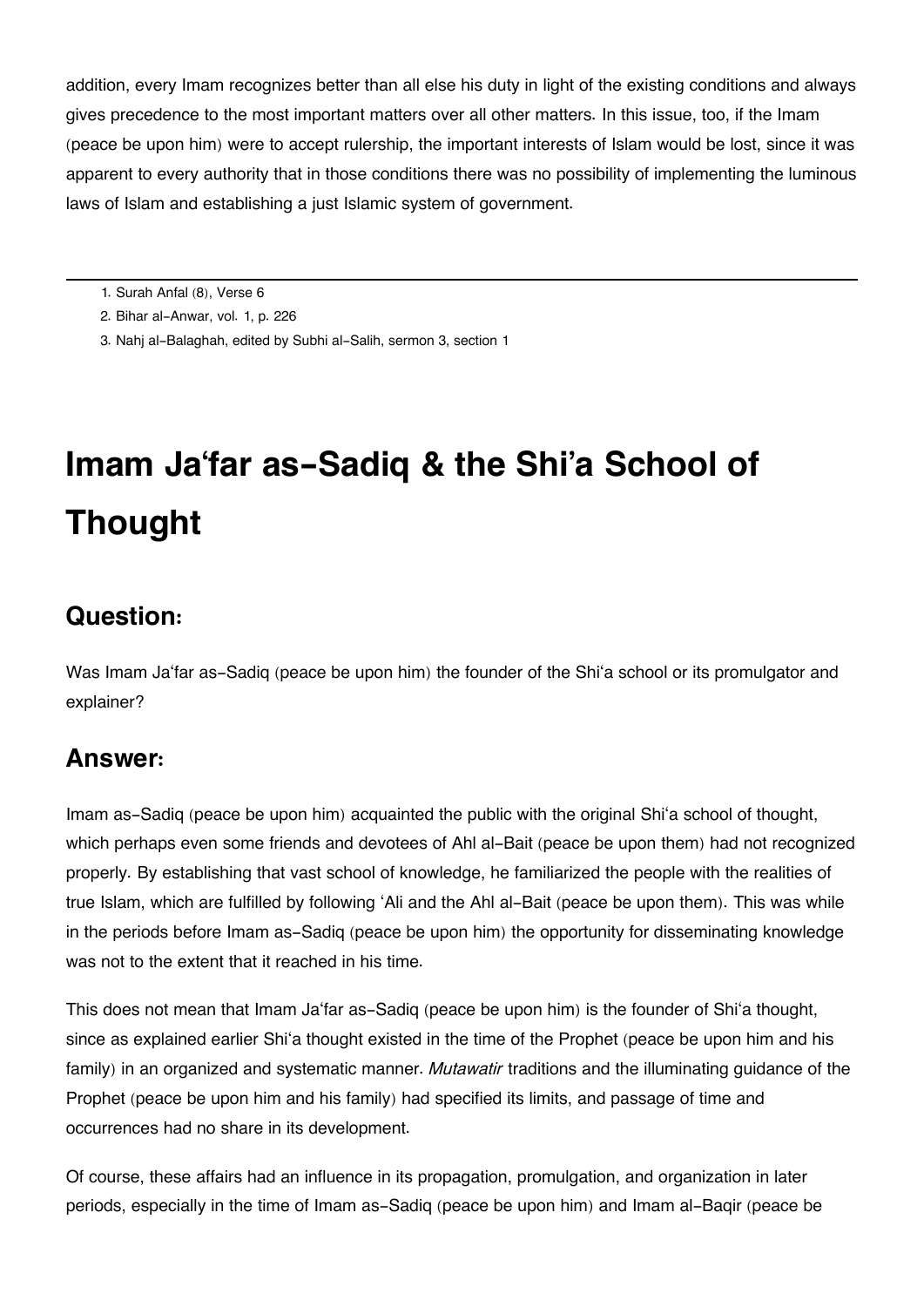upon him), and in fact these very incidents made more clear the truth of this school of thought as opposed to the opposing school of thought.

One of the reasons for the success of Shi'a thought in the issue of *Imamah* was that during the rule of Banu Umayyah the people witnessed conduct and actions of the claimants to succession of the Prophet (peace be upon him and his family) which were incompatible with any of the Islamic laws and principles.

This conduct even became a cause for the people's rebellion against them in different instances, though most of these rebellions were quelled by force and in appearance the government of Banu 'Umayyah continued, but overall these events caused the Shi'a school to spread and become entrenched in people's hearts.

# **Before Imam as-Sadiq (peace be upon him)**

## **[Question:](#page--1-0)**

Has the Shi'a school been discussed in the speech of the religious leaders before Imam as-Sadig (peace be upon him)?

## **[Answer:](#page--1-0)**

As we mentioned before, Shiaism is an genuine Islamic school introduced by the person of the Holy Prophet (peace be upon him and his family), and all can understand this point from the matter found in *Nahj al-Balaghah* and the sayings of Amir al-Mu'minin (peace be upon him).

Imam Muhammad al-Baqir (peace be upon him) and Imam Ja'far as-Sadiq (peace be upon him) explained the various dimensions of this school for the people and perfected the people's information about it and eliminated the over- and under-exaggeration existing regarding this issue.

They demonstrated that the principle of *Imamah* was an genuine and entirely Islamic concept and the reference point of explaining its reality and limits are the Imams (peace be upon them), just as they are the reference for explaining all Islamic concepts and terminology and Qur'anic verses. When their unparalleled and great-learned position became apparent, all understood that those eminent men possessed all abilities and at the same time were the sole reliable source in recognizing the principle of *Imamah* and its entire and original concept. Of course, this does not mean that we should presume that the principle of *Imamah* was their innovation or, as some who do not believe in the unseen world say, a product of history.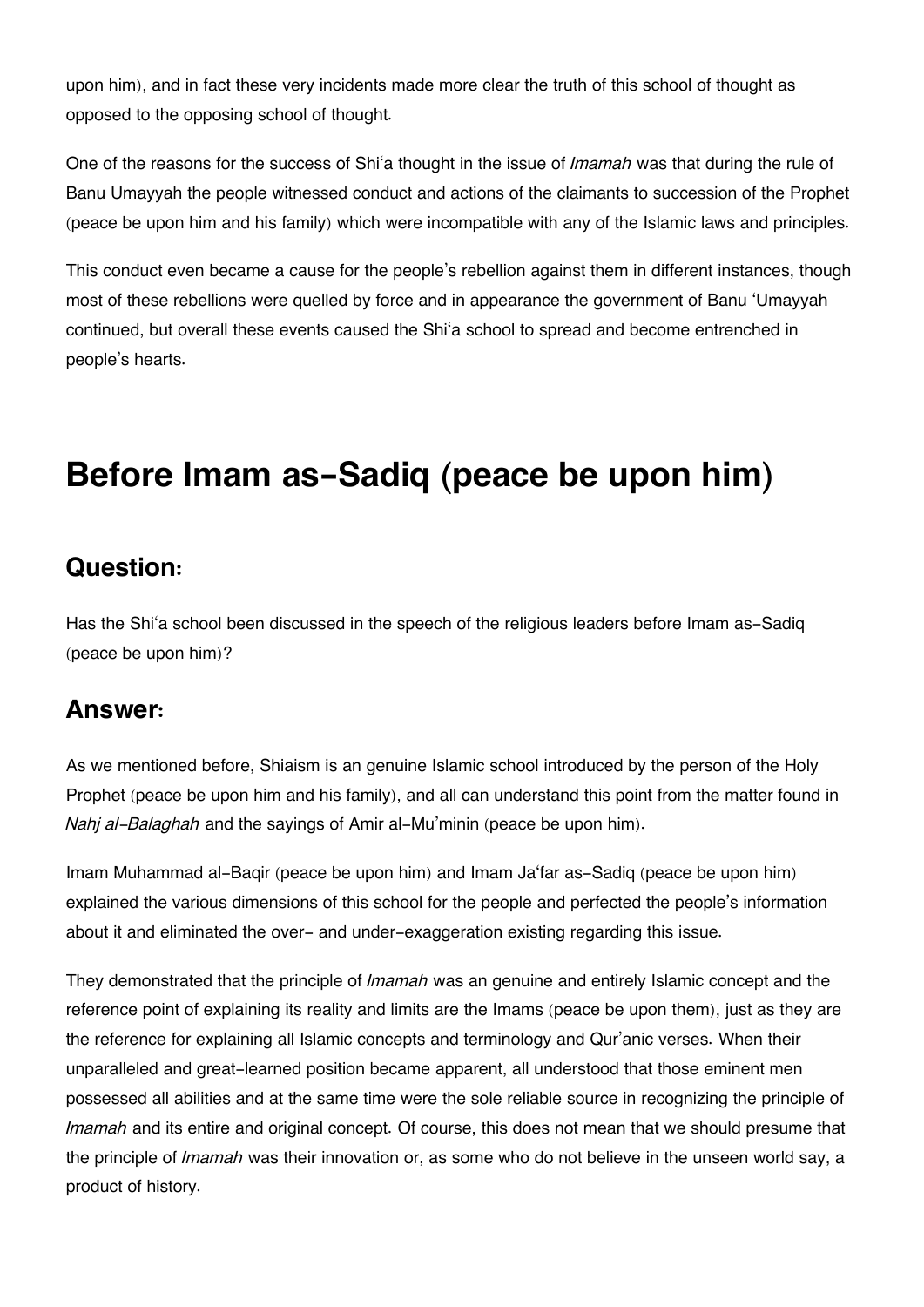Among the reliable traditions according to Ahl al-Sunnat are the traditions of 'Ali ibn Husayn (peace be upon him), Imam Muhammad al-Baqir (peace be upon him), and Imam Ja'far as-Sadiq (peace be upon him); as Ahmad Shakir has written in his commentary of *al-Ba`ith al-Hathith*, the spiritual position and *Imamah* of the Imams before these two Imams was very firm in the hearts of the people.

The belief that the Imams are *al-Qur'an al-Natiq* (the Qur'an that speaks), i.e. they know the specific Qur'anic meanings and expressions, was raised on numerous occasions previous to Imam Muhammad al-Baqir (peace be upon him) in the words of his noble father Imam 'Ali Zain al-'Abidin (peace be upon him) and before him in the traditions of Amir al-Mu'minin (peace be upon him), Imam al-Hasan (peace be upon him), and Imam al-Husayn (peace be upon him). The Prophet (peace be upon him and his family) has pointed to this issue in traditions that have passed the limit of *tawatur* (consecutive narration) and he (peace be upon him and his family) introduced the Imams as equals of the Qur'an. In the books of Ahl al-Sunnat, a sermon has been narrated from Imam 'Ali Zain al-'Abidin (peace be upon him) in which the placing of *Imamah* in Ahl al-Bait (peace be upon them) and their being the sole referral authority and Divine authority for mankind has been discussed explicitly and in depth.

# **Shi'a Ideology's Practicality**

## **[Question:](#page--1-0)**

Keeping in view the fact that aside from the short five-year period of Amir al-Mu'minin (peace be upon him), the administration of society was not in the hands of the Imams (peace be upon them), to what extent is the system of religious government according to the Shi'a view practicable and able to be implemented in society?

## **[Answer:](#page--1-0)**

Shi'a thought is a logical school that has and has always had the possibility of being implemented in the core of its teachings.

The Shi'a view about the issue of *Imamah* is that after the Prophet (peace be upon him and his family) the religious and political leader of society must be someone who knows better than all else all the laws and principles the Prophet (peace be upon him and his family) brought for the people from Allah. Without doubt during the time of the Prophet (peace be upon him and his family) none but 'Ali (peace be upon him) possessed this distinction, and therefore the Prophet (peace be upon him and his family) selected 'Ali (peace be upon him) to succeed him and then introduced the rest of the Shi'a Imams, who are twelve people in all, to the people and appointed them his successors.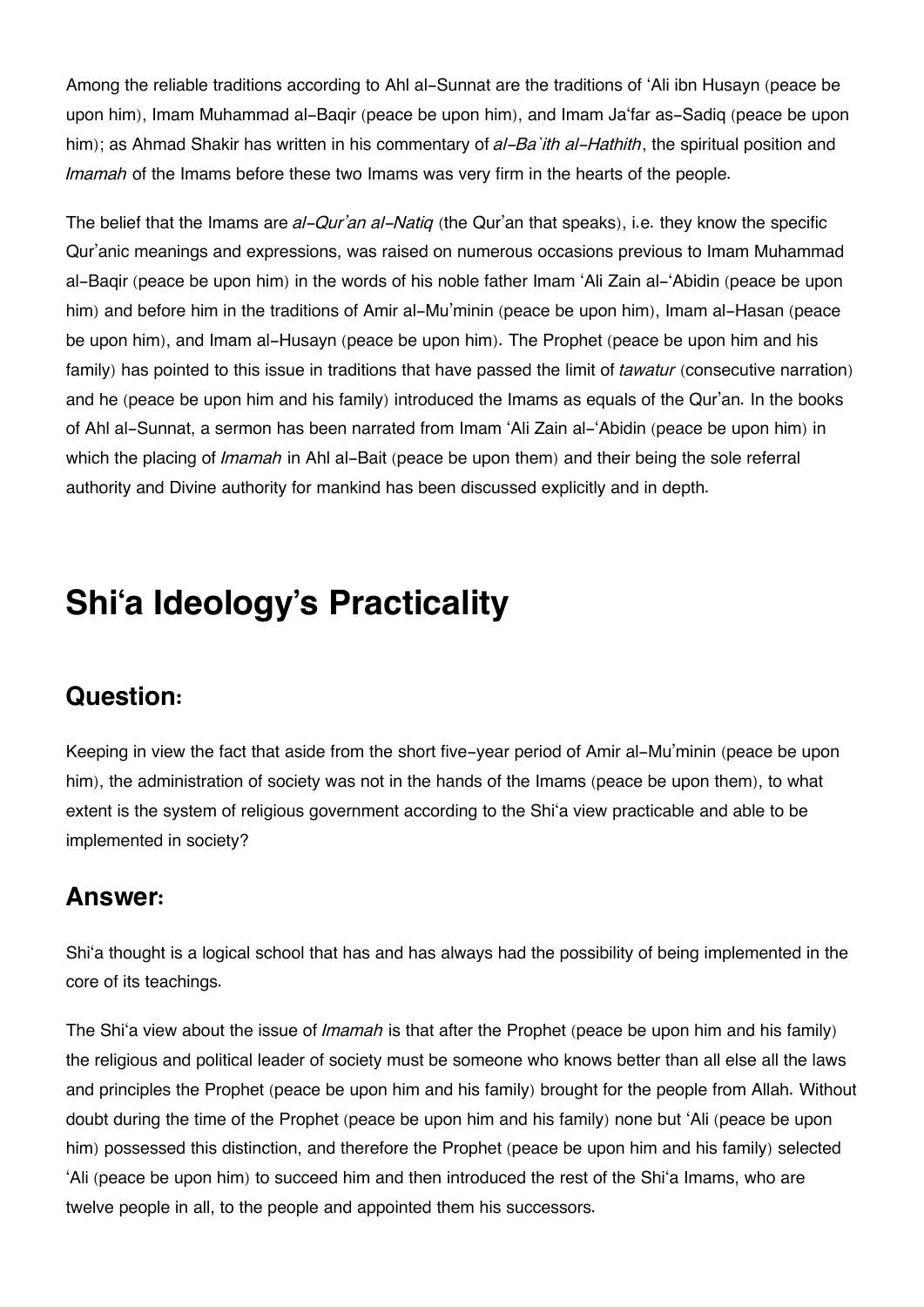Certainly, this was not because of their physical relationship with the Prophet; rather their spiritual attributes, intellectual abilities and so forth became the reason that Allah chose them alone from among the people to succeed the Prophet (peace be upon him and his family), just as the Qur'an says about the successors of the prophets as well:

# إِنَّ اللهَ اصطُفَى آدَمَ وَنُوْحًا وَآلَ إِبْرَاهِيمَ وَآلَ عِمْرَانَ عَلَى الْعَالمينَ.

#### *"Verily Allah chose Adam, Nuh, the family of Ibrahim, and the family of `Imran over all the people of the world.*"[1](#page--1-0)

If the people want to tread the true path in all matters, they must follow them and regard them as *wali alamr* (guardians of the believers' affairs), must consider it obligatory to obey them, and must respect their commands just like the commands of the Prophet (peace be upon him and his family). At the same time, the laws and policies broached in the Shi'a school are not imaginary and unreal affairs that could be said to be unable to be implemented. Rather, they are the most genuine Islamic teachings that, if conditions are available, can be implemented in every society.

If we see that during a portion of history some people prevented their political aspect from being realized, it does not mean that they cannot be implemented. Rather, since these laws were formulated in view of the realities of the existence of man, all human societies are in search of them, and according to the belief of Shi'as, will in the end reach them. This undertaking will be accomplished at the end of time through the last Divine authority (h*ujjat*), and human society will be administered by a single system and law.

In addition, what is fundamental in the call of the prophets is to explain the realities and the path of salvation and the way that leads to ultimate success, which must be announced to the people even in case of certainty that it will not be accepted:

# إِنَّا هَدَيْنَاهُ السَّبِيلَ إِمَّا شَاكِرًا وَإِمَّا كَفُورَا.

#### *"Surely We have guided him to the Path, whether he be grateful or ungrateful."*[2](#page--1-0)

This is because the responsibility of the prophet is to propagate the Divine laws, among which is *Imamah*; it is the people who must accept the prophets' invitation and cooperate with the prophets and Imams (peace be upon them) to make available the opportunity to put it in practice.

The conduct of the Imams (peace be upon them) and their policies were all practical, bearing results, and at the same time realistic.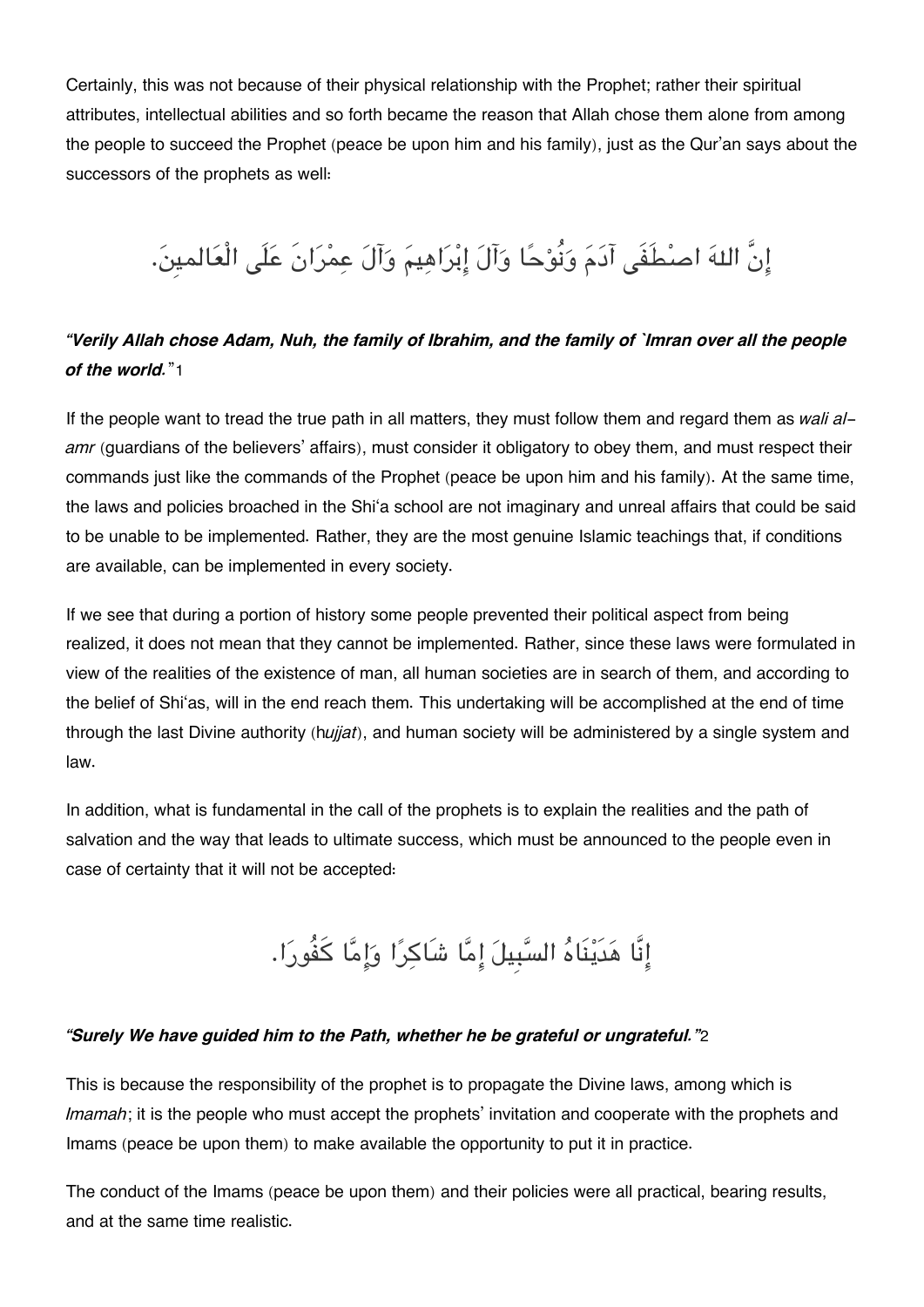For example, the conduct of Amir al-Mu'minin (peace be upon them) was in light of the conditions of existing realities and the conduct of Imam Hasan al-Mujtaba (peace be upon him) and Imam Husayn Sayyid al-Shuhada' (peace be upon him) was the same way. They performed all their actions while keeping in view existing conditions. For example, if Imam Hasan al-Mujtaba (peace be upon him) made peace with Mu`awiyah, he took into consideration all the aspects of the issue and in those conditions saw no better course of action. And Imam Husayn (peace be upon him) consciously refused to pledge allegiance to Yazid, went to Karbala' and accepted those sorrowful difficulties, and in the end reached his purpose.

Yes, if Imam Husayn (peace be upon him) had been in a different situation and had seen that the path and provisions for taking charge of the government are ready, he would still have moved to acquire his right and repel the undeserving from the *khilafah* of the Prophet (peace be upon him and his family). But conditions in his time were such that he knew that the situation is not suitable for reaching this aim. Thus, with the great and unparalleled mission which he implemented he created a reawakening in the Muslim world, and as long as the world remains the reawakening of Islam's reviver will remain alive.

He, although apparently he did not prevent Yazid and all the usurpers of the *khilafah* who came after him from usurping the *khilafah*, internally turned people's hearts away from them and put to the wind Mu`awiyah's plots to defeat Islam. He performed such a deed that afterwards it was said, "Islam is Muhammadi in origin and Husayni in continuance."

The remaining Imams (peace be upon him), too, performed well the responsibility with which they were entrusted in protecting Islam, keeping in mind existing conditions.

Belief in the appearance of the savior and twelfth Imam gave comfort to the Shi'as and created a spirit of resistance, patience, and perseverance in the people and prevented power-seeking, despair, and carelessness towards religion. It is a belief that has been explicitly mentioned in the core of Shi'a teachings and reliable traditions, and this principle received more attention during the time of Imam al-Baqir (peace be upon him) and as-Sadiq (peace be upon him) and people's inclination to it increased in light of the transgressions the usurping rulers committed.

The people understood that if some indifferent individuals during the time of the companions – that is, after the Prophet's demise (peace be upon him and his family) – conjectured that introducing change in the principle of *Imamah* would not bring much change in the Islamic agenda, in reality it caused a major tragedy and caused Islam to veer from its true course and the usurped *khilafah* became a means of hedonism and easy living for a few and of fettering the people and a return to the customs of Caesar, Kisra, and other Satanic powers.

This matter strengthened their faith in the principle of *Imamah* and they understood that it is only this school of thought that can bring Islam's agenda to fruition and end that deplorable situation.

Thus, the becoming conduct of the Imams (peace be upon them) on the one hand and the oppressive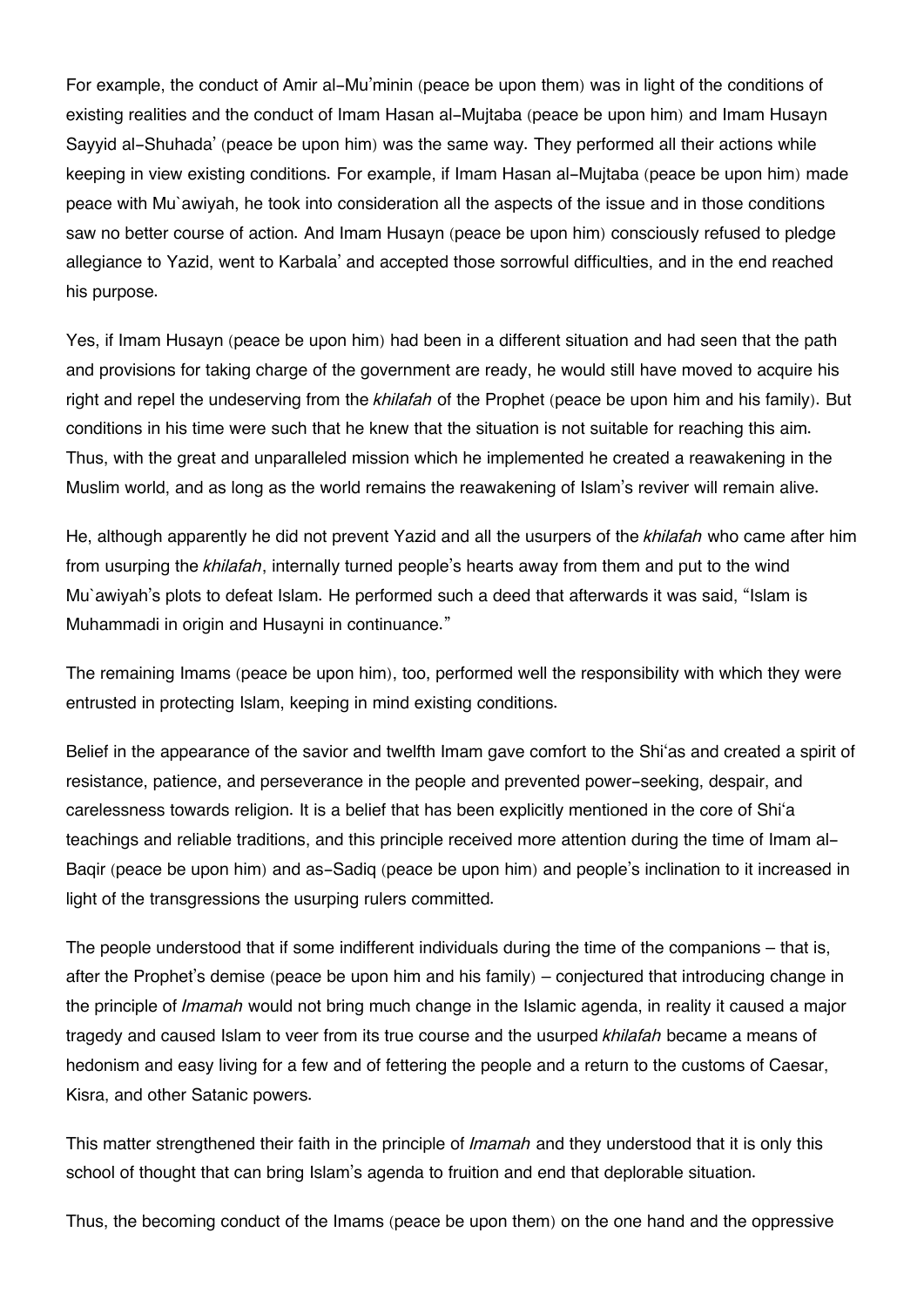behavior of the usurpers of the *khilafah* on the other caused the Shi'a school of thought to become ever more influential in people's hearts, and as a result their inclination to the Imams (peace be upon the) began to increase. It is because of this that in spite of the efforts of the rulers, Imam as-Sadiq (peace be upon him) was so popular among the masses that the Shi'a themselves are recognized through him.

[1.](#page--1-0) Surah Ali-Imran (3), Verse 33

[2.](#page--1-0) Surah Insan (76), Verse 3

# **Shi'a Positions with Respect to the Usurping Rulers**

## **[Question:](#page--1-0)**

How were the stands of the Shi'a with respect to the rulers and on what basis were they taken?

#### **[Answer:](#page--1-0)**

The positions of the Shi'a have always been on the basis of protecting Islam's interests, preserving the religion, and denying the legitimacy of oppressive and usurping governments, and they have always endeavored, in the form of an opposing front, to establish a powerful Islamic government on the foundation of religious rule.

In explaining the religious concepts, the Shi'a follow only the Qur'an and *sunnah* and conduct themselves in accordance with the Qur'anic injunction:

وَجَادِلهُمْ بِالَّتي هِيَ أَحْسَنُ

#### *"And debate with them in the best manner.*"[1](#page--1-0)

by honorable discussion and debate, and also, in instances, on the basis of *taqiyyah* (dissimulation) which becomes necessary in certain conditions in all times and places. They do this so that they can guide others to true Islam and the true concepts of the religion and remove society from under the yolk of oppressive and usurping rulers and merciless officials.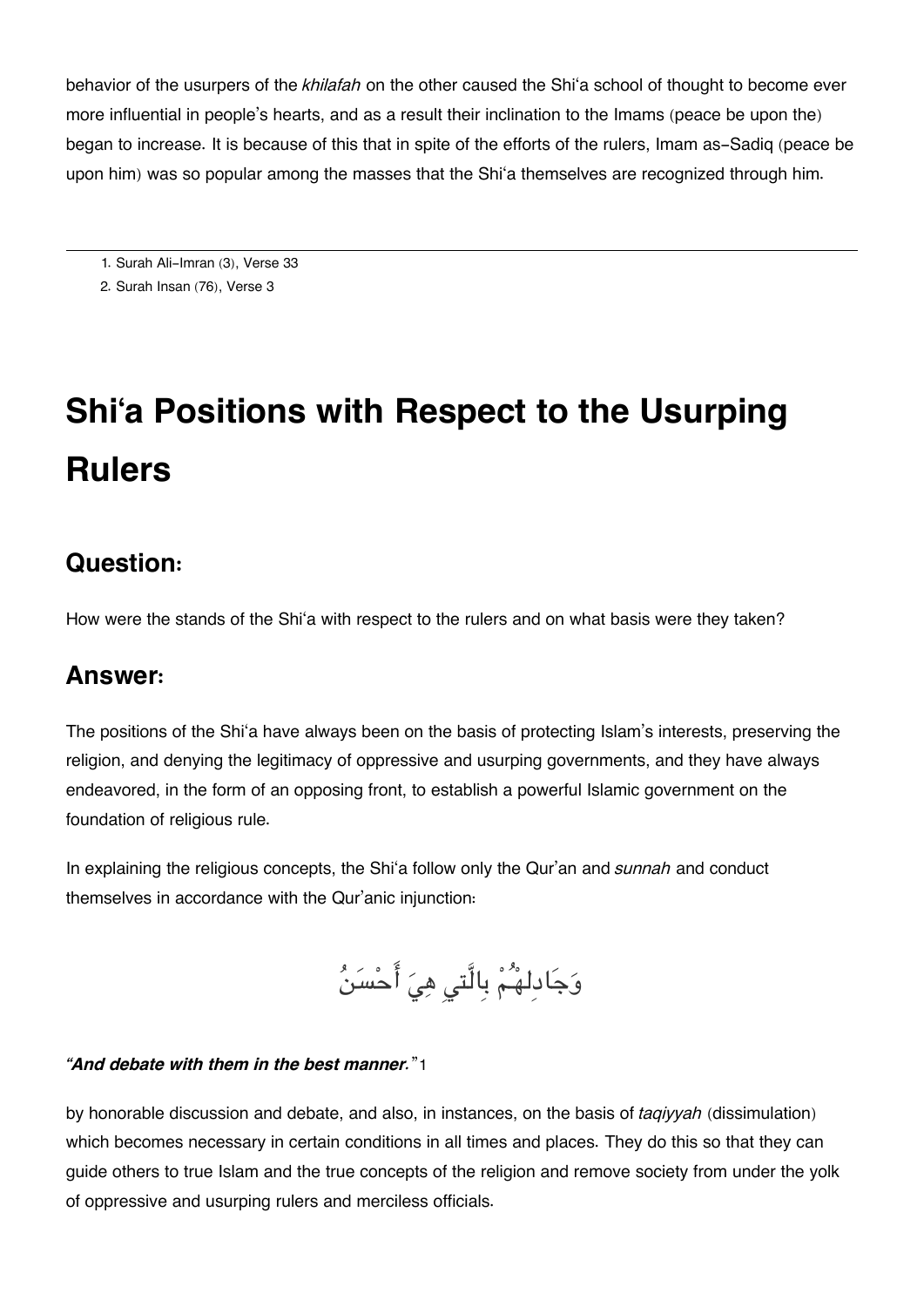It is thus that we see that the Shi'a have throughout history always had uprisings against the armed powers.

The Shi'a believe in the *Imamah* of those whose names and infallibility were explicitly mentioned by the Holy Prophet (peace be upon him and his family) and in taking positions they always act on the basis of Islamic teachings and the conduct of the Holy Prophet (peace be upon him and his family). In situations when the right conditions do not exist, such as a portion of the life of Amir al-Mu'minin (peace be upon him), they give preference to silence and apparently sitting aside over rebellion, or conduct themselves like Imam Hasan al-Mujtaba (peace be upon him) to save Islam from the threat of splintering.

However, the event of Karbala' and refusal of Sayyid al-Shuhada' (peace be upon him) to pledge allegiance to Yazid was an uprising the like of which neither had precedence nor will be seen after it.

That movement was a model and path-opening agenda of struggle for Muslims.

That uprising, though apparently it was crushed and defeated, in reality was a successful uprising, since it revived the true Islam and brushed aside the factors of hopelessness and despair from the faces of the Shi'a and became a cause of their constancy of thought and strength of spirit. After that, no uprising or movement took place among the Shi'a that was crushed and changed hopes to despair, and the infallible leaders of the Shi'a knew, as per the traditions and through the (special) knowledge of the *Imamah* which they possessed, that belief and faith in the Ahl al-Bait (peace be upon them) must be propagated in the hearts of the people so that, through an increase in their awareness and by training capable powers in academic, political, and cultural arenas, they can prevent the usurping rulers from opposing them and in this way prepare the way for the rule of the true Islamic views.

[1.](#page--1-0) Surah Naml (16), Verse 125

# **The Accusation of "Exaggeration" (Ghuluww) Against the Shi'a**

## **[Question:](#page--1-0)**

Some writers classify certain sects of the *ghulat* as Shi'a and may very well accuse the Shi'a of exaggerating the status of the Ahl al-Bait (peace be upon them). We know this is a false accusation that even in our times the Wahhabis resort to by publishing and disseminating pamphlets among those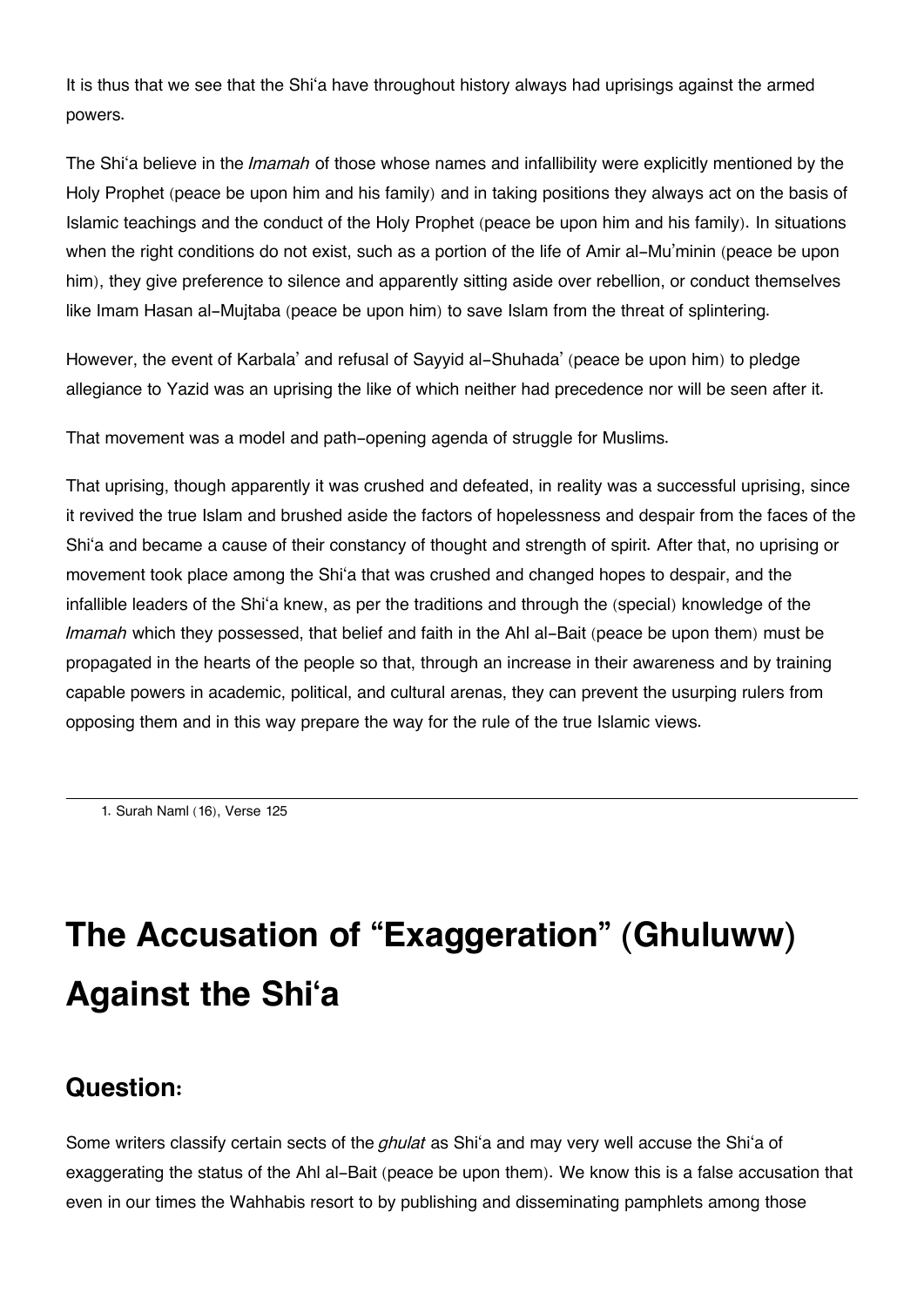unfamiliar with Shi'a beliefs. If possible, shed some light on this topic.

#### **[Answer:](#page--1-0)**

The issue of exaggerated beliefs has precedence among previous religious communities. About the Jews and Christians the Qur'an says,

وَقَالَتِ الْيَهُودُ عُزَيْرُ ابْنُ اللهِ وَقَالَتِ النَّصَارَى المَسِيحُ ابْنُ اللهِ.

*"And the Jews said, 'Uzair is the Son of God,' and the Christians said, 'The Messiah is the Son of God.' "*[1](#page--1-0)

This disease is also found among the Muslims in various forms, as the hadith denotes:



*Verily you will follow the paths of those who have gone before you in an exact manner, to the extent that if one of them were to enter a lizard's hole, you would enter it (too)*.[2](#page--1-0)

One form of the above is the situation that came about regarding Amir al-Mu'minin (peace be upon him).

One group began believing in his divinity and praised him in their poetry as their deity. For example, they said

أَنْتَ خَالِقُ الخَلاَئِق مَنْ زَعْزَعَ أَرْكَانَ خَيْبَرَ جَذْمًا

# قَدْ رَضبِينَا بِهِ إِمَامًا وَمَوْليً وَسَجَـدْنَا لَهُ إِلهاً وَرَبَّـا

You created the universe, the one who uprooted Khaybar's firm foundations, We are happy with him as a leader and master, and prostrate to him as our God and Lord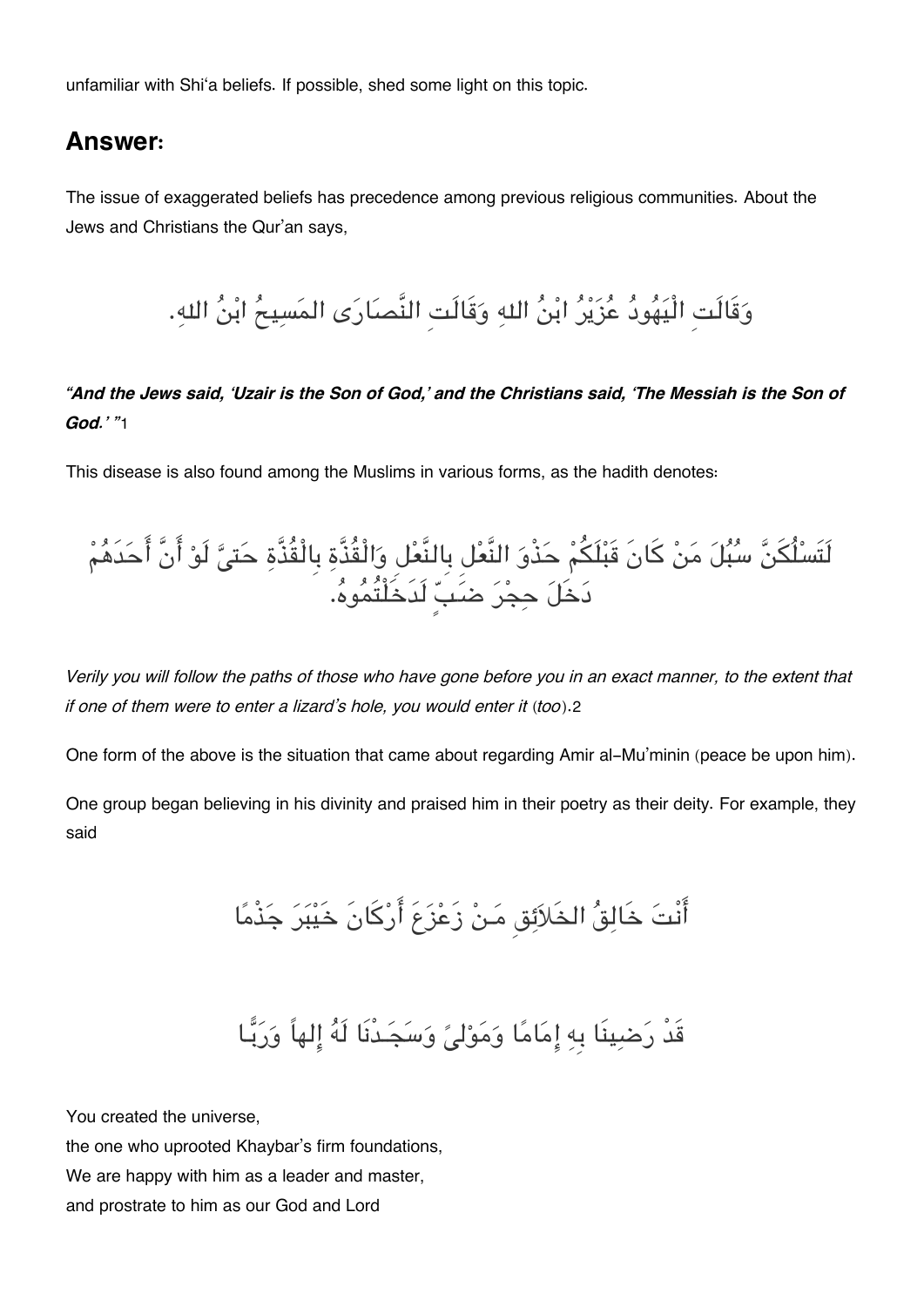A few said such words and poems out of hyperbole and exaggeration, not that they truly considered him their God. In addition, it has been narrated from Imam 'Ali (peace be upon him) himself that he said,

هَلَكَ فيَّ رَجُلاَن: محُبُّ غَالٍ وَمُبْغِضٌ قَالٍ.

*"Two groups of people will be destroyed on my account: the friend who exaggerates in his friendship and the enemy who dislikes me."*[3](#page--1-0)

In any case, throughout history there have been and there are individuals who have had exaggerated beliefs, though not all of them to the extent that they raise someone to the status of Allah. In any case, these ideas are a form of deviation from Islam and the proper Shi'a creeds. Such beliefs have more often been found among the Sufis, most of who are considered among the Ahl al-Sunnat; ideas such as transmigration (*hulul*), unity (*ittihad*), and so forth tend to be found in their writings.

Fortunately, thanks to the guidance of the Imams (peace be upon them), not only did the issue of sufism not spread as much among the Shi'a as among the Ahl al-Sunnat, rather it was also repudiated and condemned by the Imams (peace be upon them), their followers, and the major scholars.

Thus, associating these issues to the Shi'a is slander; the Shi'a beliefs in regard to each of the issues of Divine unity, prophecy, *Imamah*, and resurrection are free of such exaggerated and devious matters, since the Imams (peace be upon them) as protectors of the Divine religion acted in such a way over two and half centuries as to close the path for idolatrous beliefs to penetrate, and the limits and boundaries of the fundamentals of Shi'a thought and doctrine became known. Afterwards, the scholars clearly explained all of these beliefs by compiling and writing books of doctrine, such as the *I`tiqadat* of Majlisi.

A small group of Sufis was indeed found among the Shi'a who put forth exaggerated beliefs in the name of *wilayah* and love of 'Ali (peace be upon him), and in every case with the efforts of the mindful 'Ulama appropriate answers were given them. As a result, they were not able to offer much resistance.

The Shi'a consider none a partner to Allah in the His qualities of Majesty and Beauty. They believe the Prophet and Imams (peace be upon them) to be creatures and worshippers of Allah who are in need of Allah from all aspects and regard only Allah as free of need by His essence.

Of course, the qualities, distinctions, elevated status, and ranks of perfection that the Shi'a mention for these personalities in accordance with reliable verses and traditions – for example they consider them the authority *(hujjat)*, Imams, rulers (*wali al-amr*), and possessed of miracles – in no way have even the scent of exaggeration or polytheism. All of them represent the their perfection, apex of servitude, and degree of submission to the commandments of Allah.

In short, the principle of *Imamah* is one of the original principles of Islam that is understood from the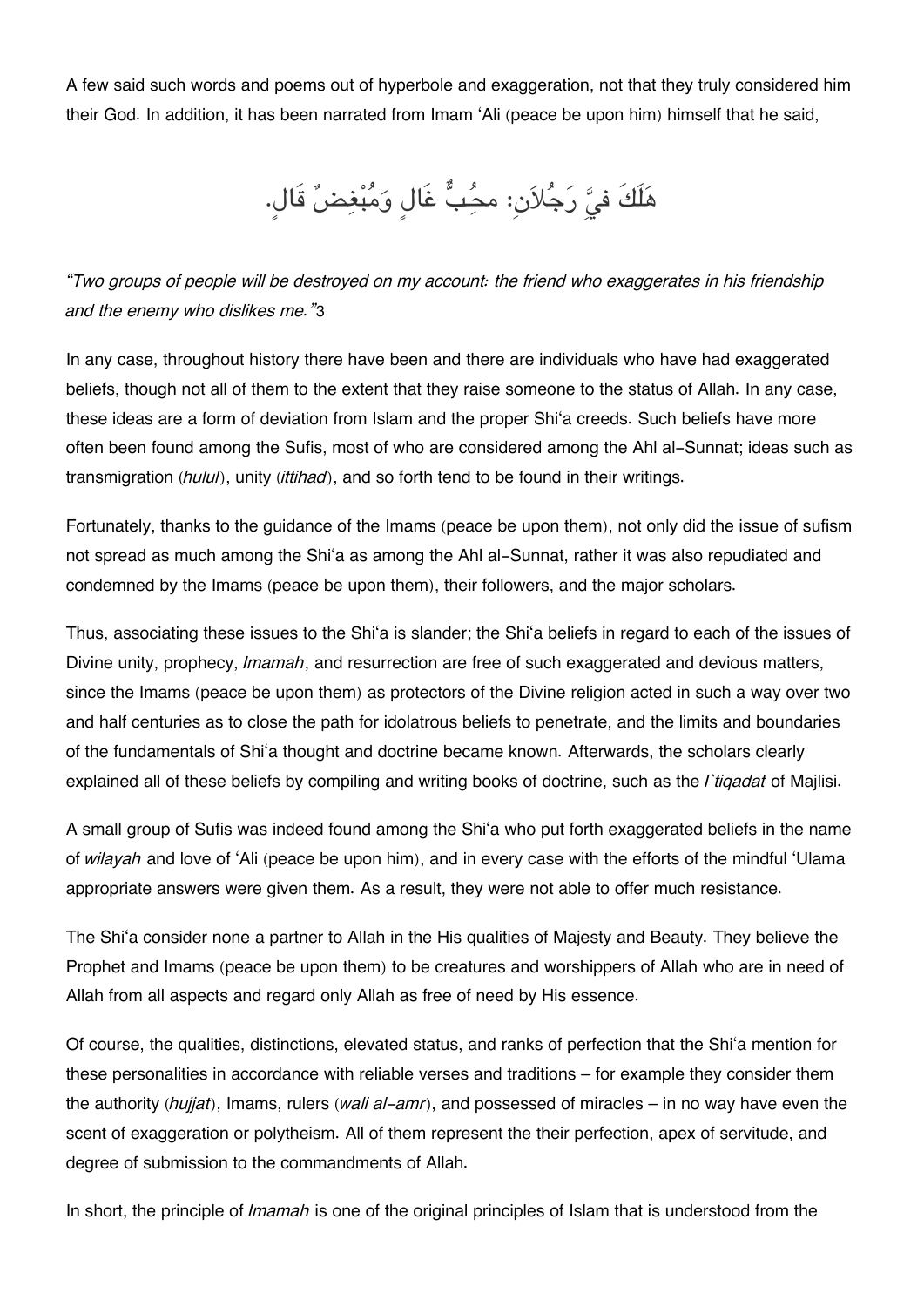verses of Qur'an and abundant traditions narrated from the Holy Prophet (peace be upon him and his family) himself; passage of time, conquests, and defeats played no role in its spread and development.

In addition, belief in this principle does not necessitate any form of exaggerated beliefs. All of the qualities that the Imam, in accordance with the traditions, possesses are not incompatible with the Imam being a servant of Allah and, like the Prophet (peace be upon him and his family), being in need of Allah.

ولا يملكُ لنَفْسه نَفْعا ولا ضرا.

#### *"And he controls neither his own benefit nor his loss."*[4](#page--1-0)

In fact, the Imam is not even a prophet, meaning that a code of law and rules is not revealed to him, though he is *muhaddath* (addressed), meaning that angels speak with him. However, his relation to the angels is not like the relation of the prophet to the angel of revelation, who communicates the Divine commands to the prophet, since the principles of all the commands have previously been explained, and messengership and prophecy have been sealed with the demise of the Holy Prophet (peace be upon him and his family).

In recognizing the Imam, it is important that one recognize the Imams who were introduced and appointed to the *Imamah* by Allah through the Prophet (peace be upon him and his family) and regard them, like the Prophet (peace be upon him and his family), as having general rule and absolute authority (*wilayat*) over all religious and worldly affairs, and as possessing, with the exception of the prophecy, all of the Prophet's qualities, like knowledge and infallibility. In short one must recognize the Imams (peace be upon them) as the true successors of the Prophet (peace be upon him and his family) in both religious and mundane matters.

From the point of view of materialists and those who don't believe in the unseen world, belief in the unseen world, Divine religions, and the qualities which the faithful attribute to the prophets and friends of Allah are all mingled with exaggeration. Since the faithful believe in qualities, actions, and traits with respect to them that the materialist is unable to comprehend, he considers them to be the exaggerations of the believers with respect to the prophets and friends of Allah.

For example, from the materialists' point of view, the miracles of Ibrahim, Musa, and `Isa (peace be upon them), in which the faithful believe, are all a form of exaggeration, though no exaggeration exists in these beliefs. All of these form a chain of realities that show the elevated status of their possessors. Exaggeration is to associate the Prophet or Imam with Allah, or regard Allah as unified with them, and so forth.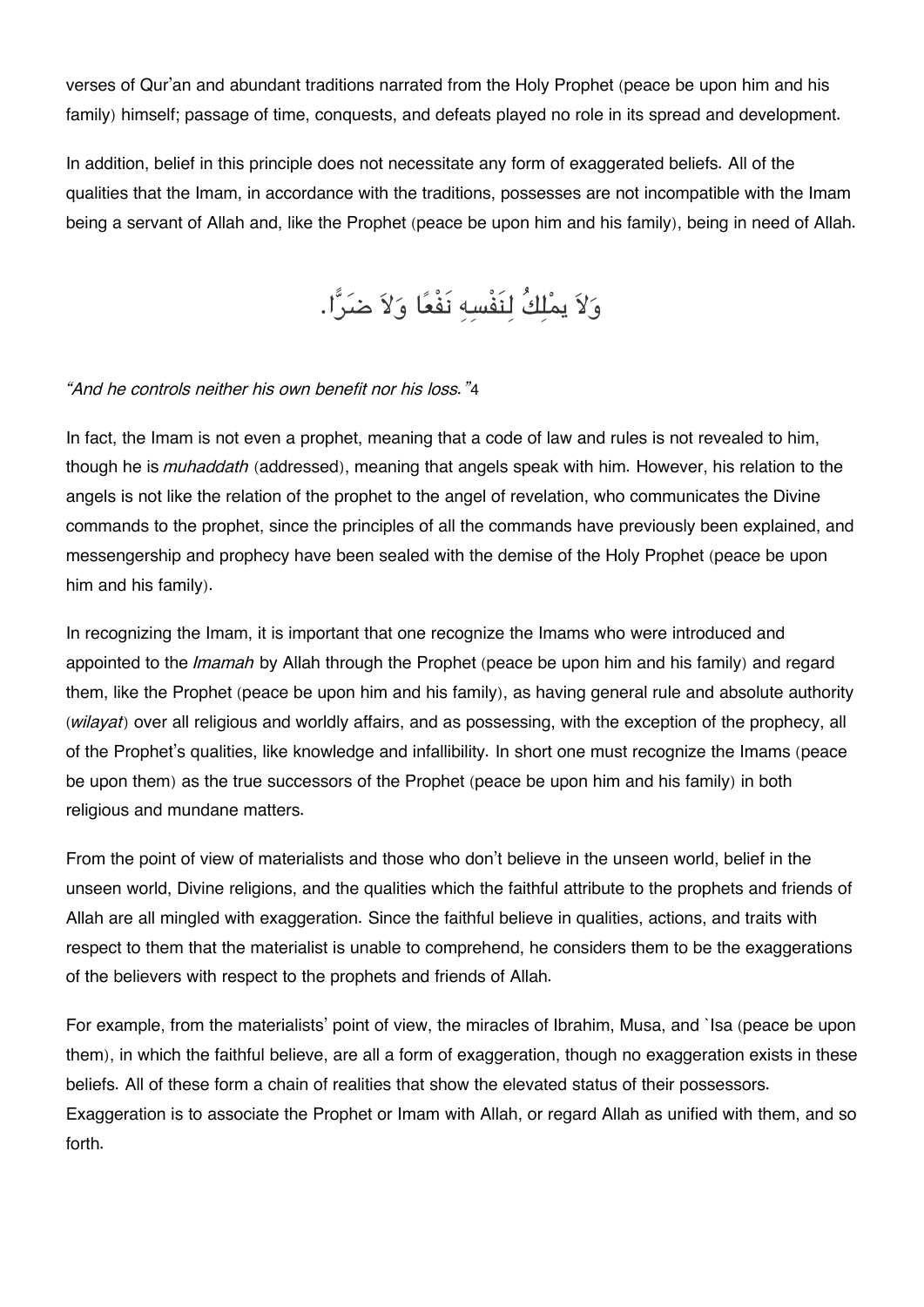- [2.](#page--1-0) Bihar al-Anwar, vol. 21, p. 257
- [3.](#page--1-0) Nahj al-Balaghah, edited by Subhi al-Salih, Short Sayings, no. 117
- [4.](#page--1-0) Bihar al-Anwar, vol. 76, p. 167, footnote 7

## **The Relation of the Shi'a with the Mu'tazilah**

#### **[Question:](#page--1-0)**

For what reason have the principles of religion been divided into five principles? Has the link of the Shi'a with the Mu'tazilah played any role in that?

#### **[Answer:](#page--1-0)**

The Shi'a have conducted discussions and debates about Islamic issues with all sects, as mentioned in books of *kalam* (theology) and polemics. However, they have not influenced it with regard to any issues of creed. As we have mentioned numerous times, the Shi'a school of thought is an original Islamic school of thought, though the remaining sects appeared afterwards.

The beliefs of the Shi'a are not limited to these five principles, but rather comprise many other issues as well. Of course, in one exposition, the Islamic beliefs can be summarized into *tawhid* (Divine unity), *nubuwwah* (prophecy), and *ma`ad* (resurrection), or in *tawhid* and *nubuwwah*, since the remaining beliefs, such as *Imamah* (vicegerency) and resurrection are a part of the issues which the Holy Prophet (peace be upon him and his family) preached and informed about. And according to the narrations, faith in the prophecy consists of faith in all that the Prophet conveyed.

الإِيمَانُ بِالنُّبُوَّةِ إِيمَانٌ بِكُلّ مَا أَنْبَأَ عَنْهُ النَّبيُّ.

Faith in the prophecy consists of faith in all that the Prophet conveyed.

On this basis, these five principles – Divine unity, Divine justice, prophecy, *Imamah*, and the resurrection – are among the principles in which all Muslims must believe. Reason and revelation also affirm them. Summarizing the beliefs in these five principles is because the Shi'a regard the issue of Divine justice and the *Imamah* as important as the remaining principles of belief, but Ahl al-Sunnat – the Ash`ari sect – do not believe in them.

The Shi'a have taken the Islamic beliefs directly from the Holy Qur'an and the traditions of the Prophet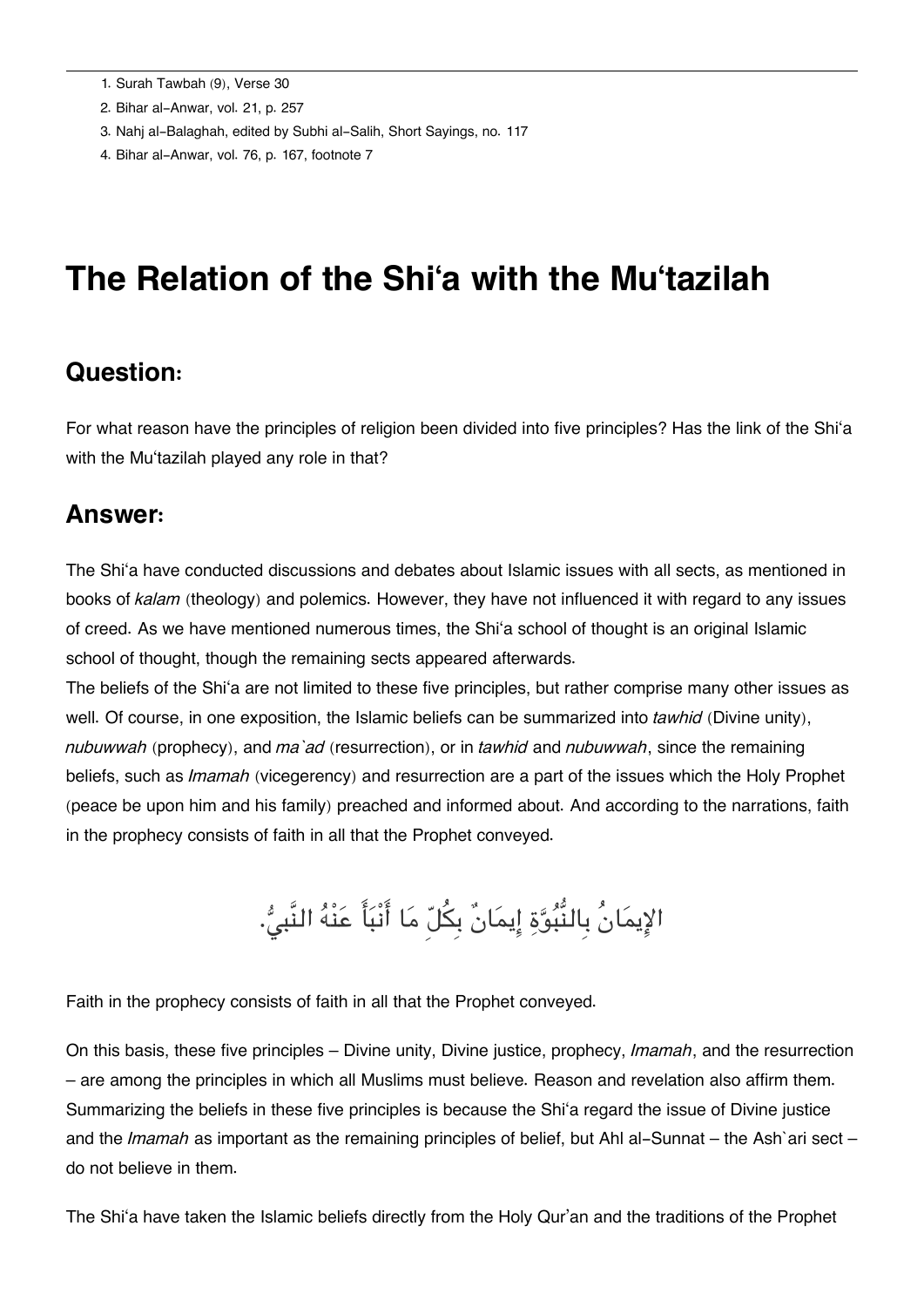and Imams (peace be upon them) and have not been influenced by the Mu'tazilah with respect to any of their beliefs, since the Mu'tazilah sect came into being afterwards.

If we see that the Mu'tazilah share the Shi'a view in some issues, what is proper is that we say that they have taken these views from the Shi'a Imams either directly or indirectly. The well-known proverb, "Belief in coercion and anthropomorphism is Umayyad and belief in Justice and unity is an Alawi doctrine,"

الجَبْرُ وَالتَّشبِيهُ أَمَوِيَّان وَالْعَدْلُ وَالتَّوحِيدُ عَلَويَّان

confirms this claim.

In spite of this, some writers who are ignorant of the Shi'a school of thought and have researched the Mu'tazili and Ash'ari sects have assumed the Shi'a scholars, among them Sayyid Murta¤a, were Mu'tazili since they found them opposed to some Ash'ari beliefs.

## **Part 2: Imamah**

# **The Secret of Choosing the Imams**

## **[Question:](#page--1-0)**

What was the secret of appointing the Imams (peace be upon them) to the position of *Imamah* and *wilayah*? Is human intellect able to understand this?

## **[Answer:](#page--1-0)**

This question is not exclusive to the appointment of the Imams (peace be upon them), but can be brought up regarding the selection of all the prophets and even angels such as Jibra'il, the Trustee of revelation, and regarding the superiority of some prophets over others and some nations and individuals over others, and in the same way about the superiority of humanity over many other types of creation.

The reality is that selection is among the acts of Allah, as numerous verses indicate: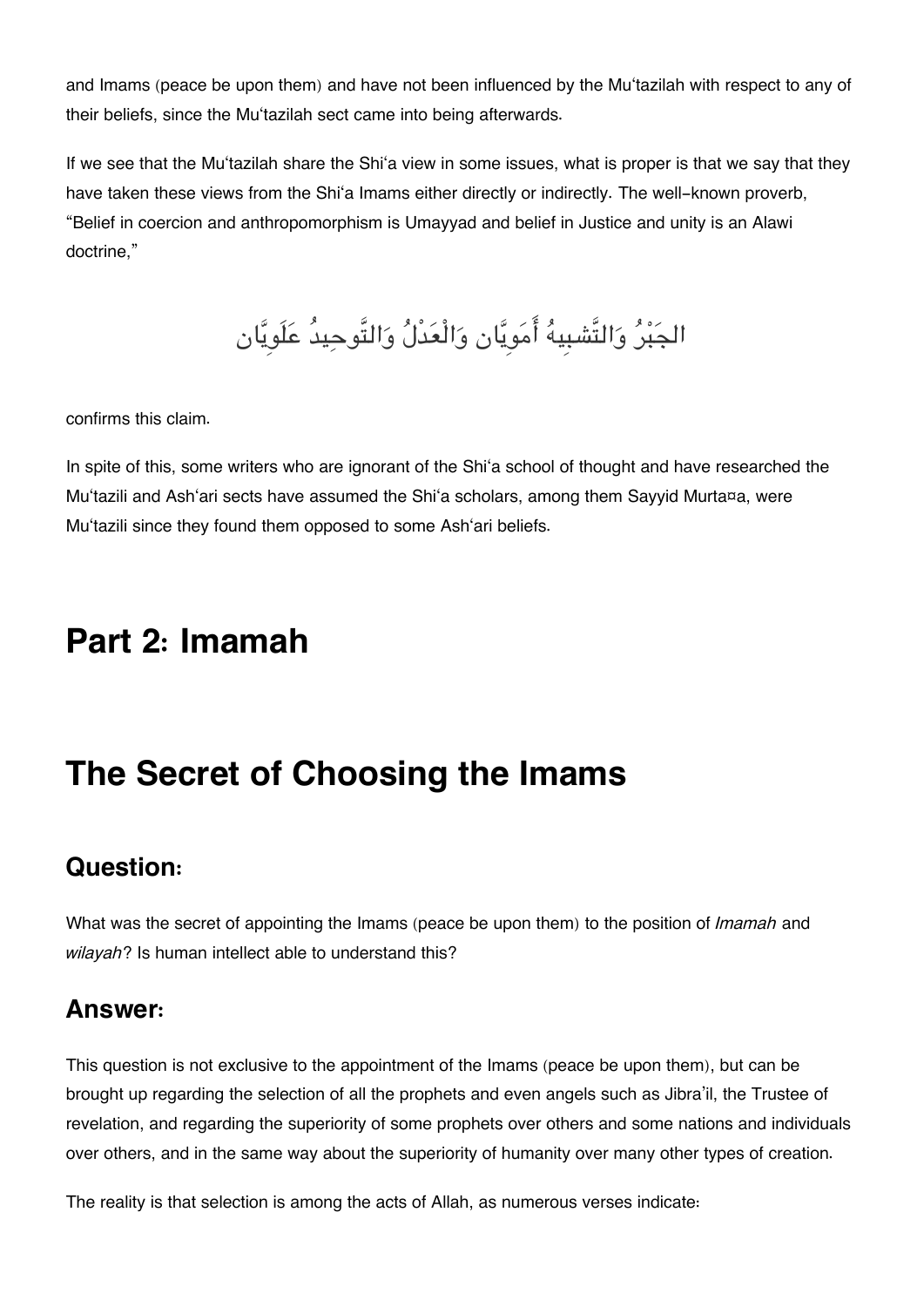إِنَّ اللهَ اصطْفَى آدَمَ وَنُوحًا وَآلَ إِبْرَاهِيمَ وَآلَ عمْرَانَ عَلَى الْعَالَمين.

*"Verily Allah chose Adam, Nuh, the family of Ibrahim, and the family of `Imran over all people."*[1](#page--1-0)

قُل الحَمْدُ للهِ وَسَلاَمٌ عَلَى عِبَادِهِ الَّذِينَ اصنْطَفَى.

*"Say: Praise be to Allah and peace be with those of His servants whom He has chosen."*[2](#page--1-0)

يا مريم ُانَّ اله اصطَفَاكِ وطَهركِ واصطَفَاكِ علَ نساء الْعالَمين.

*"O' Maryam! Verily Allah has chosen you, purified you, and chosen you over all the ladies of the world."*[3](#page--1-0)

انَّ اله اصطَفَاه علَيم.

*"Surely Allah has chosen him over you.*"[4](#page--1-0)

إِنِيِّ اصطَفَيْتُكَ عَلَى النَّاسِ بِرِسَالاَتى.

*"(O' Musa) verily I have chosen you over mankind with my communications."*[5](#page--1-0)

ثم َّاورثْنَا الْتَاب الَّذِين اصطَفَينَا من عبادِنَا.

#### *"Then We gave the book in inheritance to those of Our servants whom We had chosen."*[6](#page--1-0)

Even Mansur, the 'Abbasid caliph, would say that Imam Ja'far al-as-Sadiq (peace be upon him) was among those denoted by the verse:

اَلَّذِين اصطَفَينَا من عبادِنَا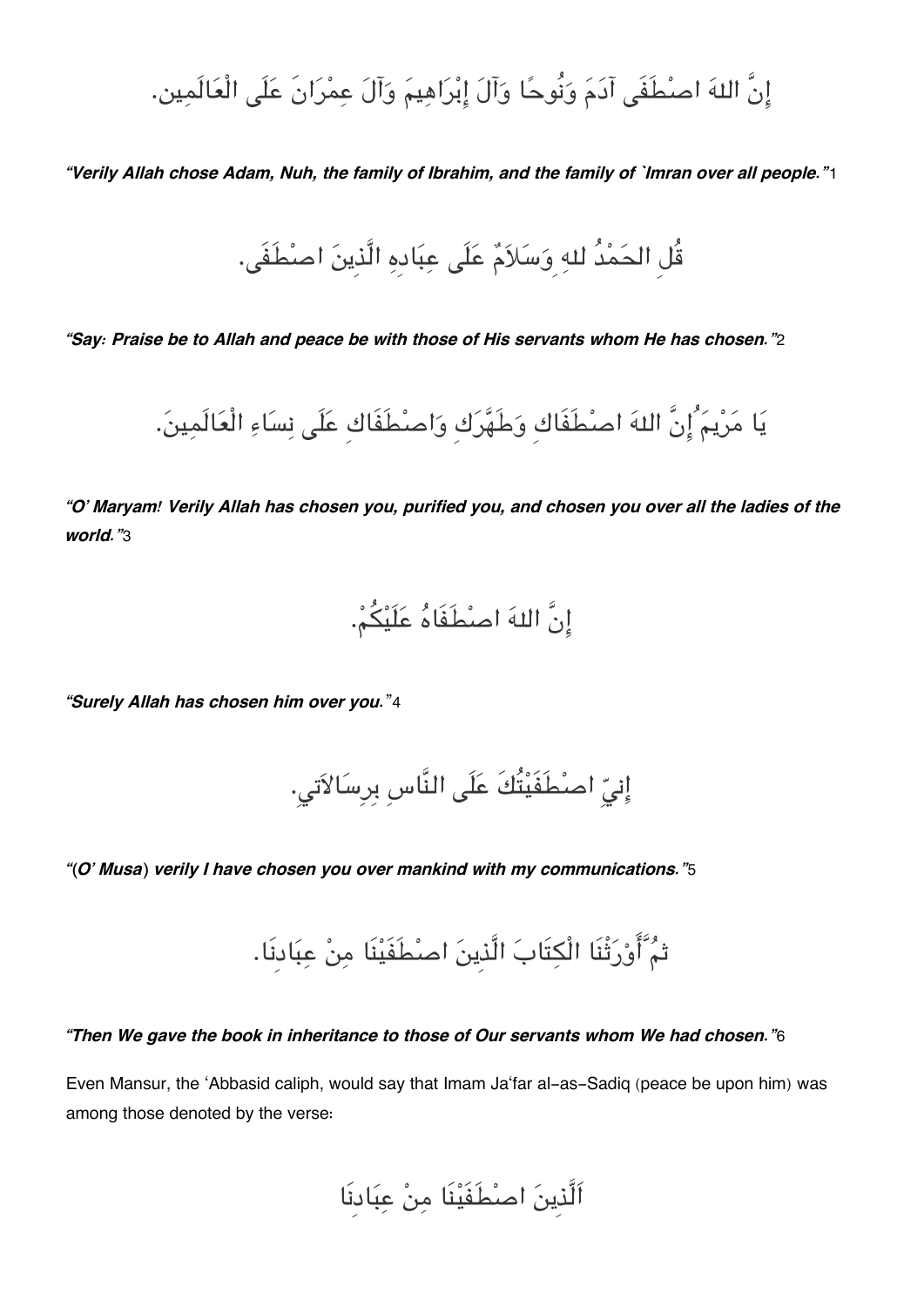*"those of Our servants whom We have chosen."*[7](#page--1-0)

ولَقَدِ اصطَفَينَاه ف الدُّنْيا.

*"And verily We chose him in this world."*[8](#page--1-0)

اَللهُ يَصطُفِي مِنَ المَلاَئِكَةِ رُسُلاً وَمِنَ النَّاسِ.

*"Allah chooses messengers from among the angels and mankind."*[9](#page--1-0)

وانهمْ عنْدَنَا لمِن المصطَفَين الاخْيار.ِ

*"And verily with Us they are from among the chosen and righteous ones."*[10](#page--1-0)

وممن هدَينَا واجتَبينَا.

*"And from among those whom We guided and chose."*[11](#page--1-0)

واجتَبينَاهم وهدَينَاهم.

*"And We chose them and guided them."*[12](#page--1-0)

وَلكِنَّ اللهَ يجُّتَبى مِنْ رُسُلِهِ مَن يَشَاءُ.

*"But Allah chooses whom He wishes among His messengers" (and conveys to them those hidden realities which are necessary for their leadership position).*[13](#page--1-0)

اَللهُ يجُتَبى إِلَيْهِ مَن يَشَاءُ.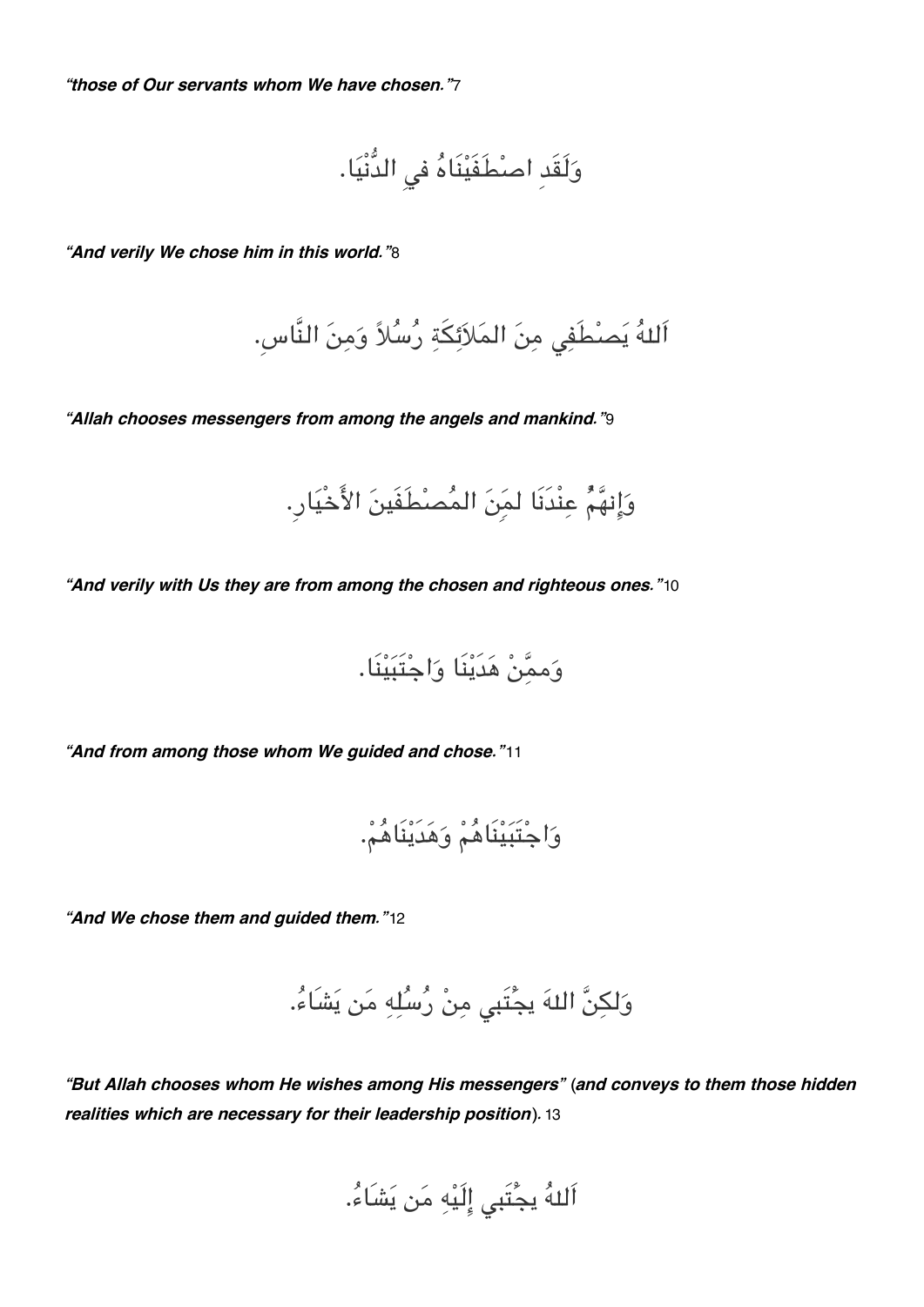وكذلكَ يجتَبِيكَ ربك.َ

#### *"And thus does thy Lord choose thee."*[15](#page--1-0)

… and many more verses, all of which indicate that selection is one of the acts of Allah in His wisdom, or rather is one of the Divine manners of conduct.

There is a treatise by Zaid al-Shahid, the son of Imam Zain al-'Abidin (peace be upon him), called *al-Safwah* in which he has studied the issue of the selection of the Ahl al-Bait.

The issue of granting rank exists in the natural world as well, and its necessity is entirely understandable by reason. Just as all species cannot belong to the human species, and all organs cannot be the eyes or head or brain, and all fruits and plants cannot be berries and squash, and the entire tree cannot be the branch, leaves, or roots, in the same way, all individuals cannot be perfect in their manners, qualities, and features. That is, all cannot be Muhammad (peace be upon him and his family), 'Ali (peace be upon him), Ibrahim al-Khalil (peace be upon him), or Musa al-Kalim (peace be upon him).

The issue of being an Imam or a follower (*ma'mum*) as well is such that it is either through Allah's decree and natural causes or through direct specification and selection by Allah. In any case, all of these are signs that are laden with secrets and wisdom which only Allah Himself knows.

In these affairs none has the right to say, "Why was I not made into someone or something else?" or, for example, "How come all the angels were not made Jibra'il al-Amin (the Trustworthy) and all people were not made Muhammad al-Mustafa (the Chosen)?" or "Why weren't all of the world's mountains and rocks made of gold?" If such a thing were to happen, the perfection of the world would become subject to defect and the order and coordination existing among its various parts would cease to exist.

This is though the Noble Qur'an itself speaks thus about the order and minute coordination existing among the parts of the universe:

والشَّمس تجرِي لمستَقَرٍ لهاَ ذلكَ تَقْدِير الْعزِيزِ الْعليم والْقَمر قَدَّرنَاه منَازِل حَتِيُّ عَادَ كالْعَرْجُونِ الْقَدِيمِ ۩ لاَ الشَّمْسُ يَنْبَغِي لَهَا انْ تُدْرِكَ الْقَمَرَ وَلاَ اللَّيْلَ سَابِقَ النَّهَارِ وَكلَّ في فَلَكِ يَسْبَحُونَ.

*"And the sun travels in its appointed path; that is the decree of the Mighty, the Knowing. And We*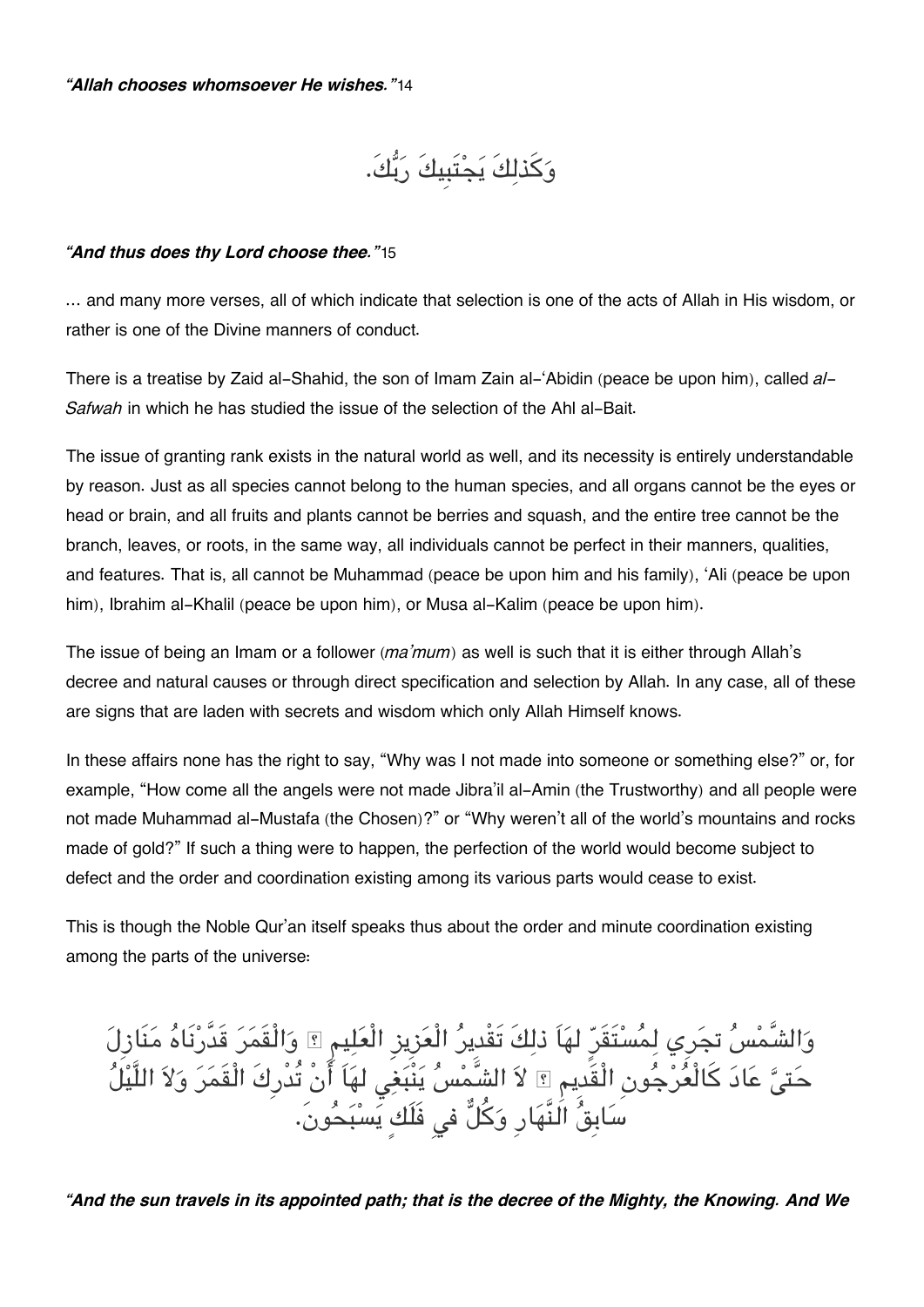*have appointed phases for the moon until it becomes like an old, yellow, date branch. Neither is it appropriate for the sun to overtake the moon, nor does the night overtake the day; and all float in their orbit."*[16](#page--1-0)

*"Everything in the world is in its place— If you look well, nothing is more or less All Divine decrees are just and wise— Our intellects can't fathom the secrets of creation"*

While the human world is a world of choice and selection, the secrets of these matters – i.e. Divine decrees and selection are so complex that it can be said that even if humanity were to conduct research and studies for millions of years to come, they would still be faced with many unknown secrets.

In summary, the world of creation is a world of causes and effects, and at the same time the human world is a world of choice and duty.

The wise Divine decrees and ordinances govern all affairs. Understanding the reasons for selection of an Imam or prophet and its creational and discretionary aspects, and other such issues, requires an intimate knowledge of all the secrets of Divine actions and the universe. Only those who have come under Allah's special guardianship understand the fine points of these matters, and all of the prophets and Imams (peace be upon them) were as such.

All human individuals have been encouraged by various means to strive to gain mastery over the sun and moon, and so forth, and since Allah has made them subservient to humanity, they can try to comprehend the secrets of things and make use of their benefits; but if they are unable to understand something's cause or causes, they must regard it as a Divine decree and make use of its existential blessings.

Thus, it is our duty to make use of the teachings and guidance of the prophets and Imams (peace be upon them) and regard the blessing of their existence and guidance among the greatest of Divine blessings and make them our role-models. And if we are unable to comprehend the philosophy of the selection of these true Divine proofs with our imperfect intellects, we must not turn to rejecting or opposing them. Otherwise, we will be regarded as among those people who in the era of the Prophet (peace be upon him and his family) himself denied – either out of ignorance or with ulterior motives – that the selection of the progeny was Divine. The Noble Qur'an, in the course of a verse, mentions them as follows:

امْ يَحْسَدُونَ النَّاسَ عَلَى مَا اتَاهَمُ اللَّهُ مِنْ فَضَلِّهِ فَقَدْ اتِينَا آلَ إِبْرَاهِيمُ الْكِتَابَ وَالْحِكْمَةَ وَاتَيْنَاهُمْ مَلْكَا عَظِيمًا.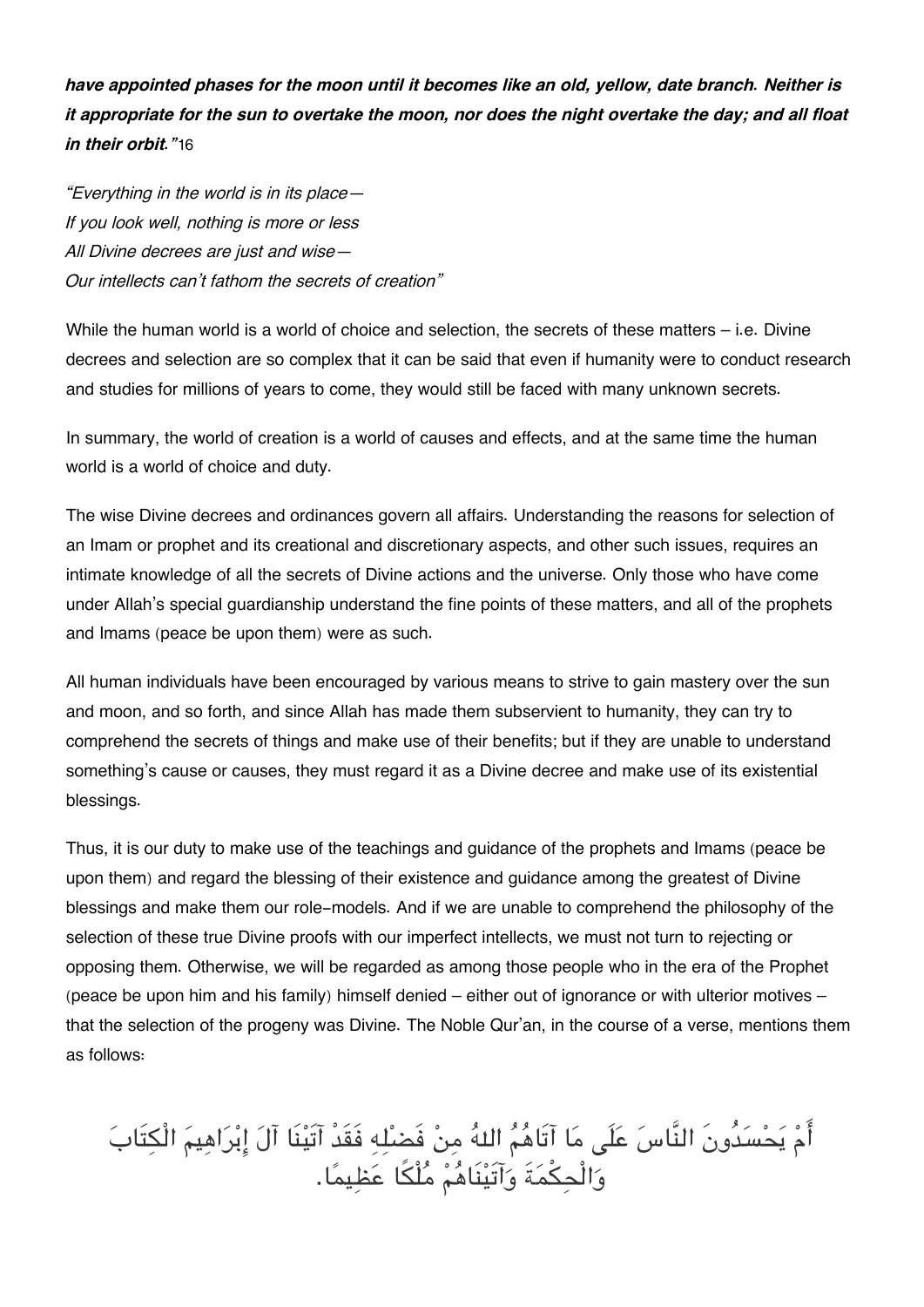#### *"Or are they envious of the people (the Prophet and his progeny) on account of what Allah has granted them out of His abundance? Verily, we granted the family of Ibrahim the Book and wisdom and granted them a great kingdom."*[17](#page--1-0)

According to the Qur'anic commentaries, this verse was revealed about them. It is incumbent upon us to understand, through reflection and contemplation of the circumstances of the universe, that everything is found in its particular place and the Divine knowledge and wisdom is evident in all of the great and small creations of the Lord of the Universe. Therefore, precisely as we read in one of the verses of the Noble Qur'an,

اَله اعلَم حيث يجعل رِسالَتَه.

#### *"Allah best knows where to place His messengership."*[18](#page--1-0)

Thus, selection of the prophets and Divine legatees is among the affairs that, like all the other actions of the Lord of the Universe, are possessed of their own particular wisdom, though humanity with its imperfect knowledge and intellect may be unable to fathom its secrets and complexities.

- [1.](#page--1-0) Surah Ali-Imran (3), Verse 33 [2.](#page--1-0) Surah al-Naml (27), Verse 59 [3.](#page--1-0) Surah Ali-Imran (3), Verse 4 [4.](#page--1-0) Surah al-Baqarah (2), Verse 247 [5.](#page--1-0) Surah al-A`raf (7), Verse 144 [6.](#page--1-0) Surah al-Fatir (35), Verse 32 [7.](#page--1-0) Surah al-Fatir (35), Verse 32 [8.](#page--1-0) Surah al-Baqara (2), Verse 130 [9.](#page--1-0) Surah al-Hajj (22), Verse 75 [10.](#page--1-0) Surah Sad (38), Verse 47
- [11.](#page--1-0) Surah Maryam (19), Verse 58
- [12.](#page--1-0) Surah al-An`am (6), Verse 8
- [13.](#page--1-0) Surah Ali-Imran (3), Verse 179
- [14.](#page--1-0) Surah ash-Shura (42), Verse 13
- [15.](#page--1-0) Surah Yusuf (12), Verse 6
- [16.](#page--1-0) Surah Yasin (36), Verses 38-40
- [17.](#page--1-0) Surah an-Nisa' (4), Verse 54
- [18.](#page--1-0) Suurah al-An`am (6), Verse 124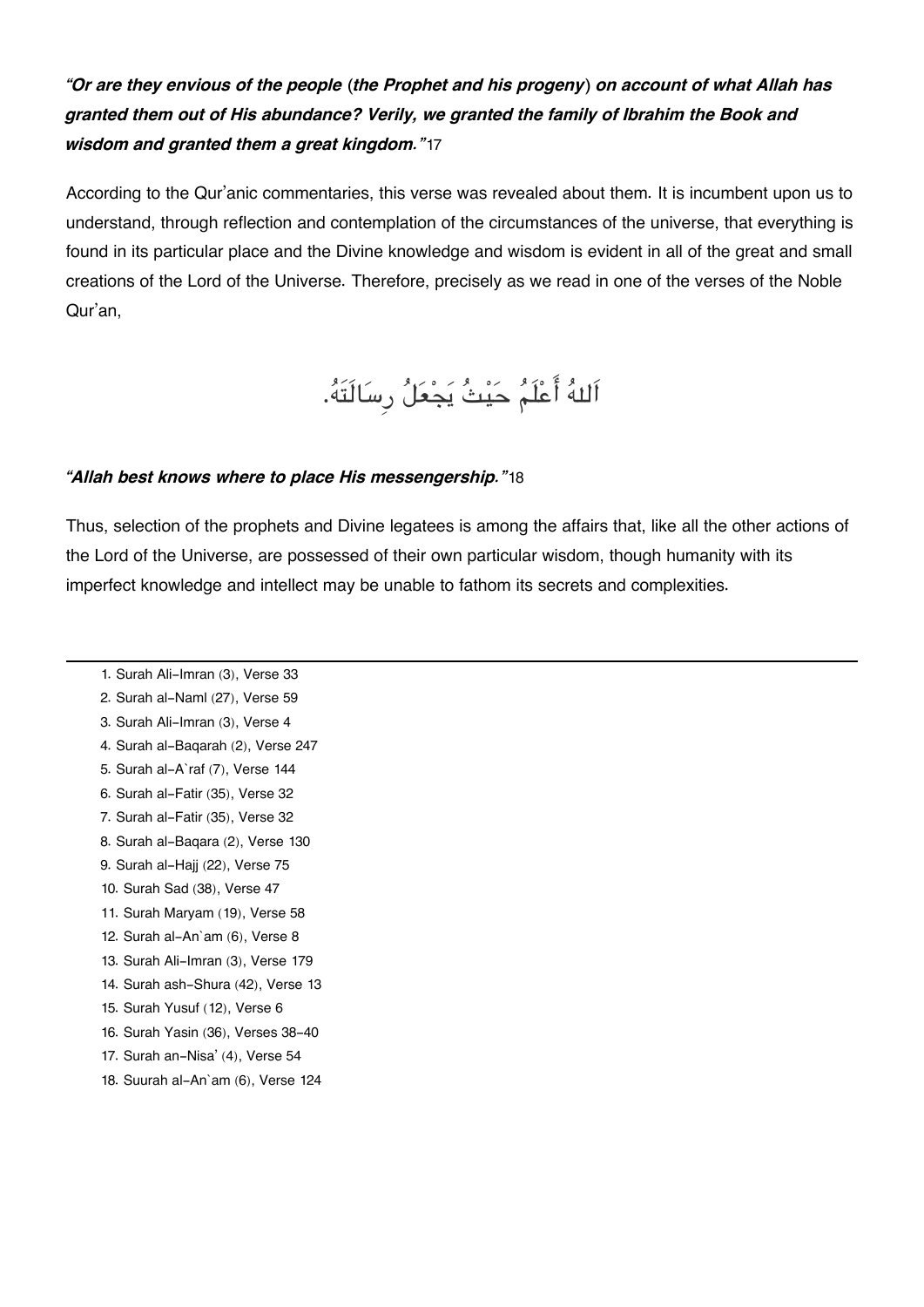# **Allah's Knowledge and the Infallibles' (peace be upon them ) Knowledge of the Unseen**

## **[Question:](#page--1-0)**

Shed some light on the knowledge of the unseen of the Holy Prophet (peace be upon him and his family) and the pure Imams (peace be upon them). And in this regard, considering the principle that Allah has no partner in His knowledge and other attributes of perfection and beauty, explain the difference between Allah's and the Imam's knowledge and between the Imam's and the Prophet's knowledge.

## **[Answer:](#page--1-0)**

Anyone who studies the books of history, traditions, and biographies will not doubt the fact that the Holy Prophet (peace be upon him and his family) and the pure Imams (peace be upon them) made known many unseen matters, most of which took place in the world within a short period.

These reports, especially what has come down from the person of the noble Prophet (peace be upon him and his family) and Amir al-Mu'minin (peace be upon him), are great in number, and each one of them is considered a part of the major miracles of this house.

In fact, as affirmed by individuals like Ibn Khaldun, in many instances Imam Ja`far al-as-Sadiq (peace be upon him) would give news about unseen matters. Of course, the difference between Allah's knowledge of the unseen and that of these personages is that Allah's knowledge is by essence, while the knowledge of the Prophet or Imam is outside of their essence, that is, it has been granted them by Allah.

Allah is unique, peerless, and independent of others in all His attributes of perfection, but the Prophet and Imam are in need of Allah with respect to their knowledge and all other attributes of perfection which they possess; and in a word, everything they have, whether from the aspect of existence or attributes, is from Allah. They are existent through Him and knowledgeable and possessed of power through Him.

However, the difference between the Prophet and Imam with regard to awareness of unseen matters is from the aspect that in the Prophet's knowledge, no human being is an intermediary between him and the unseen world, while the Imams (peace be upon him) have acquired a portion of this knowledge through the Prophet (peace be upon him and his family).

In any case, what is certain is the knowledge of those personages and their giving news about unseen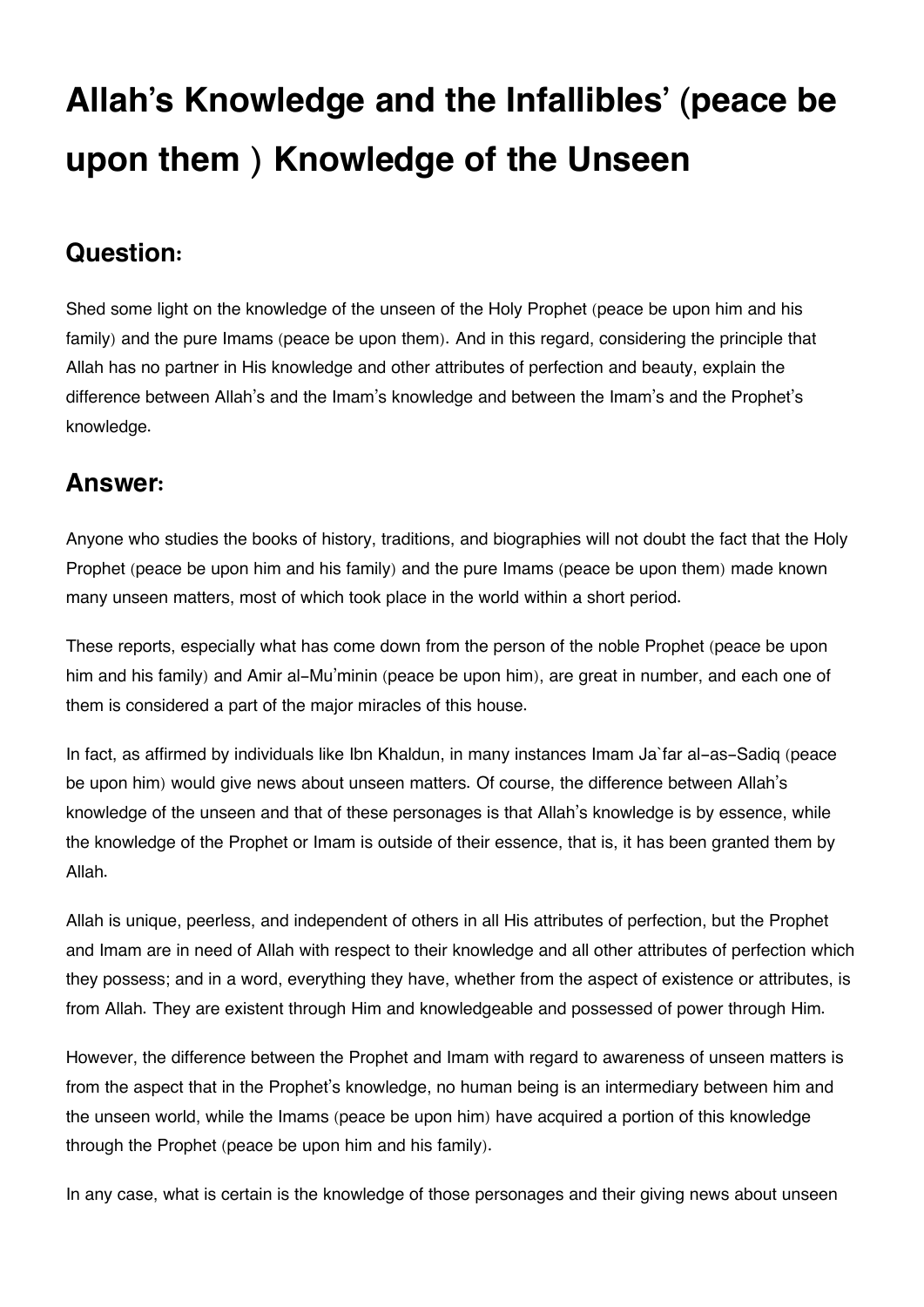matters, which is as clear and sure as the sun shining in the center of the sky.

In this regard, if one wants to find out in more depth about the reports of the unseen, he should refer to books of the lives and history of the Imams (peace be upon them).

According to the level of my own understanding, I have offered explanations, though concise, in the books *The Radiance of Wilayat*, *Commentary on Dua' al-Nudbah*, and *Creational and Legal Wilayat*.

# **The Countenance of the Imams' (peace be upon them) Conduct**

#### **[Question:](#page--1-0)**

Why were the conduct, manner, and methods of the Imams (peace be upon them) not the same in regard to performance of their duty?

### **[Answer:](#page--1-0)**

Contrary to what is said, the conduct of the Imams (peace be upon them) in confronting various events that were similar to an extent was not very divergent, since all of their conduct was within the scope of the principles and agenda of Shiaism, which are the original principles of Islam itself. All of their actions and programs demonstrated the truth of Islam and its redemptive teachings. And if we see that the Holy Prophet (peace be upon him and his family) and Amir al-Mu'minin (peace be upon them) each acted in one way in one important phase of their noble lives and in another way in another phase, this is in entirety a result of the commandments of Islam and the Qur'an.

This is because Islam has both the command;

الا انْ تَتَّقُوا منْهم تُقَاة.ً

*"… except that you protect themselves from them (and practice dissimulation for the sake of more important goals)."*[1](#page--1-0)

and the command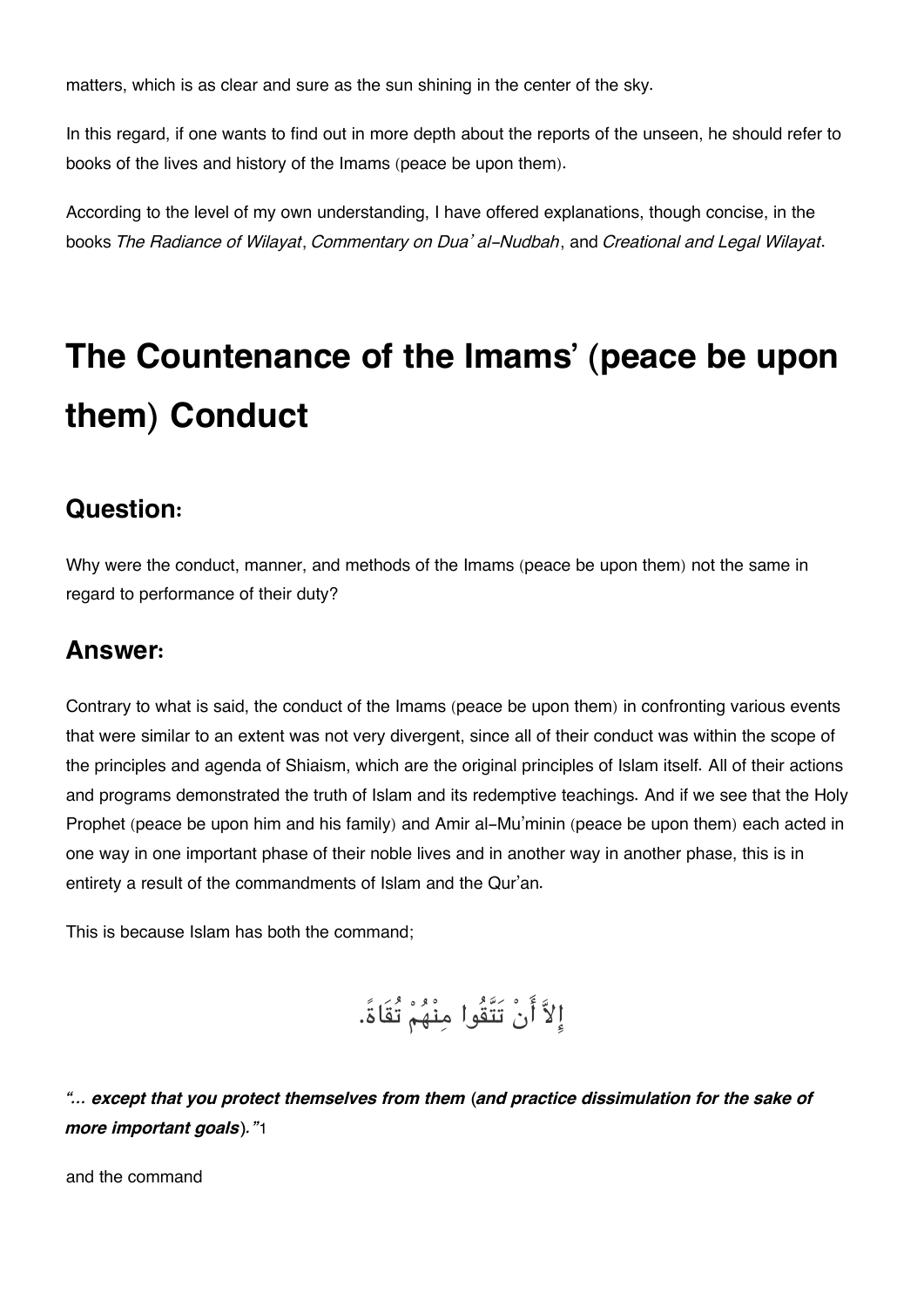الا من اكرِه وقَلْبه مطْمئن بِالايِمان.ِ

*"… except one who is compelled while his heart is tranquil with faith."*[2](#page--1-0)

And it also has the command

جاهدِ الْفَّار والْمنَافقين وااغْلُظْ علَيهِم.

*"Struggle against the disbelievers and hypocrites and be harsh towards them."*[3](#page--1-0)

as well as

خُذِ الْعَفْوَ وَأْمُرْ بِالْعُرْفِ وَأَعْرِضْ عَنِ الجُاَهِلِينَ.

*"Act with compassion and accept their excuse, and command towards goodness, and turn away from the ignorant (and fight them not)."*[4](#page--1-0)

وَلاَ تَسْتَوِي الحَسَنَةُ وَلاَ السَّيِّئَةُ إِدْفَعْ بِالَّتى هِيَ أَحْسَنُ.

*"Nor are good and evil alike; repel evil with what is most good."*[5](#page--1-0)

Likewise, the Qur'an says

فَمَن اعْتَدَى عَلَيْكُمْ فَاعْتَدُوا عَلَيْهِ بمِثْل مَا اعْتَدَى عَلَيْكُمْ.

#### *"So whoever transgresses with respect to you, transgress with respect to him in a like manner."*[6](#page--1-0)

And it also says with regard to executing the punishment for adulterers:

ولا تَاخُذْكم بهِما رافَةٌ ف دِين اله.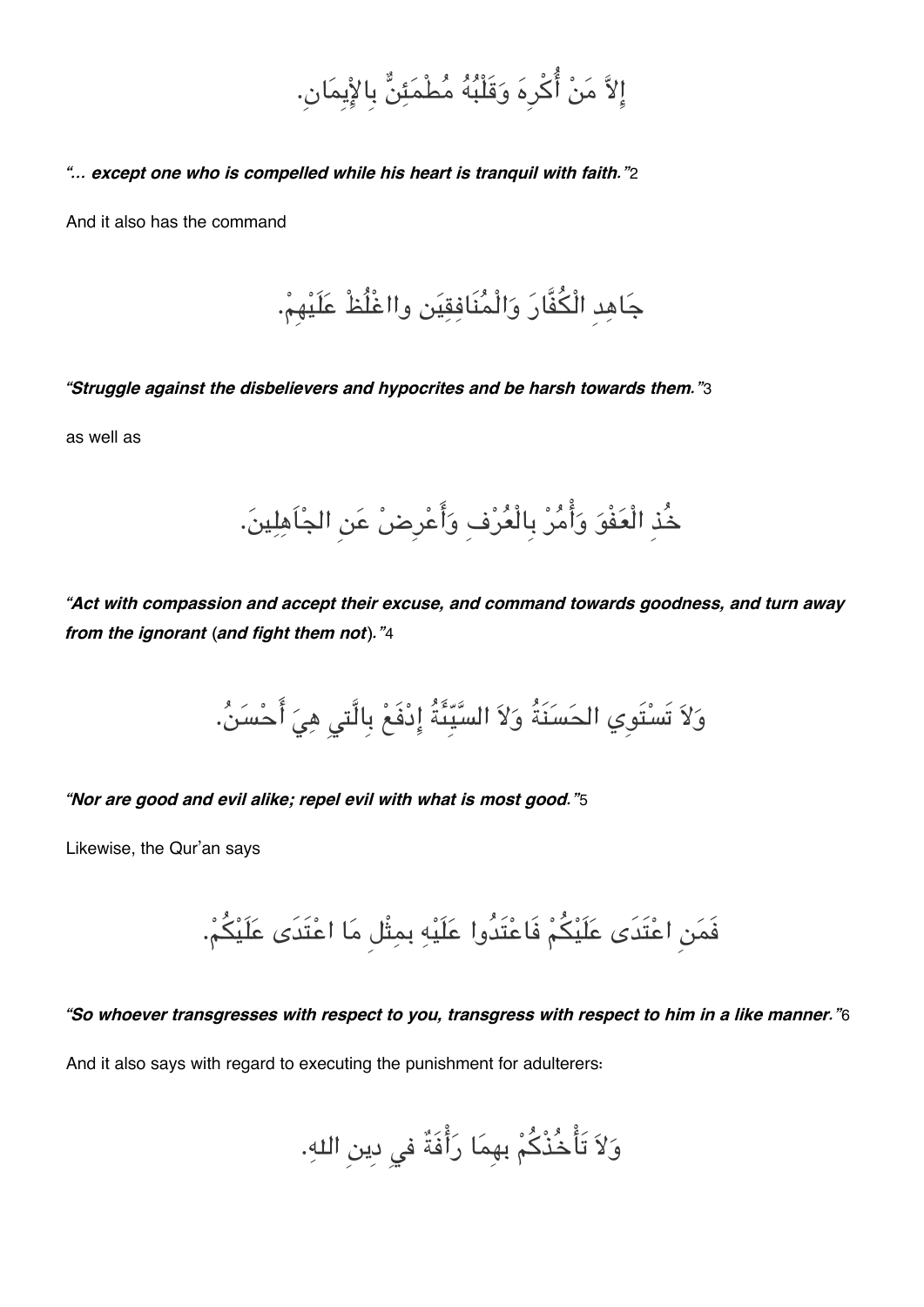#### *"And let not compassion for them overtake you in executing Allah's command."*[7](#page--1-0)

Overall, the conditions and situation of the Imam's (peace be upon them) era demanded the very same form of conduct for the protection of the Islamic principles and the essence of Shiaism that they in practice adopted, and of course the Shi'a must follow the path of true Islam, which the Imam recognizes better than all else and doesn't deviate from even an inch.

- [1.](#page--1-0) Surah Ali-Imran (3), Verse 28
- [2.](#page--1-0) Surah al-Nahl (16), Verse 106
- [3.](#page--1-0) Surah al-Tahrim (66), Verse 9
- [4.](#page--1-0) Surah al-A`raf (7), Verse 199
- [5.](#page--1-0) Surah al-Fussilat (41), Verse 34
- [6.](#page--1-0) Surah al-Baqarah (2), Verse 194
- [7.](#page--1-0) Surah al-Nur (24), Verse 2

## **The Limits of the Imam's Leadership**

### **[Question:](#page--1-0)**

Just as the range of the Imam's leadership includes guidance of the people, elucidation of religious rulings, exegesis of the Qur'an, and answering objections, it also includes political issues, protecting the order of society, implementing Islamic rules, establishing justice, ensuring security, and protecting the borders of Islam.

Please explain the relationship of these two parts with the principle of *Imamah* and explain to what extent Shi'a have accepted this issue.

### **[Answer:](#page--1-0)**

As has been indicated, their range of leadership includes both parts, and in reality these two parts are inseparable. However, the issue that was the focus of attention and covetousness of usurping politicians and oppressors was political leadership and taking control of the leadership of society.

Thus, their opposition to the Imams (peace be upon them) was focused on this aspect, and if they opposed them from the aspect of guidance in religious affairs – that is, if they entered the field by making institutions of learning, libraries, and schools – this was so that the people would feel less of a need for the guidance of the Imams (peace be upon them), and as a result, distance themselves from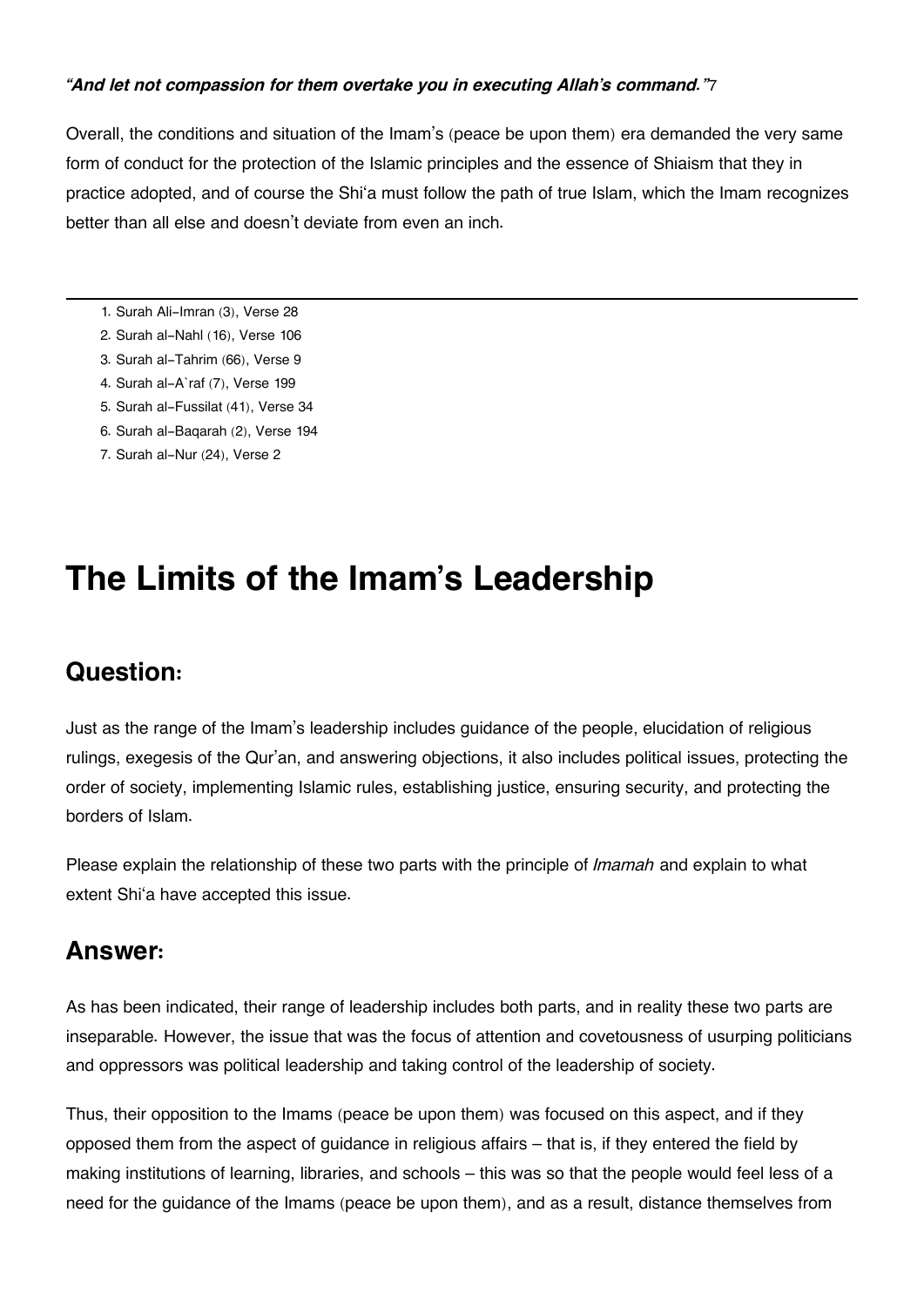them, in order that they do not come under the effect of the spiritual and religious training of the Imams (peace be upon them).

Again, it was for this very reason that they feared the Imams' becoming well-known in intellectual and social circles, since they used to observe that the becoming known of their intellectual ability and enlightening guidance occasioned the progress and mastery of Shi'a thought and the people's increased inclination towards the Ahl al-Bait (peace be upon them).

The fact that in books of *kalam*, *Imamah* has been defined, in the words of the Prophet (peace be upon him and his family), as "authority over all religious and worldly affairs of humanity" shows that in this definition their attention was primarily to the Imam's authority over social affairs and his vicegerency of the Prophet in governing. This is because the dimension of the leadership and authority of the Imams in religious and spiritual matters and the intellectual eminence of the Ahl al-Bait (peace be upon them) were undeniable. Since enlightenment and guidance of people in religious and spiritual affairs was not linked to political issues, it was not opposed by the power-seekers.

And even if they desired to oppose them in this aspect, the people would not have accepted it, since the people were aware of their intellectual ability.

From the meaning of the word "*wilayah*" (authority), primarily the leadership and administration of social affairs, governing, and maintaining order are understood.

Verses of the Qur'an and many traditions, such as the *mutawatir* tradition of Ghadir also support this understanding. The following two verses are an example:

انماَ وليم اله ورسولُه ۇالَّذِين آمنُوا الَّذِين يقيمونَ الصلَوةَ ويوتُونَ الزكوةَ وهم راكعون.َ

*"Your wali is none but Allah and His messenger and the believers, those who establish the prayers and pay the poor-rate while they kneel (in their prayers)."*[1](#page--1-0)

أَطِيعُوا اللهَ وَأَطِيعُوا الرَّسُولَ وَأُولى الأَمْرِ مِنْكُمْ

### *"Obey Allah and obey the Messenger and those in authority among you (the Prophet's legatees)."*[2](#page--1-0)

The word *Imamah* also indicates the aspect of spiritual *Imamah* and intellectual and religious leadership to the same degree, as the following verse expresses: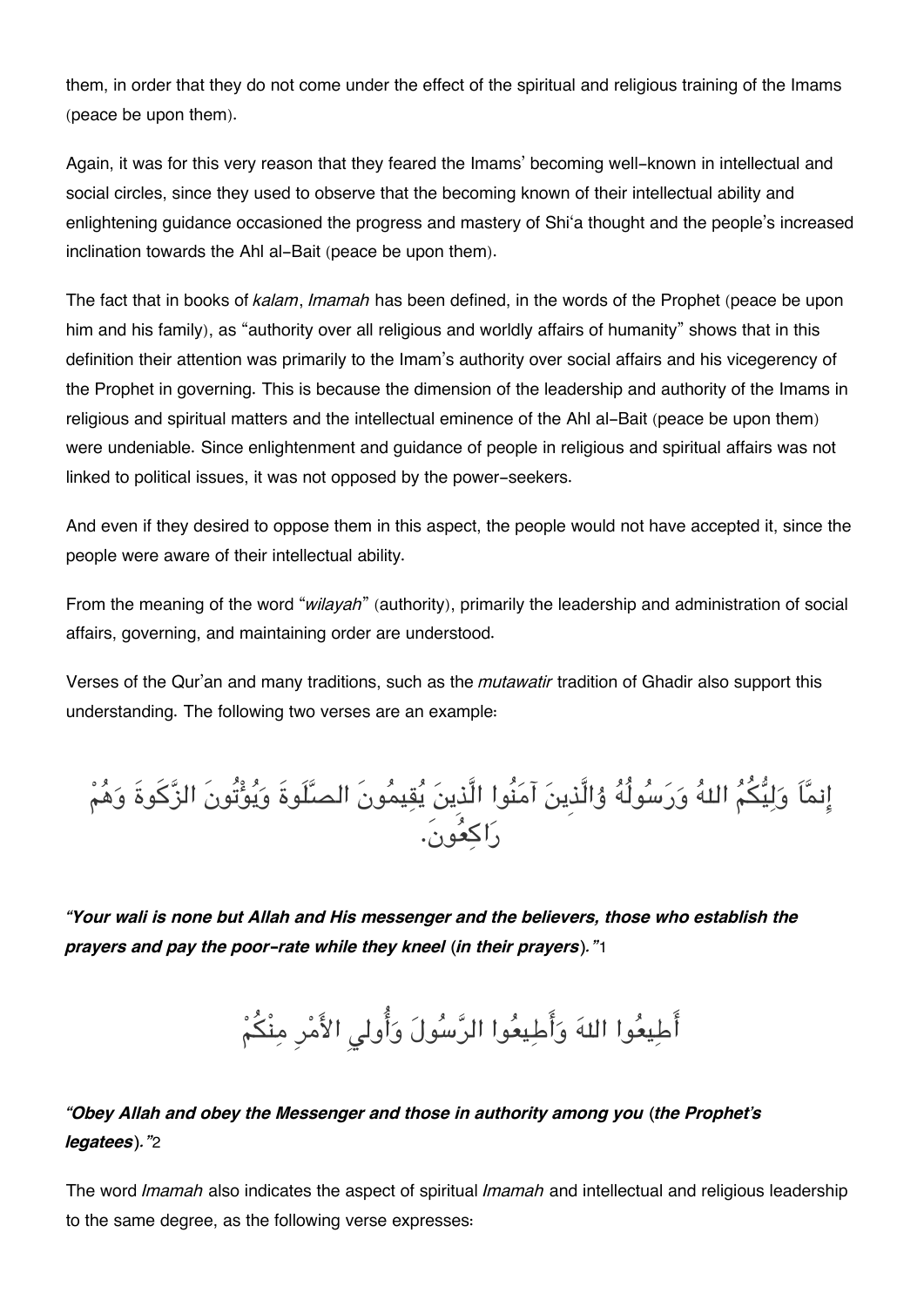## وَجَعَلْنَاهُمْ أَئِمَّةً يَهْدُونَ بِأَمْرِنَا وَأَوْحَيْنَا إِلَيْهِمْ فِعْلَ الخَيرَاتِ.

### *"And we made them leaders who guide at our command, and we revealed to them the performance of virtuous deeds."*[3](#page--1-0)

In addition to these, many other verses and traditions such as the tradition of *thaqalayn*, s*afinah*, *aman*, and other traditions indicate this point. Thus, it has come in the tradition of *thaqalayn*:

#### *"Do not precede the Ahl al-Bait, and do not go before them."*

In other words, be their followers. If greater attention is paid to the content of the mentioned verses and traditions, it will become known that they indicate both dimensions of leadership; thus the Shi'a have always considered the Imam the possessor of both positions, political leadership, and spiritual leadership, and have considered others to be usurpers.

The usurping rulers also knew this reality – that according the Shi'a, the Imam's leadership is absolute – and thus, occasionally though they were confident that the Imam of the time did not intend to rise, they would act cautiously. As an example, Mansur had this belief with regard to Imam as-Sadiq (peace be upon him). Still, he wouldn't abandon precaution, always kept the Imam under the surveillance of his secret officers, and would create difficulties for him in various ways. In the end he was still unable to bear the existence of the Imam, since he viewed the method the Imam had adopted as dangerous for his government; for this very reason he martyred him.

Harun adopted the same method. He held Imam Musa al-Kazim (peace be upon him) in prisons and under surveillance for many years, since he knew the Shi'a consider both positions of spiritual and worldly leadership as belonging to the Imam.

As opposed to this, the role and conduct of the Imams (peace be upon them), which was a cause of the protection of Shi'a thought and Islamic laws, was very important. It is possible to regard it as their miracle, and such action was not possible except through special Divine instruction.

Amir al-Mu'minin (peace be upon him) and Imam Hasan (peace be upon him) adopted their particular policies, while Imam Husayn (peace be upon him) undertook his great uprising. In the same way, the remaining Imams (peace be upon them) each acted in a particular fashion. If they were not to do so, no path or method opposed to those tyrannous policies would be able to survive under such annihilating strikes; yet we see that the school of Shiaism survived and even until today is known in the world as the symbol of true Islam and the herald of a just world government.

One point worth noting is that all of the Imams (peace be upon him) would promise that spiritual, intellectual, and practical leadership would in the future – in the age of the reappearance of Imam Mahdi (may Allah hasten his return) (peace be upon him) – be united with political leadership, which hitherto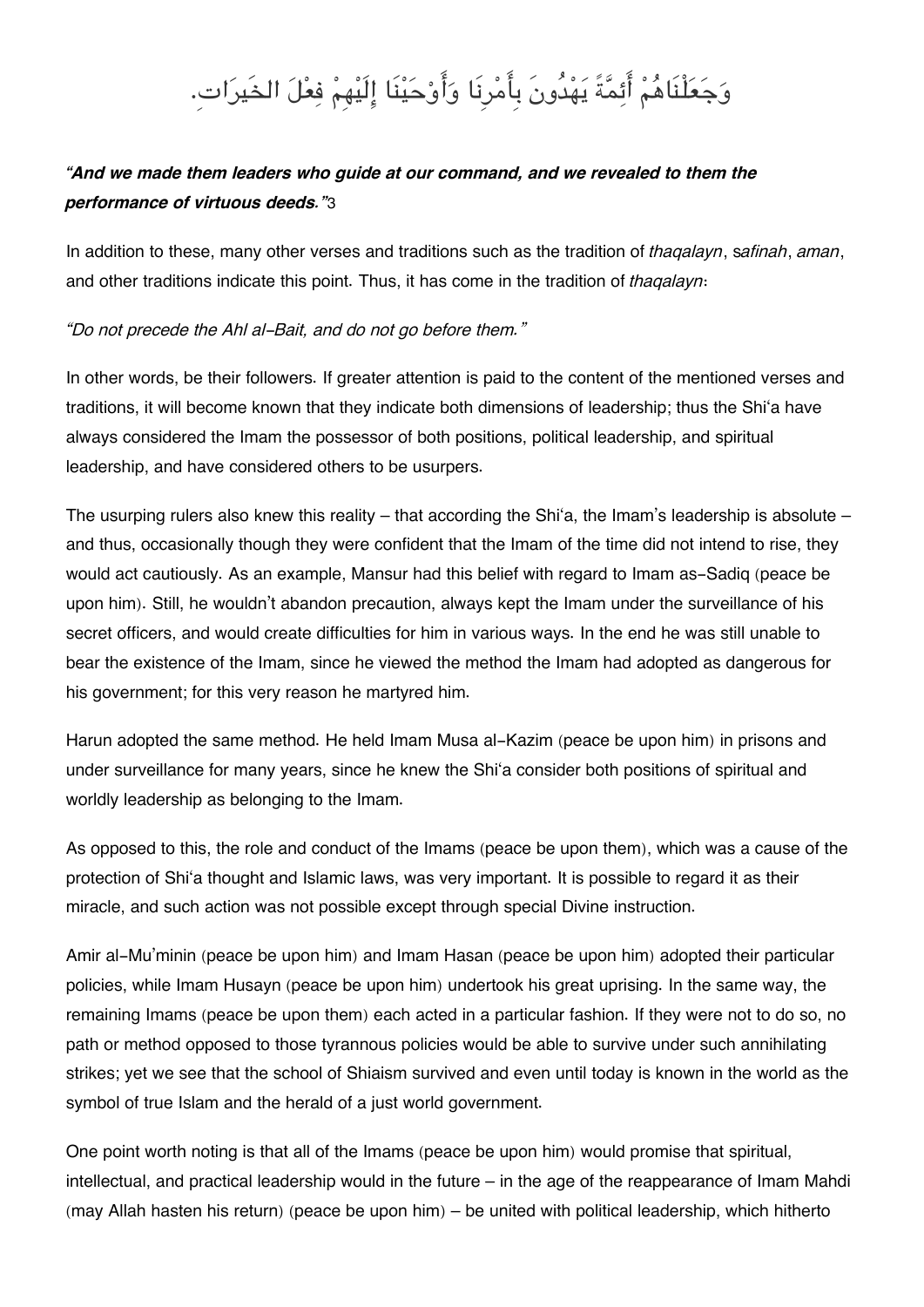was usurped by the oppressive rulers, and under the shadow of that leadership, all of Islam's goals will be achieved.

- [1.](#page--1-0) Surah al-Ma'idah (5), Verse 55
- [2.](#page--1-0) Surah an-Nisa' (4), Verse 59
- [3.](#page--1-0) Surah al-Anbiya' (21), Verse 73

### **The Number of the Shi'a Imams**

### **[Question:](#page--1-0)**

As we know, the true Twelver Imami sect is called "twelver" (*ithna `ashariyya*) since its followers believe that after the Holy Prophet (peace be upon him and his family), his successors were twelve people. And among all of his '*ummah* (community), they are the sole group who hold this belief; thus, the traditions about the twelve Imams which both Shi'a and Sunnis have narrated – and whose origin from the Prophet (peace be upon him and his family) is undeniable – can only be applied to the Shi'a sect among all Muslims. Naturally, the true sect will be limited to this group. In spite of all this, it is said that from some traditions – a few of which have been narrated in the book of Sulaim – it is possible to understand that the number of the Imams is thirteen, and this view has also been attributed to Ibn Sahl al-Nawbakhti. If, as it is said, a tradition with this content exists (or if Nawbakhti himself held this view, though this appears unlikely), how can it be explained and affirmed?

### **[Answer:](#page--1-0)**

We have given sufficient explanation about the tradition or traditions that indicate that the number of Imams (peace be upon them) is thirteen in the treatise *"Clarity of Vision for One Who Follows the Twelve Imams.*" There, we have clarified that the a tradition with this meaning does not exist; moreover, even if such a tradition were to exist, it is a tradition with a single narrator and with regard to principles of religion, beliefs, and issues in which attaining certainty is essential, traditions with single narrators are not relied upon.

In such an instance, only a firm rational argument or a tradition that is consecutively narrated (*mutawatir*) and certain to have originated from an infallible can be relied upon.

Furthermore, traditions that are *mutawatir* and have even passed the limits of *tawatur* (consecutive narration) indicate that the number of the Imams is twelve. In such a situation, if a single non-certain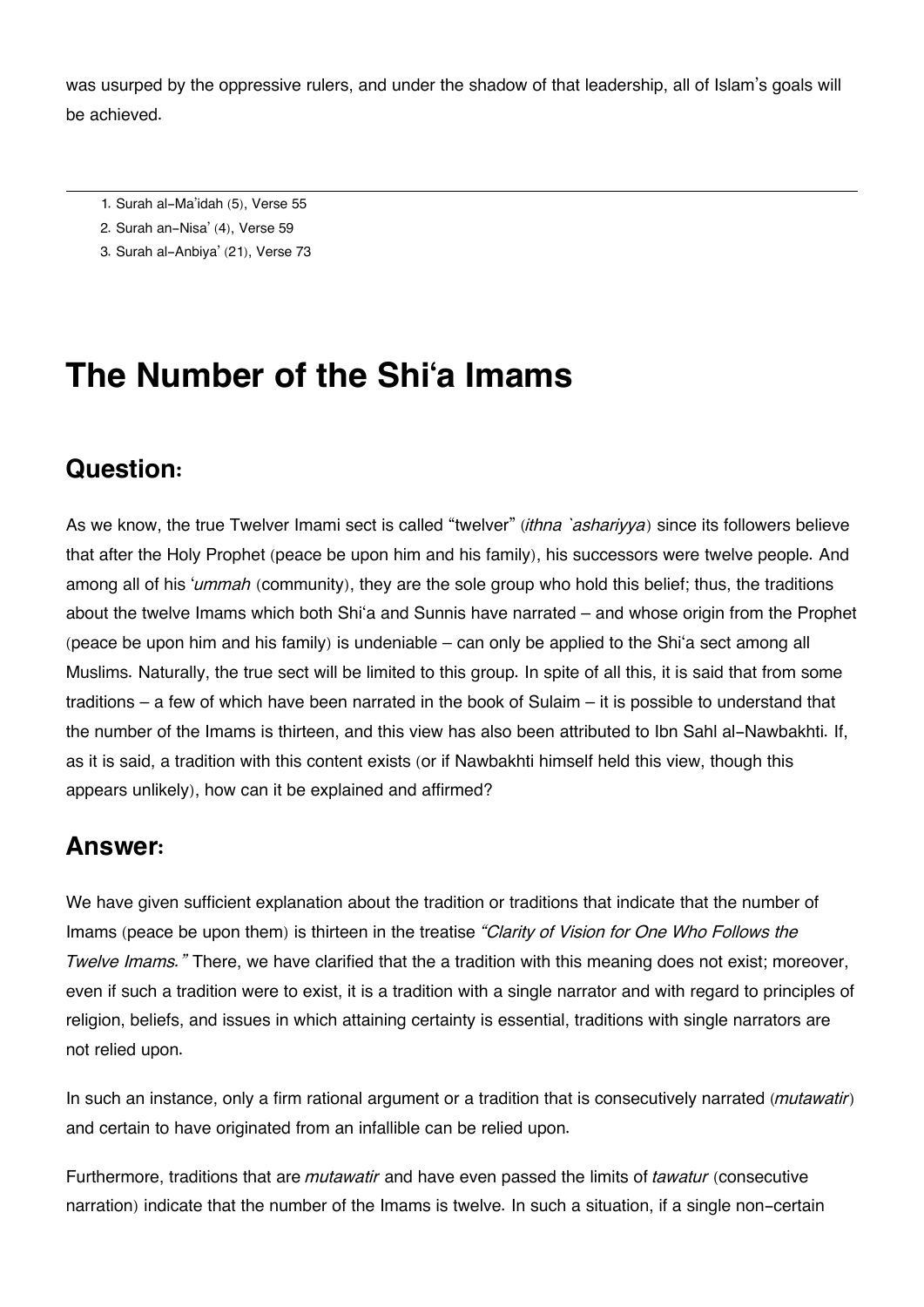tradition is found in opposition to all these traditions, what creditability can it have, and how can a researcher rely on it? In addition, in the *Musnad* of Ahmad alone, it has been narrated through thirty-odd chains of narrators from the Noble Prophet (peace be upon him and his family) that the number of Imams (peace be upon them) is twelve, and in the S*ahih* of Muslim this point has been narrated through eight chains, and likewise in the remaining collections, S*ahihs*, *Sunans* (books of the sunnah), and books of the Ahl al-Sunnat, this topic has been referred to numerous times.

In Shi'a books as well traditions have been narrated with hundreds of chains that the Imams will be twelve, all of which were narrated by well-known companions and followers (*tabi`in*) up to two centuries before the birth of the twelfth Imam Mahdi (may Allah hasten his return) (peace be upon him), and in reality this is counted as a type of prediction and information about the future.

In spite of all this, it was said that a tradition has been narrated from Sulaim that the Prophet (peace be upon him and his family) said to Amir al-Mu'minin (peace be upon him): *"You and twelve people from your progeny are the true Imams."*

The reality is that in the present text and the reliable texts that before our time were in the possession of the scholars, this tradition did not exist. Moreover, there are many traditions in the book of Sulaim ibn Qays itself that explicitly mention the Imams and their names as twelve people, and have specified the names of those twelve personages from Amir al-Mu'minin (peace be upon him) to Imam Mahdi (may Allah hasten his return) (peace be upon him) in the same order in which the Shi'a believe.

This book, written in the first century after the Hijra, is reliable and the sum of its material clearly establishes the truth of the Imami school, since it contains news about Imams who were not even born in that time. Firm signs and evidence indicates the correctness of this book.

Now, if we suppose the book contains such a tradition, that tradition can be interpreted in light of other books of traditions. That is, the intent of the tradition is to indicate the number of the Imams and that they are from the progeny of 'Ali (peace be upon him), and since the majority – eleven out of twelve – of the Imams are from his progeny, it was explained in these words – which, it is likely, have not even been narrated in entirety.

Ibn Nadim attributed this view opposing the traditions regarding twelve Imams to Abu Sahl Nawbakhti, which appears not to be correct, since Abu Sahl Nawbakhti is not a person to express such an opinion, which has no evidence worthy of consideration. In Shi'a books of biographies and *rijal* (biographies of the narrators of hadith), in which the Nawbakhti family has been mentioned in detail, such a view has not been related regarding Abu Sahl in the section pertaining to him or to others, all have praised his school of thought, belief, and action. It appears these are the same types of mistakes that occur in the books of biographies and sects, and the writers of which have passed over them out of carelessness.

Attributing such baseless beliefs to well-known individuals has no result other than to mislead uninformed or ill-informed people.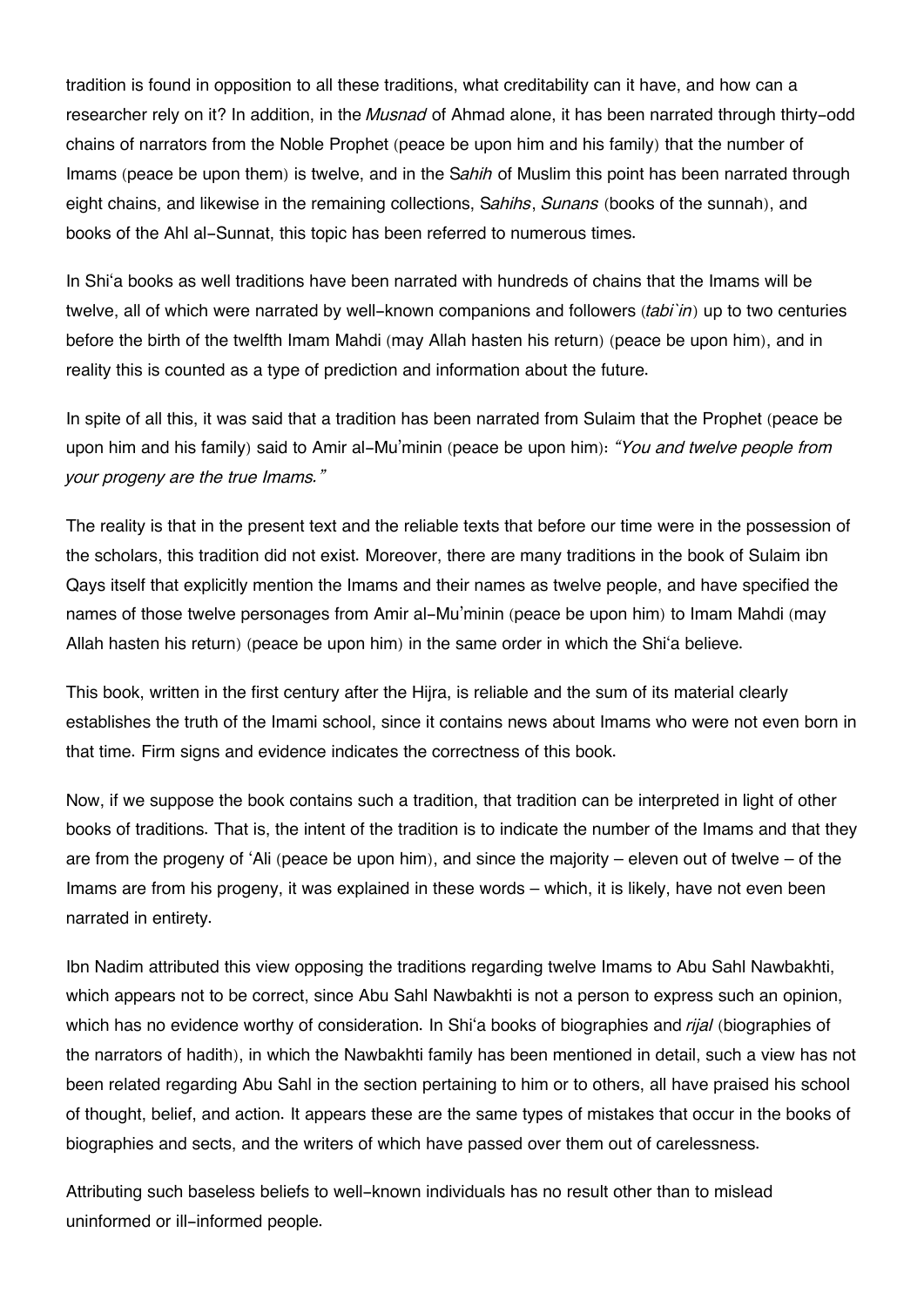In any case, the issue of *Mahdawiyyah* (messianism) and concealment and the remaining issues exclusive to the twelfth Imam (peace be upon him) have been in discussion since the beginning of Islam. Rather, in accordance to what is in the extant Torah and Bible, the precedent of this belief has roots in Divine religions previous to Islam and in the Old and New Testaments.

# **Principality of Reason or Narration in Specifying the Imam (peace be upon him)**

### **[Question:](#page--1-0)**

In the issue of *Imamah*, between reason and narration, which is given precedence? In other words, are the issues pertaining to the topic of *Imamah* primarily provable through intellectual proofs or narrated proofs?

### **[Answer:](#page--1-0)**

As can be understood from the question itself, issues are of two types. One type are the issues that are ascertained through reason and are accepted through application of logical procedures and intellectual proofs, such as proving the existence of Allah, His essential attributes of perfection, and the necessity of prophecy, i.e. the proof of prophecy in general. The other type are those issues that are proved solely through narration, meaning that there is no way of proving them except revelation and relation by a truthful relater, that is, a prophet or Imam whose prophecy or *Imamah* is already established. Among these issues, there are also some issues that can be established in both ways. Of course, in this case the narrated proofs are a form of guidance towards the intellectual proofs.

The researcher must be well attentive to this aspect of issues and must see which discussion can be established through reason, which through narration alone, and which through both methods. And in each case, he should commence according to the method peculiar to that issue so that he can reach an appropriate conclusion. Otherwise, if he wishes to enter into an exclusively narrational issue through reason, it is natural that he will not reach a valid conclusion.

It is possible that some may raise a question regarding whether the principality of reason takes precedence in the issue of *Imamah* over the principality of narration or not.

The answer is that that in the issue of *Imamah*, like the issue of prophecy and the conditions of a prophet, proving the principle of general *Imamah*, i.e. proving the principle of a need for the existence of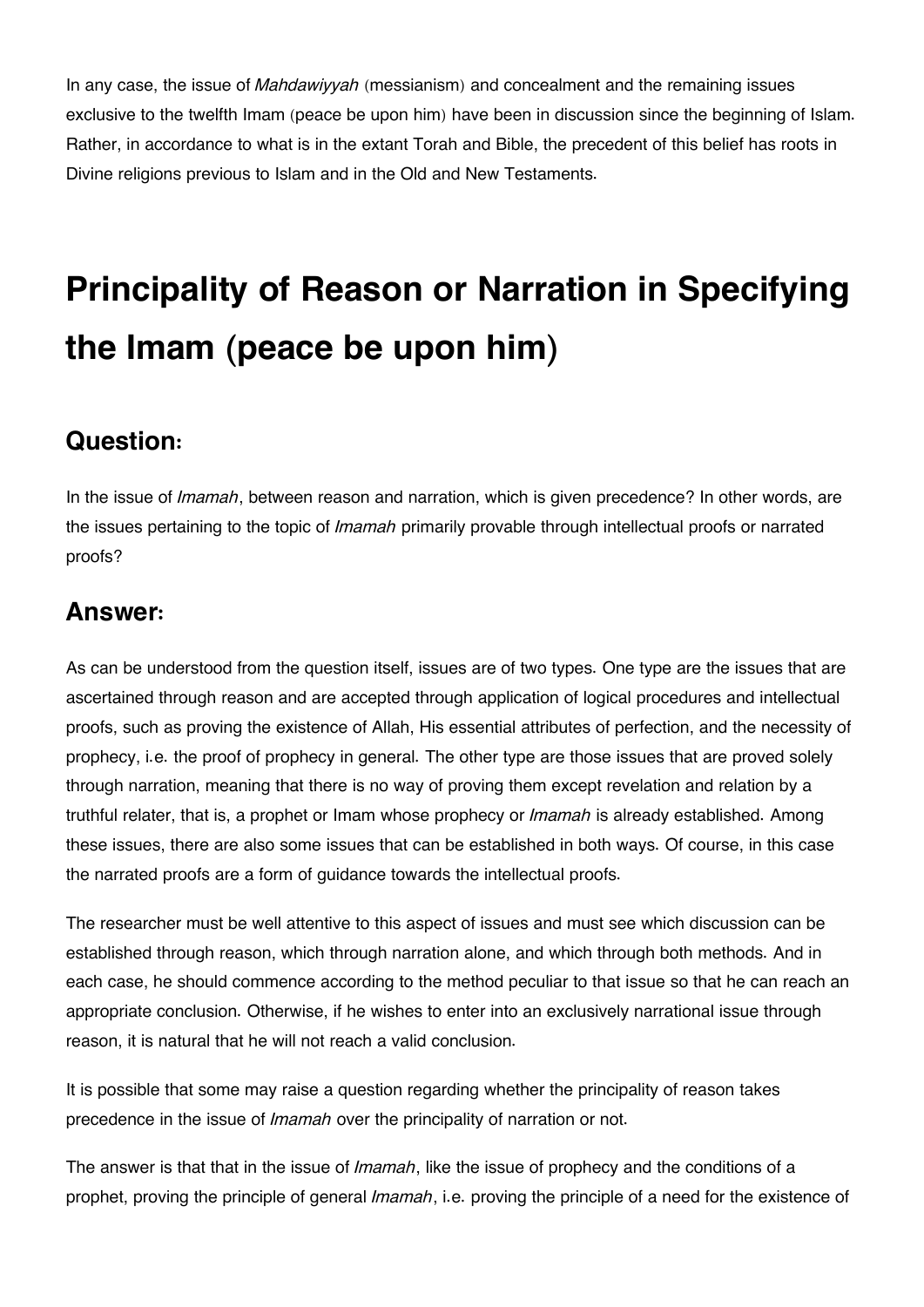the Imam and the conditions of the Imam, is accomplished through reasoning. Of course, if the issue of *Imamah* were among the issues that are outside the limits of understanding of human reason and reasoning did not understand it independently, it could be proved by narrational evidence alone, i.e. the guidance of the Prophet. This is because reliance on narrational evidence with regard to the principle of *Imamah*, as opposed to the principle of prophecy, does not involve circular reasoning, though in the issue of prophecy it involves circular reasoning.

Thus, the narrational proofs of *Imamah* can also be regarded, similar to the narrational proofs of the principle of prophecy, as guidance to the decree of reason.

Issues such as the necessity of infallibility, how the Imam is appointed, and the fact that this affair has not been delegated to the people are principles pertaining to reason. And existing narrational proofs affirm this decree of reason.

It is obvious that with groups who, like the Asha'ira, do not believe in rational good and evil, discussion can only be held through those narrational proofs. Some of the effects and benefits of the existence of the Imam and his distinctions can only be proved through narrational proofs, just as these effects and unique traits are proved for the Prophet through narrational proofs.

In the issue of the specific *Imamah* (the *Imamah* of a particular person) as well, like the specific prophecy in which explicit declaration by the previous prophet is a proof of the prophecy of the following prophet, the prophet's declaration of the Imam's *Imamah* and likewise the declaration by the previous Imam of the *Imamah* of the following Imam is a proof of his *Imamah*. There is this difference that the principle way of establishing prophecy is a miracle, since the only true way to establish the prophecy of the first prophet is through a miracle and this is the only reliable evidence of the claim of prophecy, though the prophets after his prophecy can be established both by declaration of the previous prophets and by miracle, and the Divine way has also been to send prophets along with miracles, since the establishment of prophecy through a miracle is comprehensible by all.

However, the method of declaration by the previous prophet is only an authoritative proof for believers in that previous prophet. It is for this reason that we say that the method of establishment by miracle is a general way, which is an authoritative proof for all. Still, establishing the occurrence of a miracle at the hands of a prophet is limited to narrational methods for one who is absent from the time and place of occurrence of the miracle. Certainly, the Glorious Qur'an is the only miracle whose establishment has no need of narrational proofs, since it is existent, just as the explicit declaration of the Qur'an that it is impossible to bring its like indicates that it is a miracle.

In the issue of *Imamah*, the *Imamah* of the first Imam is established solely by the Prophet's (peace be upon him and his family) declaration, and since it has been proven in the discussion of general *Imamah* that the *Imamah* of the Imam is through specification by the Prophet by command of Allah, the miracle that is manifested by the Imam, just as it is an independent proof of the truth of claim of *Imamah*, is also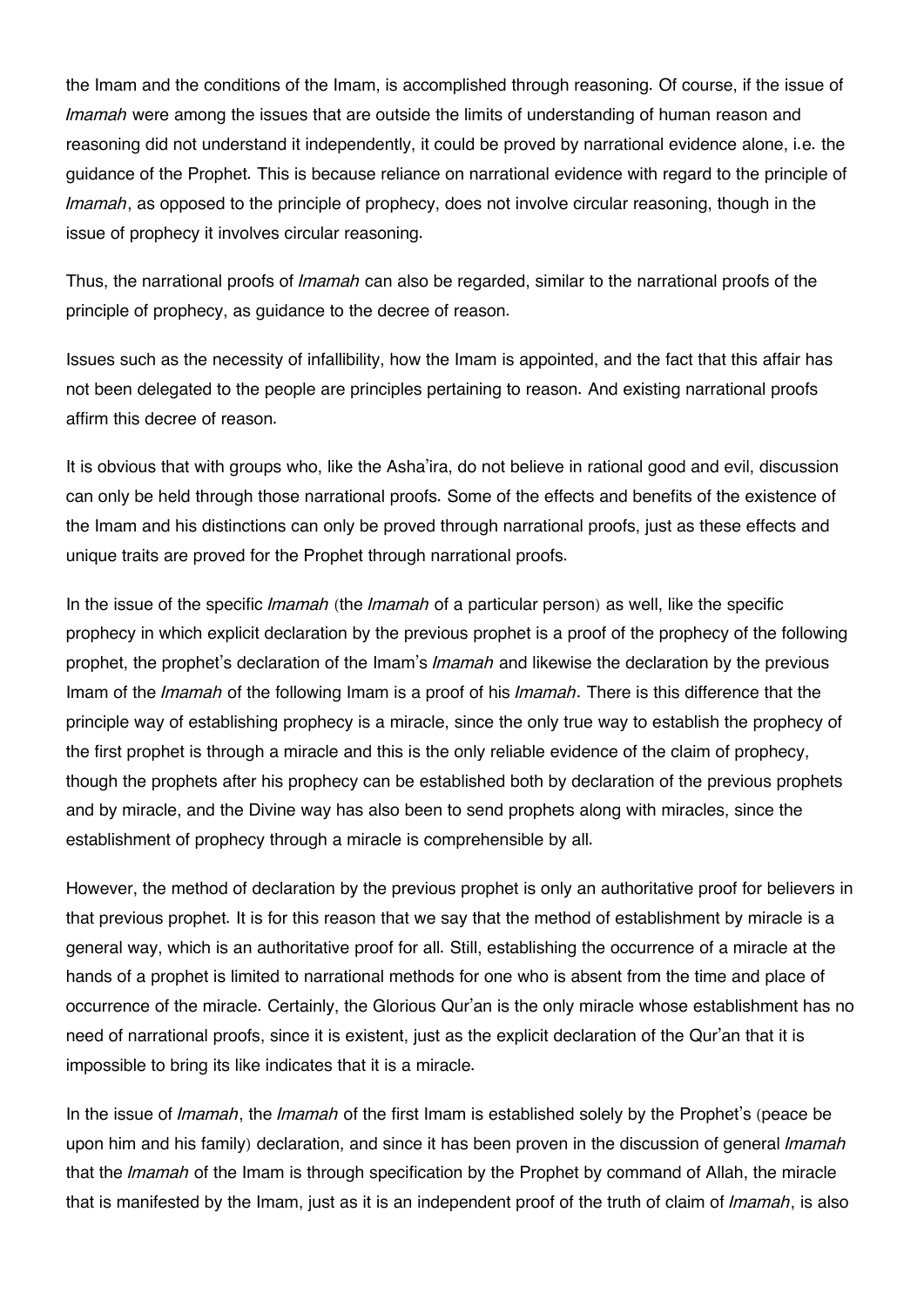a proof of the declaration of the prophet, if such a declaration by the Prophet (peace be upon him and his family) is not in our hands. Reliance on rational proofs in the issue of specific *Imamah* is in order to establish the existence of a specific declaration.

For example: it can be said that it is obligatory for the prophet, in that Allah, in his absolute wisdom, has commanded the prophet to explicitly declare the *Imamah*, to specify and introduce the Imam after himself, even if that declaration is no longer accessible by us or has become ambiguous or its purport has become subject to doubt. Since the claim of a declaration has not been made except with regard to a specific personality – Imam 'Ali ibn Abi Talib (peace be upon him) – rationally, the person specified by Allah and the Prophet is not other than 'Ali ibn Abi Talib (peace be upon him).

Or it can be said that since the condition of the Imam – who is appointed by Allah and the prophet to lead humankind in religious and worldly affairs – is infallibility, and the claim of infallibility has not been made for anyone except 'Ali ibn Abi Talib (peace be upon him), rationally 'Ali ibn Abi Taib (peace be upon him) is the appointed and infallible Imam.

Similarly, with regard to the twelfth Imam it is said that according to narrational proofs, the world is never without an Imam and Proof (h*ujjat*) of Allah – apparent or hidden – and in this long period of over a thousand years, the chain of *Imamah* is not to be severed. And since the claim of *Imamah* has not been forwarded for anyone other than that personage, or if it has been made its invalidity has been proved, aside from him, who is in concealment, no one else is the Imam and he is the Imam. And if he is not the Imam, other objections discussed previously in the issue of the general *Imamah* will once again arise.

This is though there is no justification for raising them, since the result of such discussions leads to matters such as the performance of evil by Allah, the Wise, and so forth, from the like of which Allah's essence is pure and free.

\$\$SECTION[Messianism (*Mahdawiyyah*)]

# **Original Source of Belief in Imamah and Faith in The Appearance of the Twelfth Imam (peace be upon him)**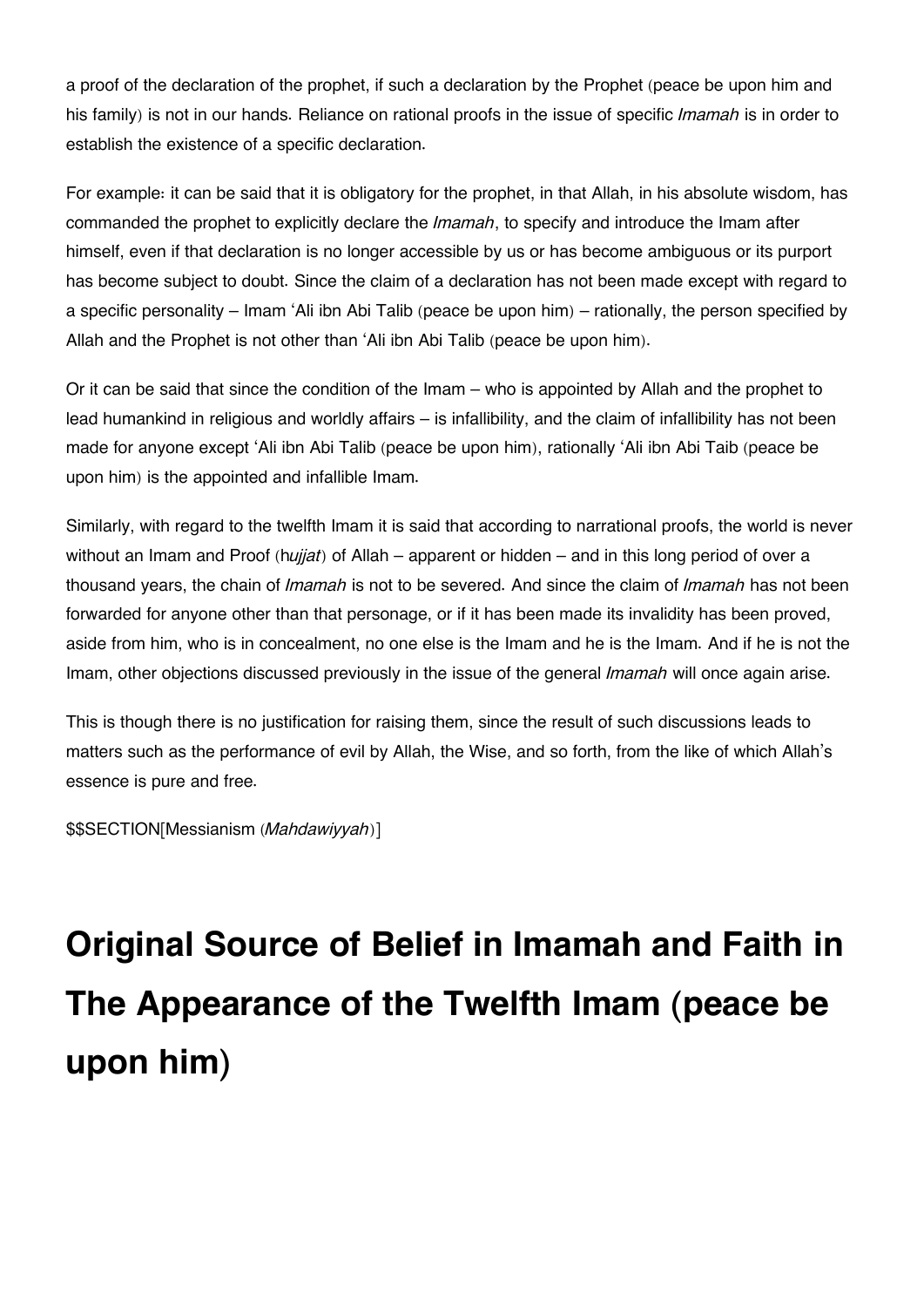### **[Question:](#page--1-0)**

From which Islamic sources has the position and esteem (*i`tibar*) of the *Imamah* and leadership and faith in the reappearance of Imam Mahdi (may Allah hasten his return) been understood? And what effect have events and the passage of time had on the completion of this principle?

### **[Answer:](#page--1-0)**

According to a verse of Qur'an, *Imamah* is a station that was granted to Ibrahim al-Khalil (peace be upon him) after that great test—trial by *kalimat* (words)[1](#page--1-0). According to traditions that are consecutively narrated (*mutawatir*) and which both Shi'a and Sunnis have related, this station was also placed in the Ahl al-Bait of the Prophet (peace be upon him and his family) and they have been singled out for this great Divine grant.

On this basis it has been established that in every era an individual from this family who possesses the necessary capabilities, including knowledge and infallibility, will be responsible for the station of *Imamah* and leadership.

Such an individual is the proof (*hujjat*) of Allah, equal of the Qur'an, guide of the people, and protector of the religion and Divine law. *Imamah* is a principle that has been established from the time of the Prophet of Allah (peace be upon him and his family) until our time and will continue from our time until the end of the world. The point of its apparent perfection and complete flowering will be during the age of the gladdening reappearance of Imam Mahdi (may Allah hasten his return) and establishment of his united just world government, during which the world will be filled with equity, justice, goodness, and blessings through the blossoming of all human potentials and evolution of thoughts and becoming apparent of terrestrial and celestial blessings.

The agenda of forming a new world community which must end in spreading justice and the sovereignty of *tawhid* (Divine unity) is understood from the core of Islamic teachings. The Noble Qur'an in several chapters has announced this and hundreds of prophetic traditions have related the world's adoption of Islam and the government of justice and establishment of complete security in the land after the reappearance of the promised Mahdi (may Allah hasten his return), who is from the descendents of 'Ali and Fatimah (peace be upon her) and shares the name and agnomen (*kunya*) of the Prophet (peace be upon him and his family).

Belief in the appearance of Imam Mahdi (may Allah hasten his return) with the mentioned qualities is something which has been mentioned in Islam's primary texts. According to consecutively-narrated (*mutawatir*) traditions, the Prophet (peace be upon him and his family) has given news of this blessed event and requested his '*ummat* (community) to be in wait of that consequential day.

Though the issue of appearance is deduced from the general tidings pertaining to Islam's becoming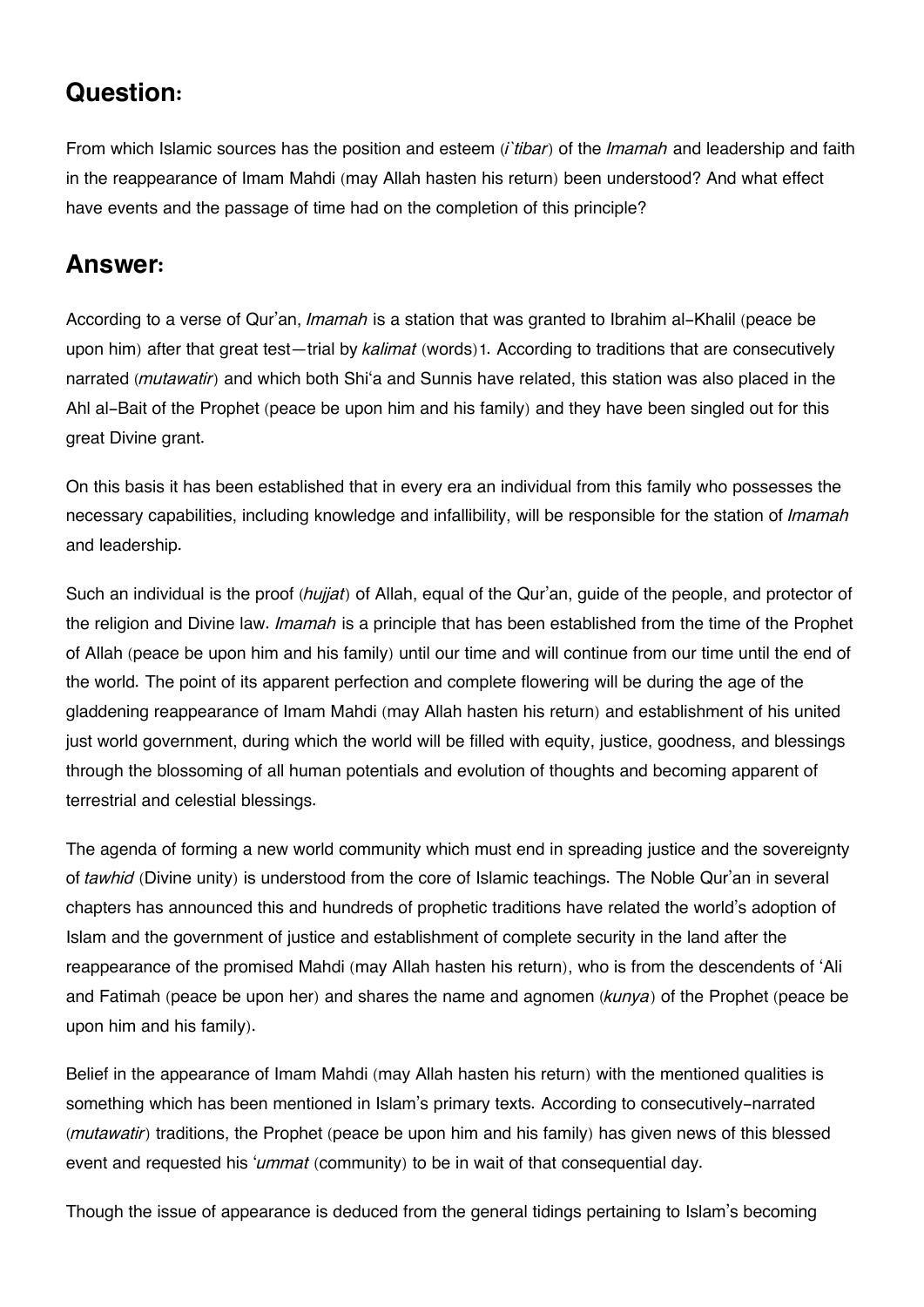supreme in the world and truth overcoming falsehood, this does not mean that the issue of appearance is solely a concept deduced from the purport of traditions, since the text and very words of narrations point to it independently, and most of the faithful rely one these very texts that explicitly point to the appearance of Imam Mahdi (may Allah hasten his return) and its signs.

Once it is known that the foundation of the existence of this belief is the general tidings and texts of traditions, it can be said that historical conditions and events that occurred after the Prophet (peace be upon him and his family) had no role in its coming into existence.

This is because the origin of this idea is the era of prophecy and the traditions related to it exceed one thousand traditions, which are narrated in books traditions, commentary, and many other books. Prominent Sunni scholars have also written independent books about it, and books written more than twelve centuries ago by the greatest experts and researches of Islamic sciences clearly indicate that the person of the Holy Prophet (peace be upon him and his family) gave tidings about the issue of the appearance of the Promised Mahdi (may Allah hasten his return), and his companions, the followers (*tabi`in*) of the companions, and after them other generations of people have narrated them.

[1.](#page--1-0) Surah al-Baqara (2), Verse 124: "When his Lord tried Ibrahim by words, then he completed them."

## **The Qur'an and Messianism (Mahdawiyyat)**

### **[Question:](#page--1-0)**

Which verse of the Noble Qur'an can be cited regarding the authority (*wilayat*) of the twelve Imams (peace be upon them) and the just government of Imam Mahdi (may Allah hasten his return) and the supremacy of Islam over the world?

### **[Answer:](#page--1-0)**

The verses from whose purport it is understood that the twelve Imams—may Allah elevate their word—have authority and *Imamah* are many in number.

Among them is the verse:

إِنَّمَا أَنْتَ مُنْذِرٌ وَلِكُلِّ قَوْمٍ هَادٍ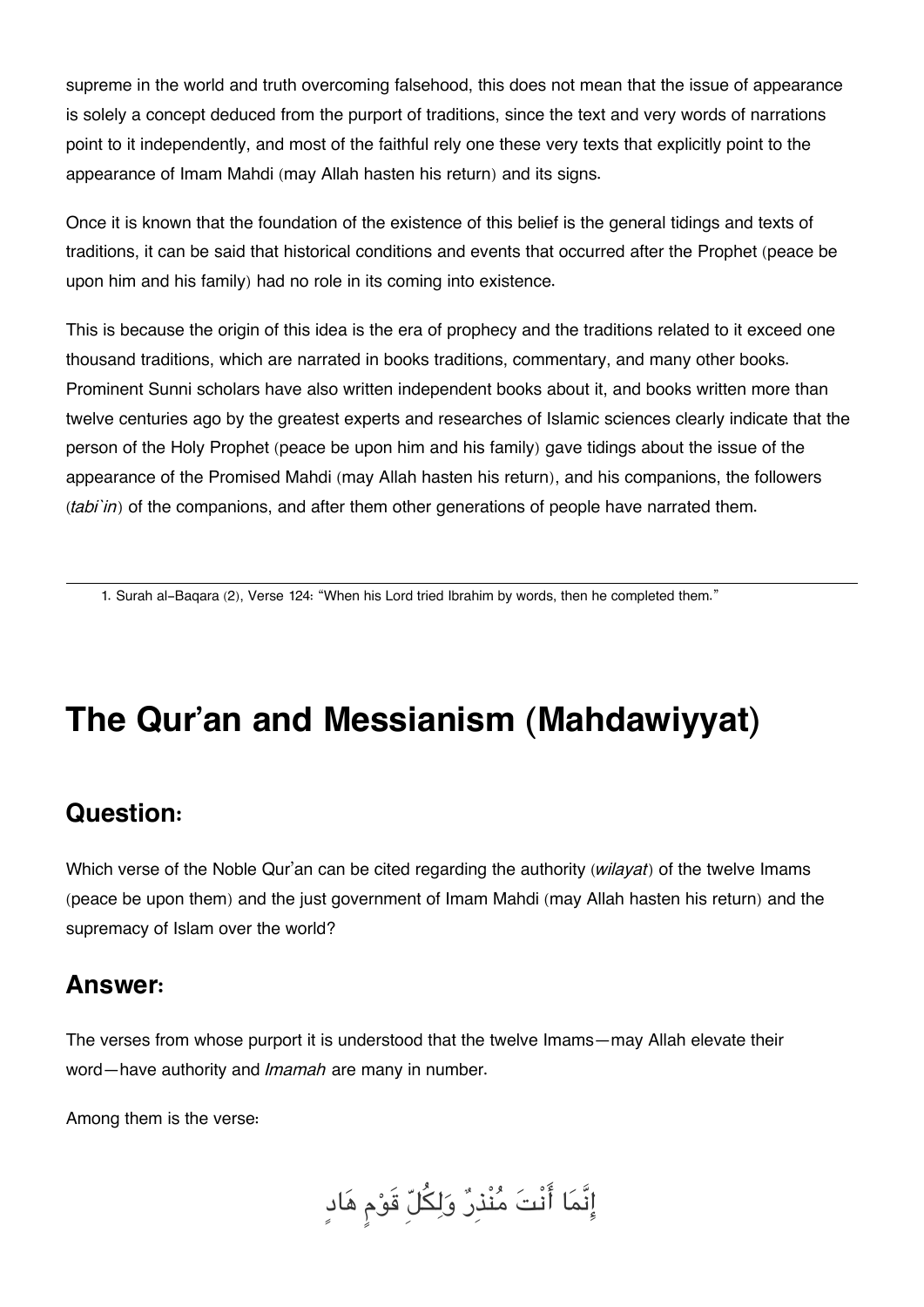#### **"You are but a warner, and every people has a guide.**"[1](#page--1-0)

And the verse:

لا ينَال عهدِي الظَّالمين

"My covenant reaches not the oppressors (and only that group of your descendants is worthy of this position who are pure and infallible)."[2](#page--1-0)

and the verse:

أَفَمَنْ يَهْدِي إِلَى الْحَقِّ أَحَقُّ أَنْ يَتْبَعَ

"Thus is one who guides to the truth worthier of being followed?"[3](#page--1-0)

These verses indicate this point since from them one understands that society is not without an Imam, the infallibility of the holder of the station of *Imamah*, and his being more knowledgeable than others, and this issue is among the exclusive convictional principles of the Shi'a. And from the verse:

يَا أَيُّهَا الَّذِينَ آمَنُوا أَطِيعُوا اللهَ وَأَطِيعُوا الرَّسُولَ وَأُولِي الأَمْرِ مِنْكُمْ

"O' ye who have brought faith! Obey Allah and obey the Messenger and those in authority among you (the trustees of the Prophet)."[4](#page--1-0)

This doctrine of the Shi'a—that the Imam and ruler must be infallible—is understood. This is because in this verse obedience to those in authority has been commanded in an absolute manner. Obedience to the Prophet, which is in all affairs, has been expressed together with obedience to those in authority in one word—the imperative verb أطيعوا," obey!"

It is obvious that someone whom the believers have been ordered to obey absolutely in such a way must be infallible and far removed from errors and mistakes, and as it is undisputed that from among the Islamic sects only the Shi'a believe in the infallibility of the Imam.

In addition to this, commentaries and reliable traditions also indicate that the intent of the noble verse "Obey Allah…" and other verses is the twelve Imams (peace be upon them), and in these commentaries, the blessed names of these personages are also mentioned explicitly.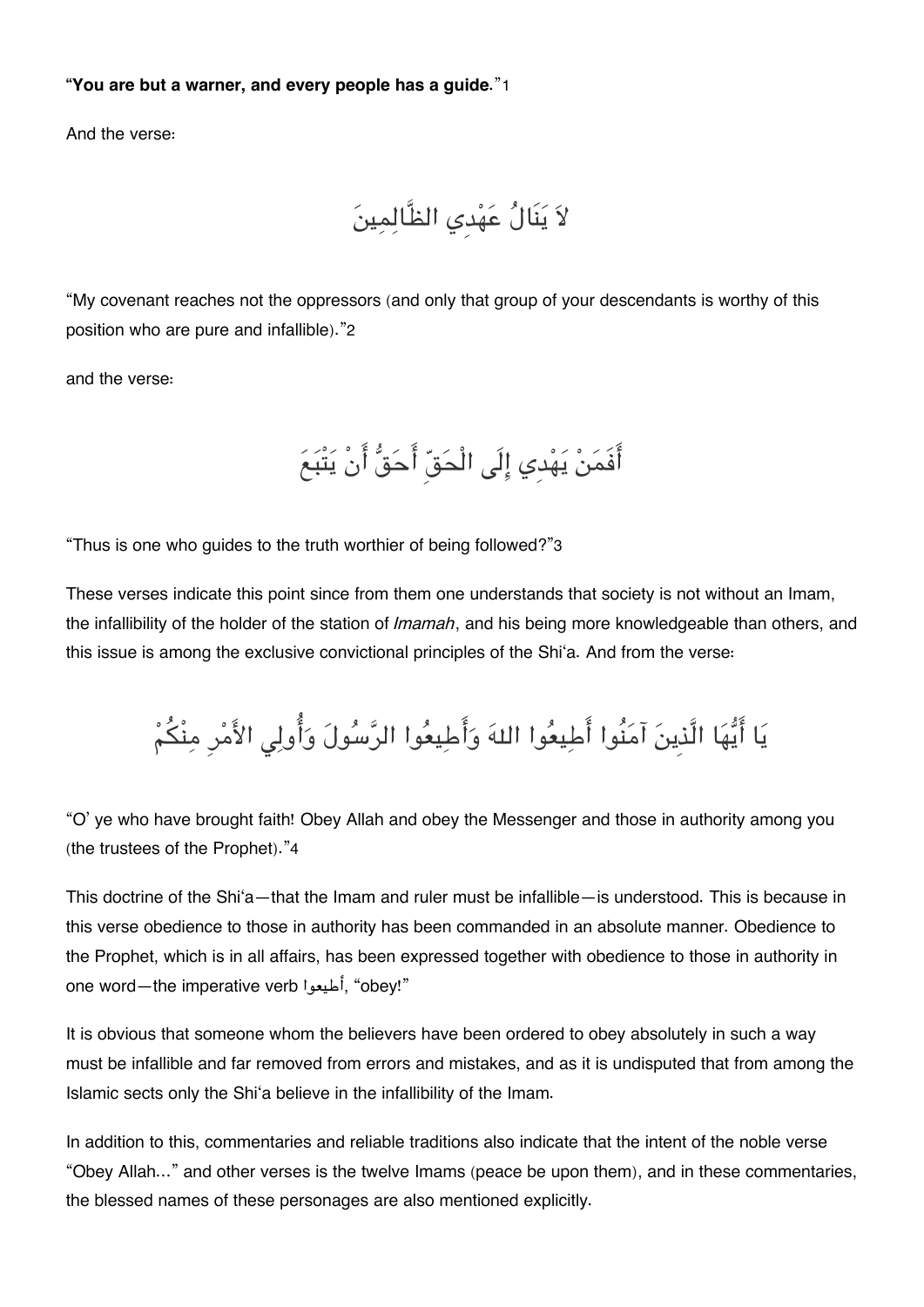As for the supremacy of Islam in the world and its overcoming all religions, it is sufficient to pay attention to verses 32 and 33 of Surah at-Tawba, verse 28 of Surah al-Fath, verses 6 and 8 of Surah al-Saff, and numerous other verses. In them, the promise of appearance and true religion's overcoming all religions has been given, a promise that will come to pass with the appearance of Imam Mahdi (may Allah hasten his return), and this is inviolable.

In regard to the appearance of Imam Mahdi (may Allah hasten his return) in particular, many verses have been elucidated to refer to it, which exceed one hundred verses in all. The book *Al-Mahajja fi ma Nazala fi al-Qa'im al-Hujja* (*The Final Destination Regarding What Has Been Revealed About the Twelfth Imam*) has collected all of them.

Among those verses is this verse:

وَعَدَ اللهَ الَّذِينَ آمَنُوا مِنْكُمْ وَعَمِلُوا الصَّالِحَاتِ لِيَسْتَخْلِفَنَّهُمْ فِي الأَرْضِ كمَا اسْتَخْلَفَ الَّذِينَ مِنْ قَبْلِهِمْ وَلِيَمَكِنَنَّ لَهَمَ دِينَهُمْ الَّذِي ارْتَضَى لَهُمْ وَلِيَبِدِلَنَّهُم مِنْ بَعْد حَوْفِهِمْ أَمْناًا يَعْبُدُونَنِي لَاَ يُشْرِكُونَ بِيَ شَيْئاُ وَمَنْ كَفَرَ بَعْدَ ذَلِكَ فَأُولَئِكَ هُمُ الفَاسقُونَ

**"Allah has promised those who have believed among you and do good deeds that He shall certainly make them rulers in the earth as He made rulers those before them and shall make firm for them their religion which He has chosen for them and shall change their fear into security; they will worship Me and associate none with Me, and whoever disbelieves after that, it is they who are the iniquitous."**[5](#page--1-0)

and this verse:

وَنُرِيدُ أَنْ نَمُنَّ عَلى الَّذِينَ اسْتُضْعِفُوا فِي الأَرْضِ وَنَجْعَلَهُمْ أَئِمَّةً وَنَجْعَلَهُمُ الْوَارِثِينَ

**"And we desire bestow a favor on those deemed weak in the land and make them leaders and make them inheritors.**"[6](#page--1-0)

and the verse:

وَلَقَدْ كَتَبْنَا فِي الزَّبُورِ مِنْ بَعْدِ الذَّكْرِ أَنَّ الأَرْضَ يَرِثُهَا عِبَادي الصَّالِحُونَ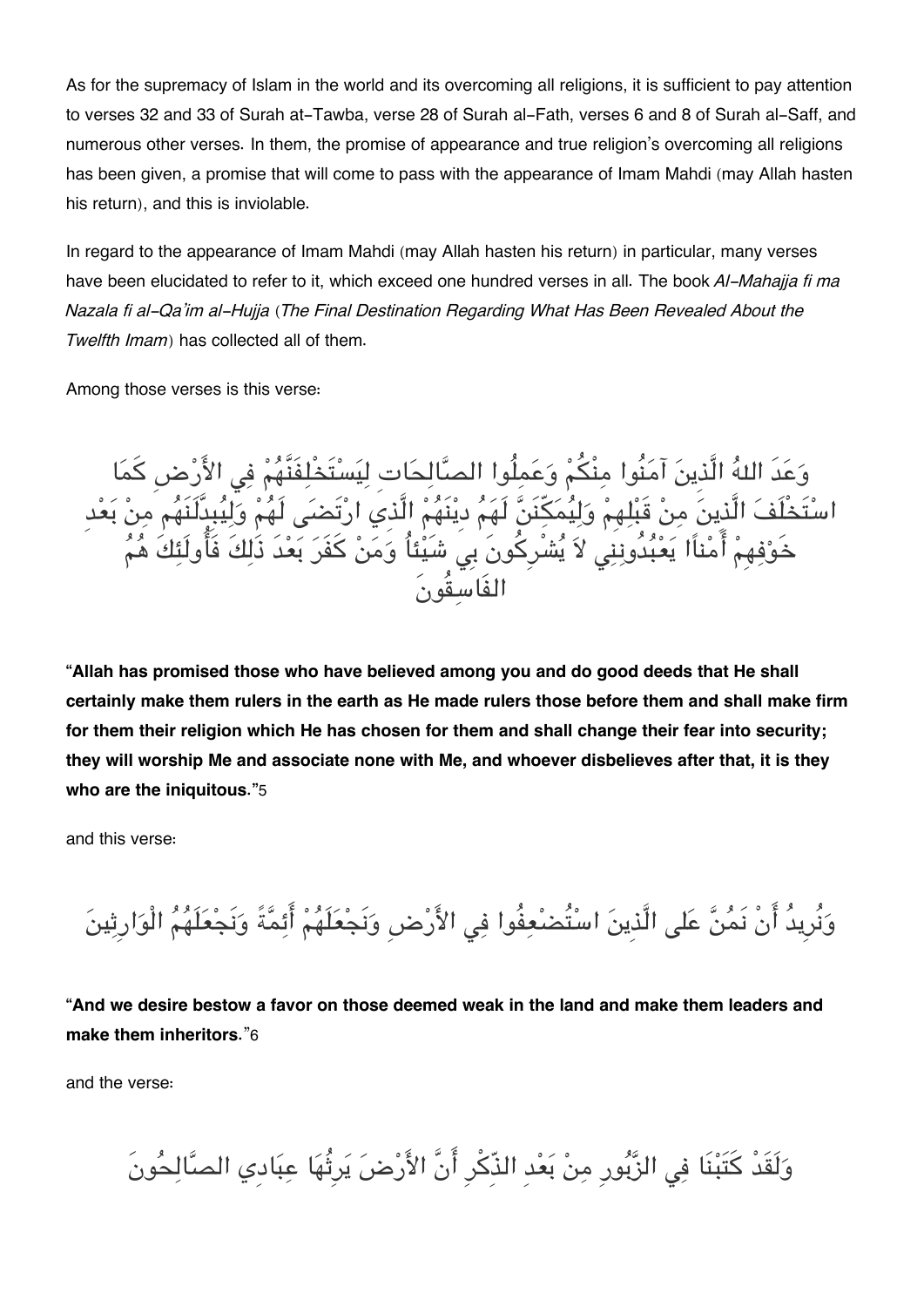**"And verily We have written in the Zabur (Psalms) after the Remembrance that my righteous servants will inherit the earth."**[7](#page--1-0)

- [1.](#page--1-0) Surah Ra'd (13), Verse 7
- [2.](#page--1-0) Surah Baqarah (2), Verse 124
- [3.](#page--1-0) Surah Yunus (10), Verse 35
- [4.](#page--1-0) Surah an-Nisa' (4), Verse 59
- [5.](#page--1-0) Surah Nur (24), Verse 55
- [6.](#page--1-0) Surah Qasas (28), Verse 5
- [7.](#page--1-0) Surah al-Anbiya' (21), Verse105

# **Belief in the Appearance of the Mahdi and Savior and the Appearance of False Mahdis**

### **[Question:](#page--1-0)**

Belief in the appearance of the Mahdi and savior has caused the appearance of false Mahdis throughout history, and some make this circumstance a justification for setting aside this idea. To what extent can this viewpoint be accepted?

### **[Answer:](#page--1-0)**

This viewpoint is absolutely unacceptable, or else humanity must set aside all positive viewpoints. This is because all of them have more or less been subject to misuse. All of the individuals who claimed to be God or regarded themselves the manifestation of God, united with God, or regarded God to have taken abode in them have all misused the principle of belief in Allah. This action in no way harms the issue of belief in Allah.

Similarly, all of the false prophets who claimed prophecy and misled a people do not transmit any damage to the correctness of the principle of prophecy. This issue arises in more or less every field and industry, but that incident brings no harm to that field itself.

In short, if any name or word that has a good and attractive meaning has been used for its opposite, this does not damage these values and good affairs themselves, such as if a betrayer has been called trustworthy, an oppressor called just, an ignorant person called learned, a sinner called God-fearing, or if all treacheries and oppressions have been committed in the name of well-wishing and seeking reform.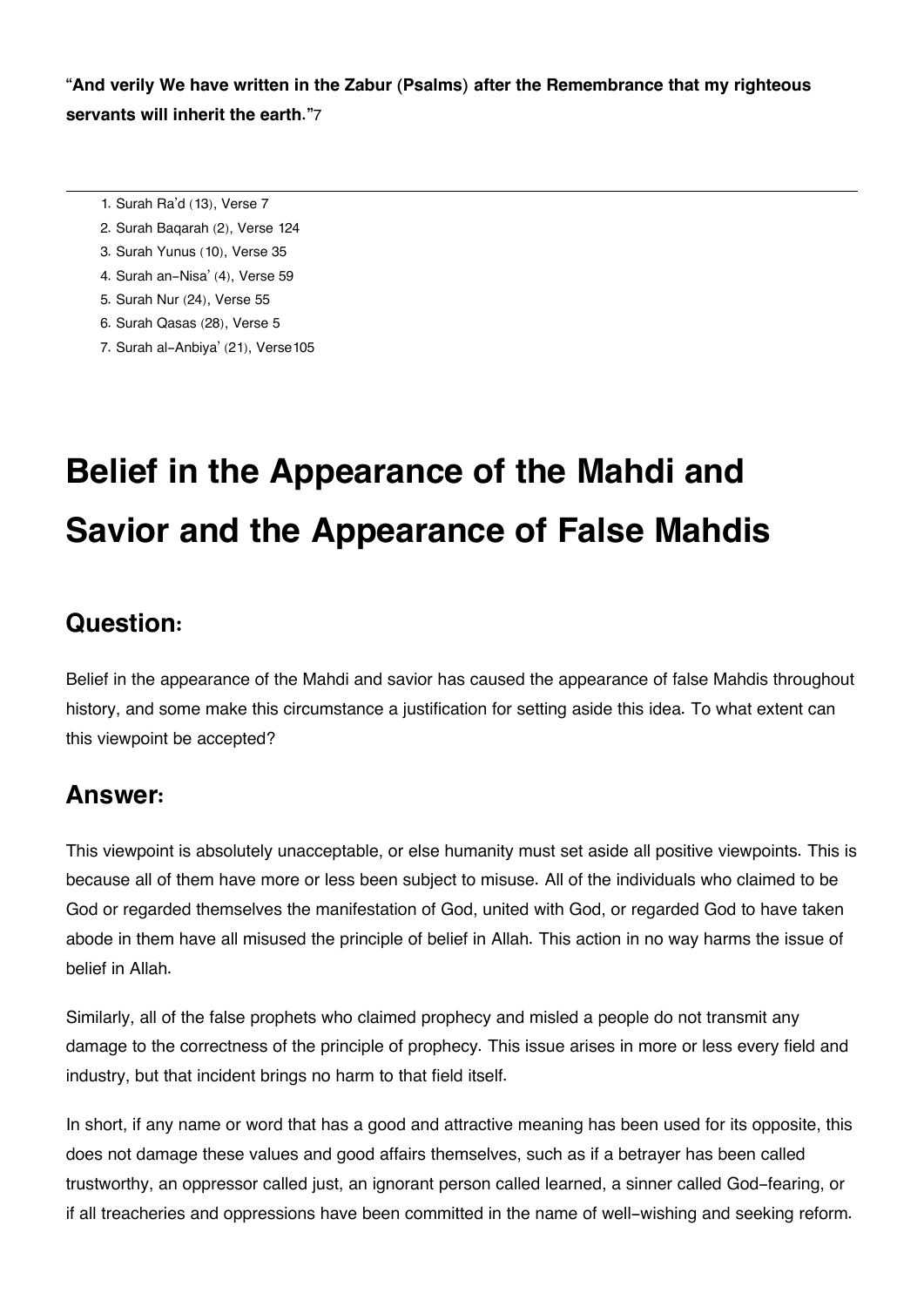# **The Effect of Social, Economic, and Political Factors in Religious Thought**

### **[Question:](#page--1-0)**

What effect have social, economic, and political factors had on religious thoughts and creeds and on belief in the appearance of the Mahdi (may Allah hasten his return)?

### **[Answer:](#page--1-0)**

From the viewpoint of the godless worldview, all affairs must be attributed to historical and material causes.

However, from the viewpoint of the religious worldview, the source of that which is genuine and true from among various ideas and creeds is revelation, the call of the prophets, and the inborn comprehension of humanity, which is referred to as the guidance of reason, natural disposition, revelation, and prophecy.

In the eyes of this viewpoint, all of the devious courses and harmful thoughts are the effect of material and historical causes, personal goals, and deficiency of culture of society and its upbringing. Religious creeds taken from revelation and prophecy are all genuine and actual and have a place in humanity's nature.

History, the passage of time, human knowledge, and material causes do not bring them into existence. Rather, the source of conviction about matters such as the principle of the messengership of the prophets and *Imamah* of the Imams (peace be upon them) and all true creeds is reason, human disposition, and revelation from Allah.

On this basis, no social, economical, or political factor has had or has an effect even in the appearance of belief in the appearance of Mahdi the Savior (may Allah hasten his return). The beginning and source of it is the narrations of the prophets, the celestial books, and the guidance, narrations, and words of the person of the Final Prophet (peace be upon him and his family), Imam Amir al-Mu'minin (peace be upon him), and the remaining Imams (peace be upon them).

Though there have been false claims regarding being the Mahdi based on seeking rank and political aims, by analysis and recognition the original source of the appearance of these claims and the appearance of false claimants we reach the reality that an uncontested reality has been involved around which these claims and distortions have come about and been made tools by individuals.

In the same way, regarding belief in Allah, revelation, and prophecy itself we see that some realities exist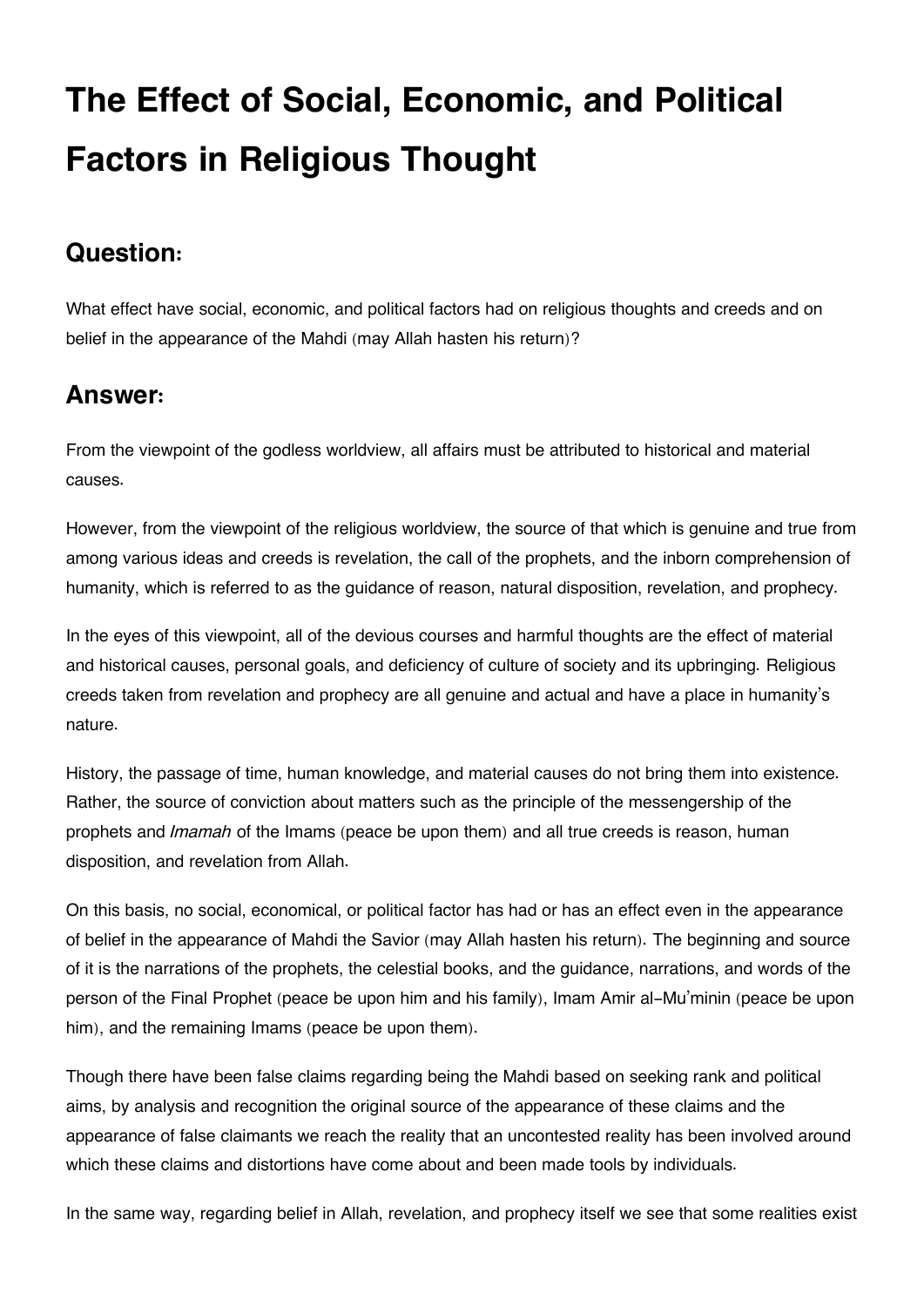and there is a ground for its acceptance in people's harts, and opportunistic individuals, abusing this fact, have throughout history made claims of Godhead or prophecy.

And the issue of the Mahdi (may Allah hasten his return) as well—since it was raised by the Prophet (peace be upon him and his family) himself and the companions have heard and related it from him—is a reality which has been accepted by all.

For this reason it has been abused and individuals have made it means for differing objectives, most of which have been political.

If the issue of the Mahdi (may Allah hasten his return) did not have reality, individuals would not have resorted to such distortion with regard to it. Thus, these abuses themselves confirm the fact that this issue has been accepted as a reality by all.

It is possible for events to guide humanity to realities, just as Ibrahim (peace be upon him), the great monotheist, taught recognition of Allah to people by use of events.

When night set, that personage saw a star. In the beginning, he said, "This is my Lord." But when the star set he said;

لاَ أُحّبُ الآفلينَ

"I love not those that set."[1](#page--1-0)

By making use of the incident of the rising and setting of the star, Ibrahim (peace be upon him) taught people that the star cannot be God.

After that, the moon also rises and sets, and from this incident as well he concludes that the moon, too, cannot be God.

Then, the sun rises and sets and, in the same way, he reaches the same conclusion about it.

In this way he seeks aversion to all polytheistic beliefs and guides the people to the Creator of all the world's inhabitants.

Thus, events can lead people to realities, but credal realities cannot be considered the effects of events.

Yes, it can be said that the passage of time caused a strengthening of people's belief in the family of 'Ali (peace be upon him) and deepening of Shi'a thought in their hearts. But if someone says that Shiaism and the occultation of the Imam (peace be upon him) were originated and completed by the passage of time, this is false, since many proofs, which have been pointed out in the previous discussions, belie this view.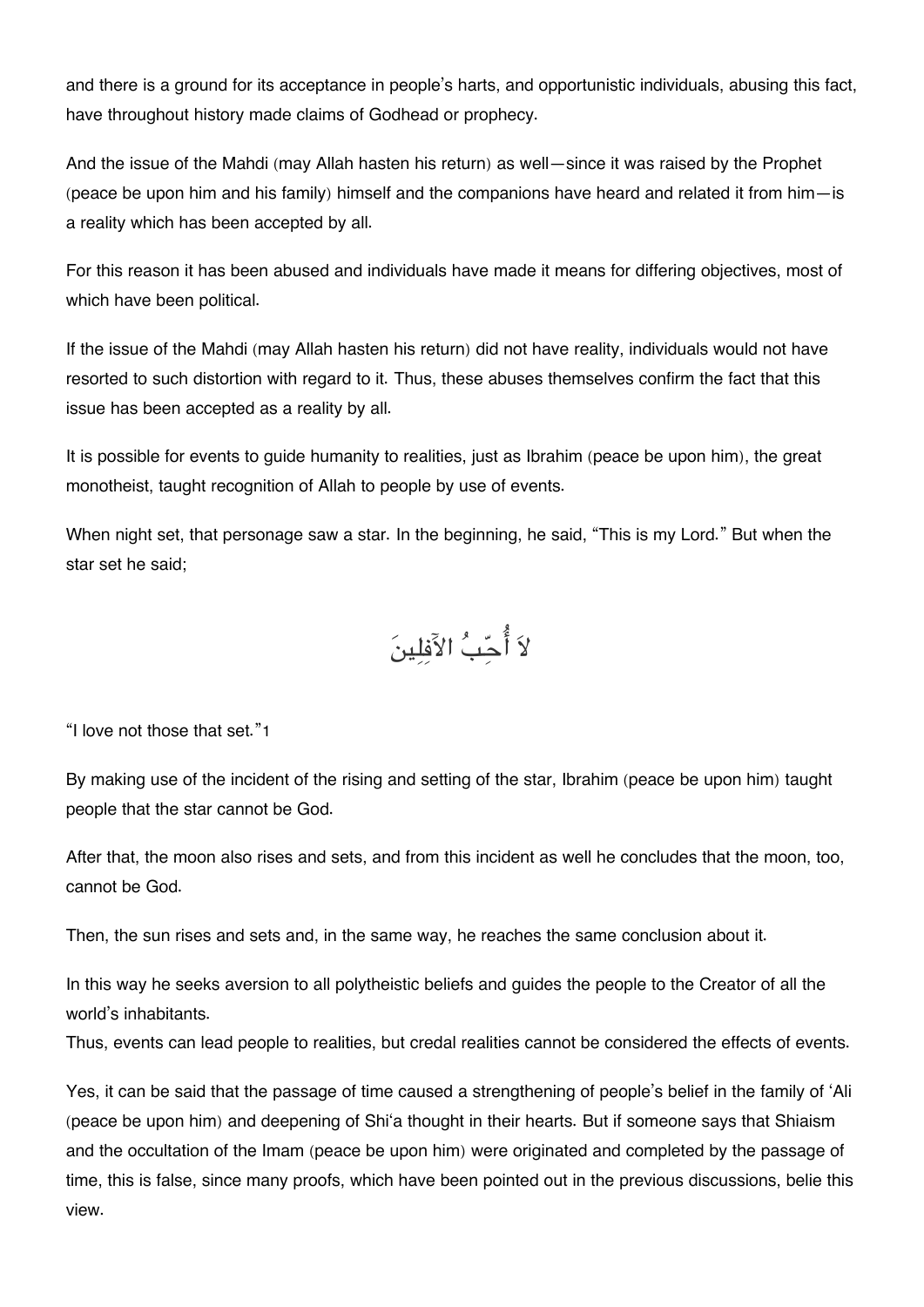No one can say that the traditions of the Imams (peace be upon them), all of which they have related from the tongue of the Prophet (peace be upon him and his family), are all forged, since all off them, in addition to consecutive narration, have external contexts with themselves. In reality, they are like the news of the martyrdom of 'Ammar, when the Messenger of Allah (peace be upon him and his family) said,

## تَقْتُلُكَ الْفىةَ الْباغية.ُ"

"The oppressive party will kill you."[2](#page--1-0)

No one said that after 'Ammar was martyred by Mu`awiyah and his army, this tradition was forged, i.e. the tradition is an effect of that event. This is because before this event, the companions would relate this tradition. The issue of the *Imamah* of the Imams (peace be upon them) is the same way, regarding which it has been related from three of them, that is 'Ali and Imam Hasan and Imam Husayn, that the Prophet (peace be upon him and his family) said,

"The number of Imams is twelve, the last of whom shares my name." And it transpired exactly in this way in the external world. In this situation, none can claim that these traditions are spurious and were forged after the occurrence of these events.

# **"Mahdi" in a Special Meaning and Technical Usage**

### **[Question:](#page--1-0)**

Is "Mahdi" a specific label and title referring to a particular person with particular qualities and distinctions or a general concept and title applied to everyone Allah has guided? In other words, is the Mahdi and belief in *Mahdawiyyat* related to person or a category?

[<sup>1.</sup>](#page--1-0) Surah Ana'm (6), Verse 75

[<sup>2.</sup>](#page--1-0) Bihar al-Anwar, Volume 18, Page 123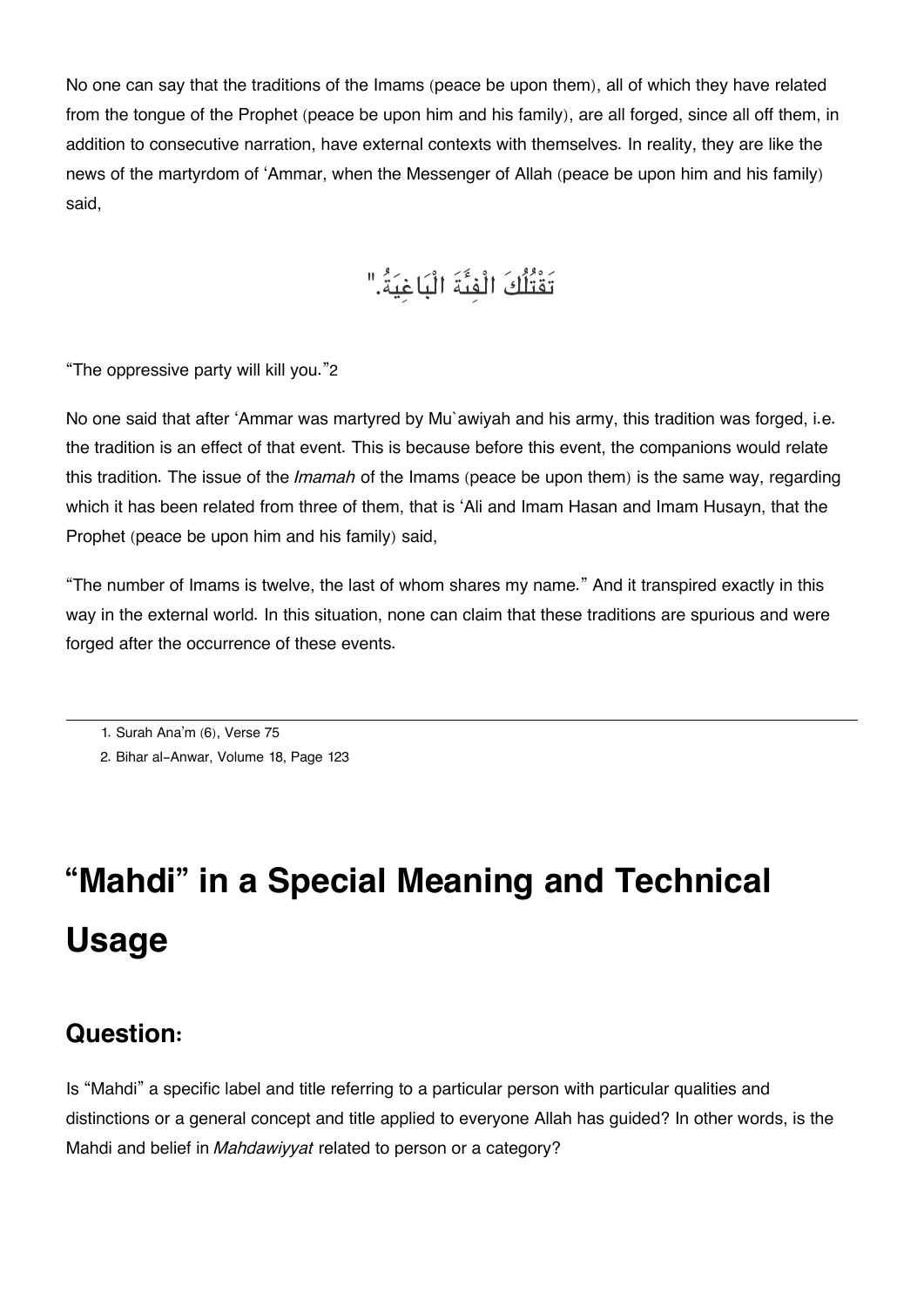### **[Answer:](#page--1-0)**

The concept of the word "Mahdi" is a general concept that is permissible to use, according to the language and common usage, for anyone that Allah has guided. With this concept, all of the prophets and legatees (*awsiya'*) are "Mahdi" (guided) and using this word for the person of the Prophet (peace be upon him and his family), Amir al-Mu'minin, Imam Hasan, Imam Husayn, and the remaining Imams (peace be upon them) is permissible since all of them were "Mahdi" and guided. Rather, using this word to refer to other individuals were raised and attained guidance in the school of those personages is permissible.

For example, the companions of Imam Husayn (peace be upon him) were all guided. Similarly, using the word for eminent Shi'a, or rather all Shi'a or all who have been guided to the truth and are on guidance is permissible. However, everyone knows that the purport of "Mahdi" which the Messenger (peace be upon him and his family) said was a particular label and title reserved for a specific and unusually mighty person about whose appearance the Prophet (peace be upon him and his family) has given tidings and has invited his Ahl al-Bait (peace be upon them) and all the Muslims to be among those awaiting his appearance. Some of these prophetic traditions are:

اَلْمهدِي من ۇلْدِي.

"The Mahdi is from my descendants."[1](#page--1-0)

اَلْمَهْدِي مِنْ عِتْرَتِي مِنْ وُلْدِ فَاطِمَةَ.

"The Mahdi is from my family, from the descendants of Fatimah."[2](#page--1-0)

اَلْمهدِي من ۇلْدِك.َ

"The Mahdi is from your descendants."[3](#page--1-0)

"Mahdi" in the meaning of "guided", as per the various meanings of "guidance", such as "showing the way," "conveying to the desired object," and other instances is also used for non-humans, and the verse: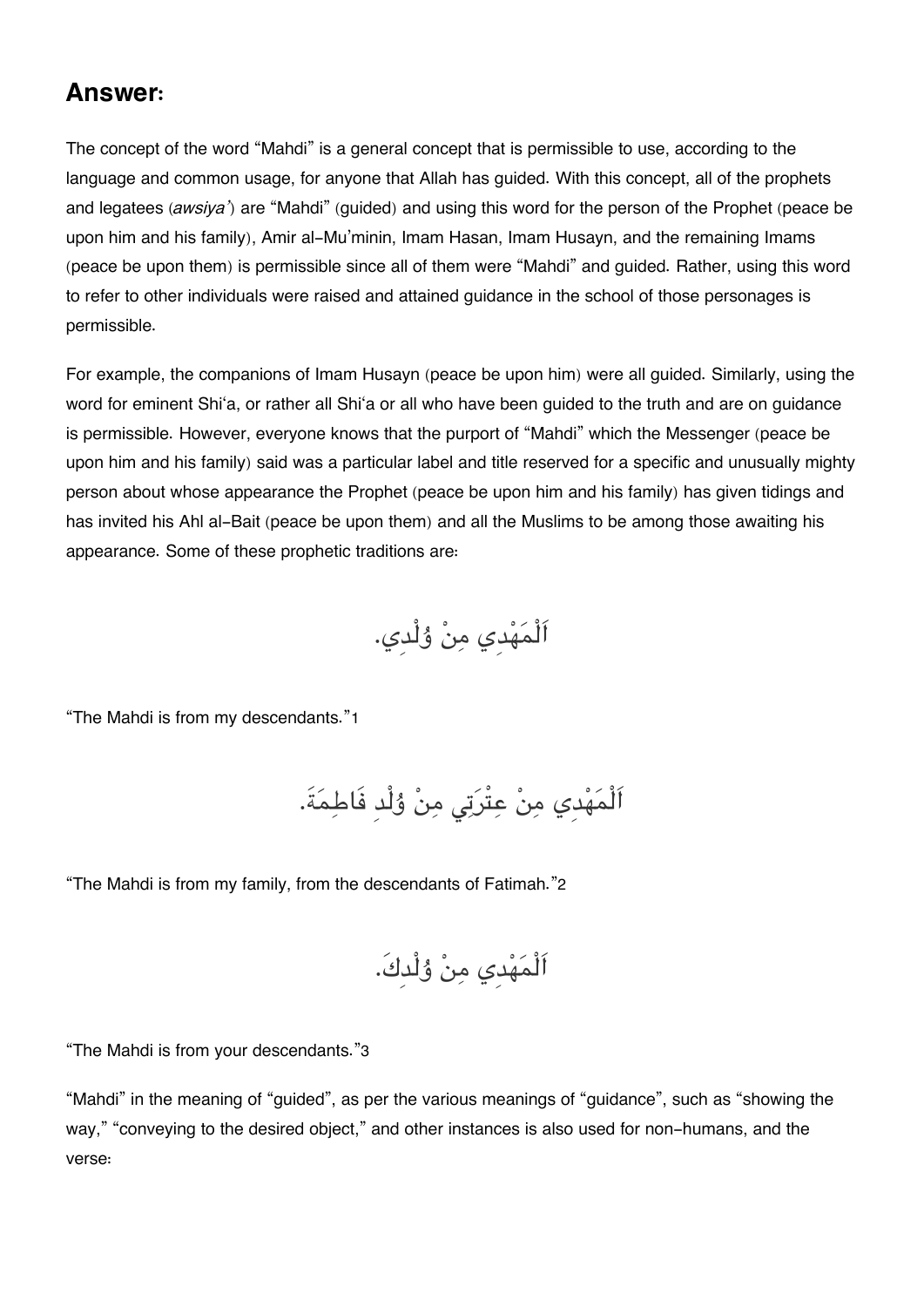## رَبَّنَا الَّذِي أَعْطَى كُلَّ شَىْءٍ خَلَقَهُ ثُمَّ هَدى

"He said, Our Lord is the One Gave every existent what is necessary for its creation, then guided."[4](#page--1-0) indicates this fact.

In spite of all this, it appears that by studying the instances in which this word has been used, the conclusion is reached that "guidance" is generally used for individuals in whom Allah's guidance has had an effect.

On this basis, it must be said:

## اَلْمَهْديُّ مَنْ هَدَاهُ اللهُ وَقَبْلَ هَدَايْتَهُ وَاهْتَدَى بِهَا بِعِنَايَةِ مِنْهُ وَتَوْفِيقَهُ.

That is, one who has received Allah's guidance is "Mahdi." In other words, guidance in the meaning of "showing the path" has been directed at him and though the special attention and *tawfiq* of Allah, it has born fruit in him, for which the loftiest examples are the prophets and Imams (peace be upon them). According to reliable traditions, "Mahdi" is the title of the same promised personage of the end of time whose genealogy and qualities have even been pointed to in reliable traditions, which cannot be applied to anyone except the twelfth Imam, the son of Imam Hasan al-'Askari (peace be upon him). The title "Mahdi" in the meaning of the receiver of Allah's guidance, reviver of Islam, one who will fill the world with equity and justice, and possessor of distinguished qualities, was first used with regard to that personage and this took place in the time of the Prophet (peace be upon him and his family) himself through his person, and the Mahdi in the sense of savior and redeemer—and other synonymous words like this from Allah—are solely his titles.

And *mahdawiyyat* as a concept of a category is not understood from any of the narrations related from the Prophet (peace be upon him and his family) or Imams (peace be upon them).

- [1.](#page--1-0) Bihar al-Anwar, Volume 36, Page 309, hadith 148
- [2.](#page--1-0) Bihar al-Anwar, Volume 51, Page 102
- [3.](#page--1-0) Bihar al-Anwar, Volume 51, Page 78
- [4.](#page--1-0) Surah Taha (20), Verse 50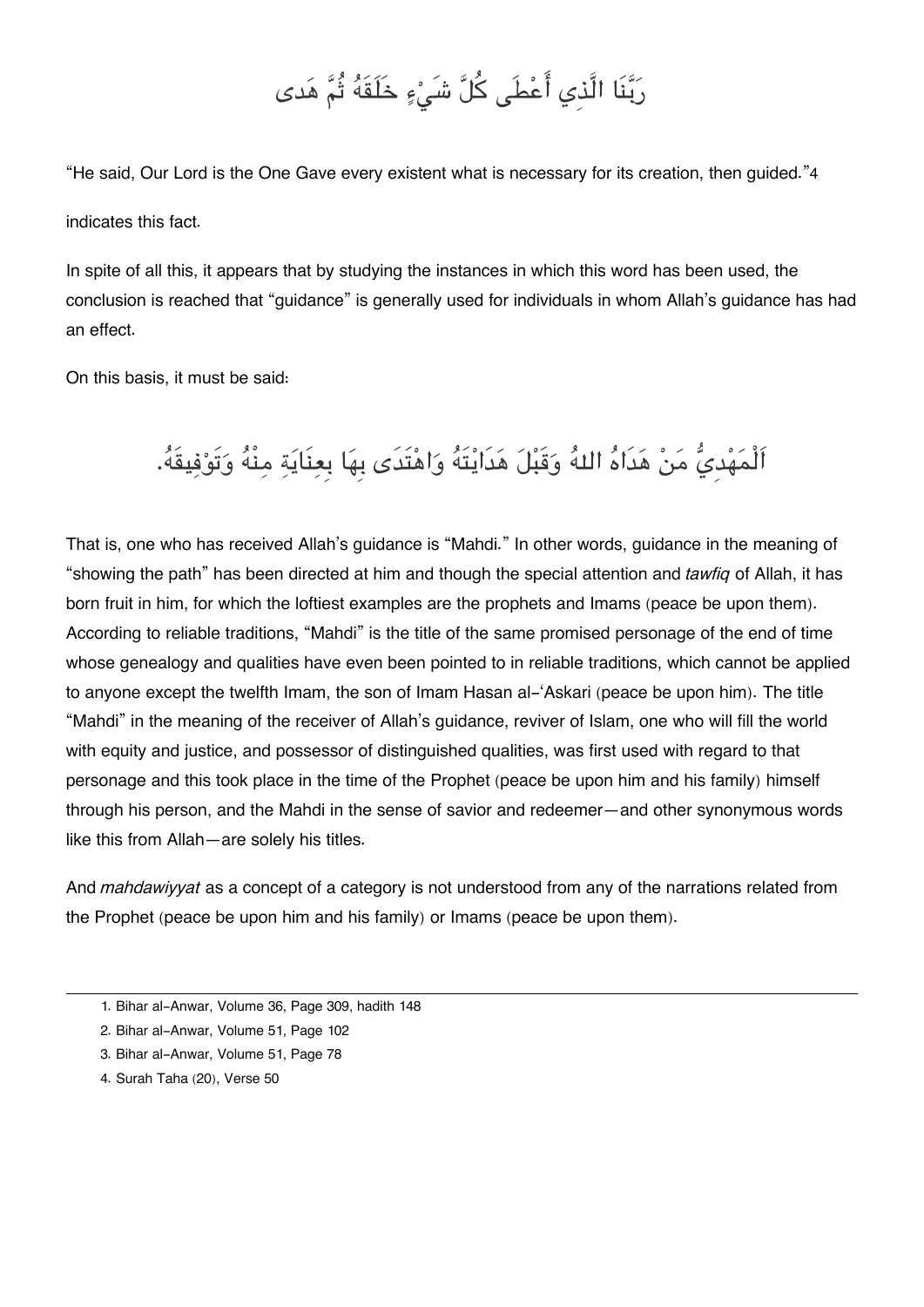# **Controversy Regarding the Date of Birth of Imam Mahdi (may Allah hasten his return)**

### **[Question:](#page--1-0)**

How can the controversy about the date of birth of Imam Mahdi (may Allah hasten his return), which some say corresponds to the number of the letters of the word **نور**") nur," light) – 256 – while according to some traditions, it took place in the year 255 A.H., be explained. In what year did the occultation of that personage take place?

### **[Answer:](#page--1-0)**

Dispute about such matters does not harm the basic topic or cause an enigma.

Such disagreement exists with regard to the date of birth of most historical personalities; in fact in many cases their dates of birth and death are unknown.

The disagreement about the date of birth of Imam Sahib al-'Amr (may Allah hasten his return) is less than the disagreement existing about the date of birth of some of the Imams and the Prophet (peace be upon him and his family) himself.

The reliable opinion is 255 A.H., which Fadl ibn Sha¤han al-Nayshapuri—who is one of the major traditionists and a contemporary of Imam Hasan al-'Askari (peace be upon him) - has related, and his intermediary is a person like Muhammad ibn 'Ali ibn Hamza ibn Husayn ibn 'Ubaydullah ibn 'Abbas ibn 'Ali ibn Abi Talib (peace be upon him).

As for the occultation of Imam Sahib al-'Amr (may Allah hasten his return):

From the very time of birth the public did not have permission to visit him in the usual manner, and his venerable father would only grant special companions and Shi'a the felicity of visiting his peerless son and باقية هال كلمة) Allah's remaining word). The commencement of the minor occultation, which was also the beginning of that personage's *Imamah*, took place on the day of martyrdom of Imam Hasan al- 'Askari (peace be upon him), that is in the year 260 A.H.

A point which must be mentioned here is that the coming up of the issue of the occultation of the Imam was not unexpected for the Shi'a and believers in *Imamah* when it occurred, since it had been referred to before that time in many traditions, and the people knew that Imam Sahib al-'Amr (may Allah hasten his return) will have to occultations—a short occultation called "*sughra*" and "*qusra*" and a long occultation called "*kubra*" and "*tula*".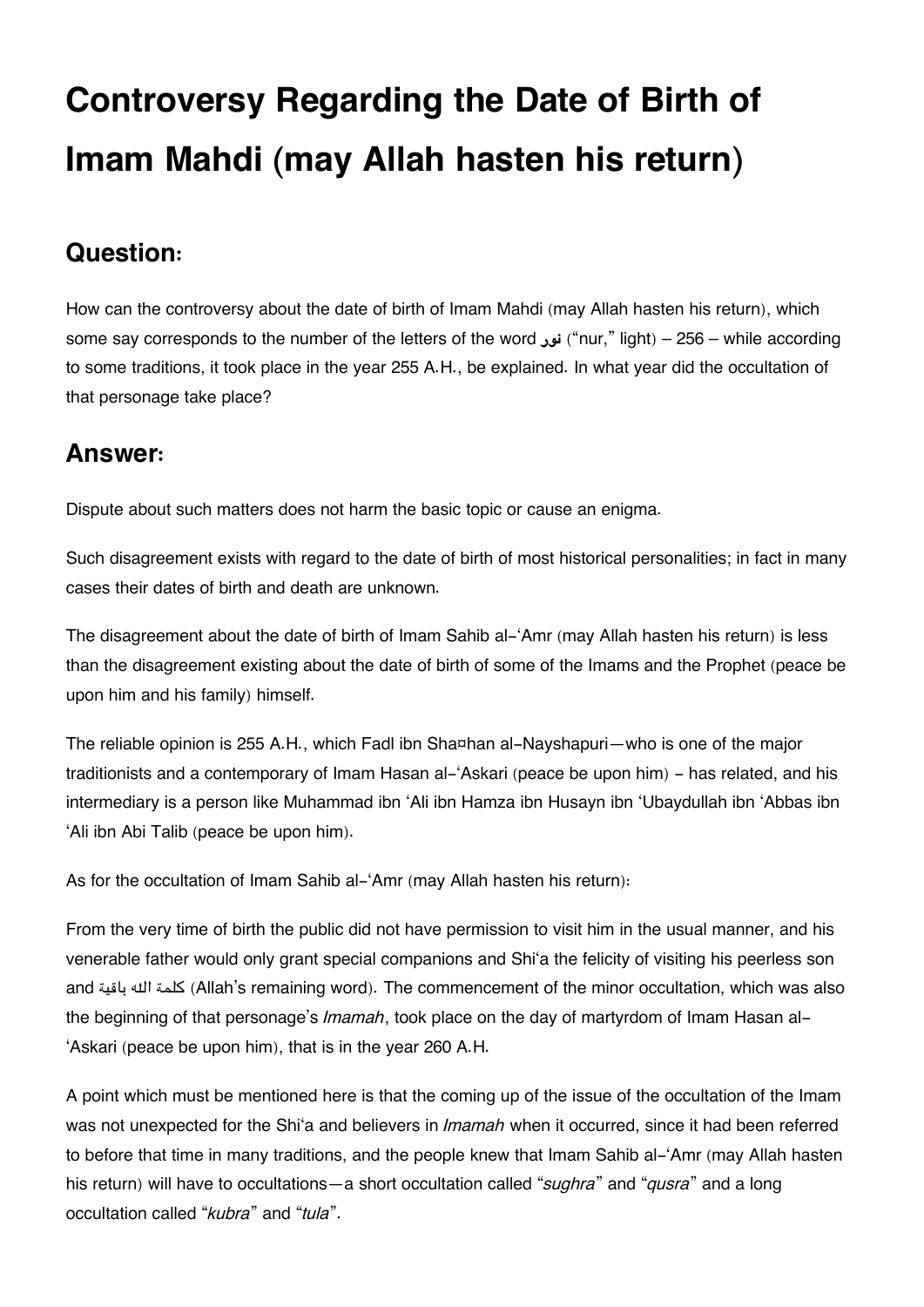The detailed report of that has been mentioned completely in the books and *usul* (books of principles) of the Shi'a which were written before the birth of Imam Sahib al-Zaman (may Allah hasten his return).

# **Consensus of the Shi'a Regarding the Imamah of Imam Sahib al-Amr (may Allah hasten his return) after the Demise of Imam Hasan al- 'Askari (peace be upon him)**

### **[Question:](#page--1-0)**

According to what Nawbakhti has written the books of Shi'a sects, the Shi'a after Imam Hasan al-'Askari (peace be upon him) split up into fourteen sects. To what extent is this statement correct and until what time were these sects extant?

### **[Answer:](#page--1-0)**

As has passed, Nawbakhti writes:

The Shi'a after the demise of Imam Hasan al-'Askari (peace be upon him) were divided into fourteen sects. However, it appears that there has been some exaggeration in this view, since he and the remaining writers of books pertaining to sects have collected all the views that have been forwarded—even if held by only one person who himself did not remain firm in that opinion until the end. It may very well be that they have mentioned "sects" about which using the word "sect" or "group" would not be correct.

This is because the number of their believers, if they had more than one individual, is not known. It does not appear that they exceeded a few people. Or it is not known until what time and to what extent they were firm in their opinion; thus, they should not be counted as sects, or else the number of sects would reach the hundreds or thousands.

Shaykh Mufid and Shaykh Tusi, may Allah have mercy on them, have also forwarded this same view.

Shaykh Mufid in the second volume of *Al-Fusul al-Mukhtara*, narrating from al-Nawbakhti, mentions the names of these sects and says: None of these sects except the Shi'a exist in our time – 372 A.H.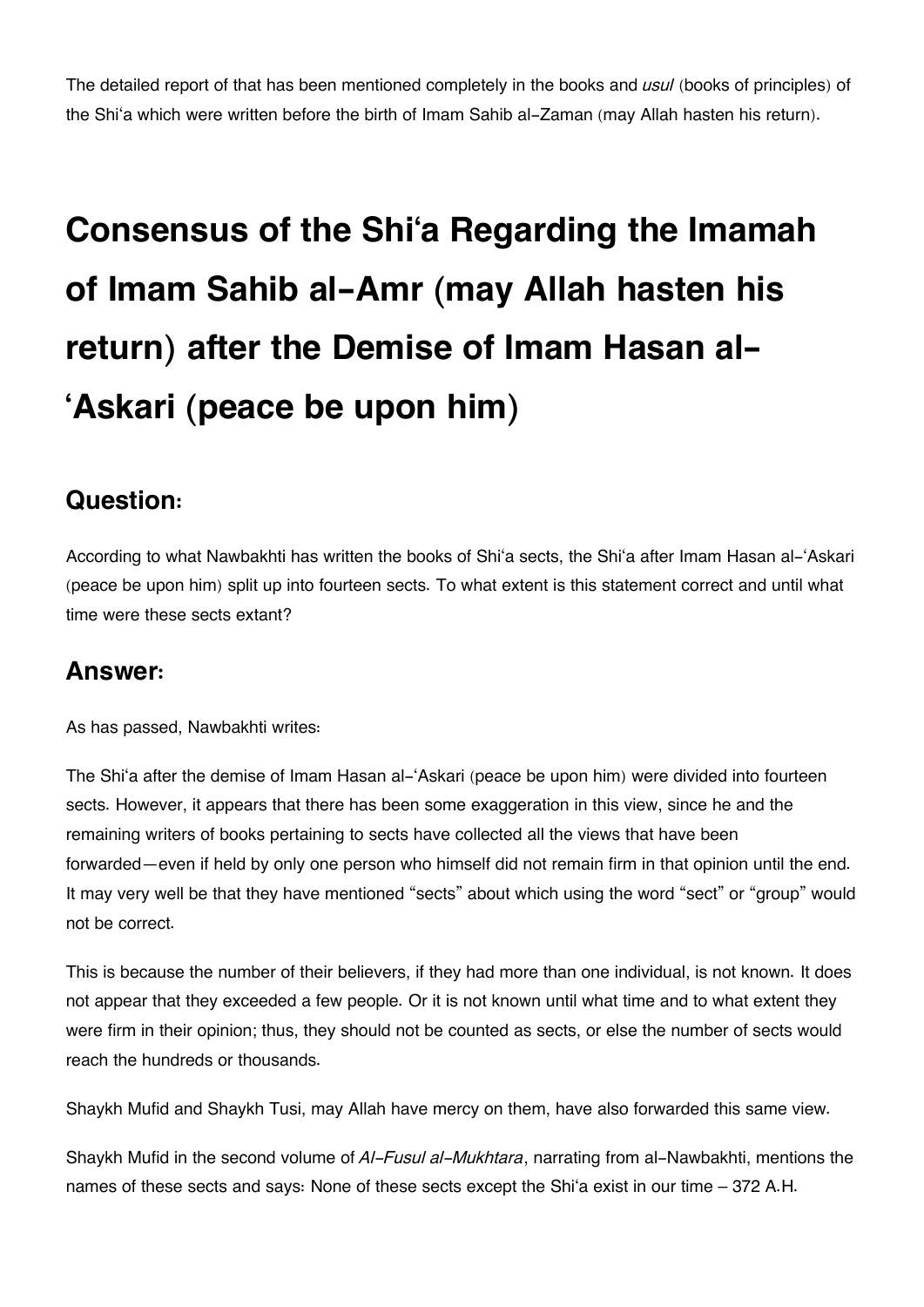Thus, it becomes known that these sects have not existed to an extent that they be worthy of being pointed out at all.

Of course, if an opinion is attributed to them, even if it has no clear follower, it is necessary to research it, as Shaykh Mufid and Shaykh Tusi have performed, and they have proven the falsity of the views of all of these sects except the Twelver Shi'a.

In summary, books of sects and schools of thought have been involved in carelessness and exaggeration in counting groups and sects.

Thus, such material in books cannot be relied upon - except in case of sects that exists even today or whose existence as a group is affirmed by reliable histories and references.

## **The Twelfth Imam's Revolution**

### **[Question:](#page--1-0)**

Is the abundance the titles of the Imam of the Age because of the profusion of his personal, spiritual, and physical characteristics, or is it on account of the vastness of his reformative actions?

### **[Answer:](#page--1-0)**

It is understood from the traditions that the blessed names of the twelfth Imam (may Allah hasten his return) are: Qa'im (The Riser), Mahdi (The Guided), Gha'ib (The Absent), and Hujjat (The Proof). In addition, various traditions mention him with titles such as Hujjatullah (The Proof of Allah), Khalifatullah (Caliph of Allah), and al-Qa'im (The Riser). The reason for the abundance of his titles is the same two factors mentioned above. Of course, out of these titles, some are more well known than others.

It is possible that conditions in a particular time cause people to pay greater attention to one of these titles or qualities or that a particular aspect of the issue be discussed more, and consequently speakers, writers, and poets give more attention to that title or aspect. This is similar to the "most beautiful names" (*al-asma' al-husna*) of Allah, in which individual circumstances or prevailing conditions cause people to give more attention to one of those names and call Him by it, such as "Al-Shafi" (The Healer), "Al-Salam" (The Security), "Al-Hafiz" (The Protector), or "Al-Raziq" (The Sustainer). And this is not to mean that the remaining "most beautiful names" do not have a reason for being attributed to Allah.

Thus, each of the names and titles of the Imam of the Time (may Allah hasten his return) refer to one of his qualities or actions, and most of them have been mentioned in traditions that broach the actual issue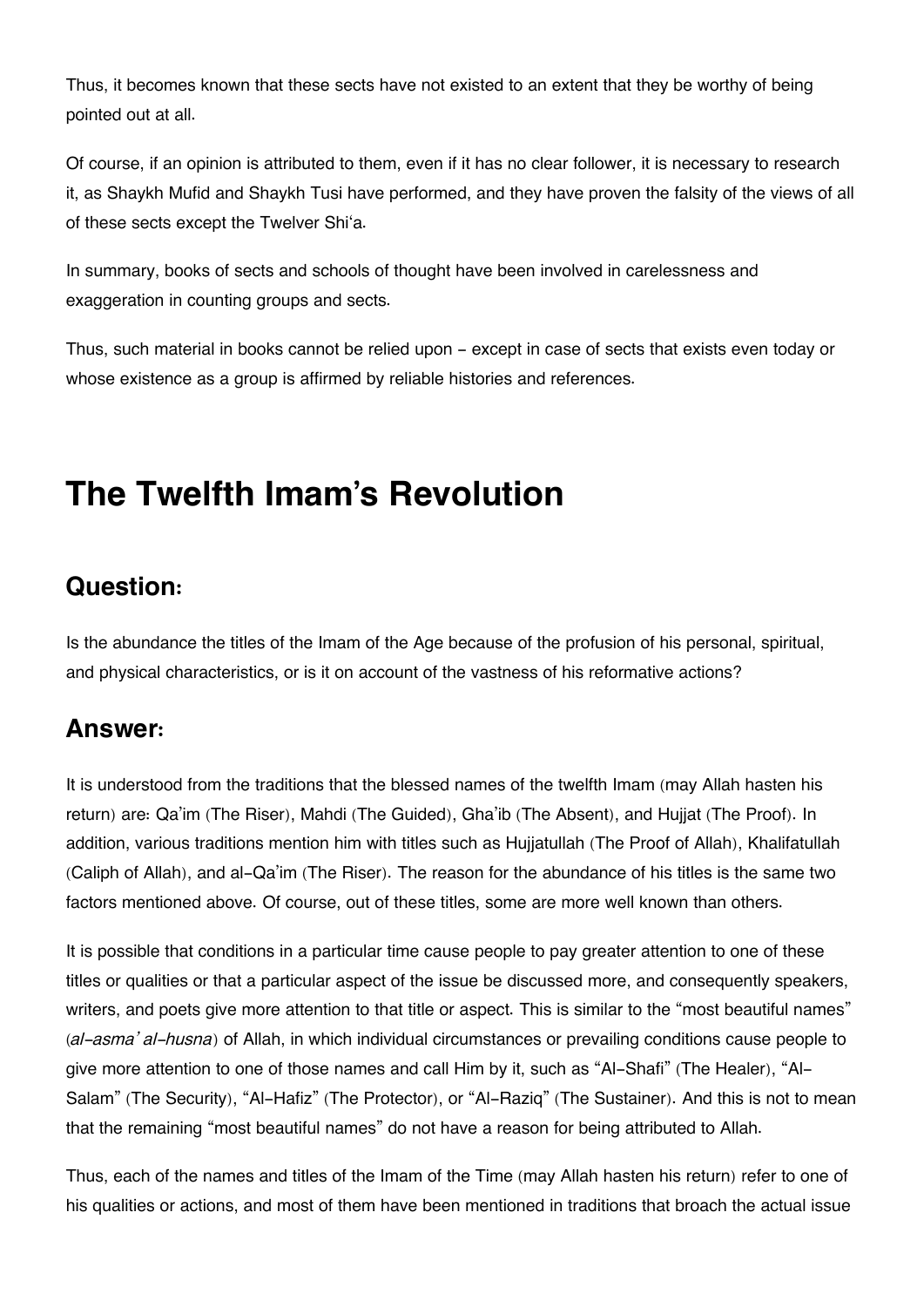of the twelfth Imam and his reappearance. That is, that personage was well known by these names and titles years before he himself or his father were even born.

Regarding the fact that the twelfth Imam is the same as the Mahdi and the Mahdi is no different from the twelfth Imam, eminent Sunni scholars agree with the Shi'a. For this very reason individuals like Abu Dawud - author of the book *Sunan* (prophetic character) - have narrated traditions of the twelve Imams, and among his titles, his being promised by the prophets and his personal excellencies and genealogy are referred to.

## **The title "Al-Qa'im" (The Riser)**

### **[Question:](#page--1-0)**

As everyone knows, one of the titles of the Mahdi (may Allah hasten his return) is "Al-Qa'im" (The Riser). A tradition has been related regarding the reason for his being given this title that requires contemplation, since it apparently indicates that this title was given because that personage will reappear after death. Yet we have over approximately one thousand traditions regarding that personage, his occultation, and long life, in view of which that tradition cannot be relied upon. However, if some clarifications about its narrators, text, and meaning can be given, it would be useful.

### **[Answer:](#page--1-0)**

The great scholar Shaykh al-Tusi narrates an unreliable tradition that apparently indicates that the "Qa'im" was given this title because he will arise after death. Shaykh al-Tusi has provided a bit of explanation about this tradition, but before we enter this topic, we consider it necessary to mention the basics of *Imamah* in Shiaism, which verses of the Noble Qur'an, traditions, and rational proofs affirm. These principles are as follows:

1. *Imamah* is a Divine covenant, and individuals—who are worthy of bearing it—are specified and appointed by Allah, and this Divine selection and appointment is announced to the people by the Prophet (peace be upon him and his family).

2. The most important conditions of the Imam are sinlessness and being more knowledgeable than all other people, such that all be in need of his knowledge, guidance, and direction, which he be free of need of all, as has been related about Khalil ibn Ahmad that he said about the *Imamah* of Amir al-Mu'minin (peace be upon him):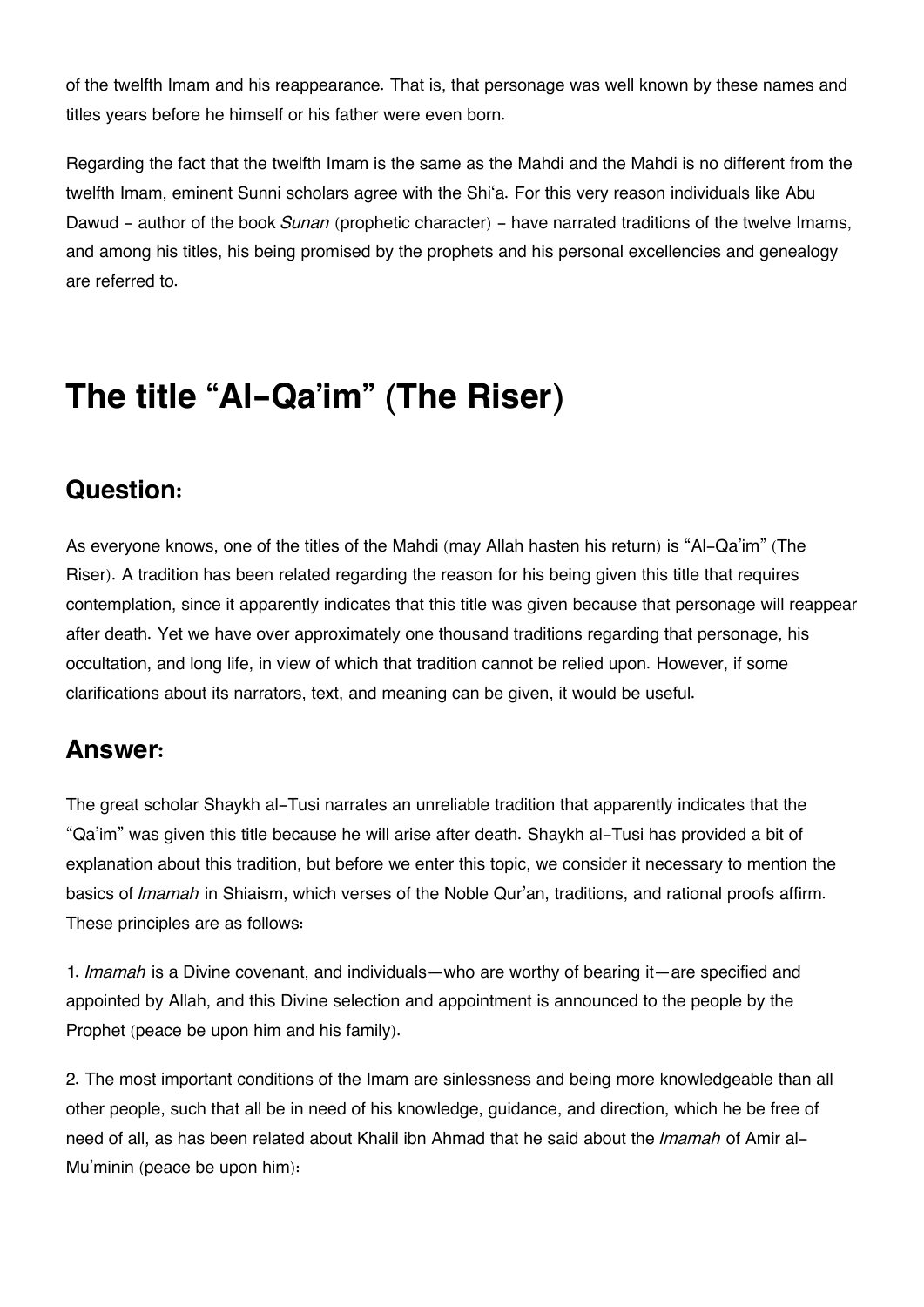## إِحْتِيَاجُ الْكُلّ إِلَيْهِ وَاسْتِغَنَاوُّهُ عَنِ الْكُلّ دَلِيل عَلَى أَنَّهُ إِمَامٌ الْكُلّ.

"The dependence of all others on him and his independence from all others are proof that he is the Imam of all."[1](#page--1-0)

3. The earth will never be without a Divine Proof and Imam, and whoever dies without having recognized the Imam of his time dies the death of ignorance.

4. The Imams, as per the text of *mutawatir* traditions from the Prophet (peace be upon him and his family), are twelve personages.

5. They are twelve and all are from the Ahl al-Bait (peace be upon them) of the Prophet (peace be upon him and his family), and according to the meaning of the *mutawatir* traditions of Thaqalayn (The Two Weighty Things), they are equals of the Qur'an and shall never part from the Qur'an.

6. The Imams possess all of the religious and administrative stations except prophethood, which was sealed with the Holy Prophet (peace be upon him and his family). And as Imam 'Ali (peace be upon him) has said in *Nahj al-Balagha*, they are هال قوام, or the Divine Guardians[2](#page--1-0) over the creation, and on the basis of another tradition, they are the ship of salvation.

## لاَ يَدْخُلُ الْجَنَّةَ إِلاَّ مَنْ عَرَفَهُمْ وَعَرَفُوهُ وَلاَ يَدْخُلُ النَّارَ إِلاَّ مَنْ أَنْكَرَهُمْ وَهُمْ سَفَنٌ النَّجَاةِ وَأَمَانٌ الأُمَّةِ مِنَ الضَّلاَلِ وَالإِخْتِلاِف.

"None shall enter Paradise except one who recognizes them and whom they recognize, and none shall enter Hell except one who denies them; they are the ships of salvation and refuge of the ummat from deviation and discord."[3](#page--1-0)

7. The name, qualities, and order of the *Imamah* of the Imams (peace be upon them) was specified by the Prophet (peace be upon him and his family), and in addition, each Imam specified the following Imam.

These are among the important foundations of belief in the principle of *Imamah*, and for every Muslim who believes in the unseen world and in Allah, messengership, and the messengership of the Seal of the Prophets (peace be upon him and his family), the criterion of truth of these fundamentals is a rational proof, Qur'anic verse, or definite and *mutawatir* tradition. And most of these fundamentals can be proven by all three means.

The fact that *Imamah* is a Divine covenant and Allah specifies it has been argued by rational and Qur'anic proofs and the consecutively-narrated *sunnat*. 'Allamah Hilli has established one thousand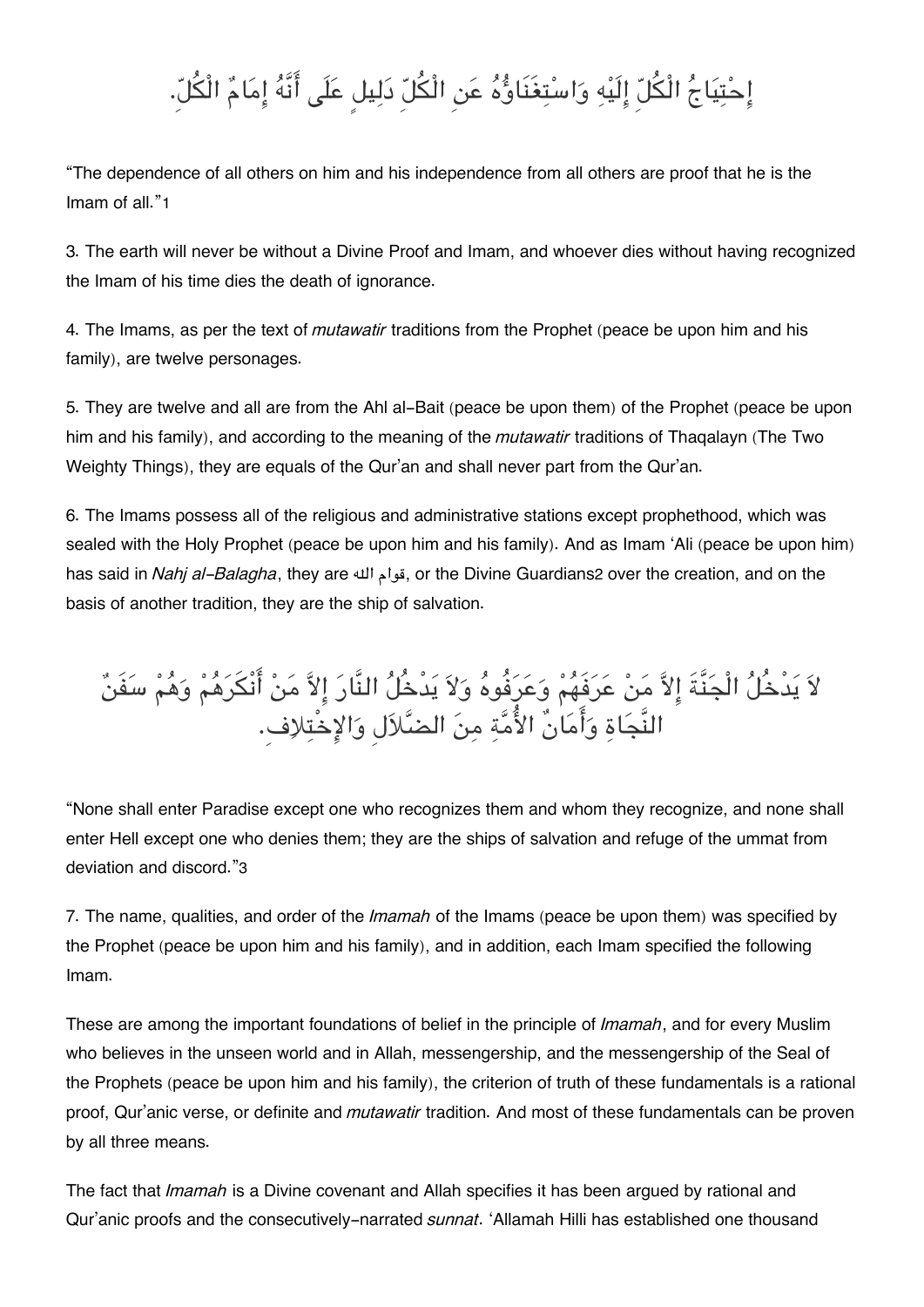proofs of this issue in *Alfain*, and in fact this issue has its roots in the unity of Allah, and like the principle of Divine Unity, it comprises unity of rulership and authority over creation:

لَهُ الْحُكْمُ وَلَهُ الأَمْرُ وَهُوَ السُّلْطَانُ وَهُوَ الحَاكِمُ وَهُوَ الوَلِيُّ وَهُوَ العَالِمُ بِمَصَالِح عِبَادِهِ لاَ أَمْرٌ وَ لاَ نَهِيٌّ لِأَحَدٍ دُوْنِهِ.

*"His is the command and rule, He is the King and the Ruler and the One in authority, He is the one who is cognizant of the interests of His servants. Commanding and Forbidding is for none save Him."*

In the issue of the necessity of sinlessness and being the most knowledgeable as well, abundant rational, Qur'anic, and narrational proofs exist, among which is this verse:

أَفَمَنْ يَهْدي إلى الْحَقِّ أَحَقُّ أَنْ يَتْبَعَ أَمَّنْ لاَ يَهْدي إِلاَّ أَنْ يُهْدى

#### *"Then is one who guides to the truth more worthy to be followed, or one who does not find guidance except by being guided?*"[4](#page--1-0)

The late 'Allamah has also established one thousand proofs about the issue of the necessity of sinlessness.

Regarding the principle that the earth shall not remain without a Proof and Imam, in addition to verses such as:

ولل قَوم هادٍ

*"And every people has a guide."*[5](#page--1-0)

ولَقَدْ وصلْنَا لَهم الْقَول

*"And certainly we conveyed them the verses of Qur'an continuously."*[6](#page--1-0)

يوم نَدْعو كل انَاسِ بِامامهِم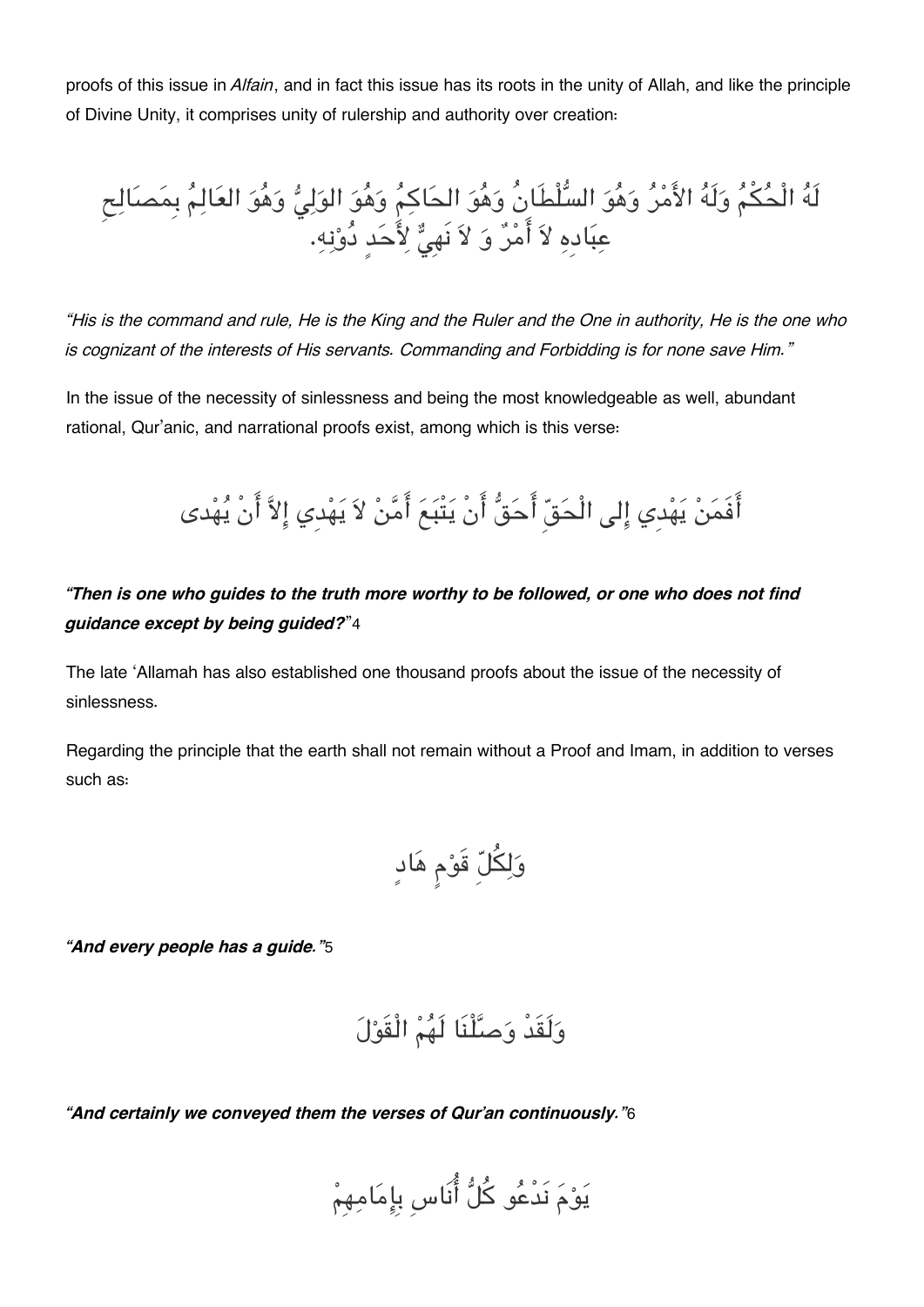#### *"The day when We will call every people with their leader."*[7](#page--1-0)

*Mutawatir* traditions are also found, among which is the well-known tradition of Kumail ibn Ziyad from Amir al-Mu'minin (peace be upon him) which has been mentioned in *Nahj al-Balagha* and all other books of Zaydi and Twelver Shi'a and even in the reliable books of the Sunnis, such as *Tadhkirat ul-Huffaz*. From this it is known that all are agreed that the earth will never be empty of a Proof; of course, it makes no difference whether the Proof is apparent or hidden.

And in *Sawa`iq* and other books of the Sunnis, a discourse has been related from Imam Zain al-`Abidin (peace be upon him) in which it has been explicitly mentioned that the world is not without an Imam from the Ahl al-Bait (peace be upon them).

These principles have even been explicated in the supplications of the Imams from Ahl al-Bait (peace be upon them). In this regard, we will suffice with only a portion of the supplication of the day of `Arafah from Imam Zain al-'Abidin (peace be upon him). That personage says:

هُمَّ إِنَّكَ أَيَّدْتَ دِينَكَ فِي كُلِّ أَوَانٍ بِإِمَامٍ أَقَمْتَهُ عَلَمًا لِعِبَادِكَ وَ مَنَارًا فِي بِلاَدِكَ بعدَ انْ وصلْت حبلَه بِحبلكَ و جعلْتَه الذَّرِيعةَ الَ رِضوانكَ و افْتَرضت طَاعتَه و مَعْصيَتَهُ وَ أَمَرْتَ بِامْتِثَالِ أَوَامِرِهِ وَ الِانْتِهَآءِ عِنْدَ نَهْيِهِ وَ لدِّمْوَ لاَ يَتَأَخَّرَ عَنْهُ م<sup>تَ</sup>أَخَّرُ فَهُوَ عصمةُ اللائذِينَ وَ كَهْفُ الْأ الْمُتَمَسّكينَ وَ بَهَآءُ الْعَالَمِينَ

"Allah! You have supported your religion in every age with an Imam whom You established as a standard for Your servants and a beacon in Your lands, after You linked his covenant with Yours and made him the means of Your pleasure, made obligatory his obedience and cautioned against his disobedience, commanded to execute his commands and shun what he forbids and that none should precede him nor stay back from him. Thus he is the guard of those seeking refuge and the recourse of the believers, handle of those who grasp (guidance) and the glory of the inhabitants of the universe."[8](#page--1-0)

Anyone who looks carefully at this portion of the supplication will both come to recognize the Shi'a viewpoint regarding the principle of *Imamah* and will also understand that this station and these affairs were established for the Imam from the beginning and no one has added anything to them.

As for the issue that "Whoever dies without recognizing the Imam of his time dies the death of ignorance," this is also a principle which reliable traditions have conveyed explicitly. The reliable traditions of *Thaqalain* (the two weighty things), *Safina* (the ship of salvation), and *Aman* (safety) all indicate this point.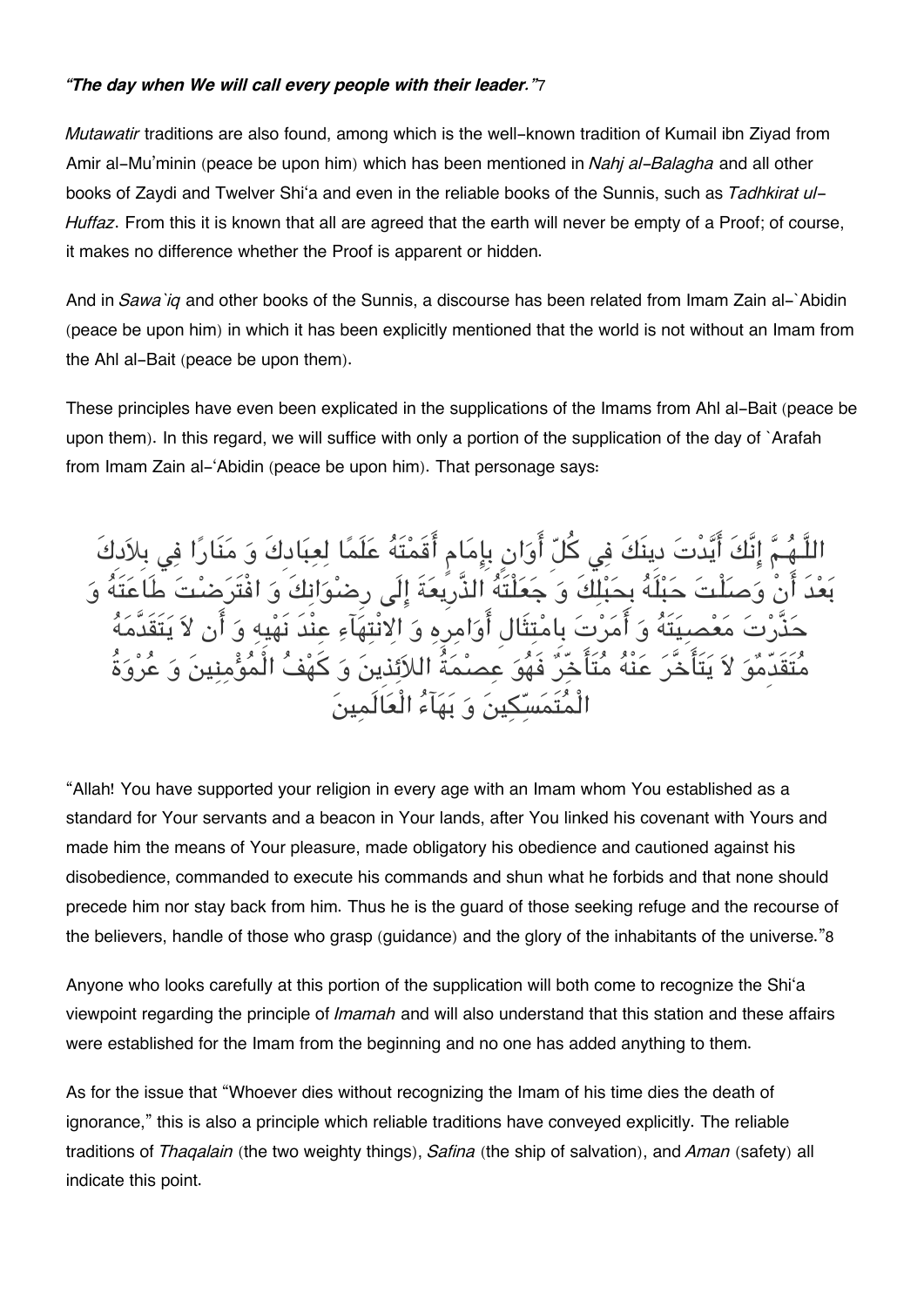And it has been explicitly mentioned in *mutawatir* traditions that the Imams are twelve personages, all of whom are from the Ahl al-Bait of the Prophet, and eleven of them are from the progeny of 'Ali and Fatimah (peace be upon them), the first of them being Amir al-Mu'minin (peace be upon him), and after him Imam Hasan al-Mujtaba (peace be upon him), followed by the Prince of Martyrs Imam Husayn (peace be upon him), and after him nine people from his progeny, of whom the ninth—who is the twelfth Imam—is Imam Mahdi (may Allah hasten his return).

Thus, since these principles have been established with firm proofs, eminent scholars such as Shaykh al-Tusi, Shaykh al-Mufid, Ibn Babawayh, 'Allamah Majlisi (Allah's mercy upon them all) have refuted by relying on these principles the statement of anyone who, previous to their time or subsequent to it, has said something to the contrary or given attention to a rare and unaccepted tradition. This is because the buttress of the proofs of these principles is reliable to an extent that it can even be claimed that after the principle of Divine unity and prophecy, no principle is so reliable.

In view of all this, no Shi'a scholar has held that the rising of the Qa'im (may Allah hasten his return) will occur after his death. And if anyone has brought up baseless possibilities, taking into account the points mentioned and since they are completely against objective realities, they must not be given any attention, since they have no scientific value.

After this preface and explanation of this point, the life and long occultation of the Imam has been established on the basis of these principles. There remains no room for this tradition that says the Qa'im (may Allah hasten his return) will rise after death, since this notion would result in the severing of the thread of *Imamah*, the earth's remaining without the existence of a sinless Imam, and the refutation of many traditions which indicate the life and long occultation of that personage.

Aside from all of these objections, the above-mentioned tradition's chain of narrators is not reliable, and none of the `Ulama' or Fuqaha' (jurists) has relied on such traditions in even a single secondary issue. This is because one of the narrators is Musa ibn Sa`dan al-Hannat, whom scholars of rijal (the science of the study of narrators) have described as weak and whose narration they consider unreliable. He has narrated this tradition from 'Abdullah ibn Qasim, whom they have titled "The Ever-Lying Hero." He in turn narrates from Abu Sa`id al-Khurasani, and if we don't consider his existence unknown according to reference books of rijal, then his position—in terms of being truthful or dishonest—is unclear.

Now, contemplate; how can this tradition—whose narrator is the champion of fabrication—be relied upon in opposition to those firm fundamentals and hundreds of reliable traditions?

As for the reason for employing the title "Al-Qa'im" for the Imam of the Age (may Allah hasten his return):

"Al-Qa'im" means "the one who rises." The Imam shall rise against political conditions and religious and social deviations and fill the world with justice and equity after it had become filled with injustice and oppression. Additionally, the issue of rising with the sword and armed struggle is also understood from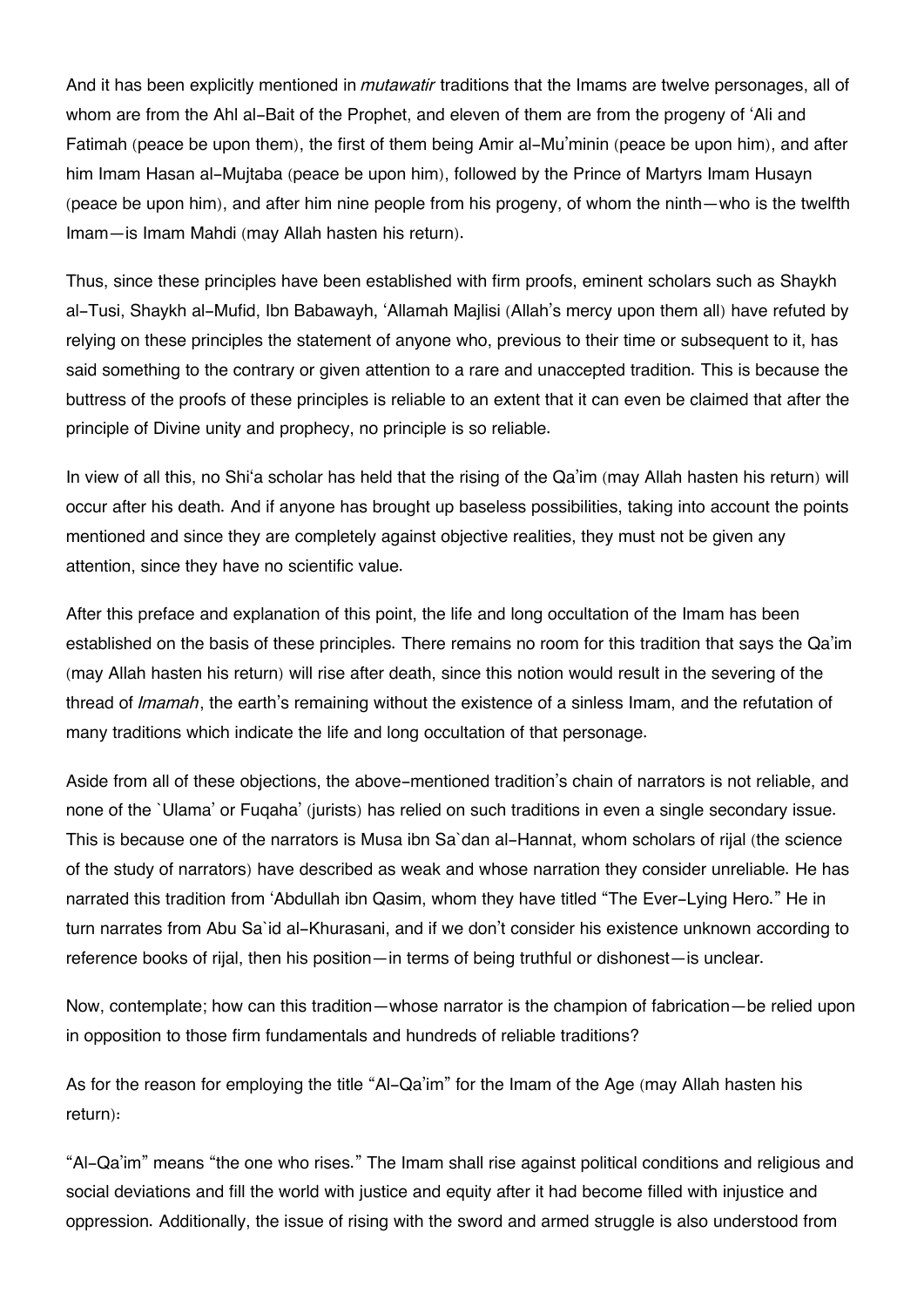that title.

Nevertheless, since "rising" has weak and strong degrees, it can be understood from traditions that all of the Imams were بالأمر قائم*" Qa'im bi 'l-amr"* (upholders of the affair), and it is proper and befitting to employ this title for all of them, in accordance with the positions they had. But since the rising of Imam Mahdi (may Allah hasten his return) is a world uprising that subsumes all social, individual, political, and economical conditions of humanity and brings to fruition Allah's promises to His prophets and the prophets' prophecies to their people, this title is used without qualification for that personage. Thus, anytime they say "al-Qa'im" and their is not context that another one of the Imams is intended, Imam Mahdi (may Allah hasten his return) is understood from that.

In a tradition that Shaykh Saduq narrates in the book *Kamal al-Din* from Imam Muhammad at-Taqi (peace be upon him), the ninth Imam, it has come:

إِنَّ الإِمَامَ بَعْدِي ابْنِي عَلِّي)...(

*"The Imam after me is my son 'Ali - Imam 'Ali al-Naqi (peace be upon him) - whose command is my command, whose speech is my speech, and obedience to whom is obedience to me. And the Imamah after him has been placed in his son Hasan - Imam Hasan al-'Askari (peace be upon him). His command is his father's command, his word is his father's word, and obedience to him is obedience to his father.*

*The narrator says, After that the Imam fell silent.*

*I asked, O' son of the Messenger of Allah, then who is the Imam after Hasan (peace be upon him)?*

*The Imam at first wept to a great extent and then said, After Hasan, his son is the Establisher of Truth, .(القائم بالحق المنتظر) Awaited the*

*I said, O' son of the Messenger, why has that personage been named "Qa'im" (The Riser)?*

*The Imam replied, because after his name and remembrance is forgotten and most of the believers in his Imamah turn back from their creed, he shall rise.*

*I said, Why has he been named "Muntazar" (The Awaited)?*

*He replied, because he has an occultation with a very long duration, such true believers will wait for his advent and appearance, but people of doubt and uncertainty will deny and rejecters will ridicule him. Those who specify a time for it will become many and those who are hasty during that occultation will be destroyed, but the Muslims—those who submit—will achieve salvation."*[9](#page--1-0)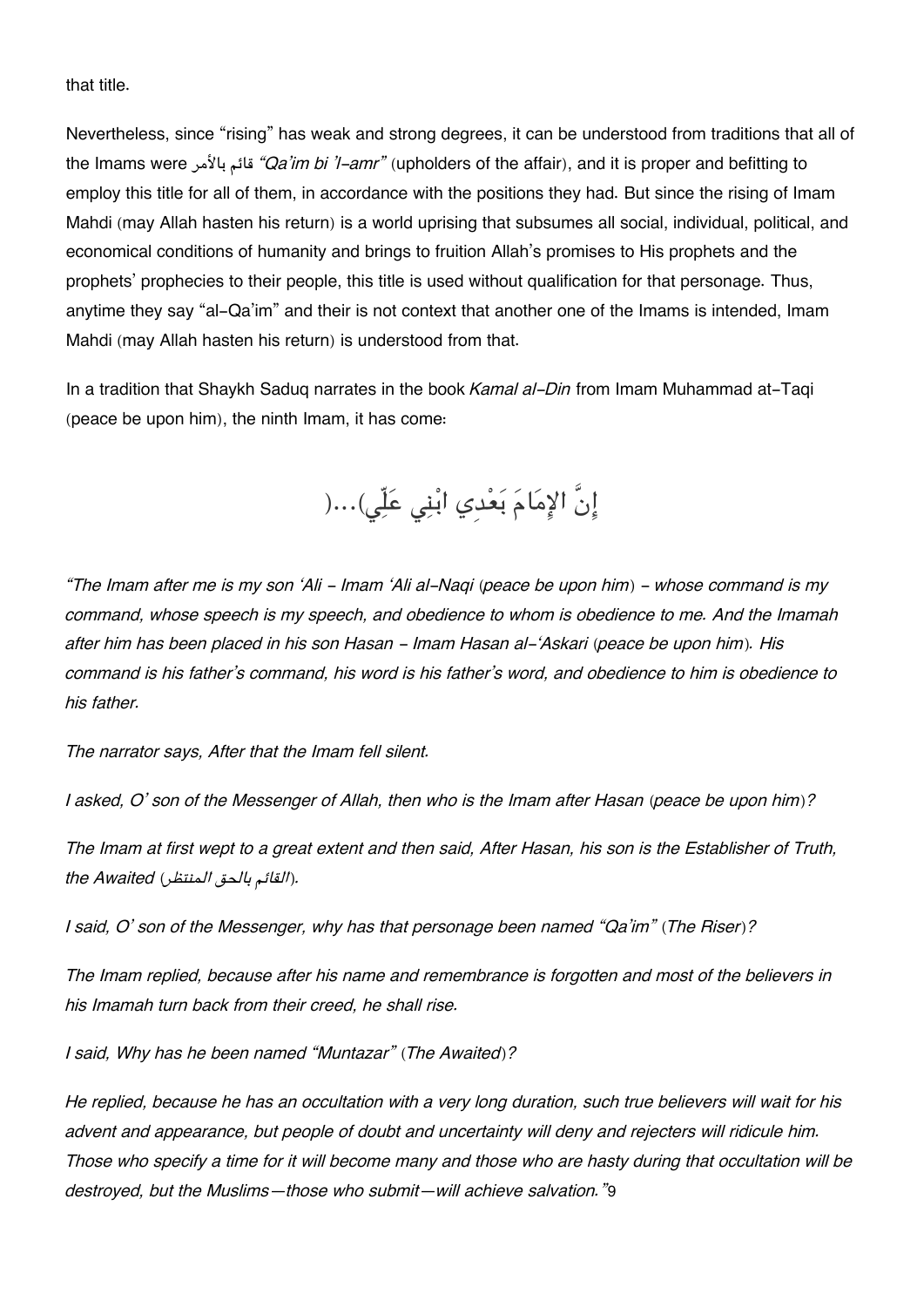'Allamah Majlisi has said, the meaning of "death" that has come in that weak tradition is that that personage will arise after his name and memory has been forgotten.

And Shaykh Mufid relates a tradition from Imam as-Sadiq (peace be upon him) in *al-Irshad* in which he says, **"بالحق لقيامه القائم سم**" **"**He was named the 'Qa'im' because he shall arise with truth."[10](#page--1-0)

And from some narrations another reason that is understood is that the Imam was given this title by Allah because, in the worlds before this world, he used to stand and pray.

Regarding the entitling of that personage with the title "Al-Mahdi" as well, appropriate reasons have been mentioned. Of course, it is not the case that "Al-Qa'im" is the original title and "Al-Mahdi" is a secondary title. Both are titles and the usage of each name has a separate reason. Rather, it can be said that since the concept of the "Mahdi" is "the one whom Allah has quided" ( $\omega$ ), according to rank, a person must be "Qa'im" whom Allah has guided.

That is, the "Qa'im" must be "one whom Allah has guided," but it is not necessary that "one whom Allah has guided" must always be "Qa'im." However, the actions, reforms, movement, uprising, and stand that will take place by the Mahdi (may Allah hasten his return), such as establishment of a world government, are dependent on rising and the becoming actualized of the title "Qa'im."

These titles are not classified into primary and secondary, and all have been heard from the blessed tongues of the Prophet (peace be upon him and his family) and pure Imams (peace be upon them); nor do they have "old" and "new." Each has its own particular concept and each has been used with attention to a particular aspect. In texts, sometimes all of these titles are mentioned, sometimes one, and another time one title is mentioned before another.

In any case, application of these titles is on the basis of essential and actualized titles, all of which that personage possesses.

[3.](#page--1-0) Bihar al-Anwar, Volume 6, Page 233

- [6.](#page--1-0) Surah Qasas (28), Verse 51
- [7.](#page--1-0) Surah Isra' (17), Verse 71
- [8.](#page--1-0) Sahifah Sajjadiyah, Supplication 47
- [9.](#page--1-0) Kamal ad-Din, Volume 2, Page 378, Section 36, hadith 3. See also, Ma'ani al-Akhbar
- [10.](#page--1-0) Irshad of Shaykh Mufid, Page 364

[<sup>1.</sup>](#page--1-0) Mu'jam Rijal al-hadith, Volume 7, Page 76 and Tanfih al-Maqal, Volume 1, Page 403

[<sup>2.</sup>](#page--1-0) Nahj al-Balagha, Subhi al-Salih, Speech 152, Part 7

[<sup>4.</sup>](#page--1-0) Surah Yunus (10), Verse 35

[<sup>5.</sup>](#page--1-0) Surah Ra'd (13), Verse 7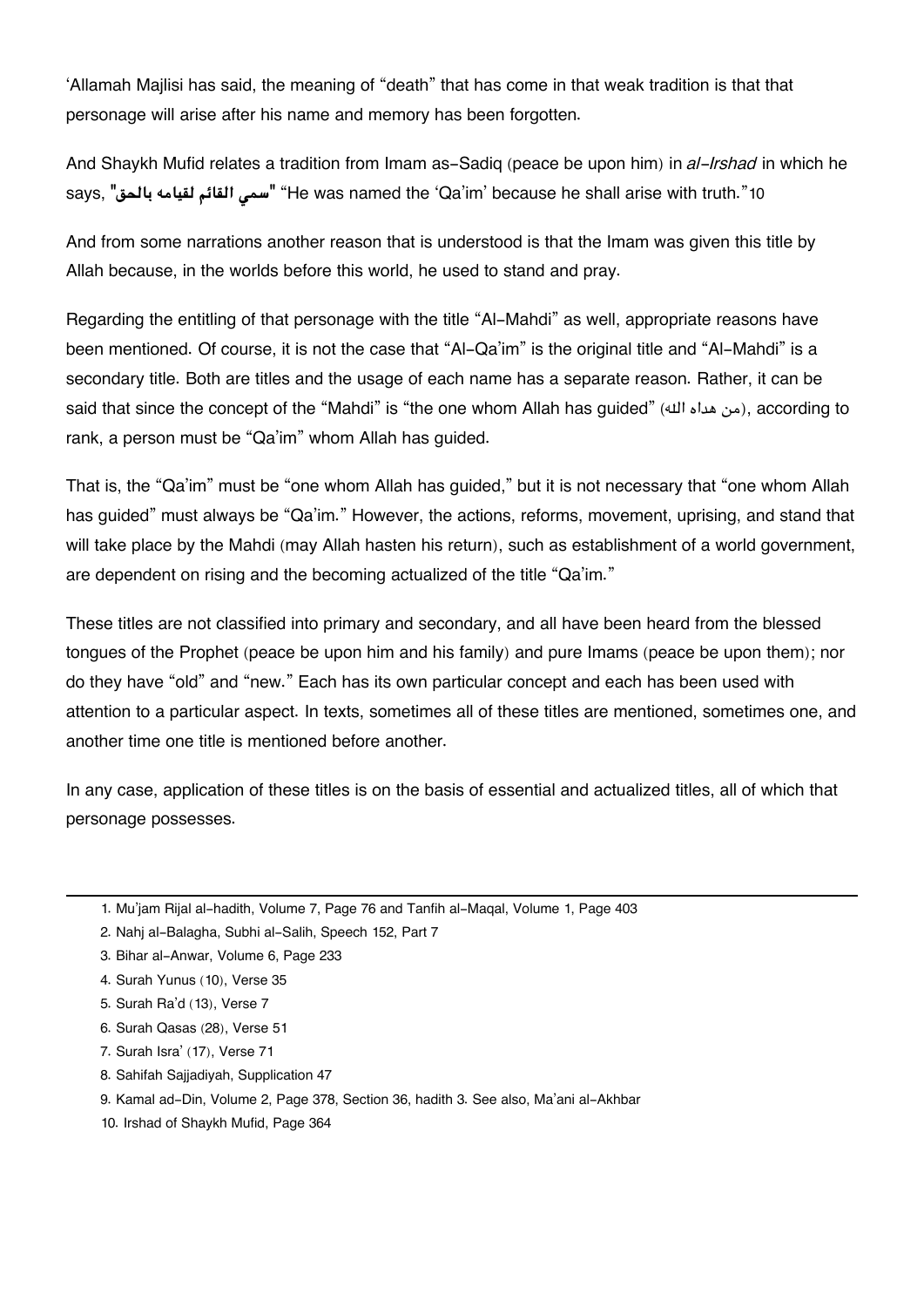## **Two Types of Occultation**

### **[Question:](#page--1-0)**

According to the content of existing traditions, the occultation of the Imam of the Age (may Allah hasten his return) has occurred in two forms. During the first occultation, communication with him was possible through his representatives and agents, but with the ending of this period and the beginning of the second occultation, which is the complete occultation, the period of the responsibility of the agents and particular representatives also ended.

The question is whether referring to these two occultation as the "minor" (صغرى) and "major" (كبرى was prevalent from the beginning or whether it became prevalent in later times, like the Safawi period.

### **[Answer:](#page--1-0)**

Discussion regarding issues like this should not be a verbal discussion. Whether a person calls the first occultation, which was shorter, the minor occultation (كبرى) or the shorter occultation (s in the second occultation, which has a long duration, the major occultation (كبرى) or the longer occultation (طولى) or refers to them by any other word, the fact and reality of the matter is not changed. In any case, these two occultations have occurred.

The issue is that principle of the occultation having two forms was explicitly stated in the *usul* (early hadith collections) and other books of hadith even before its occurrence. Nu'mani and others who lived before the termination of the minor occultation have narrated it, and this fact is proof that the two forms of occultation were put forth.

During the period of the minor occultation, though the position of the Shi'a was sensitive, no one can claim that all these traditions related from the Imams (peace be upon them) in books like the *Ghaybat* of al-Fadl ibn Sha'han and Nu'mani and *Kamal al-Din* of Saduq are all falsified and were written after the occurrence of the occultation.

We see that the Shi'a of the various cities and regions would refer to the *nawwab* (representatives); they did not do such for no reason. Signs and evidences were definitely present that indicated that they were in contact with the Imam. Otherwise, it is impossible that individuals like 'Ali ibn Babawayh, with that intellectual position and eminence of thought, would pursue contact with the Imam (peace be upon him) through the *nawwab* without their link being as clear for him as daylight. This event itself indicates that they had clear evidence of the truth of the representatives.

The other issue is that though Abu Ja'far al-'Amrawi - 'Uthman ibn Sa'id—and the remaining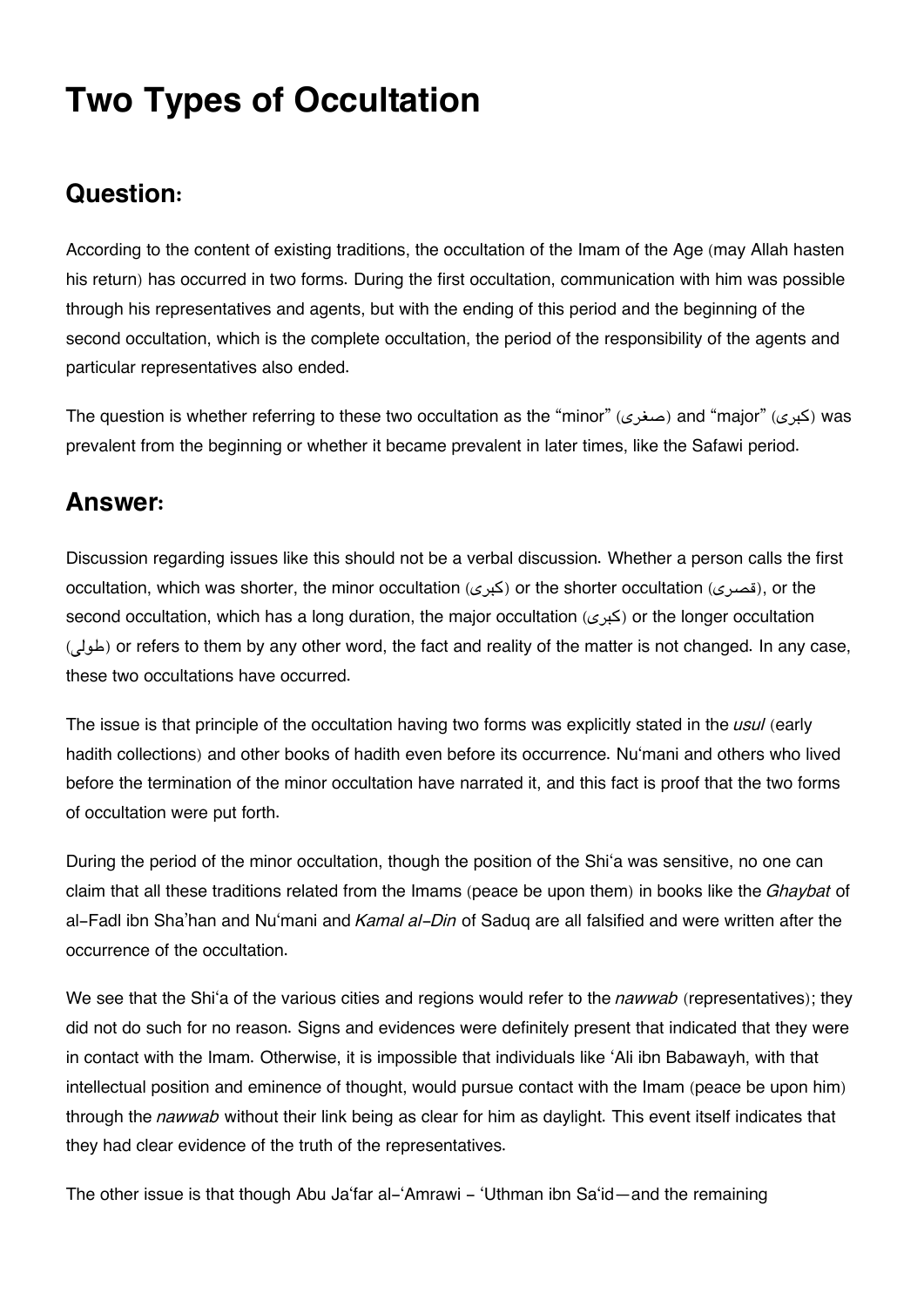representatives were a means of Shi'a unity and their agency was completely accepted in all Shi'a circles and regions, especially a city like Qum, this unity was because of belief in the *Imamah* of the twelfth Imam. This issue brought about the spiritual influence of the representatives, not that they became a cause of Shi'a unity without taking in view the issue of *Imamah*.

Th e unity and consensus of the Shi'a about believing in the *Imamah* of the twelfth Imam was the cause of their unity in following the Imam's (peace be upon them) representatives.

Just as today belief in the *Imamah* of that personage is a cause of the spiritual influence in believers' hearts of the 'Ulama' and Fuqaha' (scholars and jurists) as general representatives of that personage.

During the minor occultation, specification of the representatives took place directly by the person of the Imam (peace be upon him), and the fact that we see eminent scholars lowering their heads in submission before the representatives is proof that this selection was by the person of the Imam (peace be upon him) on the basis of the representatives' worthiness. And the submission of all classes and political and scholarly personalities is proof that original leadership during the period of the minor occultation was with the person of the Imam (peace be upon him).

It was as a result of the existence of persuasive evidence and proofs that scholarly men of the Shi'a and personalities like Abu Sahl al-Nawbakhti and Ibn Matil, and Hasan ibn Janahasibi and other eminent Shi'a believed in the righteousness of the representatives.

Similarly, after the demise of the fourth representative—'Ali ibn Muhammad al-Samarri - also the issue that the period of occultation and the particular representation has ended was accepted by all. And if any claimed to be a representative, they repudiated him on the basis of this very principle, and in passing it can be said that one of the important wisdoms of the shorter occultation was to make the Shi'a familiar with the issue of occultation and preparing the ground for the period of the long occultation, so the Shi'a can continue his life during a long period without the apparent presence of the Imam and successfully complete this major Divine test.

# **The Miraculous Birth of the Imam of the Age (may Allah hasten his return)**

### **[Question:](#page--1-0)**

Miracles and supernatural events are related with regard to the birth of the twelfth Imam. To what extent are these miracles reliable and how can they be proven? And why have some historians not related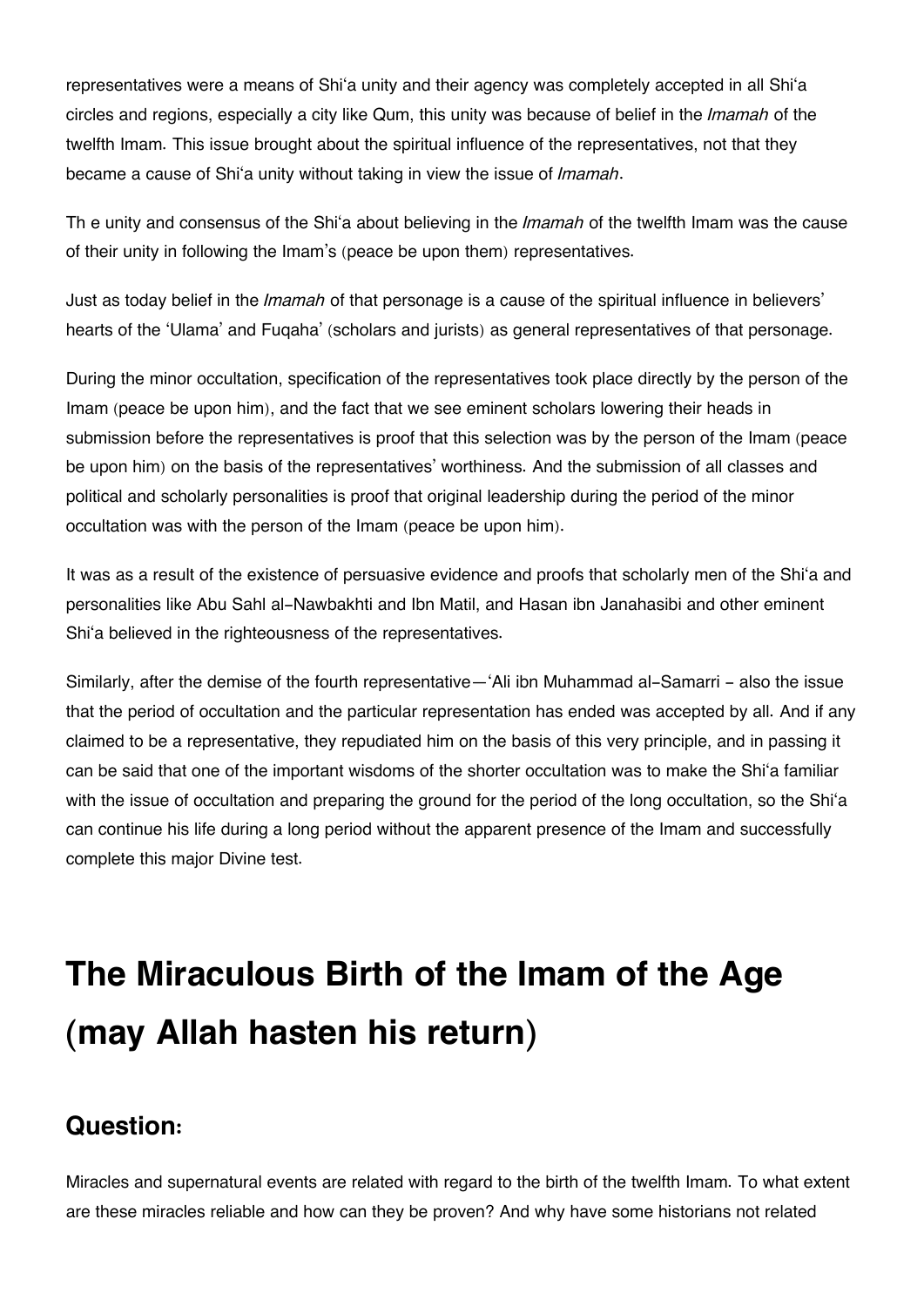#### them?

### **[Answer:](#page--1-0)**

1. Historians have written and recorded the actual birth of Imam Mahdi the Twelfth Imam, son of Imam al-'Askari (peace be upon him), like all other historical events.

2. Regarding some of the miracles that occurred during that personage's birth or that of all other prophets and trustees (awsiya'), if prevalent historical sources do not provide anything, this is considered a defect of the sources mentioned, since the same historians in many instances have pointed to some historical aspects which were not so important. This lack of attention by a writer of history to some aspects of an issue sometimes originates from creedal prejudice. But this action, whatever it's proof may be, does not harm the relations of other people's statements that took place based on reliable sources.

The history of the prophets is *akandeh* of miracles, and the birth and growth of most prophets was not normal. For example, the creation of Adam, birth of Ibrahim (peace be upon him), birth of Ishaq and Musa and Yahya and 'Isa and his speaking from the cradle are all among abnormal events.

All of these are a chain of historical events, though such-and-such historian may not have related them. The details of the birth of the Imam of the Age (may Allah hasten his return), which is among the uncontestable historical events, are similar. Its not being narrated by historians who were either biased or intended to be brief or intended other things does not harm the issue itself.

That which the Shi'a attribute to the Imams is similar to the issues that have been said about Ibrahim, Ishaq, Isma'il, Musa, 'Isa, Yahya, and so on, all of which, of course, also have a reliable chain of narration.

The events related to the birth of the Twelfth Imam are more reliable, from the point of view of chain of narration and source, than most historical events that one sees.

# **Philosophy of the Delay of Reappearance with the Presence of Conditions**

### **[Question:](#page--1-0)**

Throughout history, we sometimes come across conditions and opportunities in which it is assumed the requisites for reappearance are present, for example, the people's receptiveness to religion, self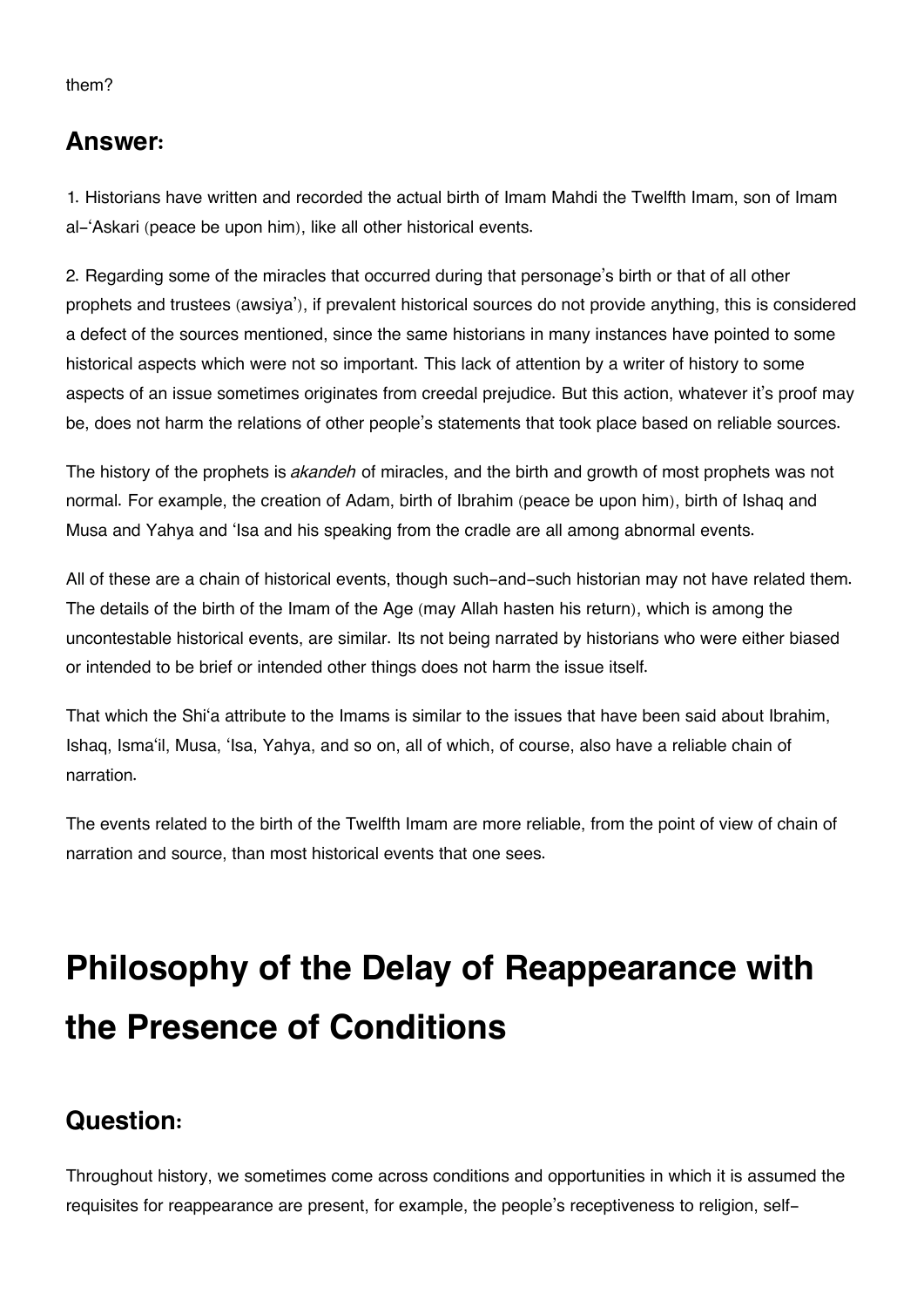sacrifice in the path of Islam, giving their lives, and martyrdom for it was to such an extent or with such fervor and commotion that it appears that rather than 313 people, thousands of people are ready to sacrifice their lives under the command of the Imam (peace be upon him). With the existence of these conditions, what is the secret of the delay of the reappearance?

### **[Answer:](#page--1-0)**

Regarding the presence of the conditions for the reappearance of the Imam of the Age (may Allah hasten his return):

First, no one can claim to know with certainty, that is, say that all the conditions are fulfilled, since this claim itself requires knowledge of all the conditions, since it is possible that the traditions have not comprised an exposition of all of the conditions.

Second, assuming that the conditions are limited to those instances that have come in the traditions, as Shaykh al-Saduq has said, in reality one can still not be sure that those particular 313 companions and the remaining conditions are present.

This is because if all of the conditions and circumstances apparently indicate the presence of the requisites of reappearance, without denying, for example, the existence of pure individuals who can be counted among the 313 companions of the Imam (peace be upon him), we also cannot claim that all of the individuals are like Salman, Abu Dhar, Miqdad, Rashid Hijri, and the people of Karbala'.

In the present situation, with all the claims that are put forward in our society for returning to and aspiring at Islam, which are certainly a matter of pride, we still see that many bring the Divine laws under question in a large number of political, economical, and social issues. This is to such an extent that they regard some religious commandments that are not exclusive to a particular time or place as being restricted to the Prophet's (peace be upon him and his family) time and on this pretext free themselves from responsibility. With the existence of such individuals and events, how can we say that the conditions for reappearance are ready, let alone asking about the reason for it delay?

On this basis, in this issue it is appropriate for us to submit to the command and will of Allah, the All-Knowing, and not forgo the merit of waiting for the reappearance. And as was indicated in the tradition of 'Ali ibn Mahziyar, we should attribute the concealment of the Imam (peace be upon him) to our own actions and always keep the memory of that personage alive in our hears and try to bring about the requisites of his appearance ever more by reforming our own actions.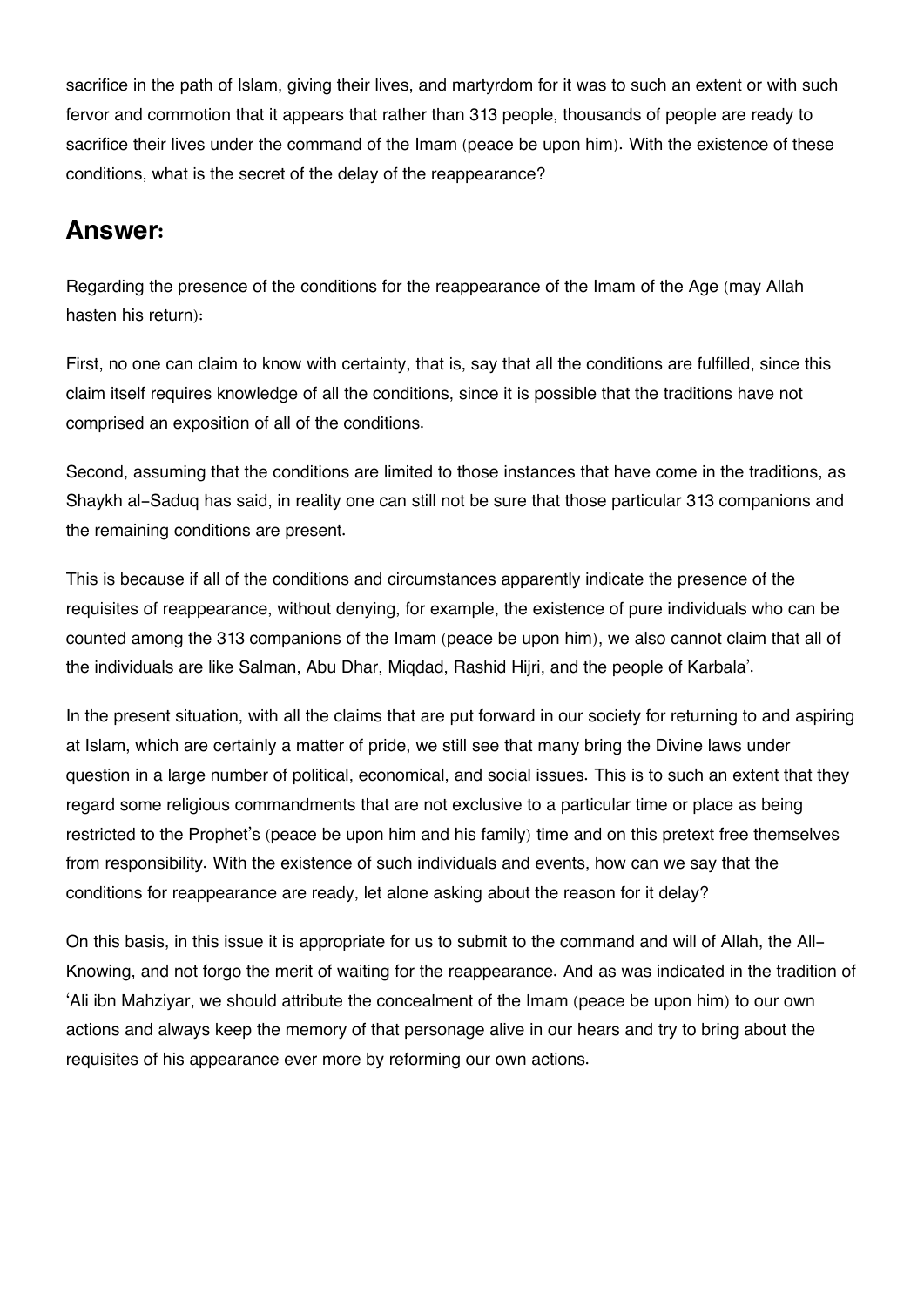## **The Length of the Occultation and Difficult and Formidable Trials**

### **[Question:](#page--1-0)**

According to what is well known, during the occultation of Imam Mahdi (may Allah hasten his return), which will be very lengthy, difficult trials will occur such that a person will be a believer in the morning but a disbeliever in the evening. Are these types of trials in the time near the reappearance or will such trials occur throughout the period of occultation?

### **[Answer:](#page--1-0)**

According to Islamic principles, the world is a place of tests and trials and people are in a state of being tried during everything that happens to them. During youth and old age, whether wealthy or in need, in health and illness, when in power, when in leadership, they are always in a state of trial; it makes no difference whether the Imam (peace be upon him) is present or in occultation.

The Qur'an says in this regard:

## احسب النَّاس انْ يتْركوا انْ يقُولُوا آمنَّا وهم لا يفْتَنُونَ

### *"Have the people presumed they would be released upon saying, 'We believe,' without being tested?"*[1](#page--1-0)

As we know, during the time of the Prophet (peace be upon him and his family) himself, while all of the programs and incidents were a test, sometimes, severe trials would occur, in which none but a few were able to fulfill their obligation. For example, in battle, aside from individuals like 'Ali ibn Abi Talib (peace be upon him) and Abu Dujana and a few others, none were able to stand firm in *jihad* and defense of Islam and the Prophet. This is because during severe trials, only a limited number of people have the ability to stand firm; many an individual would flee out f fear. It has been related that in on the battles 'Uthman fled from the battlefield and returned after three days. Or after the Prophet's (peace be upon him and his family) demise, such a severe trial came to pass that not more than three or seven people were able to successfully perform their duty and remain firm on the line that the Prophet (peace be upon him and his family) had specified. Afterwards as well, such trials continued and shall continue, so that, in the words of the Qur'an: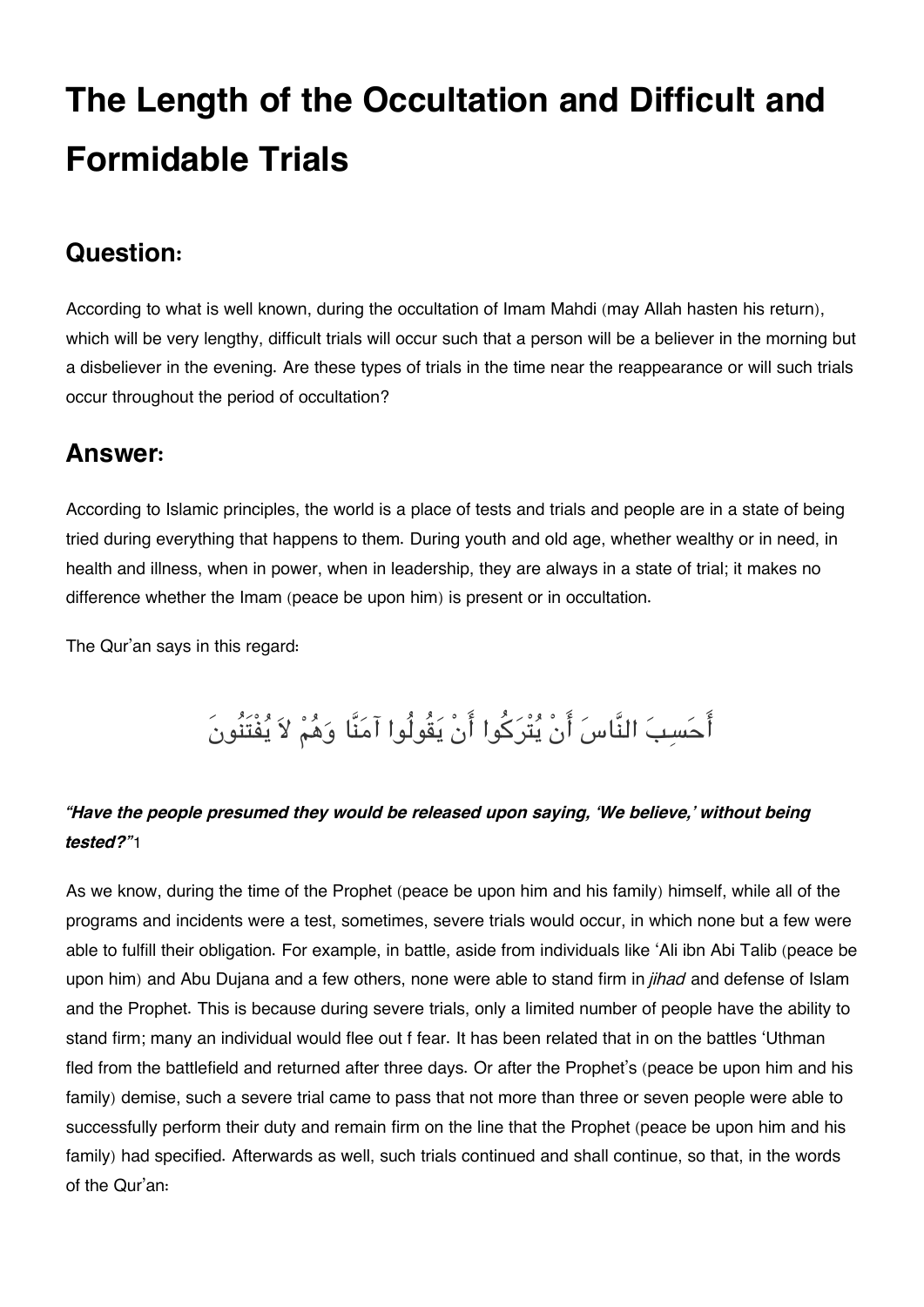

#### *"…so that Allah separates the impure from the pure."*[2](#page--1-0)

These trials have wisdom and many benefits, among which is that the disposition of the people of the world and society become ready for that dignified reappearance in which the resolute and steadfast believers will be separated from the remaining people. Preserving one's faith during the period of the Imam's (peace be upon him) occultation is possible by enduring very severe difficulties. Without doubt, millions of people leave this school of trials with pride and heads held high, that is through patience and forbearance and perseverance in difficulties, they succeed in preserving their religion, faith, and honor.

According to the content of some traditions, during this period protecting one's religion will become more difficult than holding fire in the palm of one's hand, and oppression, injustice, corruption, and perversion will become prevalent. Values will be regarded as being against values, and things opposed to values will be regarded as values. Sins will be considered a matter of pride and accomplishment. One's friends will encourage and induce him to sin and reproach him for not cooperating with oppressors, sinners, and corrupt people.

Women will enter into work exclusive to men. Many wars and natural afflictions will come about. In a tradition of Jabir ibn Abdullah al-Ansari regarding the commentary of the verse:

## أَطِيعُوا اللهَ وَأَطِيعُوا الرَّسُولَ وَأُولِي الأَمْرِ مِنْكُمْ

### **"(O you who believe!) Obey Allah and obey the Messenger and those in authority amongst you (the legatees of the Messenger).***"*[3](#page--1-0)

It has come that the Noble Messenger (peace be upon him and his family) gives news about his *khulafa'* and successors from Imam 'Ali (peace be upon him) until Imam Mahdi (may Allah hasten his return), names them one after one and gives tidings to the people about the conquering of the East and West of the world at the blessed hands of Imam al-Mahdi (may Allah hasten his return), and says, *inter alia*:

"ذَالَكَ الَّذِي يغيب عن شيعته واوليائه غَيبةً لا يثْبِت فيها علَ الْقَولِ بِامامته الا من امتَحن اله قَلْبه للايمان.ِ"

"He is the one who will be concealed from his Shi'a and friends such a concealment that none shall remain firm in belief in his Imamah except one whose heart Allah has tested for faith."[4](#page--1-0)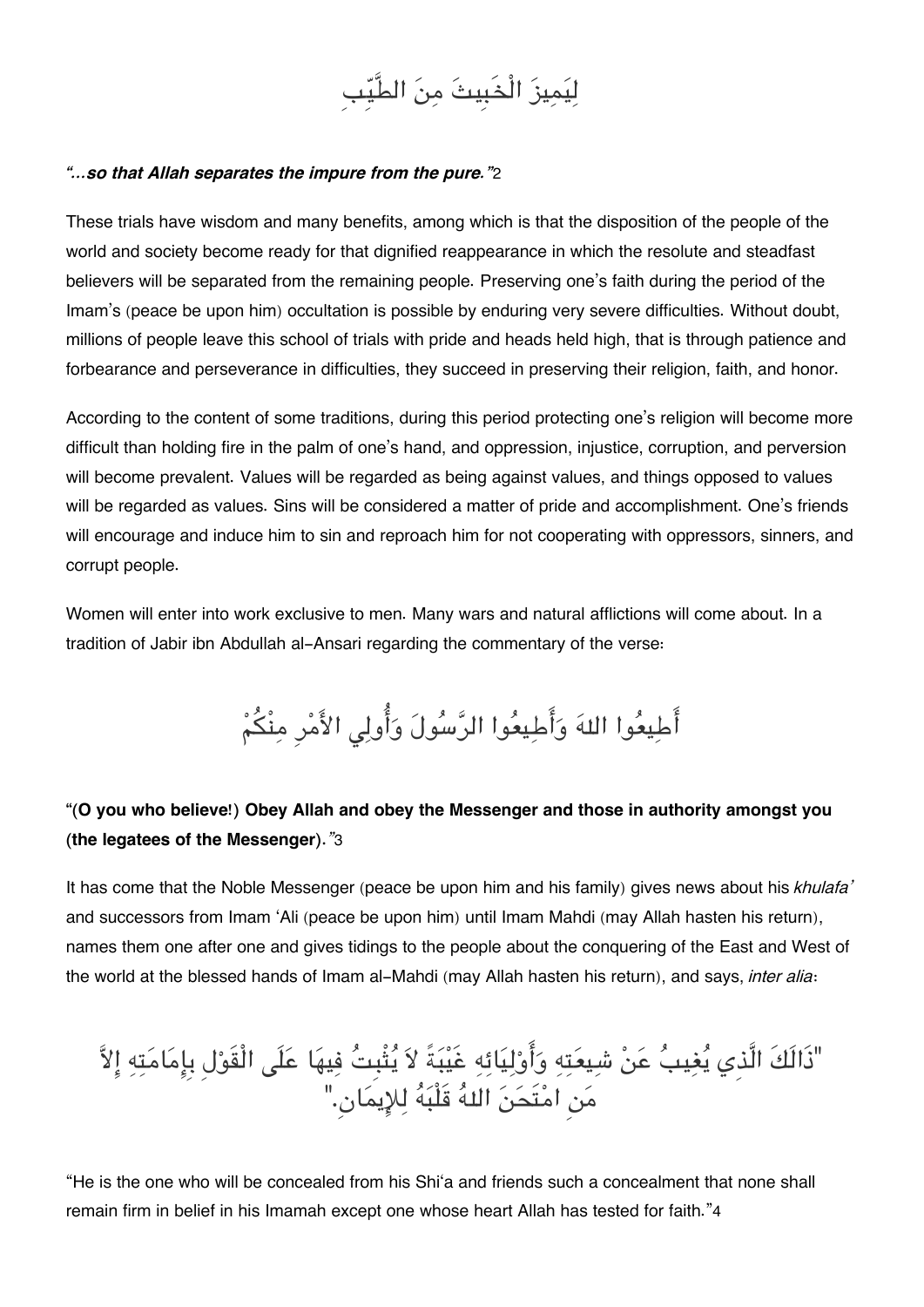And Amir al-Mu'minin has also informed about these difficulties and tribulations in *Nahj al-Balagha*. In one instance, he says;

ما اطْول هذَا العنَاء وابعدَ هذَا الرجاء.

*"How lengthy is this adversity, and how distant is this hope!"*[5](#page--1-0)

It has even been related, in another tradition, that:

انَّ لصاحبِ هذَا الامرِ غَيبةً اَلْمتَمسكُ فيها بِدِينه كالْخَارط للْقتَاد.ِ

"Verily the Master of this Affair has a such a concealment that one who grips firmly to his religion during it is like one who picks thorns with his hands."[6](#page--1-0)

Therefore, as can be understood from the traditions, the entire period of concealment is a period of trial and examination; of course, the types of those trials are different in the different times and places. The believer during this period must show perseverance in abiding by the commandments of religion and struggling to elevate the word of Islam and honor of the Muslims and to repel the influence and cultural and political domination of foreigners. He must be in combat and *jihad* with all negative and unhelpful circumstances and conditions and be hopeful of the victory of Islam and the Muslims and the succor of Allah. He must not lose hold of himself in face of the power and strength of the disbelievers or become inclined towards their improper behavior. And at the same time he must have certainty that the promises of Allah and the Prophet of Allah are true and that eventually Islam will be victorious and conquer the world, as a result of which justice and equity shall fill the world.

[6.](#page--1-0) Bihar al-Anwar, Volume 52, Page 111, hadith 21.

[<sup>1.</sup>](#page--1-0) Surah 'Ankabut (29), Verse 2

[<sup>2.</sup>](#page--1-0) Surah Anfal (8), Verse 37

[<sup>3.</sup>](#page--1-0) Surah an-Nisa' (4), Verse 59

[<sup>4.</sup>](#page--1-0) A'lam al-Wara, Page 397

[<sup>5.</sup>](#page--1-0) Nahj al-Balagha, Subhi as-Salih, Speech 187, Part 4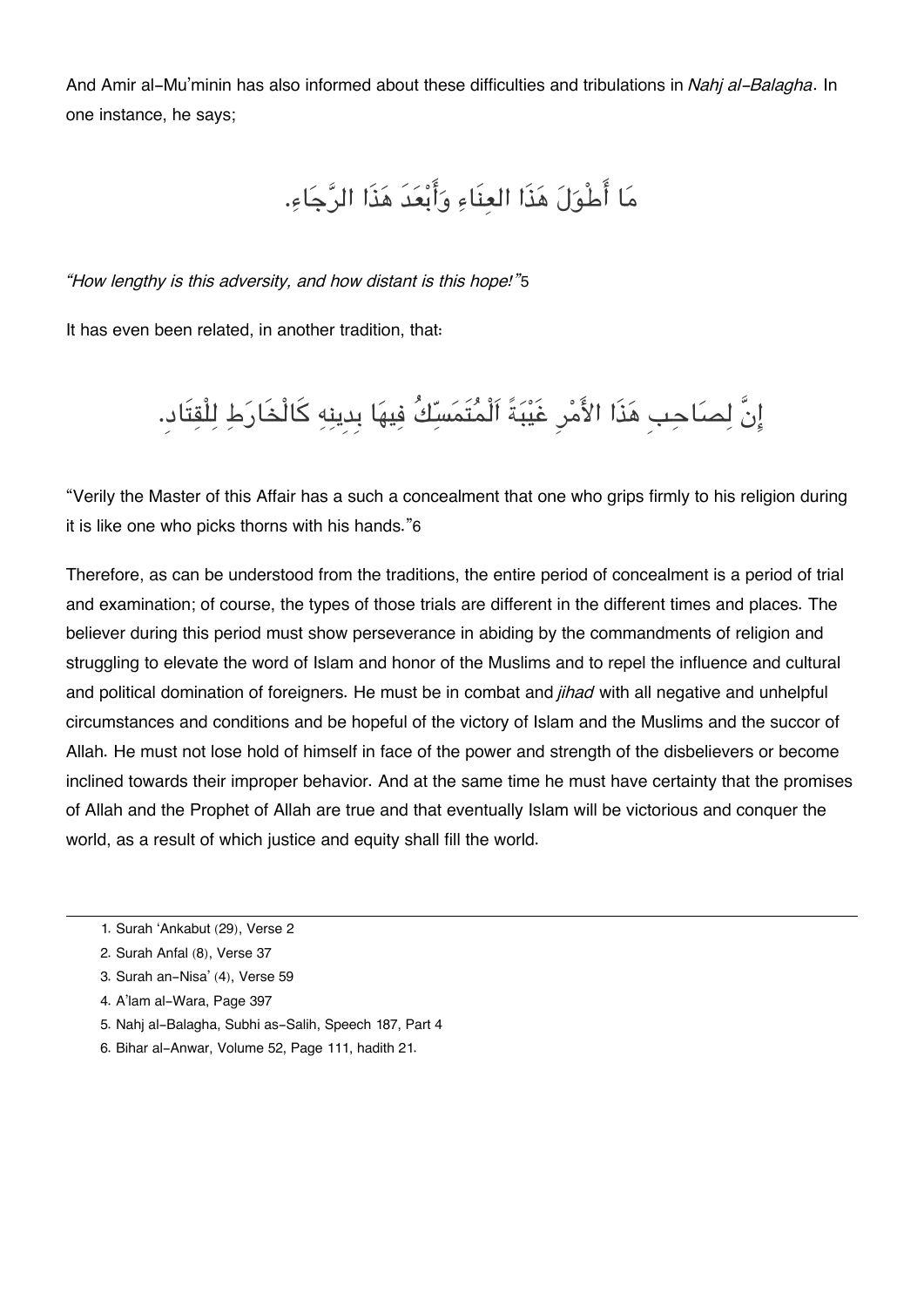# **The Principle of Grace and the Imamah of the Concealed Imam**

## **[Question:](#page--1-0)**

Has the "principle of grace" been derived from the traditions and narrations of the Ahl al-Bait (peace be upon them) or has it entered Shi'a *kalam* (theology) through the contact of the Shi'a with the Mu'tazila? And what is the method of applying this principle with the existence of the concealed Imam?

## **[Answer:](#page--1-0)**

Since the Shi'a have many proofs regarding the principle of *Imamah* aside from the principle of grace, with the existence of those proofs, if the principle of grace is relied upon, it is for the purpose of supporting the proofs.

As for the contact of the Shi'a with the Mu'tazila, who are sometimes referred to as the *adliyya* (Equitists) as opposed to the *Asha*'*ira*, it should be known that though the Mu'tazila, a sect that splintered off from the Asha'ira and came into being after the Shi'a, were in agreement with the Shi'a over some beliefs and theological issues, this is not proof of their affecting the Shi'a school. Rather, it is instead proof of their being affected by Shi'a beliefs, since the Asha'ira are a sect that came into being later on. Moreover, as was mentioned, all of the Shi'a beliefs are taken from reason, the Glorious Qur'an, and traditions of the Ahl al-Bait (peace be upon them). The principle of grace is also from the Shi'a themselves and is derived from those very sources and origin.

It is in a tradition that Jabir asked the Prophet of Allah (peace be upon him and his family) about the benefit of the existence of a concealed Imam and the way of deriving benefit from his existence during the concealment. The Prophet (peace be upon him and his family) said in reply,

ايِّ وَالَّذِي بَعَثْنِي بِالنَّبُوَةِ! إِنَّهُمْ يَنْتَفِعُونَ بِهِ وَيَسْتَضْيَبِّونَ بِنُورِ وِلاَيَتِهِ فِي غَيْبَتِهِ كانتْفَاع النَّاسِ بِالشَّمسِ وانْ جلَّلَها السحاب.ِ

"Yes, by the One who sent me with the prophecy! Verily they benefit from him and seek light from the illumination of his wilayah (authority) during his concealment just as people benefit from the sun though it has been covered by clouds."[1](#page--1-0)

To negate in entirety that the existence of a concealed Imam is *lutf* (grace) is not proper for a rational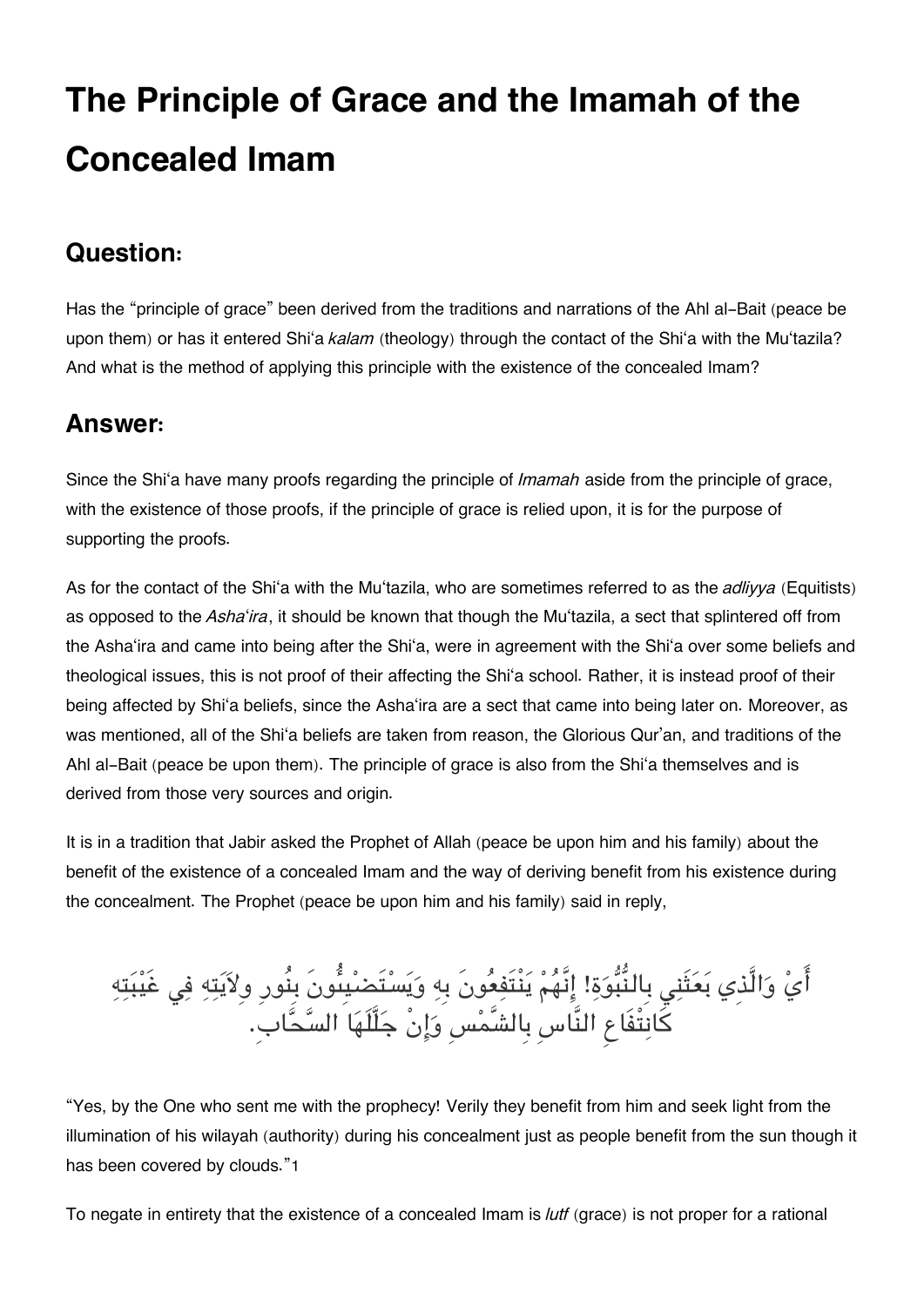person who is unaware of unseen affairs. After the *Imamah* itself and his concealment are established, certainty of the existence of grace and presence of a benefit in his existence is necessary, since if the appointment of an Imam who has been commanded to go into concealment does not entail grace, it is futile and vain; and Allah is far above vain and futile actions. Therefore, the appointment of a concealed Imam by Allah certainly entails *lutf* (grace).

Granted, if we wish to establish both the necessity of appointment of an Imam and the *Imamah* of a concealed person through the principle of grace, the objection arises that it must first be known that the concealed Imam entails grace. Otherwise, without knowledge of its being grace, his *Imamah* will not be established. However, we establish the necessity of appointment of an Imam through the principle of grace and the *Imamah* of the concealed Imam through other firm proofs, and by joining these two proofs to the fact that Allah does not do anything in vain, it is established that the *Imamah* of the concealed Imam entails grace. The statement of al-Muhaqqiq al-Tusi, who says;

ۇجودِه لُطْف وتَصرِفُه لُطْف آخر وعدَمه منَّا.

is based on the principle that the existence of the Imam is grace absolutely, whether manifest or hidden. And this is a principle that has been established in accordance with the speech of Amir al-Mu'minin (peace be upon him), who says:

لَئَلَّا تُبْطِلُ حُجَج اللهِ وَبَيِّنَاتِهِ.

The Divine proofs and signs are protected by the existence of the Imam, whether he be present or concealed.

It is worthy of mention that if the objection of the absence of grace with regard to the concealed Imam be valid, it is also applicable to an Imam who is not concealed, yet who is not able to act freely in affairs. His *Imamah* will be without grace for the same reason that the *Imamah* of the concealed Imam is regarded as being without grace. However, this objection has not been made with regard to the manifest Imam who is not able to freely act in the affairs and tasks pertaining to *Imamah*. Similarly, it has not been made regarding a prophet who, due to circumstances, is unable to guide others or whose guidance is not effective, or a prophet whose mission was general, but opponents and adversaries prevented his message from reaching the entire public, and it has not been denied that his prophecy entails grace.

It is possible to establish a rational proof of the *Imamah* of the concealed Imam (peace be upon him) with the exposition that appointment and specification of the Imam by Allah is grace, and grace is obligatory upon Allah. Therefore, Allah has appointed someone to *Imamah* after Imam Hasan al-'Askari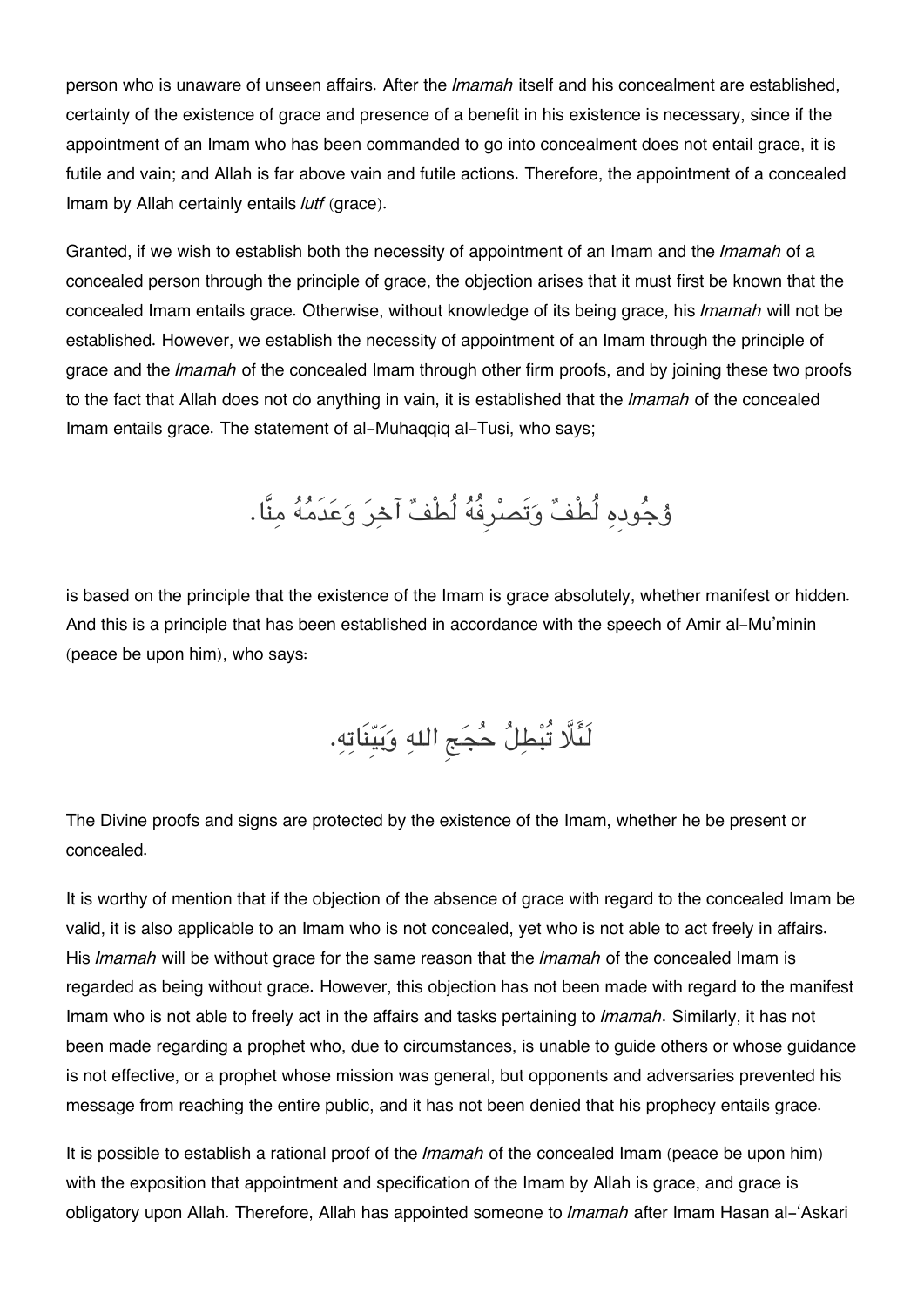(peace be upon him), and that person will not be other than his son, since the incapacity and invalidity of the other claimants to *Imamah* has been established and at present, no one has such a claim. Thus, either Allah has withheld grace to His servants during the period of concealment, which is opposed to Divine wisdom, or He has appointed an Imam out of grace, in which case the Imam is none other than the twelfth Imam.

[1.](#page--1-0) al-Zam al-Nasib, Volume 1, Page 429

# **The Issue of Bada' (Alteration in the Divine Will) and the Tradition of Abu Hamza**

## **[Question:](#page--1-0)**

A tradition has been narrated by Abu Hamza Thumali from Imam Al-Baqir (peace be upon him) according to which Amir al-Mu'minin (peace be upon him) said that relief will come after the 70th year after Hijra, but because of the martyrdom of Imam Husayn (peace be upon him) the affair was delayed until the year 140 after Hijra. Then, because the Shi'a did not protect the secret, Allah once again delayed the affair such that He did not place any time for it in the knowledge of the Imams.

Please explain the commentary of this tradition along with the many other traditions that indicate that the promised relief shall occur after long periods and following great events and happenings. And doesn't the occurrence of *bada'*, which is understood from this tradition, cause the presumption that something became known for Allah—we seek refuge with Allah—after it had been unknown? In any case, what is the correct explanation?

## **[Answer:](#page--1-0)**

First: This tradition has objections in its chain of narrators, since according to books of *rijal*, Abu Hamza al-Thumali did not belong to the fourth generation of narrators; his demise occurred in the year 150 A.H. Hasan ibn Mahbub, who according to the chain of narrators narrated this tradition from Abu Hamza, is from the sixth generation, and passed away at the age of 75 years in the year 224 A.H. Thus, Hasan ibn Mahbub was not more than one year old when Abu Hamza passed away. In such a case it is absolutely not possible for him to narrate from Abu Hamza, and without doubt another individual was an intermediary between him and Abu Hamza. However, since it is not known who that person is, we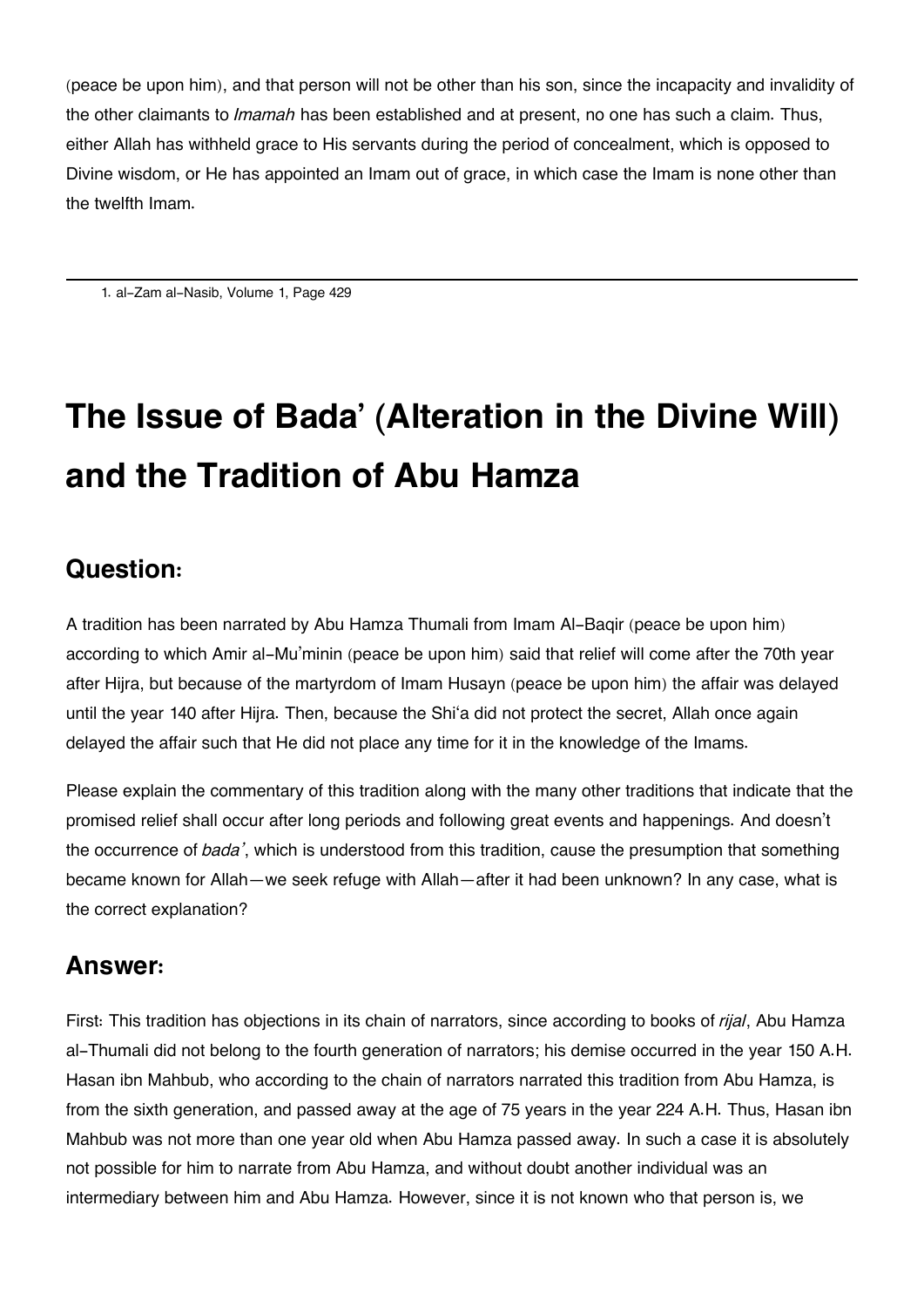cannot regard this tradition as reliable; moreover, a tradition narrated by only one person cannot be an authority in doctrinal principles, let alone when its chain of narrators is also unknown.

Second: With the existence of many reliable traditions that all explicitly indicate that the reappearance of Imam Mahdi (may Allah hasten his return) and the just government of the righteous shall not come to pass that quickly and that one must await magnificent changes and grave events over very long periods before his reappearance, how can a forged tradition with only one chain of narrators be relied upon in the face of all those traditions? Moreover, many sermons and traditions have been related from Amir al-Mu'minin (peace be upon him) in which both the length of the period during which one must await the reappearance and the great events and severe trials of the believers have been referred to. With the existence of this, how is it possible to say that a singly-narrated, forged traditions that says that the Imam specified the time of reappearance as the year 70 A.H. is reliable.

In addition, alteration in Divine decrees is a conceivable matter, though this does not mean that Allah the Exalted is unaware of affairs in the beginning and then acquires knowledge of them. Such a belief is invalid according to the Shi'a, since all Shi'a believe Allah to be free and far removed from ignorance coming to know about something after its being concealed. *Bada'*, in the conception which the Shi'a believe in, is a Qur'anic and Islamic principle, and an important part of the issues of theology and similarly the issues of prophecy are based on it.

Among the verses related to *bada'* are;

ولَو انَّ اَهل القُرى آمنُوا واتَّقَوا لَفَتَحنَا علَيهِم بركاتِ من السماء والارضِ ولَن كذَّبوا فَاخَذْنَاهم بِما كانُوا يسبونَ

*"Were the inhabitants of the cities to believe and adopt piety, We would open them blessings from the sky and the earth; yet they denied (the truth), so We requited them what they had earned."*[1](#page--1-0)

ظَهَرَ الْفَسَادُ فِي الْبَرِّ وَالْبَحْرِ بِمَا كَسَبَتْ أَيدِي النَّاسِ

*"Corruption has manifested in the land and in the sea on account of what the hands of the people have earned."*[2](#page--1-0)

وَقَالَ رَبُّكُمْ أُدْعُونِي أَسْتَجِبْ لَكُمْ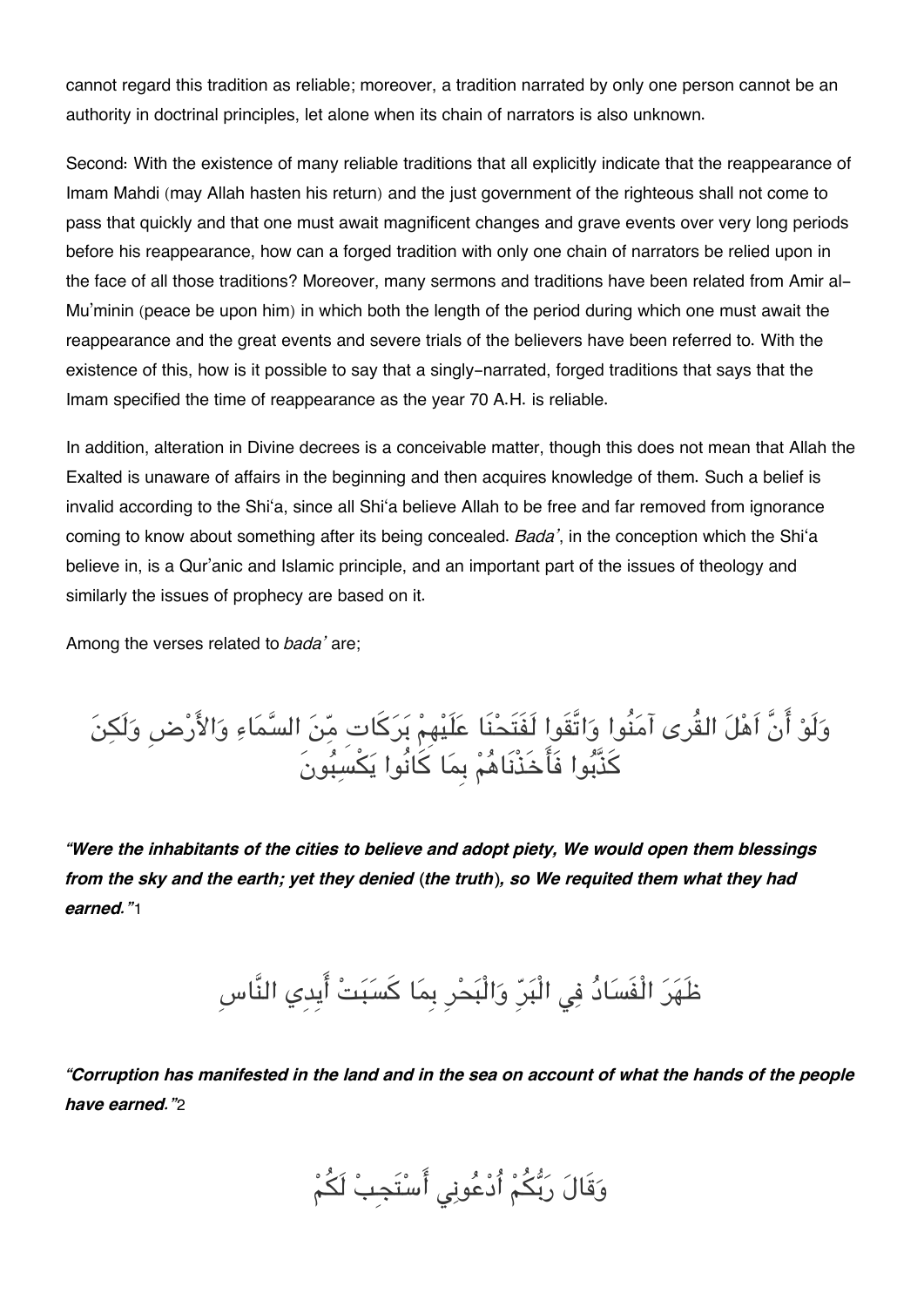اَسْتَغْفِرُوا رَبَّكُمْ إِنَّهُ كَانَ غَفَّاراً يُرْسِلُ السَّمَاءَ عَلَيْكُمْ مِدْرَاراً

*"Seek forgiveness from your Lord, since He is Ever-Forgiving; He constantly sends rain upon you from the sky."*[4](#page--1-0)

وَوَاعَدْنَا مُوْسَى ثَلَثِينَ لَيْلَةً وَأَتْمَمْنَاهَا بِعَشْرٍ

*"We covenanted Musa thirty nights, then completed them with ten (nights more)."*[5](#page--1-0)

فَلَوْلاَ كَانَتْ قَرْيَةٍ آمَنَتْ فَنَفْعِهَا إِيْمَانُهَا إِلاَّ قَوْمُ يُوْنُسٍ لَمَّا آمَنُوا كَشَفْنَا عَنْهُمْ عَذَابَ الْخِزْيِ فِي الْحَيَاةِ الْدُّنْيَا وَمَتَعْنَاهُمْ إِلى حِيَن

*"So why did not one of the cities believe that its belief might benefit it except the people of Yunus; when they believed we remove from them the debasing punishment in this world and cause them to enjoy until a specified time."*[6](#page--1-0)

لَئِنْ شَكَرْتُمْ لأَزِيدنَّكُمْ

*"Verily, if you be grateful, I shall increase you (in blessings)."*[7](#page--1-0)

وَمَنْ يَتَّق اللهَ يَجْعَلْ لَهُ مَخْرَجاً وَيَرْزُقْهُ مِنْ حَيْثُ لاَ يَحْتَسبُ

*"Whoever adopts piety with regard to Allah, He creates for him an escape (from difficulty) and grants him sustenance whence he does not expect.*"[8](#page--1-0)

ذَالِكَ بِأَنَّ اللهَ لَمْ يَكُ مُغَيِّراً نِعْمَةٍ أَنْعَمَهَا عَلَى قَوْمِ حَتَّى يُغَيِّرُوا مَا بِأَنْفُسِهِم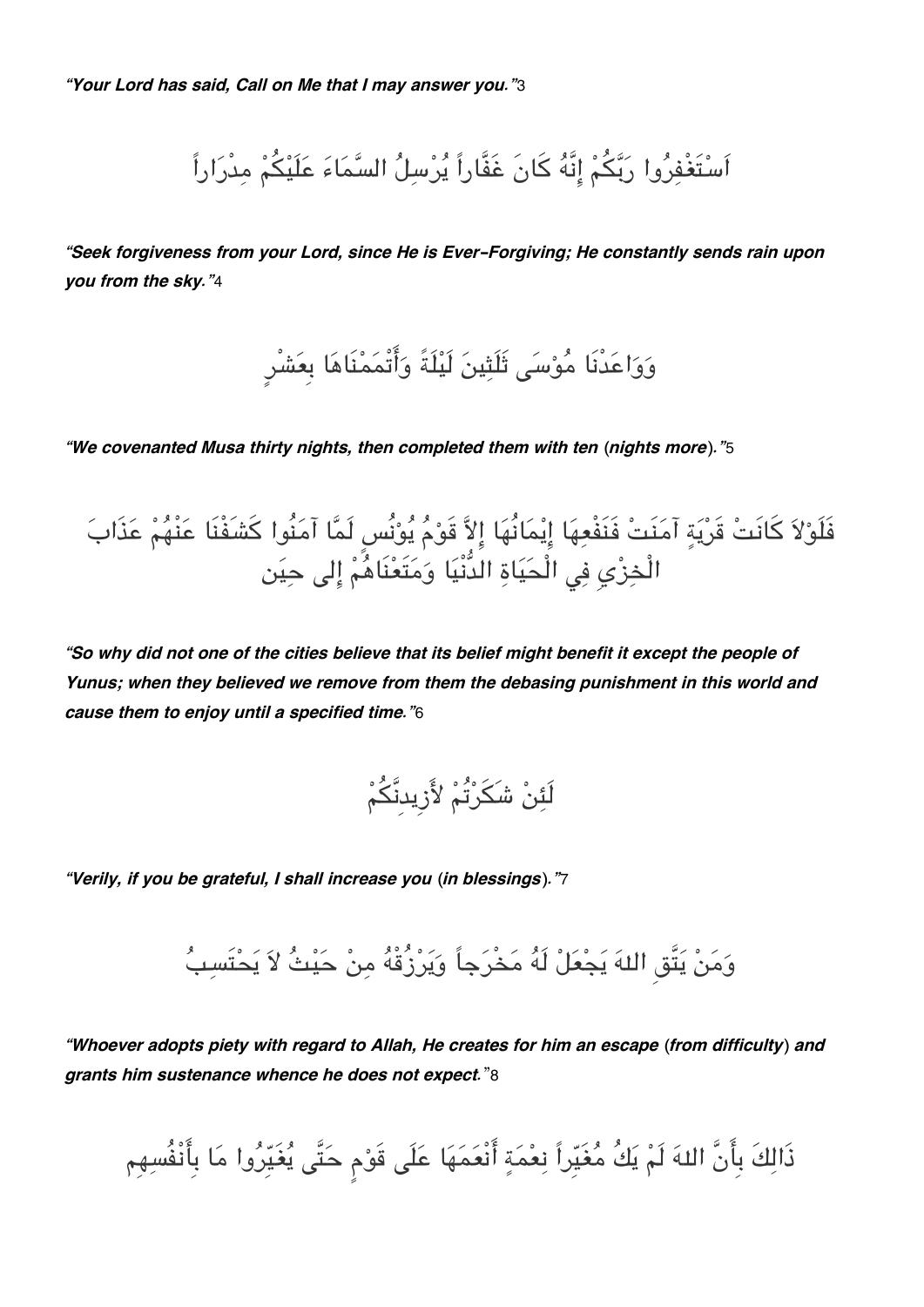### *"That is because Allah does not change any blessing He had granted unto a people until they change what is in themselves."*[9](#page--1-0)

The *bada'* that the Shi'a believe in, along with belief in the absolute knowledge and power of Allah, is a concept that is understood from such verses. For example, in them it is said that gratitude causes blessings from Allah to increase; Allah delivers a pious person from hardships by virtue of piety (*taqwa*) and sustains him from an unexpected source; He fulfills needs through prayer; on account of repentance and faith, He distances people from punishment; and because of misuse of blessings, He removes them from people.

Of course, abundant traditions that have been narrated by *Shi*'a and Sunnis and similarly manifold stories which have been related in original Islamic sources indicate this point. In fact, if *bada'* were not to exist, many religious concepts, such as prayer, reliance on Allah, repentance, charity, kindness towards relatives, gratitude, seeking forgiveness, admonition, granting tidings, and threatening, will be impossible to explain. *Bada'* means belief in the effect of these affairs in the life of a person.

Whether we are able to explain *bada'* in view of Allah's absolute knowledge and cognizance of all affairs or are unable to understand its secret and reality, in any case we must believe in the issue of *bada'* in accordance with the content of manifold verses of Qur'an and *mutawatir* traditions.

This is because sometimes, though all the factors and preliminaries for the occurrence of something are present, other factors strip them of their effect and as a result prevent that thing from occurring. In such a case, the existence of those factors, their continuation, and the factors that strip them of their effect are all preserved in the *Umm al-Kitab* by Divine decree in accordance with the order and arrangement He has specified. Those affairs are also linked to people's actions by choice, they occur through the will of Allah and His decree. That is, neither compulsion (*jabr*) is involved, nor delegation (*tafwid*); rather it is a reality between the two:

لا جبر ولا تَفْوِيض بل امر بين الامرين.

#### *"Neither compulsion (jabr) nor delegation (tafwid), but a matter between the two ideas."*[10](#page--1-0)

As an example, Allah has decreed that fire should burn or that every created being should develop in its particular course, and if an obstacle comes about, that thing will not exist. Of course, it should be kept in mind that in matters pertaining to matter, if an obstacle to their coming about blocks the causes of an event, this is not called *bada'*. Only in instances when things like charity, kindness to family, and prayer influence the occurrence or nonoccurrence of an affair such that humanity considers its existence or non-existence definite from the point of view of apparent causes and then the opposite occurs, that is called *bada'*.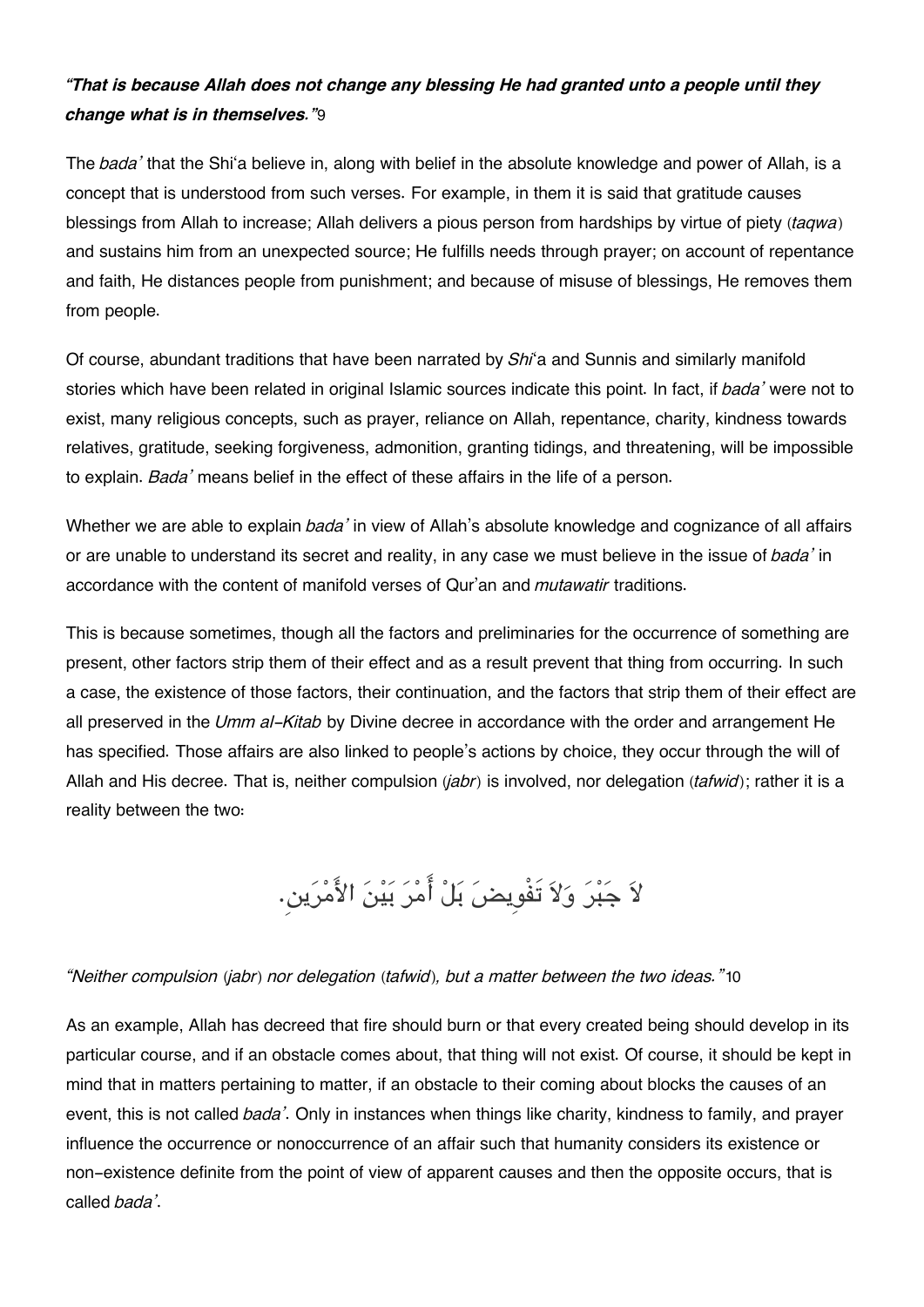This is though apparently this instance does not have much difference from the previous instance except that the object of effacement and affirmation in the first issue was observable matters and able to be perceived by most or all people, but in the second issue it is non-observable matters; thus, most individuals are unable to perceive it. The second type indicates the existence and influence of the unseen world and the existence of Allah more than the first, though all affairs are from Him.

In summary, the concept of *bada'* is the same concept that is well understood from this verse of Qur'an in which Allah the Exalted refutes the false belief of the Jews:

## وقَالَتِ الْيهود يدُ اله مغْلُولَةً غُلَّت ايدِيهِم ولُعنُوا بِما قَالُوا بل يدَاه مبسوطَتَانِ ينْفق كيف يشَاء

*"And the Jews said, Allah's hand is fettered, may their hands be fettered and they be cursed on account of what they said. Rather His hands are outspread; He bestows howsoever He wishes."*[11](#page--1-0)

Thus *bada'* in its correct meaning is the negation of this erroneous belief of the Jews, who say that Allah's hand is fettered from acting in affairs. In other words, *bada'* means that Allah's hands are extended and His absolute power is unlimited, without this having any conflict with His absolute knowledge.

In other words, the reality of *bada'*, with its correct meaning such that it is compatible with Allah's absolute knowledge, in accordance with His freedom from all forms of ignorance, and opposed to the erroneous view of the Jews and all other deniers of the issue of *bada'* who view Allah's power as limited, must be explained thus: According to Divine decree, everything has particular effects, and things take place in accordance with those effects in conformance to Divine Will.

In other words, it is a Divine decree that, for example, fire should burn, but the realization of this characteristic—its occurrence—is pursuant to Divine Will. In addition, there are a number of unseen causes, such as reliance on Allah, charity, and prayer—which are not common material affairs—all of which have a peculiar effect. In the stage of action, whichever of those material or non-material causes—apparent or unseen—is stronger will be effective in the occurrence of affairs, and its entailed result will come about. For example, in many cases, in spite of the existence of barriers, kindness to relatives, which has been decreed as a factor in lengthening one's life overcomes all other factors and as a result a person's life is lengthened. Thus, it has come in a tradition:

صلِّةُ الرَّحْمِ تُزِيدُ فِي الْعُمْرِ وَتُدْفَعُ مِيْتَةَ السُّوْءِ.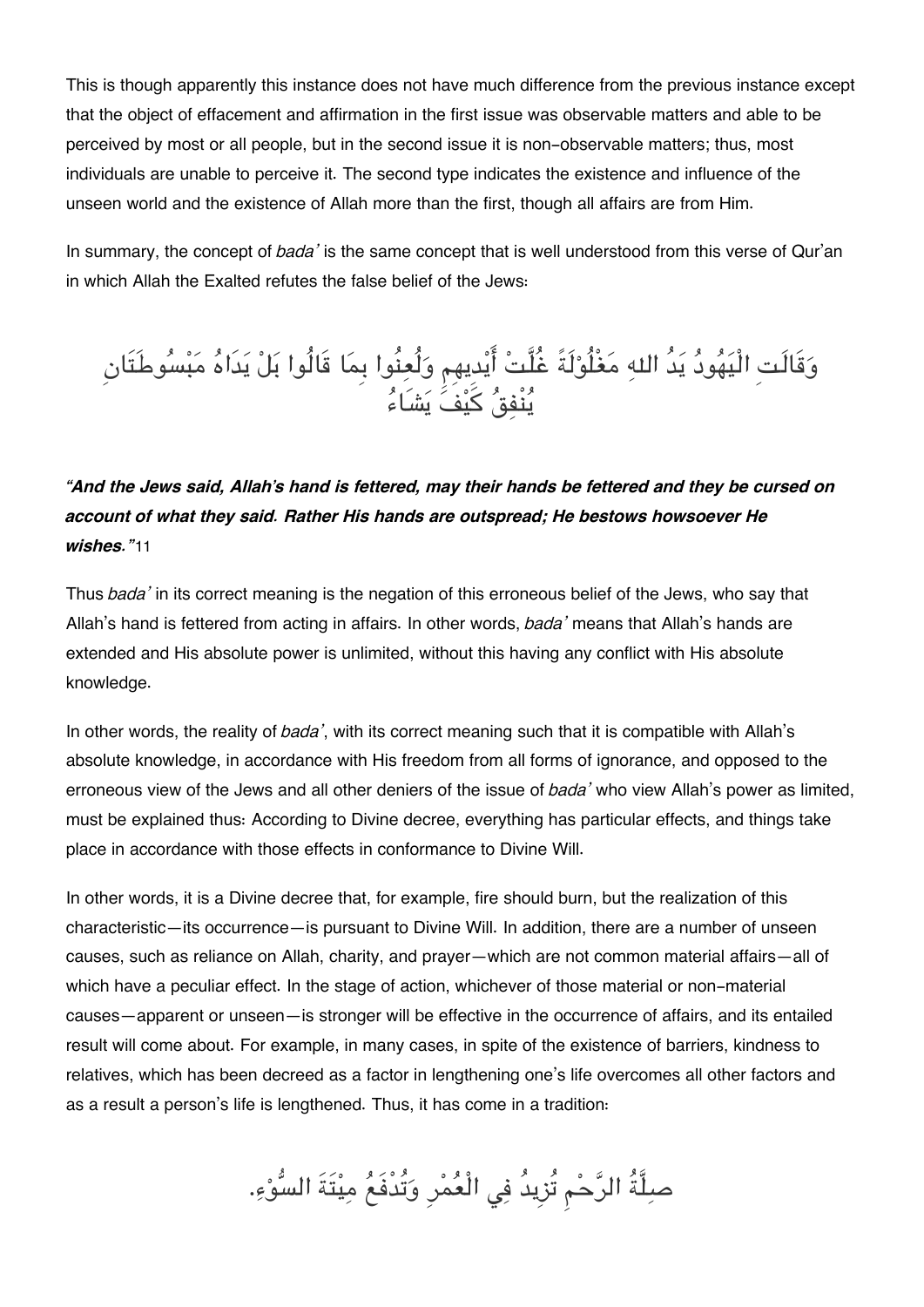#### *"Kindness to relatives lengthens the life and repels the difficulties of death"*[12](#page--1-0)

The summary of the reality of *bada'* is that causes and factors are not limited to material causes. Rather, in addition to material causes, there are also non-material causes in accordance with Divine decree.

On this basis, one must have faith both in unseen causes and in Divine Will and that:

كُلُّ–يَوْم–هُوَ–فِي–شَأْنِ">كُلُّ يَوْم هُوَ فِي شَأْنِ.

#### *"Every day He is in a state [of glory]"*[13](#page--1-0)

and the continuance of His acting in sustaining, curing, guiding, and so forth. Without Allah's will, nothing can produce an effect, though we are unable to fathom the details of these Divine matters and their connection to one another.

It is possible that the meaning of "effacement" in *bada'* is the effacement of these decrees by other decrees, such as the effacement of the effect of illness and being cured by medicine or prayer, which takes place by the will of Allah. The decree and effect of the illness is also by Divine will, just as we see that in material and apparent causes and effects a particular factor prevented a person from falling into the ocean or from a high place or prevented the occurrence of an accident or collision. And sometimes this change is effaced or affirmed by the influence of unseen causes.

Perhaps the meaning is that decrees are not definite; it is only through the will of Allah that these decrees are effaced or affirmed, and without that no decree comes to fruition. And the meaning of:

وعنْدَه ام الْتَابِ

#### *"And with Him is the 'Mother of the Book'* [14](#page--1-0)

is that all relations and decrees are in the "Mother of the Book," or that whatever takes place does not take place in contradiction to it, and everything is in the "Mother of the Book."

In any case, *bada'* has an intelligible and logical meaning and it can't be said to mean the uncovering of a matter hidden from or unknown by Allah. The purpose of explaining *bada'* in terms of each of the mentioned explanations is so that by understanding these realities people's attention to Allah increase and so that they do not forget Him in any circumstances or rely only on apparent and ordinary means in their affairs. And even when those means are present they should still consider themselves in need of Allah's attention, and when those means are not present, they should not become hopeless; Allah may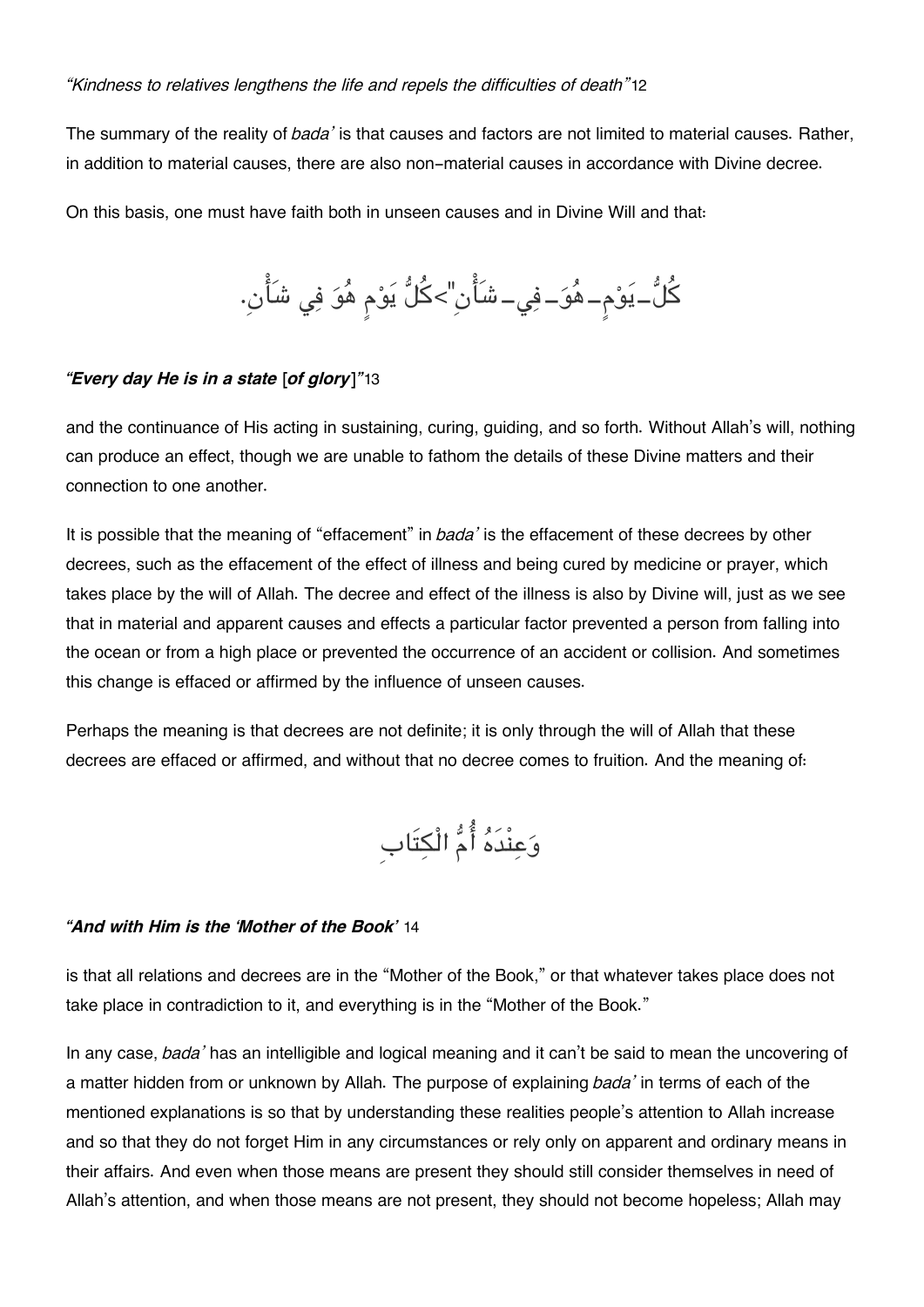very well bring about that matter through other means.

In short, unlike the Jews, he should not consider Allah's hands to be tied, and should believe in the great truth of Divine unity that:

قُل الَّلهُمَّ مَالِكُ الْمُلْكِ تُوْتِي الْمُلْكَ مَنْ تَشَاءُ وَتُنْزِعُ الْمُلْكَ مِمَّنْ تَشَاءُ وَتُعِزُّ مَنْ تَشَاءُ وَتُذِلُّ مَنْ تَشَاءُ بِيَدِكَ الْخَيْرَ إِنَّكَ عَلَى كُلّ شَيءٍ قَديرٍ.

*"Say: O' Allah, Master of the Kingdom, You grant the kingdom to whomsoever You please and remove it from whomsoever You please; You make mighty whomsoever You please and debase whomsoever You please. All good lies in Your hand; verily You have power over all things."*[15](#page--1-0)

As a matter of principle, without such a conviction, the development of humanity and their traveling the worlds of cognizance and true advancement and ascension to celestial positions is not possible. This is a reality that also has a basis in human nature, and even if he denies the issue of *bada'* with his tongue, he admits it with his conscience. Thus, in situations of danger, he supplicates to Allah to repel them and takes recourse to His most beautiful names, like the Sustainer, the Healer, the Sufficient, the Protector, all of which make sense through belief in *bada'*.

And as Allah says in the Qur'an:

قُلْ أَرَأَيْتَكُمْ إِنْ أَتَاكُمْ عَذَابَ للهِ أَوْ أَتَتْكُم السَّاعَةَ أَغَيْرَ اللهِ تَدْعُونَ إِنْ كُنْتُمْ صادِقين بل اياه تَدْعون.َ

**"Say: Do you think that if Allah's punishment come to you or the Hour (of Resurrection) come, that you will call upon other than Allah, if you be truthful; rather Him alone will you call."**[16](#page--1-0)

Based on this importance which belief in *bada'* has in worshipping Allah and paying attention to Him, it has come in Shi'a traditions that:

ما عبِدَ اله بِشَء مثْل الْبدَاء

*"Allah has not been worshipped by anything like belief in bada'*"[17](#page--1-0)

In summary, the issue of *bada'*, no matter how it is explained, does not contradict Allah's absolute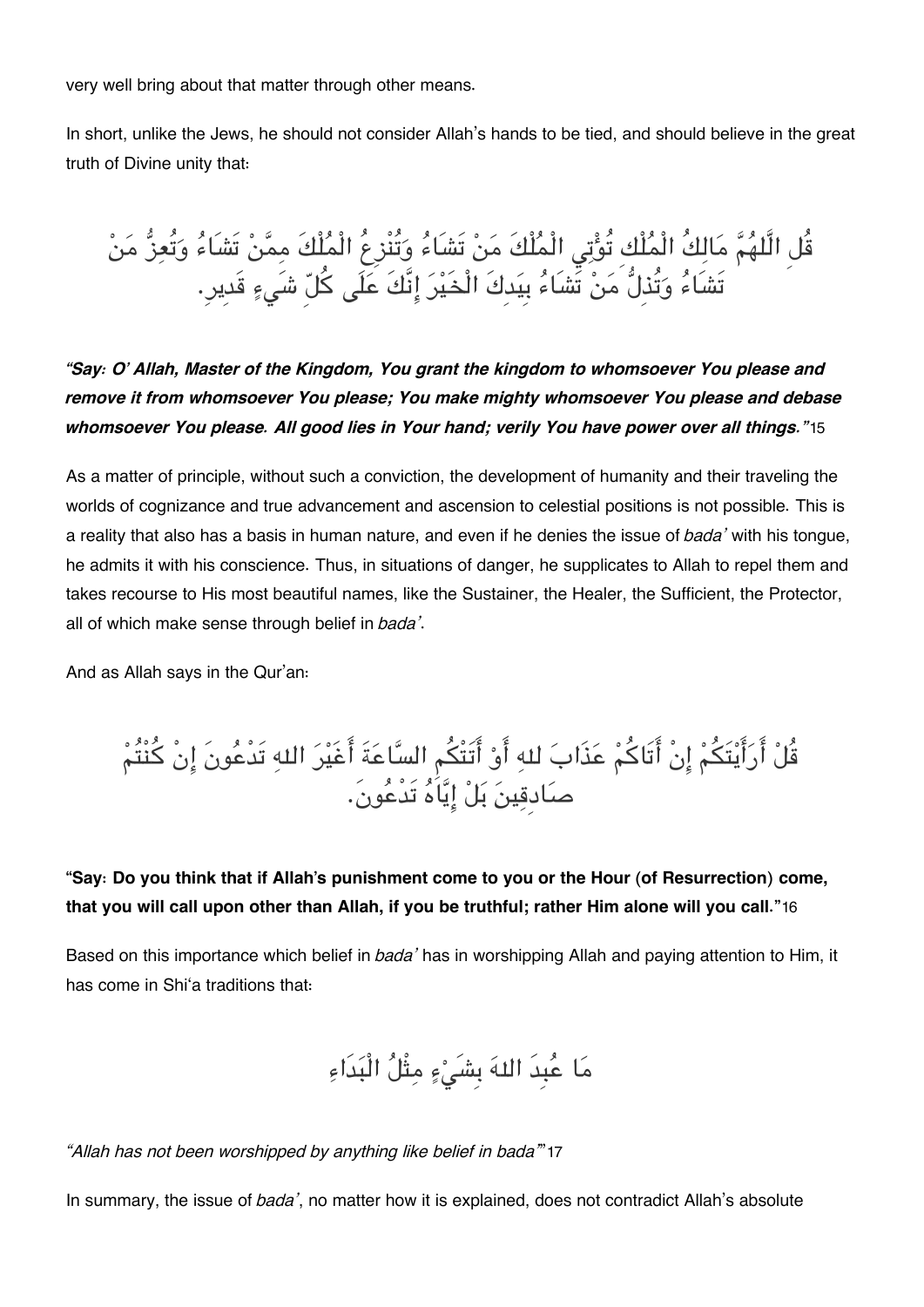knowledge. That is, just as He is "All-Knowing," He is also "All-Powerful."

Two objections have been raised regarding the issue of *bada'*.

## **[First Objection:](#page--1-0)**

The first objection is from the believers in predetermination, who say that when Allah has knowledge with respect to something, it is impossible for His knowledge to be in disagreement with the thing that is known. Thus, the meaning of "Every day He is in a state of glory" is that every day and every instant whatever Allah's knowledge is associated to occurs; He creates and sustains and withholds. All actions are from Him, and nothing occurs that is outside the range of His knowledge. In fact, outside the limits of His knowledge, no action is possible. Similarly, it is obligatory for all events to which His knowledge is associated to take place, since for such actions not to take place entails His being ignorant, while The Divine Essence is pure of all forms of ignorance, defect, and fault. From this they raise the objection of Allah—as well as His creation—being compelled.

Of course, this objection is rejected by referring to one's reason, since every individual clearly and unambiguously sees himself as free in his actions. In reality, this is a form of objection with respect to obvious matters, just like if someone doubts whether fire burns or makes hot.

Another answer to this objection is that first of all, it doesn't disprove the issue of *bada* even if it is valid, since if one believes in predetermination and denies free will, effacement and affirmation, which are among Allah's actions, will in the end occur either by compellation or free will, like all other actions.

In other words, a person who believes in predetermination cannot negate effacement and affirmation with this objection; he can only say that the occurrence of effacement and affirmation, which are both Divine actions, is necessary and certain.

Second, the correct answer to the objection itself is that effacement and affirmation are both uncompelled Divine actions, and like all other Divine actions take place through free will; and "Allah's knowledge of their occurrence through free will" cannot negate their being uncompelled. Otherwise, it would entail knowledge influencing the thing that is known, which is impossible. Similarly, with regard to the actions of people, Allah has knowledge that they will occur through free will. Such knowledge does not negate the person's free will. It appears that the sage Muhaqqiq al-Tusi refers to this asnswer when he says (in the form of a poetical couplet) in answer to Khayyam:

*To term the timeless Divine knowledge the cause of disobedience Is, among those possessed of reason, out of extreme ignorance*

That is, knowledge of the performance of actions by individuals possessing free will does not contradict the uncompelled nature of those actions.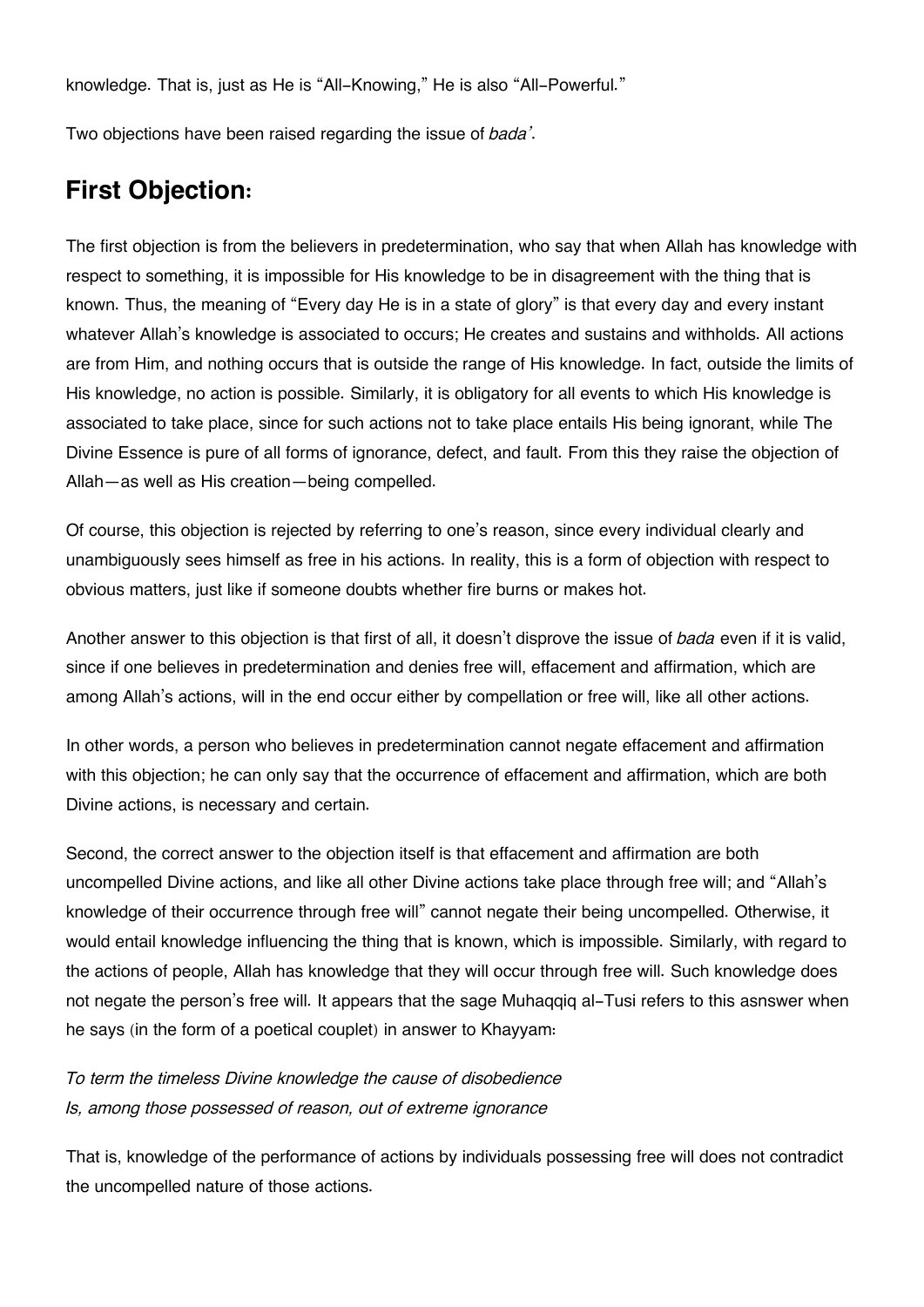## **[Second Objection:](#page--1-0)**

How can the prophecies of the Prophets and Divine friends regarding unseen future events, especially the prophecies of the Noble Messenger (peace be upon him and his family) and the pure Imams (peace be upon them) be explained and justified if *bada'* is possible with regard to them? That is, how have they given information with certainty about so many future events without taking into account the possibility of *bada'* with respect to those prophecies?

**Answer**: The possibility of occurrence of *bada'* and its occurrence in some instances does not mean that it occurs in all instances. Thus, the prophecies of those personages, whose knowledge was grounded in Allah's knowledge and teaching and inspiration, indicates that *bada'* will not occur, and is not in contradiction with the possibility of *bada'*.

The objection may also be worded in a different way: according to some traditions, in some instances the reports of the prophets and Imams (peace be upon them) did not come to pass, and the reason for that has been mentioned as *bada'* or other factors. And this entails having informed about something that is untrue and being accused of lying, and causes a weakening of the position of prophecy and vicaerency.

In addition, the prophet or vicegerent who makes the prophecy either knows about the occurrence of *bada'* or doesn't know about it. In the first case, it is obvious that announcing with certainty the occurrence of an event that will not occur even though the announcer knows that it will not occur constitutes a lie. And the position of the prophets is far removed from that.

In the second case as well, announcing with certainty the occurrence of an event that may or may not occur because of the possibility of *bada'*, if not a lie, does not much befit the position of prophecy or *Imamah*.

**Answer**: First, according to reliable traditions, the knowledge and awareness of unseen matters that Allah grants to the prophet or his successor and commands him to announce belongs to the definite affairs in which there is no *bada'*. For example, the Prophet's (peace be upon him and his family) prophecy about 'Ammar being killed at the hands of the rebellious party, about the martyrdom of Amir al-Mu'minin and Imam Husayn (peace be upon him) and the remaining tragedies to befall the Ahl al-Bait (peace be upon them), or about Fatimah (peace be upon her) being the first of the Ahl al-Bait to meet him, all are definite matters not subject to *bada'*. The same is true about the prophecy that Islam shall subdue the world, that Imam Mahdi (may Allah hasten his return) will appear at the end of time and the explanation of his qualities and characteristics, and tens of other undeniable prophecies. Similarly, the reports about the unseen given by Amir al-Mu'minin (peace be upon him), much of which the Ahl al-Sunnat have also narrated, and the reports of the remaining Imams (peace be upon them) about unseen affairs are not subject to *bada'*, or more correctly, *bada'* will not take place in these matters, or else those personages would not have given information about them.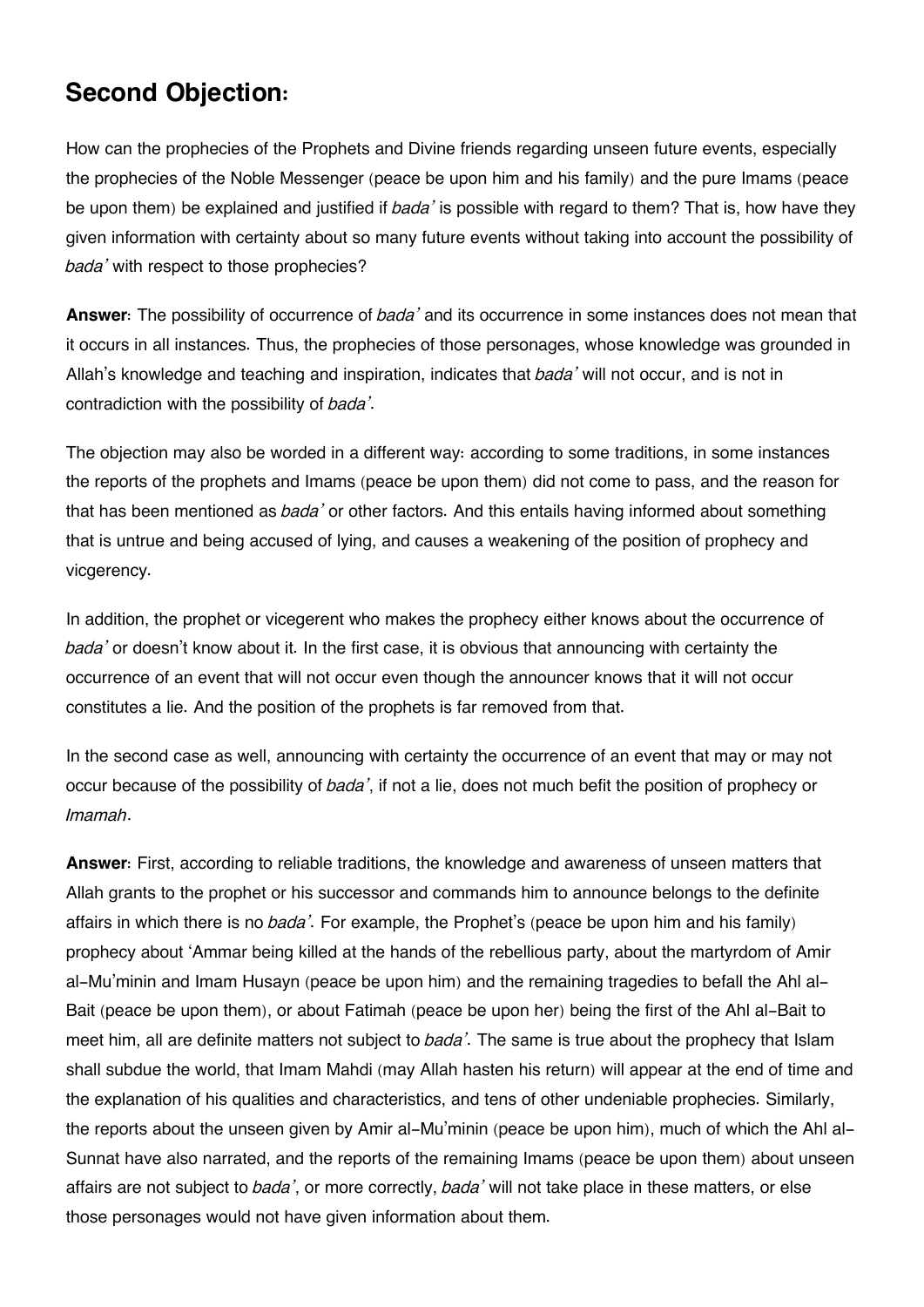The traditions which mention the existence of *bada'* in their reports of the unseen are either very rare or contain a weak chain of narration, or else their indication of such a point is incomplete. Take for example the same tradition of Abu Hamzah which was discussed earlier.

If there is a s*ahih* (sound) tradition in this regard, it is the tradition of Amr ibn Hamq from Amir al-Mu'minin (peace be upon him) which says, I had the honor of coming to the presence of Amir al-Mu'minin (peace be upon him) when he had been struck with the fatal blow; he (peace be upon him) said, O' Amr, I shall part from you… until the year 70, calamities will take place; he repeated this statement thrice.

I said, O' Amir al-Mu'minin (peace be upon him), you said that calamities will occur until the year 70; is there deliverance after that year?

He said, Yes, Amr. After every trial there is deliverance and ease.

# يَمْحُو اللهَ مَا يَشَاءُ وَيُتْبِتُ وَعِنْدَهُ أُمُّ الْكِتَابِ

#### *"Allah effaces whatsoever He pleases and affirms, and with Him is the Mother of the Book.***"**[18](#page--1-0)

This tradition does not prophesy the appearance and uprising of the Imam of the Time (may Allah hasten his return); rather it gives information about a Divine custom,

$$
\begin{bmatrix} 1 & 1 & 1 \\ 1 & 1 & 1 \\ 1 & 1 & 1 \\ 1 & 1 & 1 \\ 1 & 1 & 1 \\ 1 & 1 & 1 \\ 1 & 1 & 1 \\ 1 & 1 & 1 \\ 1 & 1 & 1 \\ 1 & 1 & 1 \\ 1 & 1 & 1 \\ 1 & 1 & 1 \\ 1 & 1 & 1 \\ 1 & 1 & 1 \\ 1 & 1 & 1 \\ 1 & 1 & 1 \\ 1 & 1 & 1 \\ 1 & 1 & 1 \\ 1 & 1 & 1 \\ 1 & 1 & 1 \\ 1 & 1 & 1 \\ 1 & 1 & 1 \\ 1 & 1 & 1 \\ 1 & 1 & 1 \\ 1 & 1 & 1 \\ 1 & 1 & 1 \\ 1 & 1 & 1 \\ 1 & 1 & 1 \\ 1 & 1 & 1 \\ 1 & 1 & 1 \\ 1 & 1 & 1 \\ 1 & 1 & 1 \\ 1 & 1 & 1 \\ 1 & 1 & 1 \\ 1 & 1 & 1 \\ 1 & 1 & 1 \\ 1 & 1 & 1 \\ 1 & 1 & 1 \\ 1 & 1 & 1 \\ 1 & 1 & 1 \\ 1 & 1 & 1 \\ 1 & 1 & 1 \\ 1 & 1 & 1 \\ 1 & 1 & 1 \\ 1 & 1 & 1 \\ 1 & 1 & 1 \\ 1 & 1 & 1 \\ 1 & 1 & 1 \\ 1 & 1 & 1 \\ 1 & 1 & 1 \\ 1 & 1 & 1 \\ 1 & 1 & 1 \\ 1 & 1 & 1 \\ 1 & 1 & 1 \\ 1 & 1 & 1 \\ 1 & 1 & 1 \\ 1 & 1 & 1 \\ 1 & 1 & 1 \\ 1 & 1 & 1 \\ 1 & 1 & 1 \\ 1 & 1 & 1 \\ 1 & 1 & 1 \\ 1 & 1 & 1 \\ 1 & 1 & 1 \\ 1 & 1 & 1 \\ 1 & 1 & 1 \\ 1 & 1 & 1 \\ 1 & 1 & 1 \\ 1 & 1 & 1 \\ 1 & 1 & 1 \\ 1 & 1 & 1 \\ 1 & 1 & 1 \\ 1 & 1 & 1 \\ 1 & 1 & 1 \\ 1 & 1 & 1 \\ 1 & 1 & 1 \\ 1 & 1 & 1 \\ 1 & 1 & 1 \\ 1 & 1 & 1 \\ 1 & 1 & 1 \\ 1 & 1 & 1 \\ 1 & 1 & 1 \\ 1 & 1 & 1 \\ 1 & 1 &
$$

#### *"Verily with difficulty is ease."*[19](#page--1-0)

At the same time, it mentions the point that this deliverance will come to be in the case that *bada'* does not occur. In reality, the Imam, by reciting the verse "Allah effaces whatsoever He pleases and affirms, and with Him is the Mother of the Book" wanted to say that this matter is not definite; it may very well be that *bada'* will occur and prevent it from occurring.

- [6.](#page--1-0) Surah Yunus (10), Verse 98
- [7.](#page--1-0) Surah Ibrahim (14), Verse 7
- [8.](#page--1-0) Surah Talaq (65), Verse 2, 3

[<sup>1.</sup>](#page--1-0) Surah A'araf (7), Verse 96

[<sup>2.</sup>](#page--1-0) Surah Rum (30), Verse 41

[<sup>3.</sup>](#page--1-0) Surah Ghafir (40), Verse 60

[<sup>4.</sup>](#page--1-0) Surah Nuh (71), Verse 10, 11

[<sup>5.</sup>](#page--1-0) Surah A'raf (7), Verse 142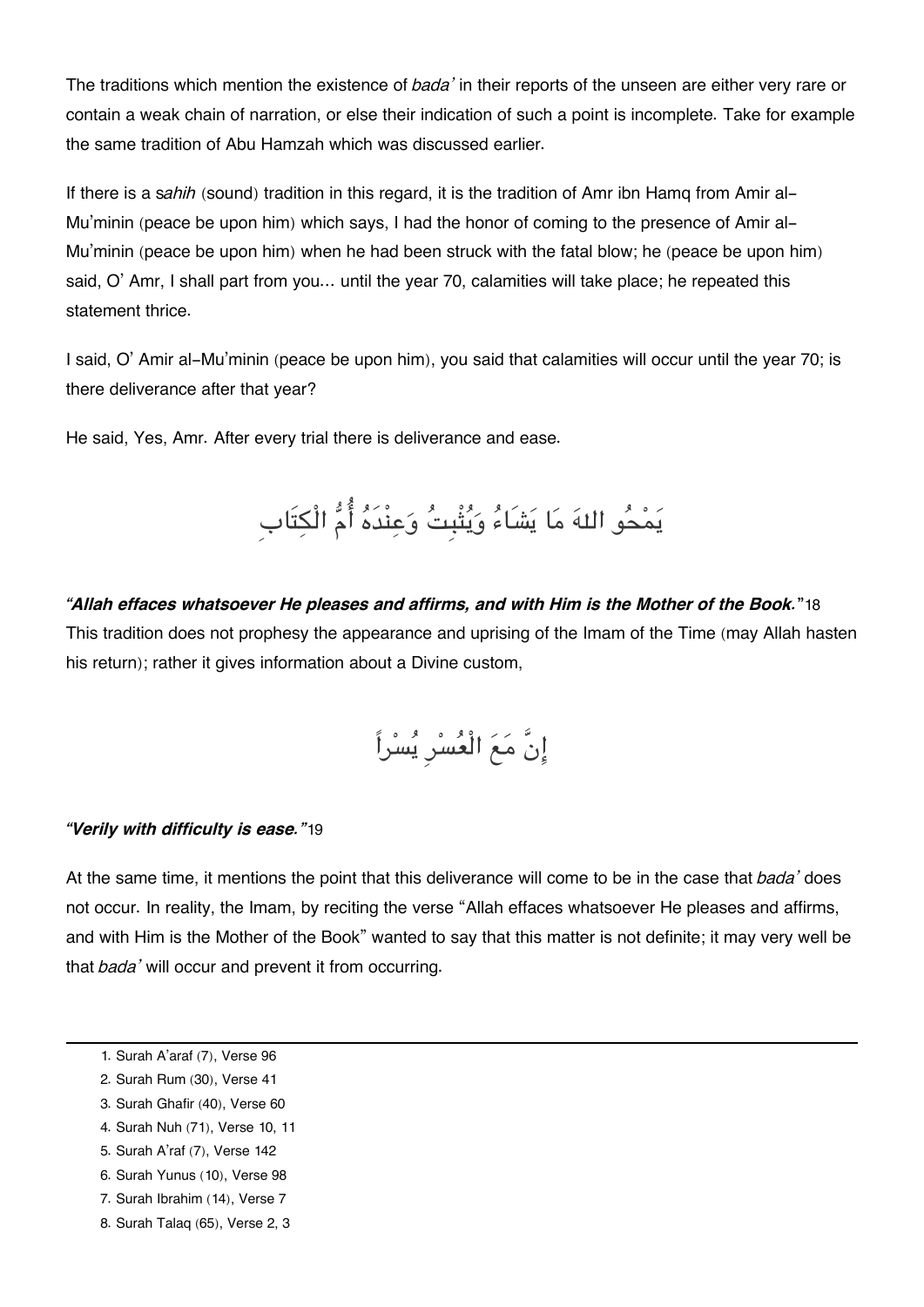- [9.](#page--1-0) Surah Anfal (8), Verse 53
- [10.](#page--1-0) Bihar al-Anwar, Volume 4, Page 197
- [11.](#page--1-0) Surah Ma'idah (5), Verse 64
- [12.](#page--1-0) Bihar al-Anwar, Volume 77, Page 172
- [13.](#page--1-0) Surah al-Rahman (55), Verse 29
- [14.](#page--1-0) Surah Ra'd (13), Verse 39
- [15.](#page--1-0) Surah Ali-Imran (3), Verse 26
- [16.](#page--1-0) Surah Anam (6), Verse 40
- [17.](#page--1-0) Bihar al-Anwar, Volume 4, Page 107, hadith 19
- [18.](#page--1-0) Surah Ra'd (13), Verse 39 [Tafsir al-'Ayashi, Volume 2, Page 217, hadith 68]
- [19.](#page--1-0) Surah Inshirah (94), Verse 6

## **Belief in the Return (Raj'ah) with respect to Belief in the Mahdi (may Allah hasten his return)**

### **[Question:](#page--1-0)**

According to many traditions, at the end of time a number of the deceased Imams (peace be upon them) as well as others will return to this world. Is belief in the concealment of the twelfth Imam (may Allah hasten his return) and his reappearance in accordance with belief in the return (raj'ah)? In other words, does the belief in concealment and reappearance include the return and all other events that will occur before the Day of Judgment, or is it an independent belief separate from the return?

### **[Answer:](#page--1-0)**

Belief in the appearance of the Mahdi and Savior from the Ahl al-Bait and progeny of Fatimah (peace be upon her) is a widespread and collective belief of the Muslims and is not exclusive to the Shi'a. Though the Shi'a also specify his identity in terms of lineage and characteristics, the belief itself is universal, and its tidings have been given in previous religions in the Tawrat and Zabur as well. And according to the principles of the Twelver Shi'a school, without belief in it, one's faith is incomplete, and the acceptance of one's actions is dependent on accepting it. One who dies without believing in this issue or who does not recognize the twelfth Imam (may our souls be his ransom) as the Imam has died the death of ignorance according to the judgment of the prophetic tradition:

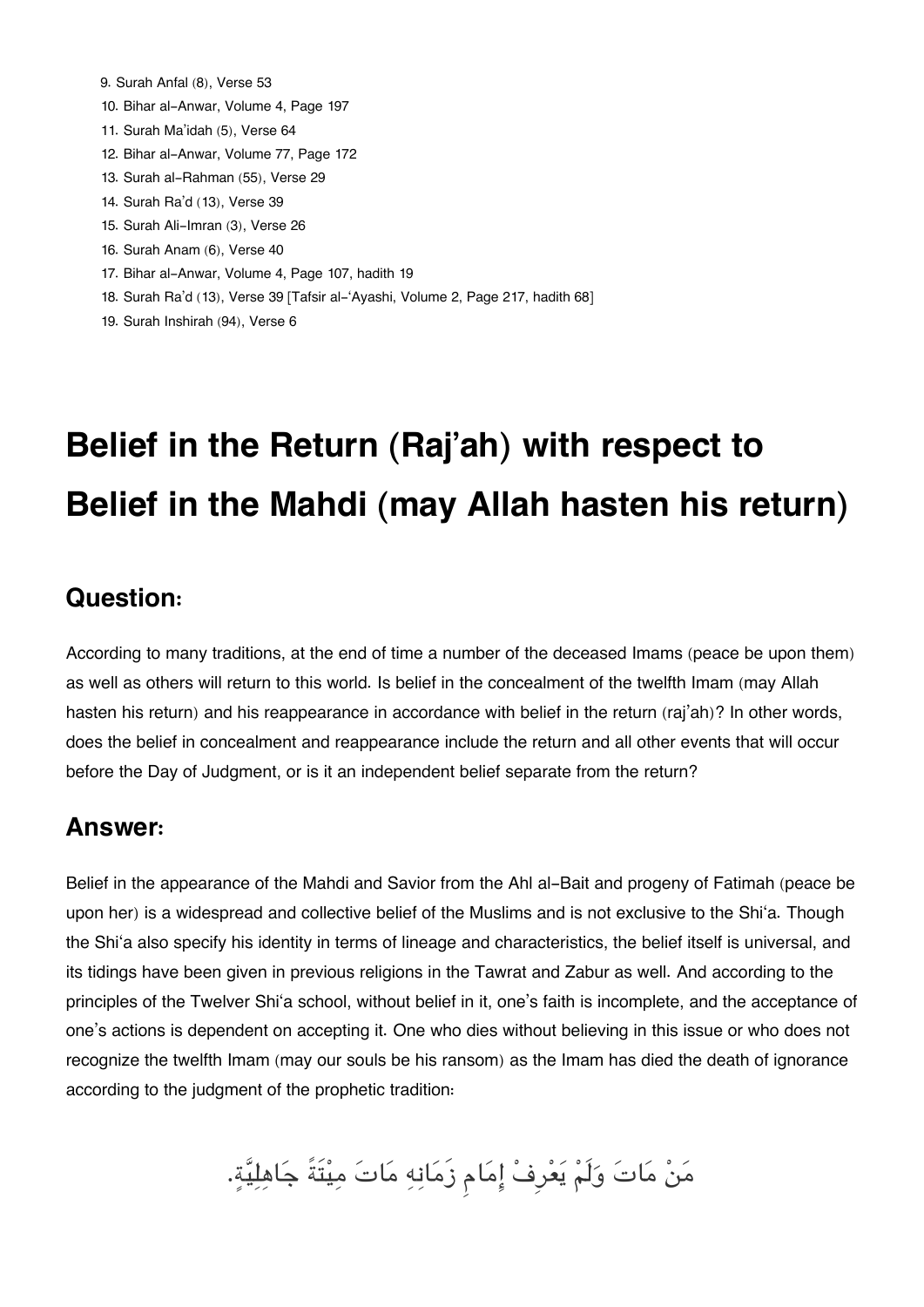*"Whoever dies without recognizing the Imam of his time dies the death of the Age of Ignorance."*[1](#page--1-0)

This belief, in terms of influence and importance, is at this level.

Belief in the return as well, though it is rooted in the Qur'an and traditions, is not such that the issue of concealment and reappearance not be explainable without it.

Thus, the principle of *Imamah* and the issue of the Mahdi has been discussed in books even without mention of the issue of the return.

Still, it must be mentioned that the issue of raj'ah and the return of the deceased itself is an Islamic issue and its occurrence in previous times is confirmed on the basis of numerous verses of the Qur'an. When this is the case, since it has had a parallel in the past, the possibility of its reoccurrence at the end of time cannot be denied.

When the return of the deceased has occurred in past ummah (communities), according to well-known tradition famous among the Ahl al-Sunnat, they must consider it possible in this ummah as well:

لِتَسْلُكْنَ سُبُلَ مَنْ كَانَ قَبْلِكُمْ حَذُوا النَعْلَ بِالنَعْلَ وَالقَذْةَ بِالْقَذْةِ حَتَّى لَوْ أَنْ أَحَدُهُمْ دخَل حجر ضب لَدَخَلْتُموه.

"Verily you will follow the path of those before you…"[2](#page--1-0)

Thus, the denial of its possibility in this ummah by non-Shias is incorrect according to the meaning of this tradition.

In the end, while overlooking the verses that mention the occurrence of raj'ah in previous ummahs, for the sake of blessings and grace we mention one verse that bears witness to its occurrence in this Nation:

وَيَوْمَ نَحْشُرُ مِنْ كُلّ أُمَّةِ فَوْجاً مِمَّنْ يُكَذّبُ بِآيَاتِنَا فَهُمْ يُوْزَعُونَ

### **"And (remember) the day when We shall gather from every community a group of those who gave the lie to Our signs, so they will meet one another."**[3](#page--1-0)

This verse indicates a day when from every ummat a group of people will be gathered who gave the lie to the Divine signs, which naturally is a day other than the Day of Judgment.